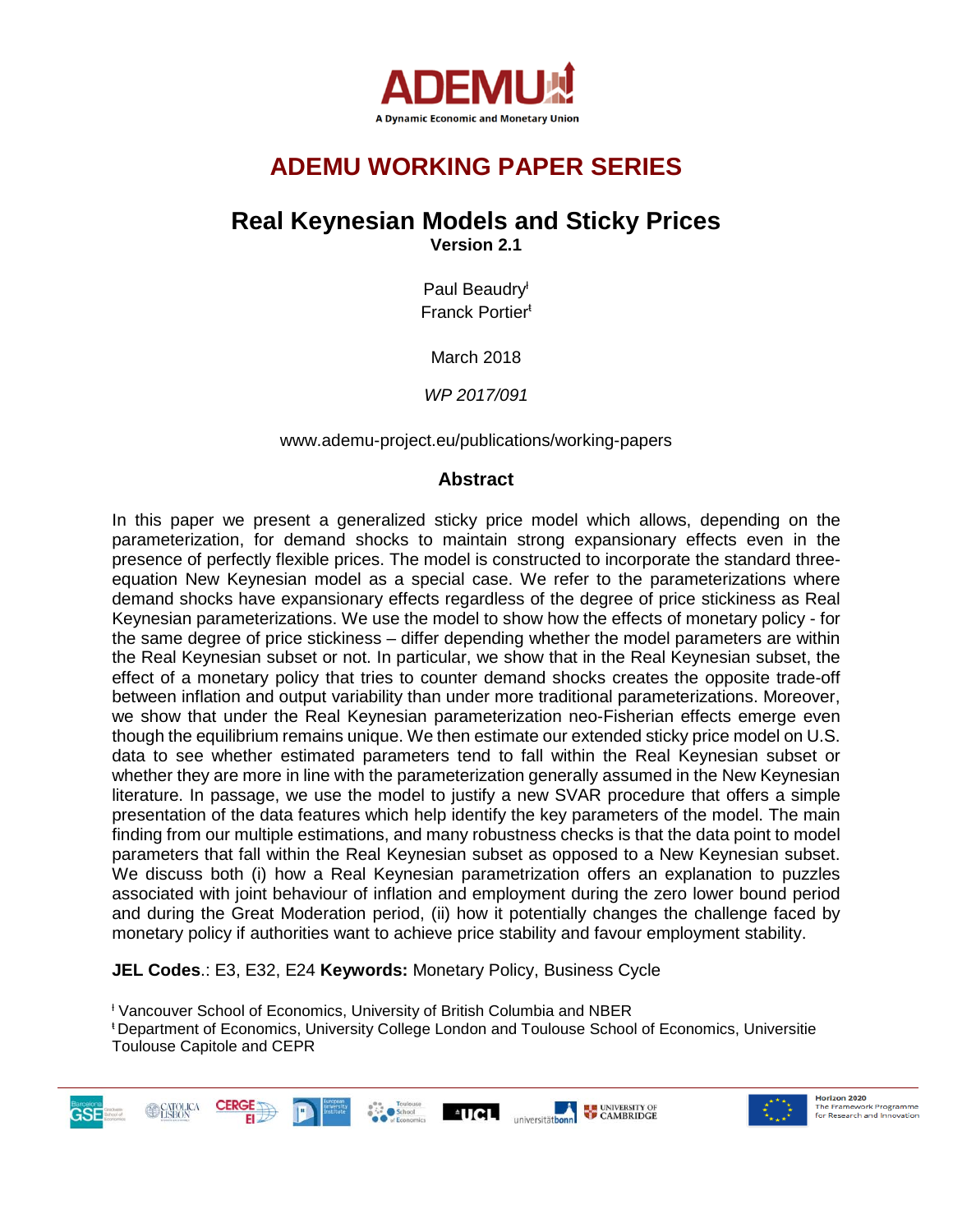

## **Acknowledgments**

The authors thank participants in seminars at University of Edinburgh, Einaudi Institute for Economics and Finance, University College London and Toulouse School of Economics for comments. Franck Portier acknowledges financial support by the ADEMU project, 'A Dynamic Economic and Monetary Union', funded by the European Union's Horizon 2020 Program under grant agreement No 649396.

This is an Open Access article distributed under the terms of the Creative Commons Attribution License Creative Commons Attribution 4.0 International, which permits unrestricted use, distribution and reproduction in any medium provided that the original work is properly attributed.



**GSE** 

\_\_\_\_\_\_\_\_\_\_\_\_\_\_\_\_\_\_\_\_\_\_\_\_\_





The ADEMU Working Paper Series is being supported by the European Commission Horizon 2020 European Union funding for Research & Innovation, grant agreement No 649396.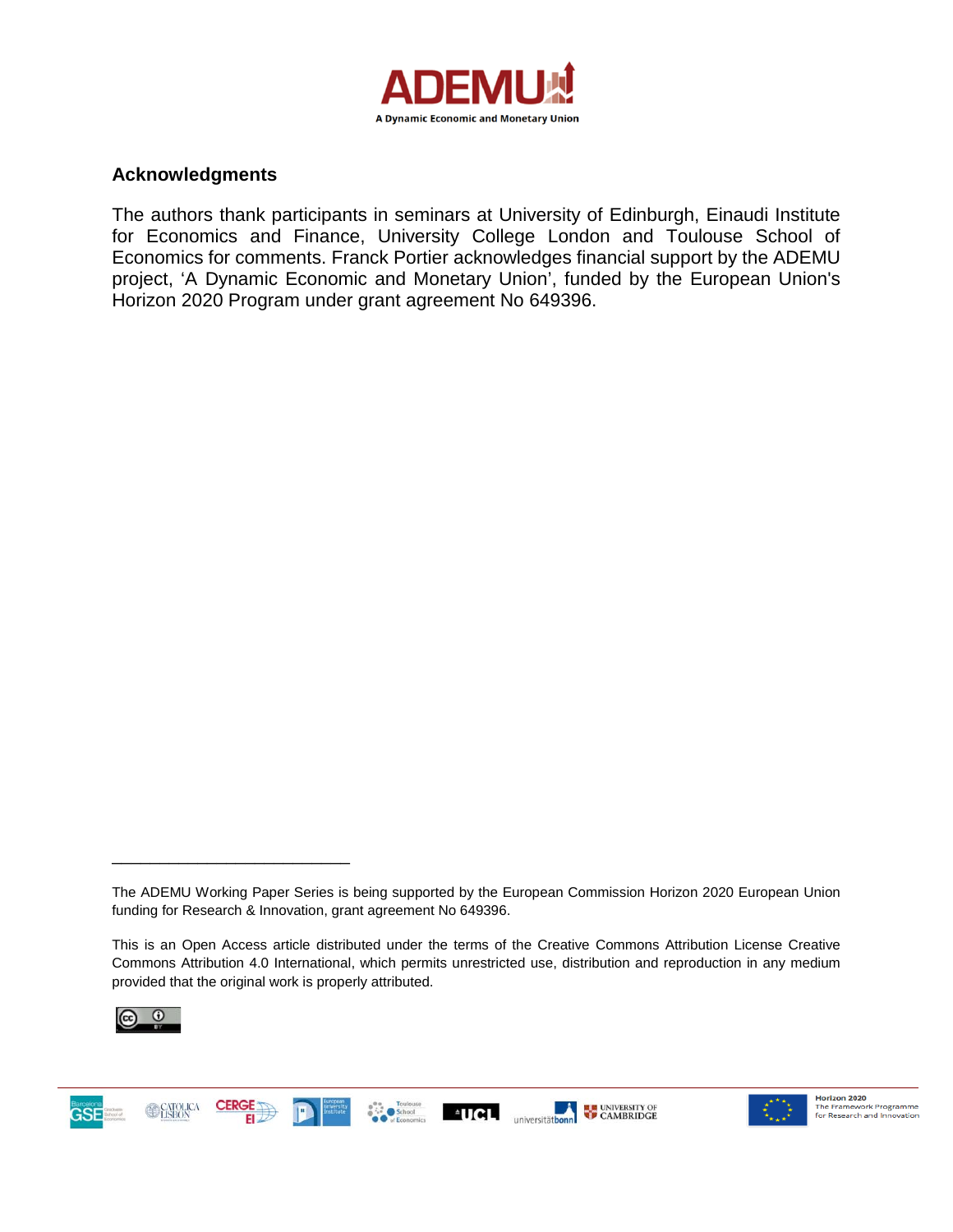## Introduction

Monetary policy is often presented as an effective tool, and sometimes even an optimal tool, to counter the effects of demand shocks on the economy without bearing a cost in terms of increased inflation variability. The main reasoning behind such a view is linked to a property of many commonly used macroeconomic models; a view according to which the effects of demand shocks are mainly transmitted to the real economy through the presence of nominal sticky prices. When the degree of price stickiness tends to zero, the expansionary effects of demand shocks on the economy also tend to disappear. Hence, if monetary authorities can reproduce the flexible price outcome, which generally involves stabilizing inflation, it implies that economic activity will become more stable. In this sense, a monetary policy that can implement the economy's flexible price equilibrium can often counter the expanionary effects of demand shocks and maintain inflation stability.[1](#page-2-0)

The starting point of this paper is to show how two simple modifications of commonly used sticky nominal price models – when included simultaneously– expand the mechanism by which demand shocks affect the economic activity and, as a result, alter the challenges faced by monetary policy in terms of favoring inflation and employment stability.<sup>[2](#page-2-1)</sup> In particular, by changing the specification of borrowing costs faced by households and firms, we extend the canonical three-equation New Keynesian model along two dimensions. In particular, our modifications allow for both a discounted Euler Equation formulation [3](#page-2-2) and for a cost channel to monetary policy.[4](#page-2-3)

With these two simple extensions, we show that the model's parameter space inherits an interesting dichotomy. In one region, as the frequency of price adjustment goes to infinity,

<span id="page-2-0"></span> $\frac{1}{1}$  Let us emphasize here that we are focusing on the positive effects of monetary policy not the normative effects. It is possible that a monetary policy that both stabilizes inflation and insulates the economy against demand shocks may not be an optimal policy.

<span id="page-2-1"></span><sup>2</sup>This paper was initially motivated by the following question. We know that the effects of demand shocks can be transmitted to the real economy through mechanisms associated with sticky nominal prices or through other real mechanism. The question is then: if one believes that sticky prices are a feature of modern economies, is it important for our understanding of the positive effects of monetary policy to know whether the effects of demand shocks are only transmitted through sticky prices or whether they also work through other real mechanisms? The answer provided in the paper points to the second alternative.

<span id="page-2-2"></span><sup>3</sup> See for example Del Negro, Giannoni, and Patterson [2012], Gabaix [2016], McKay, Nakamura, and Steinsson [2016a], [2016b] and Farhi and Werning [2017].

<span id="page-2-3"></span><sup>4</sup> See for example Christiano, Eichenbaum, and Evans [2005], Ravenna and Walsh [2006] and Chowdhury, Hoffmann, and Schabert [2006]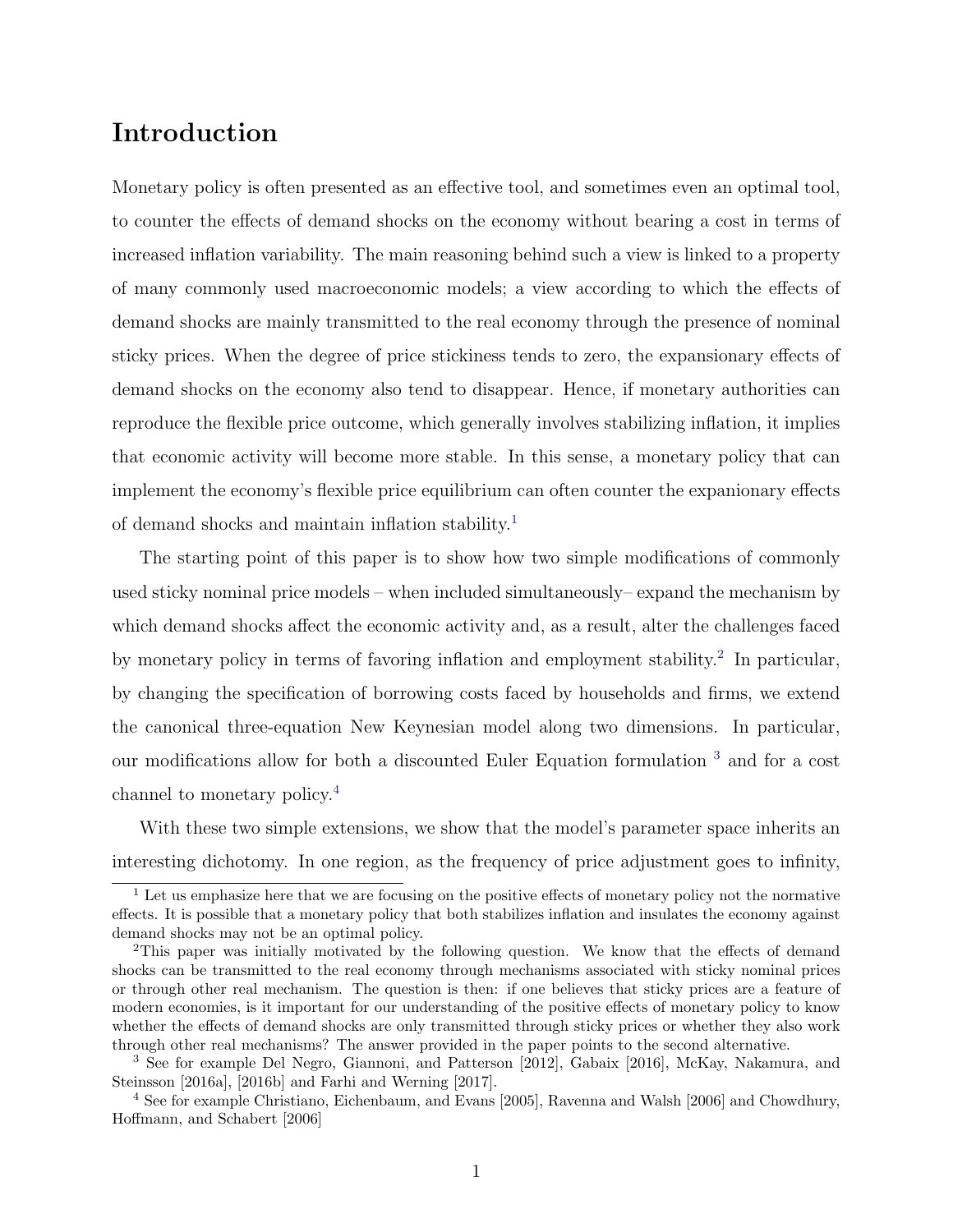the expansionary effects of demand shocks on economic activity disappear (and possibly reverse to become contractionary), while in the other region they survive regardless of the degree of nominal price rigidities. The former parametrization includes the standard New Keynesian model as a special case, while we refer to the later parameterizations as a Real Keynesian parameterization since the expansionary effects of positive demand shocks do not rely solely on sticky nominal prices. We then examine the positive effects of monetary policy in our extended environment. For any given degree of price stickiness, we show that the qualitative effects of monetary policy change depending on whether one is a Real Keynesian parameterization or not. In the more standard parameterization (which includes the canonical New Keynesian configuration), a monetary authority faced with demand shocks can aim to stabilize inflation and this will also help stabilize economic activity. However, under a Real Keynesian parametrization, the situation is more challenging. If monetary authorities aim at stabilizing inflation it will lead to an increased effect of demand shocks on activity. Moreover we show that under a Real Keynesian parameterization Neo-Fisherian effects emerge in that persistent increases in interest rates are likely to raise inflation instead of lowering it (see Cochrane [2013] for a discussion. of Neo-Fisherian effects) even though such a monetary contraction leads to a decrease in output. It is worth noting that in our environment, Neo-Fisherian effects emerge even if the economy admits a unique stationary solution.

Our framework suggests that knowing whether the economy is in a Real Keynesian configuration or not is important for understanding the implications of different monetary policies.[5](#page-3-0) Hence, the second part of the paper is devoted to empirically exploring whether the post-war U.S. data points towards parameters that are more in line with a standard New Keynesian model or if instead they are more supportive of a Real Keynesian configuration. In particular, we begin by estimating our extended sticky price model on different samples of post-war data, for example, the pre-Volker disinflation period, the post-Volker disinflation period and the more recent Zero Lower Bound (ZLB) period. In all the case we explore, the estimates repeatedly point towards a Real Keynesian configuration. We then aim to

<span id="page-3-0"></span><sup>5</sup> Here we are again making a statement about the positive effects of monetary policy not the normative effects.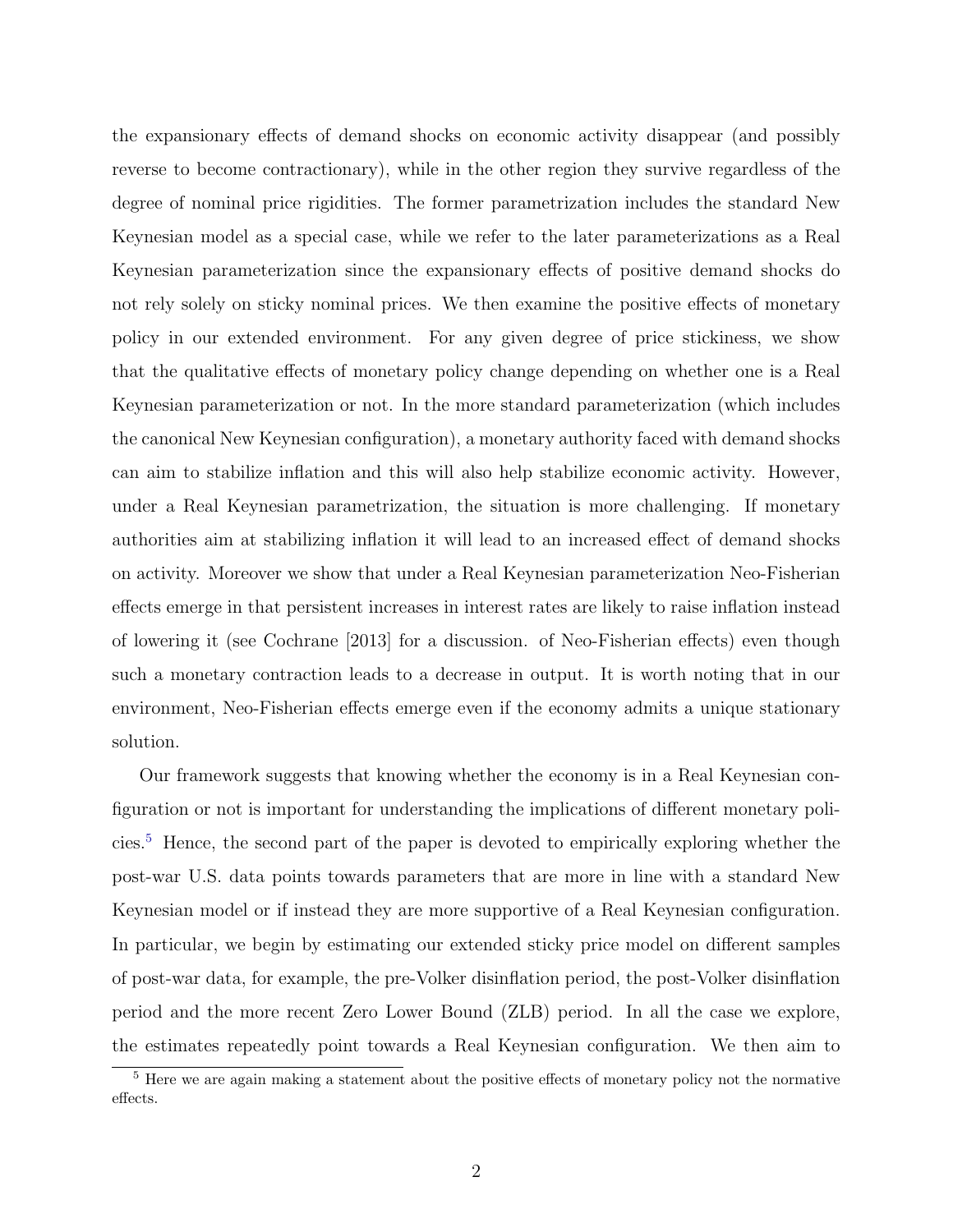isolate the data patterns which contribute to this result. To do this, we present a new Structural Vector Autoregression (SVAR) approach that highlights the impulse responses that a structural model needs to explain. There are two features of the data isolated using our SVAR approach that favor a Real Keynesian interpretation. First, our SVAR procedure isolates monetary shocks that are much more persistent than generally found. We observe that the identified monetary contractions are associated with a recessions, but they also lead to increased inflation at all horizons. Second, we find that demand shocks have less effect on inflation during the ZLB period than in previous periods. As we shall show, both these patterns are hard to explain in the conventional setup but are fully consistent with a Real Keynesian configuration.

Given that our estimates of the effects of monetary shocks play an important role in distinguishing between a Real Keynesian configuration and a more standard New Keynesian configuration, we spend considerable effort clarifying why our results differ from other segments of the SVAR literature which find that monetary contractions are generally very short lived and usually lead to a fall in inflation. One potentially important element we isolate to explain the difference is the treatment of the Volker dis-inflation period. The issue being whether the pre- and post-Volker disinflation periods should be treated as one integrated monetary regime with the disinflation period itself being interpreted as a shock; or if instead it is best to treat these samples separately as different monetary regimes and interpret the Volker dis-inflation period as a change in regime. While our preferred specifications are not very sensitive to such a distinction, the only alternative specifications we find that support the more conventional story<sup>[6](#page-4-0)</sup> relies on treating the Volker disinflation as a shock instead as a change in regime; which we believe is highly questionable. We also discuss why it is essential to isolate the effects of persistent monetary shocks if one wants to distinguish between the two different types of parameter configurations we focus upon. In particular, we clarify why isolating the effects of very temporary monetary shocks – as for example is found in the literature exploiting Federal Reserve announcement windows<sup>[7](#page-4-1)</sup>– is not very helpful for answering the question we explore.

<span id="page-4-0"></span><sup>6</sup> We refer here to monetary shocks that lead to both a decrease in economic activity and in inflation.

<span id="page-4-1"></span><sup>7</sup>See for example Rigobon and Sack [2004], Nakamura and Steinsson [2013] and Gertler and Karadi [2015].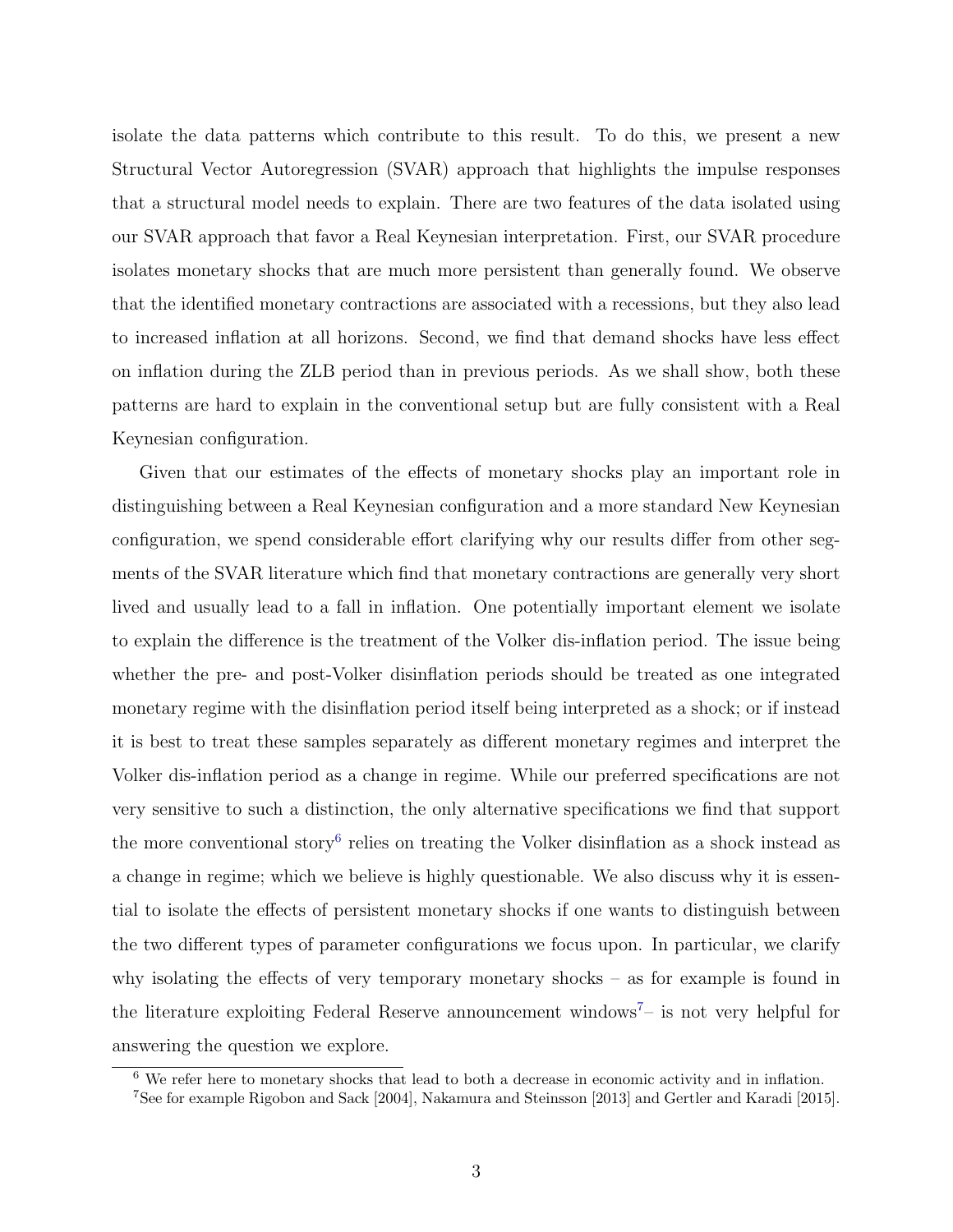In the final section of the paper we discuss how thinking of the economy as being in a Real Keynesian configuration offers new insights on recent monetary periods. For example, we highlight that the framework offers an explanation to why inflation has been so stable during the ZLB period. We also discuss how such a configuration accounts for the Great Moderation period. In particular, this framework does not support the notion that the reduction in inflation during the 1983-2007 period was due mainly to an effective stabilization by monetary authorities of real activity. Instead, it points to a change in the speed of price adjustment, likely due to a lower target inflation rate, as the main reason for the observed more stable inflation. In fact, we show that real activity – as measured by changes in the variability of employment rates or unemployment rates – essentially did not change over the period even as inflation became much more stable. Overall, we argue that – even in an economy without cost-push shocks– viewing monetary policy as being conducted in an economy characterized by a Real Keynesian configuration suggests that monetary policy can be used effectively to stabilize inflation, but that it can't simultaneously be used to insulate the economy from demand shocks. Other tools are needed if one wants to pursue both goals.

The remaining sections of the paper are structured as follow. In Section [1](#page-6-0) we present our extension of a standard three-equation sticky nominal price model which includes the benchmark New Keynesian model as a special case. We show how the parameter space of this extended model can be dichotomized in a region where the expansionary effects of demand disturbances vanish (or become negative) as price stickiness goes to zero and one region where this is not the case. It is here that we introduce the notion of a Real Keynesian parametrization. In Section [2](#page-10-0) we first derive an irrelevance result in showing that the effects of demand and cost-push shocks are qualitatively identical whether the economy is within the Real Keynesian or non-Real Keynesian parameterization. The more surprising result is that despite this irrelevance result, we find that the tradeoffs associated with monetary policy depend on the whether one is or not in a Real Keynesian configuration. In Section [4](#page-22-0) we explore the model empirically to see whether the data is more favorable to a Real Keynesian configuration or not. In passage, we present a new SVAR methodology that highlights a set of data features which needs to be explained. In Section [5](#page-34-0) we discuss the relationship between our findings and other findings in the literature with respect to the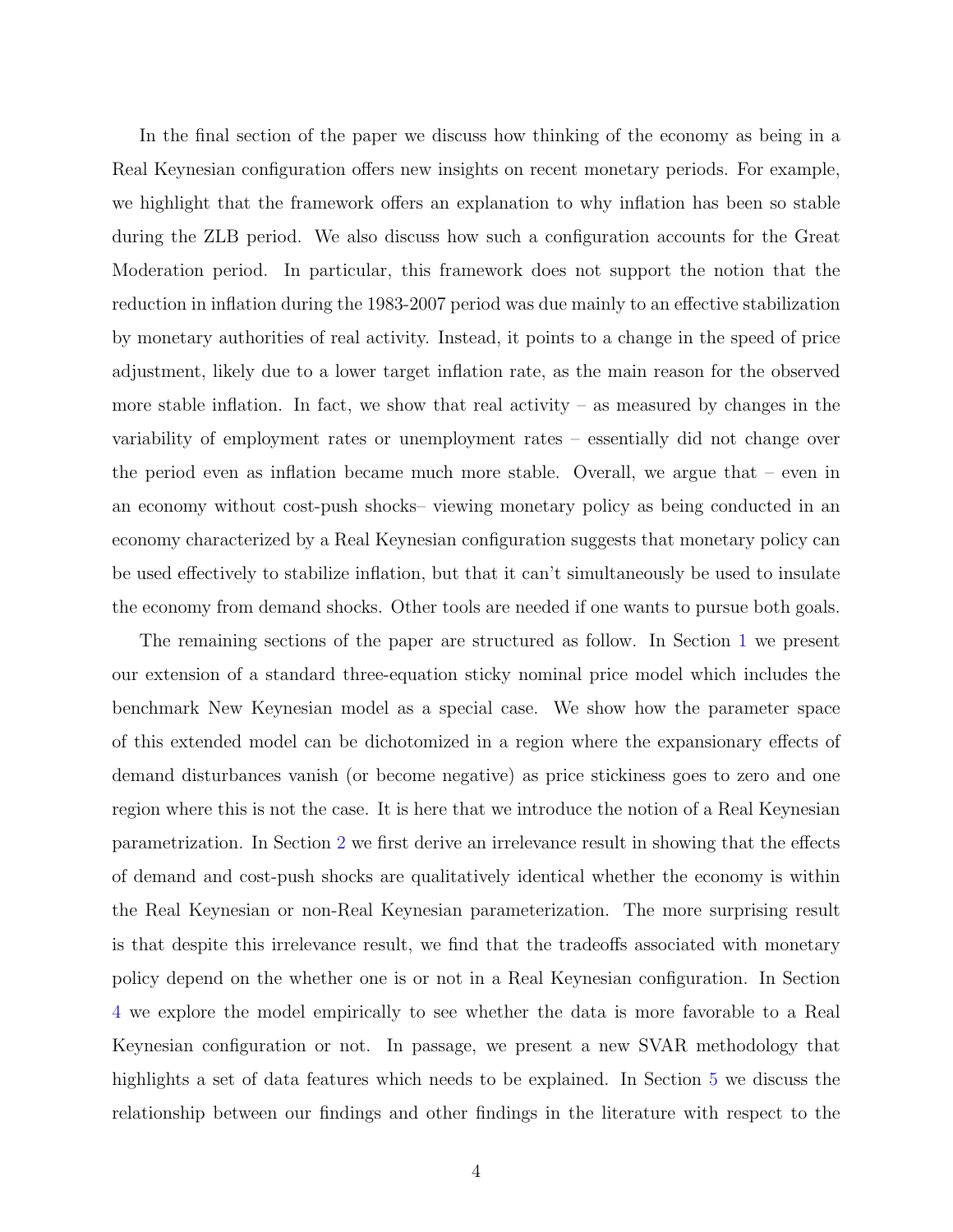effects of monetary shocks. In Section [6](#page-35-0) we use the Real Keynesian structure to highlight how it offers an alternative framework for understanding recent monetary episodes as well as to discuss some of its implication for policy choices.

## <span id="page-6-0"></span>1 Extending the Canonical Sticky Price Model

The goal of this section is to extend the canonical three-equation New Keynesian model, as presented in Galí<sup>[2015]</sup> and Woodford [2004]. First we want to allow for a formulation of the log-linearized household's Euler equation in which the coefficient on expected consumption can be smaller than one. Various micro-foundations for this so-called "discounted Euler equation" have been proposed by Del Negro, Giannoni, and Patterson [2012], Gabaix [2016], McKay, Nakamura, and Steinsson [2016a], [2016b] and Farhi and Werning [2017], as a way to address the "forward guidance puzzle" discovered by Del Negro, Giannoni, and Patterson [2012]. Second, we want to allow for a cost channel to monetary policy, by having the interest rate entering in the definition of the marginal cost of production. Such a cost channel has been also extensively studied in the literature. It was mentioned by Farmer [1984], then modeled by Blinder [1987], Fuerst [1992], Christiano and Eichenbaum [1992], Barth and Ramey [2002]) and discussed in the framework of the New Keynesian model by Christiano, Eichenbaum, and Evans [2005], Ravenna and Walsh [2006] and Chowdhury, Hoffmann, and Schabert [2006].

Although each of these extensions has been analyzed extensively, the implication of allowing them to appear simultaneously has not – to our knowledge– been explored. In the model below, we provide a framework which allows both modifications to arise in a simple manner. It is clear that there are many alternative ways of getting these elements into a model, and the precise way they are motivated could be very important for normative analysis. However, since we will be focusing on the positive implications of our model, the precise micro-foundations that give rise to these extensions are not very crucial for our purposes.

### 1.1 Firms

Firms behave similarly to that in the benchmark New Keynesian setup (see Gali's [2015] textbook). Since the elements are very well known, we only outline the main steps here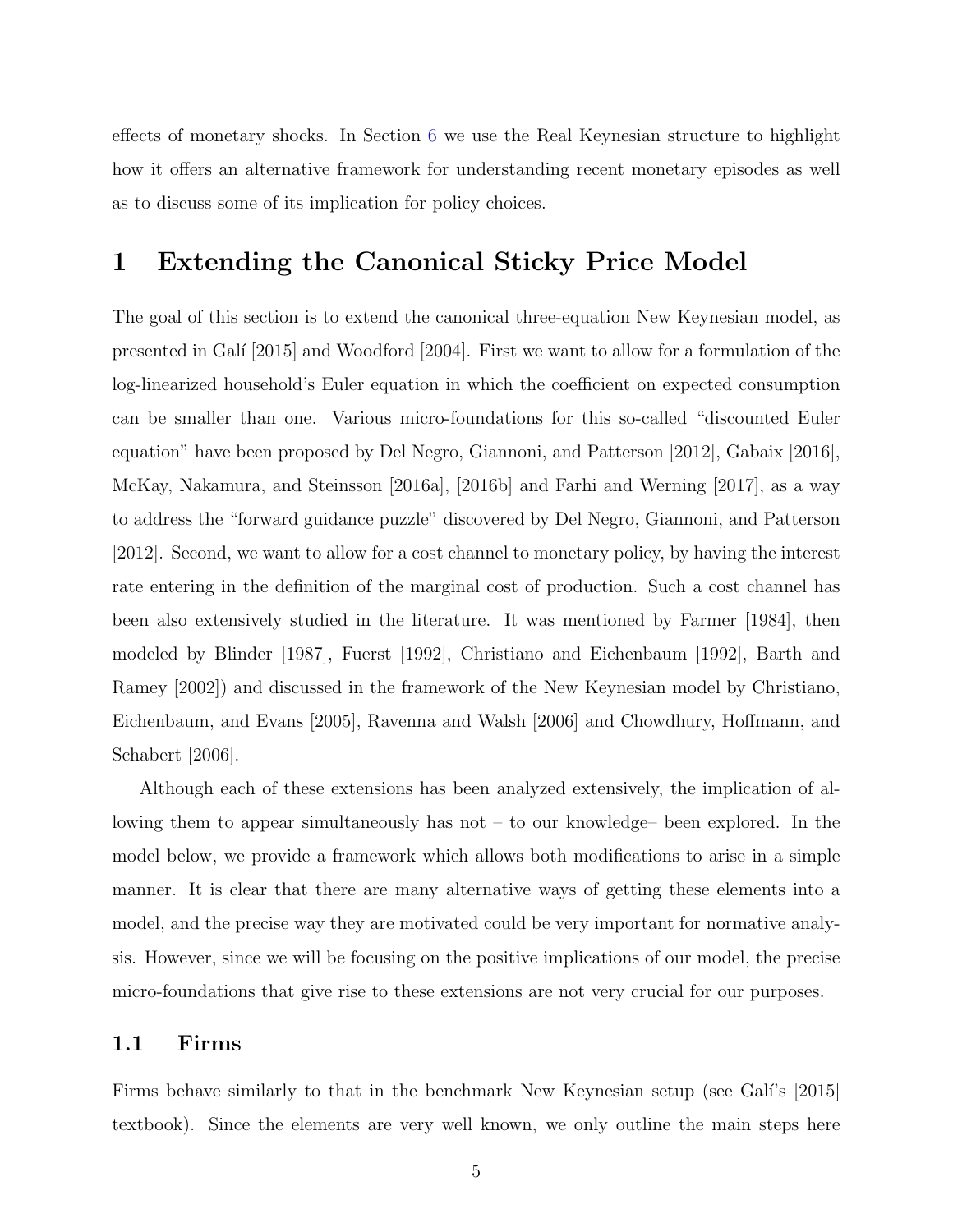and leave details to Appendix [A.](#page-44-0) There is a final good sector with constant returns to scale that uses a continuum of intermediate goods as inputs. Each of intermediate goods is a produced by a monopolist which has access to a CRS technology that uses a basic input. The intermediate good sector faces nominal rigidities which take the form of Calvo adjustment. The monopolistic firms take the cost of the basic input and the aggregate price index as given. When focusing on the log-linearized behavior around the steady state, we get inflation being determined as

$$
\pi_t = \beta E_t[\pi_{t+1}] + \kappa \ mc_t + \mu_t,\tag{1}
$$

where  $mc_t$  is the real marginal cost, and variables are expressed as log deviations from the zero-inflation steady state. The parameter  $\kappa$  captures the effects of price adjustment, with  $\kappa$  going to infinity as price adjustment is allowed to become arbitrarily more frequent. Cost-push shocks  $\mu$  are assumed to enter the model through shocks to the markup. The determination of the marginal cost for the intermediate good producers is determined by the price of the basic input. The basic input is produced by a set of competitive firms that employ labor and final good in fixed proportions to produce. These firms must borrow to buy the final good they use in production at the beginning of the period. This gives rise to a (real) marginal cost for intermediate firms of the form (again in log deviations from steady state)

$$
mc_t = a_1 (w_t - p_t - \theta_t) + a_2 (i_t - E_t[\pi_{t+1}]),
$$

where  $\theta_t$  is a productivity index,  $p_t$  is the price of the final good,  $i_t$  is the nominal interest rate and  $\pi_t$  is the rate of inflation. For now, we will assume that productivity is constant as to focus on demand shocks and set  $\theta_t$  to zero.

#### 1.2 Households

There is a measure one of identical households indexed by  $i$ . Each of them chooses a consumption stream and labor supply to maximize discounted utility  $E_0 \sum_{t=0}^{\infty} \beta^t \zeta_{t-1}(U(C_{it}) - \nu(L_{it})),$ where  $\zeta$  is a discount shifter. Changes in  $\zeta$  will act as demand shocks. There are two modifications we make relative to standard formulation. First, we require that households borrow the amount  $D^M = P_t C_{it}$  in the morning of each period to finance their consumption pur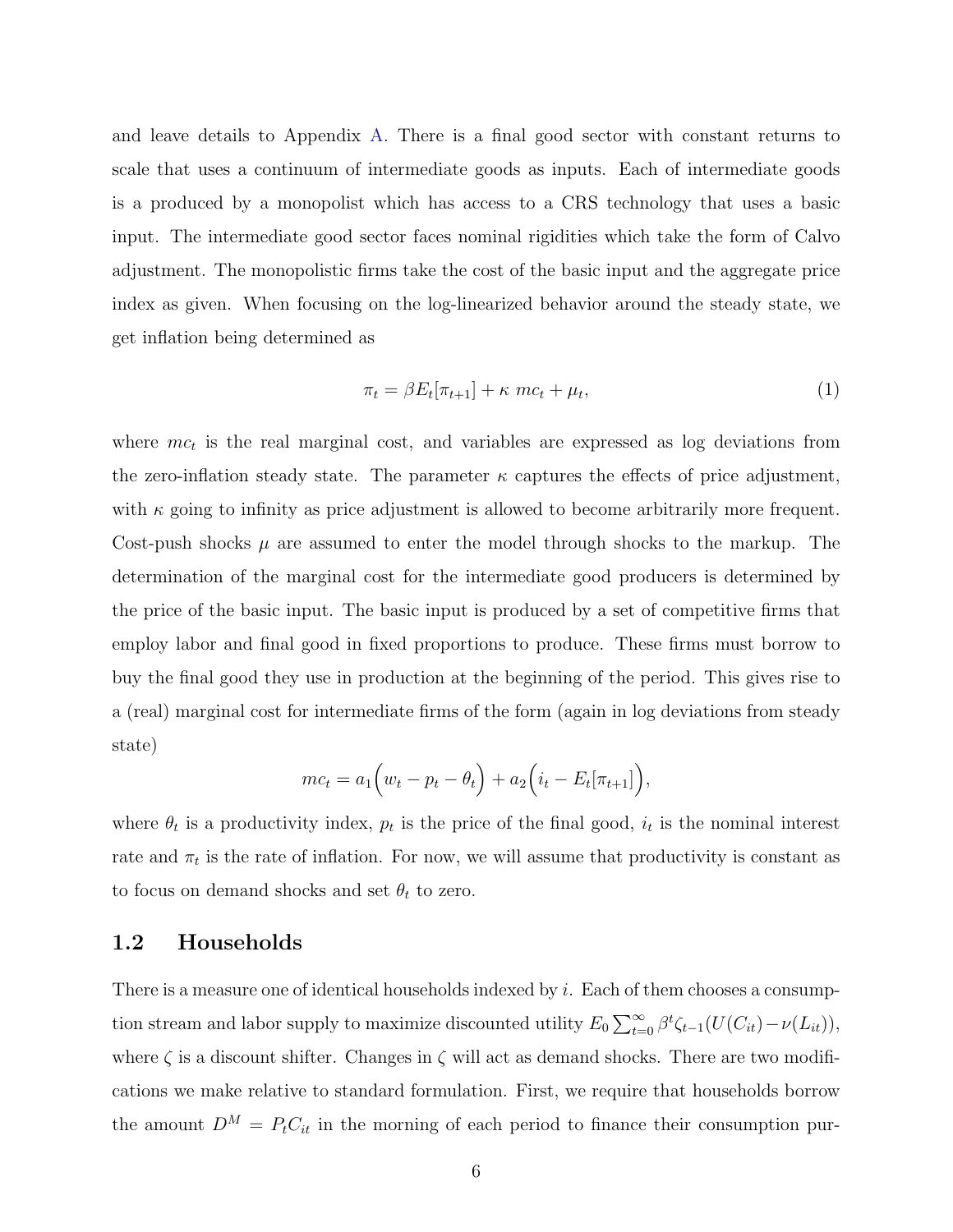chases and only receive their labor income in the afternoon, when they can also decide to borrow or lend  $D_{it}^A$  for intertemporal smoothing. Second, we assume that each household faces an upward sloping supply of funds schedule when borrowing, that is, the cost of borrowing may increase as an individual wants to borrow more. These two assumptions will give rise to Euler equation of a more general form. Indeed, a household will face the following decision problem

$$
\max \sum_{t=0}^{\infty} \beta^t \zeta_{t-1} E_0 \left[ U(C_{it}) - \nu(L_{it}) \right]
$$
  
s.t.  $D_{it+1}^A + W_t L_{it} + \Omega_{it} = (1 + i_{it-1}^H) D_{it}^A + (1 + i_{it-1}^H) P_t C_{it},$   

$$
1 + i_{it}^H = (1 + i_t) \left( 1 + \rho \left( \frac{D_{it+1}}{P_t} \right) \right),
$$

where  $i_{it}^H$  is the interest rate faced by the household,  $i_t$  is the policy rate,  $D_{it} = D_{it}^M + D_{it}^A$ is amount of real debt outstanding held by the agent at the beginning of a period (which in equilibrium will be  $C_{it}$ ) and  $\Omega_{it}$  are the profits received from the firms.  $\rho'(\cdot) > 0$  will capture the default premium perceived by the agent. In Appendix [A,](#page-44-0) we present a model with asymmetric information (some agents can commit to repay their debt, some cannot) where the pooling equilibrium is characterized by such a perceived default premium even though there is no default in equilibrium.

The first order conditions (evaluated at the symmetric equilibrium in which  $D_{it} = P_t C_{it}$  $\forall i$ ) associated with this problem are:

$$
U'(C_t) = \beta \frac{\zeta_t}{\zeta_{t-1}} E_t \left[ U'(C_{t+1})(1+i_t) \left( 1 + \rho(C_t) + C_t \rho'(C_t) \right) \frac{P_t}{P_{t+1}} \right],
$$
  
\n
$$
\frac{\nu'(l_t)}{U'(C_t)} = \frac{W_t}{P_t}.
$$

Accordingly, this gives rise to an Euler equation in linearized form which can be written as (omitting constant terms)

$$
\ell_t = \alpha_{\ell} E_t[\ell_{t+1}] - \alpha_r(i_t - E_t[\pi_{t+1}]) + d_t,
$$

using the fact that in equilibrium  $c_t = \ell_t$  and where  $d_t = \log \left( \frac{\zeta_t}{\zeta_t} \right)$  $\zeta_{t-1}$ ) is a discount factor shock. We show in [A](#page-44-0)ppendix A that  $0 < \alpha_{\ell} < 1$ . This "discount factor" in the Euler Equation is created by the asymmetry of information on the debt market. Because of this asymmetry, agents face an interest rate that is increasing in the amount of debt they issue.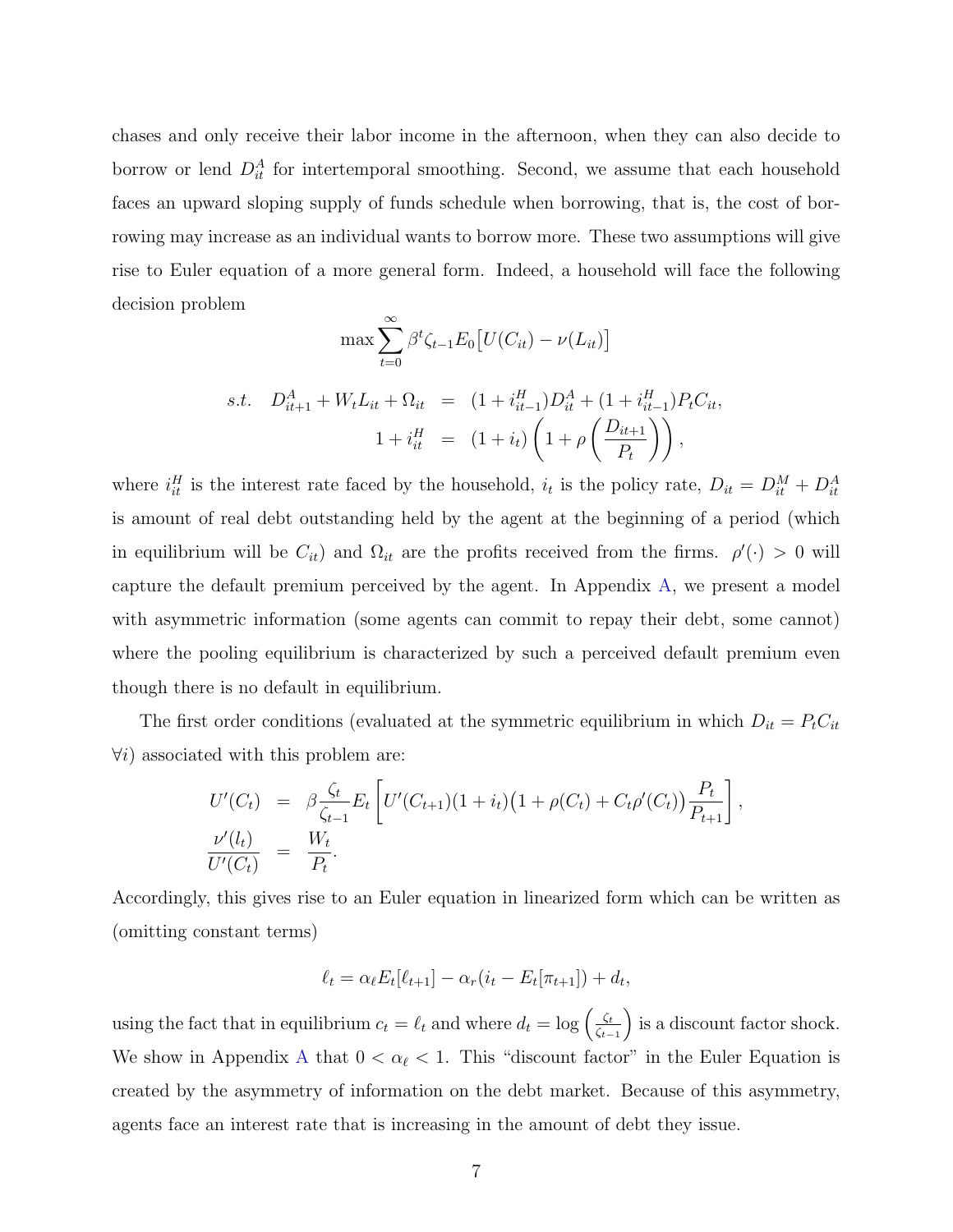The (log linear) labor supply equation for the household is standard. Evaluated at equilibrium  $D_t = 0$  and  $c_t = \ell_t$ ), it is given by

$$
\ell_t = a_3(w_t - p_t).
$$

## 1.3 Resulting Linearized Equilibrium Conditions

The equilibrium conditions determining employment  $L_t$  and inflation  $\Pi_t$  are given by the following two equations (omitting constant terms), where we have used the fact that  $C_t$  =  $Y_t = L_t$  and where  $\ell_t = \log L_t$  and  $\pi_t = \log \Pi_t$ :

$$
\ell_t = \alpha_\ell E_t[\ell_{t+1}] - \alpha_r(i_t - E_t[\pi_{t+1}]) + d_t,
$$
 (EE)

$$
\pi_t = \beta E_t[\pi_{t+1}] + \kappa \left( \gamma_\ell \ell_t + \gamma_r (i_t - E_t[\pi_{t+1}]) \right) + \mu_t,
$$
\n(PC)

where "EE" stands for Euler Equation and "PC" for Phillips Curve. To close the model we need to specify the conduct of monetary policy, which we will return to later. We refer to this model as the "extended model". Note that the above two equations embed the standard New Keynesian model as a special case, when  $\alpha_{\ell} = 1$  and  $\gamma_r = 0$ . For ease of exposition, we will assume that  $d_t$  and  $\mu_t$  follow AR(1) processes with auto-regressive coefficients  $\rho_d$  and  $\rho_\mu$ .

### 1.4 Deriving a Real Keynesian Condition for Parameters

The object of this section is to contrast how the above model behaves as the economy converges to one without nominal rigidities. As we will prove, the model behavior will depend on on whether  $\gamma_r(1 - \alpha_\ell)$  is large or small relative to  $\gamma_\ell \alpha_r$ . Full flexibility of prices corresponds to the case in which the parameter  $\kappa$  tends to infinity. First result concerns the New Keneysian model.

**Proposition 1.** In the New Keynesian model (i.e., when  $\alpha_{\ell} = 1$  and  $\gamma_r = 0$ ), the effects of demand shocks on employment go to zero as prices become fully flexible.<sup>[8](#page-9-0)</sup>

This is a well known result, as discussed recently in Cochrane [2013]. Note that it holds for any value of  $\alpha_{\ell}$  (i.e., for un-discounted or discounted Euler equations, as long as  $\gamma_r = 0$ ). We now explore the case in which we allow for the cost channel (i.e.,  $\gamma_r \neq 0$ ).

<span id="page-9-0"></span><sup>8</sup>This proof of this result as well as all the following ones are gathered in Appendix [B.](#page-48-0)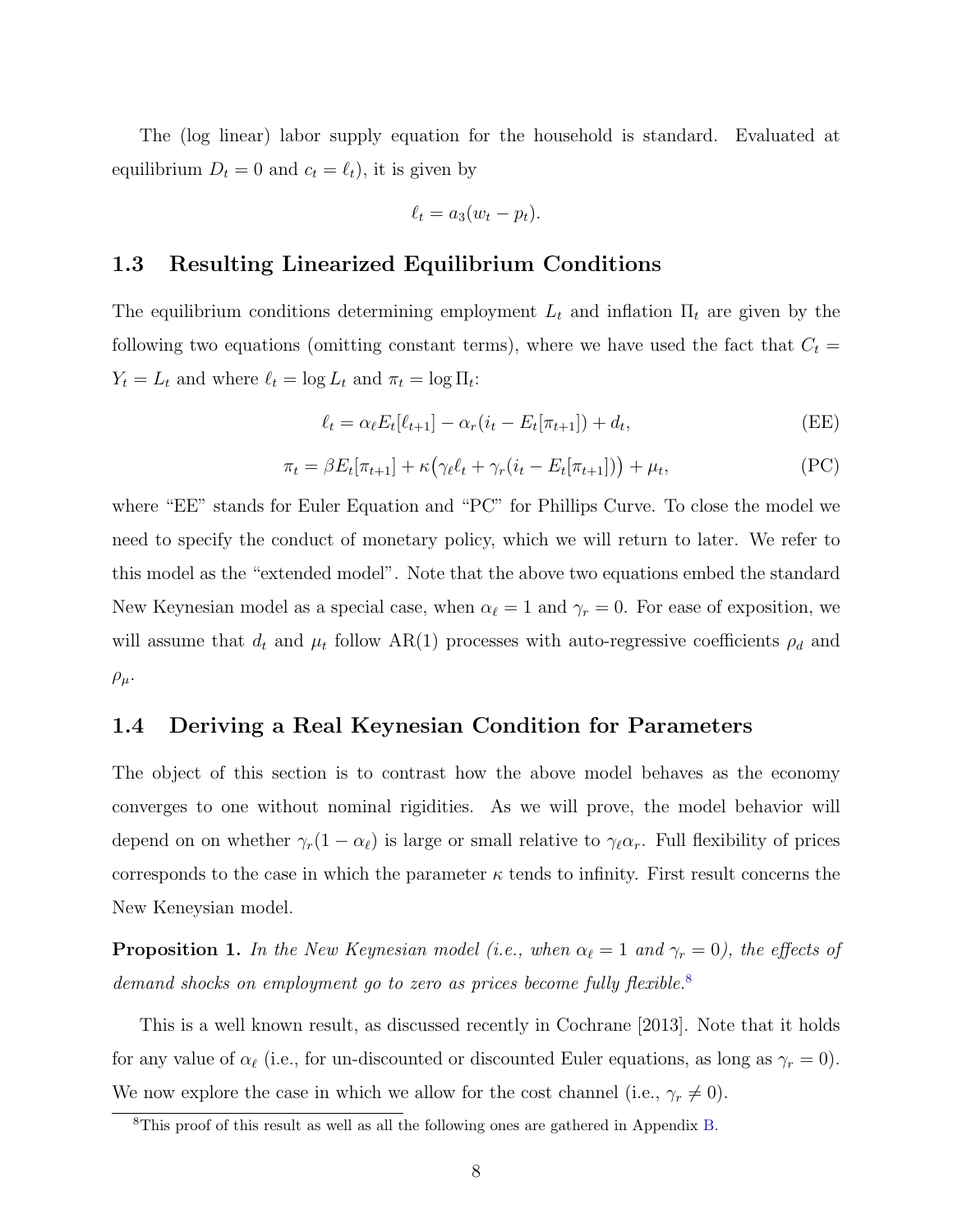**Proposition 2.** In the extended model, when prices become fully flexible, demand shocks always maintain a positive effect on employment if and only if

$$
(1 - \alpha_{\ell})\gamma_r > \gamma_{\ell}\alpha_r. \tag{RK}
$$

We will refer to this condition as the RK (for "Real Keynesian") condition, as we define a Real Keynesian model as follows.

Definition 1. A Real Keynesian model is defined as a parameterization in which demand shocks maintain a positive effect on employment even when prices are flexible.

It is interesting to note that the Real Keynesian condition will not hold if either the Euler equation is not discounted (i.e.,  $\alpha_{\ell} = 1$ ) or there is no cost channel (i.e.,  $\gamma_r = 0$ ). The combination of the two extra features that we have added to the canonical model are needed for Real Keynesian properties to emerge. The RK condition is indeed a condition on the relative size of the marginal cost elasticities to the wage and the real interest rate, as it can be seen by rewriting the Real Keynesian condition as  $\frac{\gamma_r}{\gamma_{\ell}} > \frac{\alpha_r}{1-\epsilon}$  $\frac{\alpha_r}{1-\alpha_\ell}$ . Both these forces ( $\gamma_\ell$  and  $\gamma_r$ ) may be small near the steady state but their ratio could be either big or small.

In the next section, we return to the case in which prices are sticky ( $\kappa$  is finite and fixed), and study the implications of being in a Real Keynesian configuration for the effect of shocks and for stabilization trade-offs.

# <span id="page-10-0"></span>2 Implications of Being in a Real Keynesian Model When Prices are Sticky

We pursue three objectives in this section. First, we look at differences in the response of the economy to shocks (demand and cost-push) in the New Keynesian and Real Keynesian configurations. . Second, we look at monetary policies that aim at stabilizing the economy in response to demand shocks, and derive the potential trade-offs between employment and inflation stabilization in New Keynesian and Real Keynesian models. Note that we restrict ur attention here to the positive effect of monetary policy rules, and do not address any normative questions. Third, we study the behavior of the economy for a fixed nominal interest rate (e.g., at the Zero Lower Bound) in the New Keynesian and Real Keynesian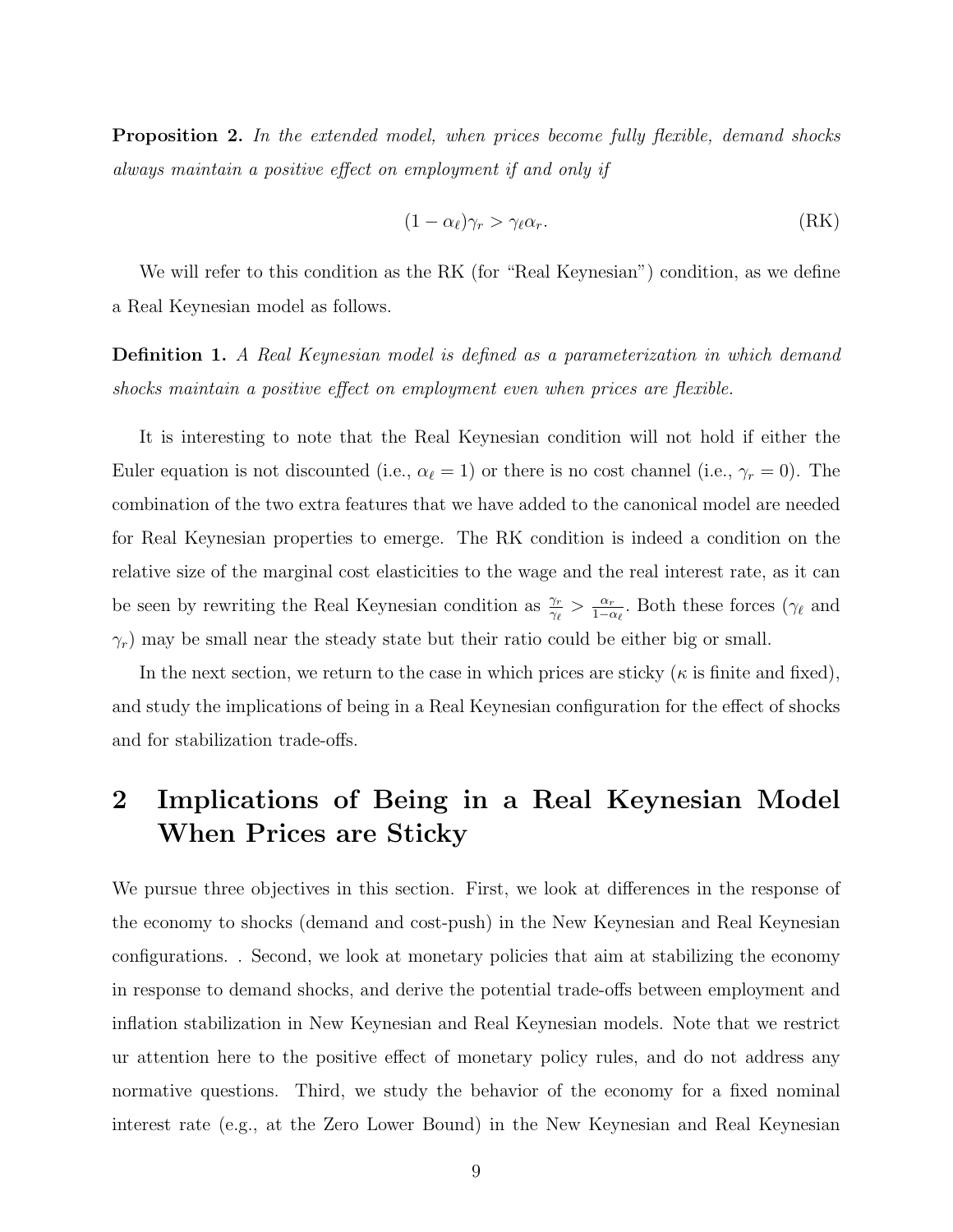configurations. Before we start, we discuss of the class of monetary policy rules that we consider.

### 2.1 Monetary Policy Rules

With sticky prices, allocation properties are greatly dependent on the specific nominal interest rule one considers. The main characteristic we want the policy rule to have is for it ensures determinacy of inflation in the sense that the model inherits a unique stationary equilibrium outcome. One possibility is to choose a policy rule of the form  $i_t = \phi_\pi \pi_t + \phi_\ell \ell_t$ . However, the difficulty with such a policy rule is that the values of  $\phi_{\pi}$  and  $\phi_{\ell}$  that ensure determinacy change as we move between a New Keynesian and Real Keynesian parameterization. For ease of presentation, it is much simpler to work with a rule of the form  $i_t = E_t[\pi_{t+1}] + \phi_\ell \ell_t$  with  $\phi_\ell > 0$ , <sup>[9](#page-11-0)</sup> as this guarantees determinacy under all parameter configurations [10](#page-11-1) and, within this rule, it remains easy to talk about policies that are more or less aggressive towards stabilizing employment through the choice of  $\phi_{\ell}$ . In Appendix [E,](#page-53-0) we discuss how there is no great loss of generality in moving from a policy rule of the type  $i_t = E_t[\Pi_{t+1}] + \phi_\ell \ell_t$  to one of the form  $i_t = \phi_\pi \pi_t + \phi_\ell \ell_t$ , as long as we focus on policies that induce determinacy.

## 2.2 Responses to Shocks

Now we derive the qualitative properties of the economy responses to shocks in the New Keynesian and Real Keynesian parametrization. From now on, we assume that the shocks are autoregressive processes of order 1. Proposition [3](#page-11-2) looks at the effects of demand shocks.

<span id="page-11-2"></span>**Proposition 3.** Assuming monetary policy is given by  $i_t = E_t[\pi_{t+1}] + \phi_\ell \ell_t$  with  $\phi_\ell > 0$ , then a positive demand shock increases employment, inflation and interest rates (real and nominal) under both RK and non-RK parameterizations.

Proposition [3](#page-11-2) indicates that the qualitative effects of demand shocks, for a finite  $\kappa$  and a large class of monetary policies, will be similar regardless of whether the economy is within

<span id="page-11-0"></span><sup>&</sup>lt;sup>9</sup>Note that this policy will not guarantee finite inflation when  $\kappa$  goes to infinity (i.e., full price flexibility) if  $\gamma_2 \neq 0$ . This is not a problem here as we keep  $\kappa$  finite

<span id="page-11-1"></span><sup>10</sup>See Proposition [B.1](#page-49-0) in Appendix [B.](#page-48-0)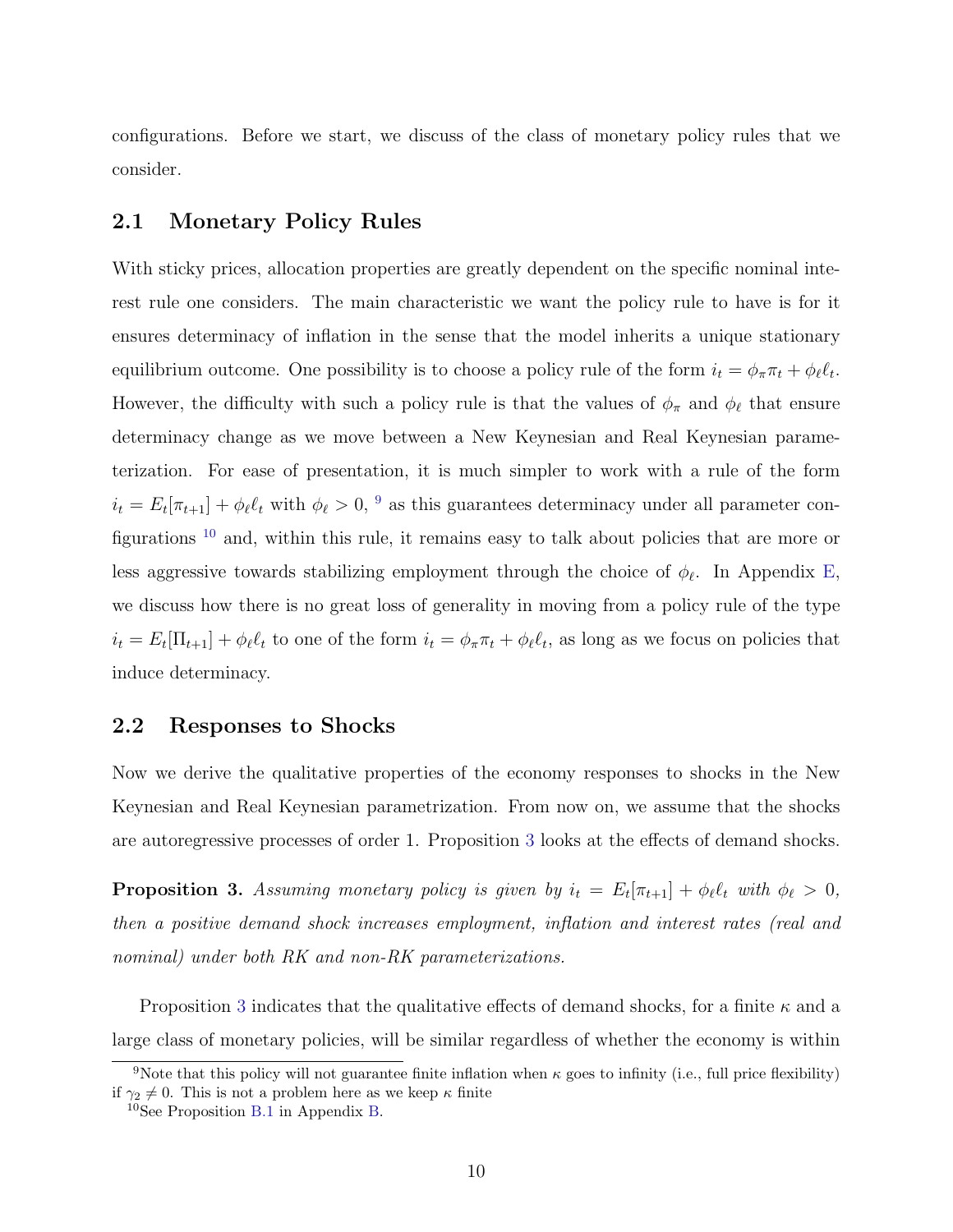a New Keynesian or Real Keynesian parametrization. Hence knowing that demand shocks tend to increase employment, inflation and interest rate will tell us nothing about the relevant parameterizations.

Proposition [4](#page-12-0) gives the same irrelevance result for cost-push shocks, so the response to cost-push shocks is not discriminating the Real Keynesian parametrization from the New Keynesian one.

<span id="page-12-0"></span>**Proposition 4.** Assuming monetary policy is given by  $i_t = E_t[\pi_{t+1}] + \phi_\ell \ell_t$  with  $\phi_\ell > 0$ , then a positive cost-push shock increases inflation and the nominal interest rate, while leaving employment and the real interest rate unchanged under both RK and non-RK parameterizations.

## 2.3 Policy Trade-off with Demand Shocks

When only demand shocks hit the economy, what happens as we change  $\phi_{\ell}$ , that is, how does the variance of inflation and employment change as we adopt a policy that is more or less aggressive in terms of reacting to the demand shock?<sup>[11](#page-12-1)</sup> The surprising result is that the existence of a trade-off between inflation and output variability depends on whether under quasi flexible prices demand shocks have positive effects or not (i.e., whether the Real Keynesian condition holds or not).

To see this, let us derive the relationship between inflation variance  $\sigma_{\pi}^2$  and employment variance  $\sigma_{\ell}^2$  as we change  $\phi_{\ell}$  for a given variance of the demand shocks  $\sigma_d^2$ . This relation is given by :

$$
\sigma_{\pi}^{2} = \left(\frac{1}{\alpha_{r}}\right)^{2} \left(\frac{\kappa}{1-\beta}\right)^{2} \left(\frac{\gamma_{r}}{\alpha_{\ell}}\sigma_{d} + \left[\gamma_{r}(1-\rho_{d}\alpha_{\ell}) - \gamma_{\ell}\alpha_{r}\right]\sigma_{\ell}\right)^{2}.
$$
\n(2)

We therefore have the proposition:

**Proposition 5.** Assuming that monetary policy rule is given by  $i_t = E_t[\pi_{t+1}] + \phi_\ell \ell_t$  with  $\phi_{\ell} > 0$ , then a more aggressive policy (larger  $\phi_{\ell}$ ) always leads to a higher variance of inflation and a lower variance of employment if and only if the economy is in a Real Keynesian configuration.

<span id="page-12-1"></span> $11$ In Appendix [C,](#page-52-0) we study this trade-off with cost-push shocks.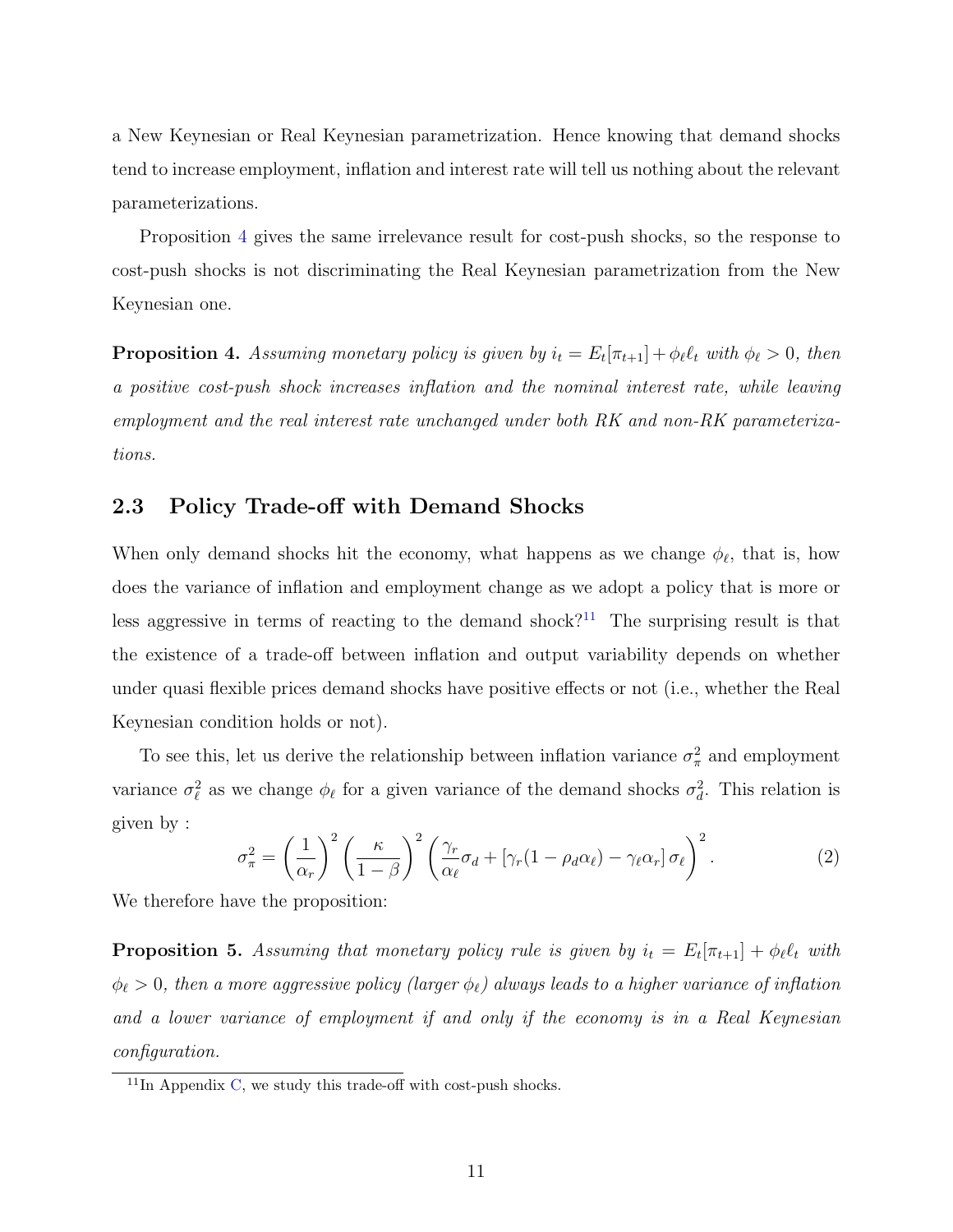In a New Keynesian parametrization ( $\gamma_r = 0$  and  $\alpha_l = 1$ ), monetary policy will never face a trade-off: if it is aggressive at stabilizing employment or inflation, it manages to also stabilize the other variable. In contrast, under a Real Keynesian parametrization, there is always a tradeoff. If monetary policy tries to aggressively stabilize either inflation of employment, it destabilizes the other.

To understand how this result arises it is helpful to look at the issue graphically. For presentation purposes we can assume that demand shocks as  $i.i.d.$ . First we can look in the  $(r_t, \ell_t)$  plane (where  $r_t = i_t - E_t[\pi_{t+1}]$ ) and plot the Euler equation and the policy rule in this space, with the slope of the latter governed by  $\phi_{\ell}$ . This is what is shown on the top graph of panel (a) in Figures [1,](#page-60-0) [2](#page-61-0) and [3.](#page-62-0) Expected variables are zero because of the *i.i.d.* assumption for the shock. In this plane, the nature of the Phillips curve and the parametrization (Real Keynesian of not) does not matter. On this graph, the grey zone around the Euler equation line corresponds to all the possible locations of the Euler equation, as implied by the demand shocks  $d_t$ . Where the parametrization matters (New or Real Keynesian) is for the Phillips Curve in the  $(\pi_t, \ell_t)$  plane. In the New Keynesian case, as depicted on Figure [1,](#page-60-0) this Phillips curve is invariant with respect to policy. In the extended model (Figures [2](#page-61-0) and [3\)](#page-62-0), we can define a pseudo Phillips curve as the Phillips curve in which we have substituted the nominal interest rate by its expression in the policy rule. This pseudo Phillips curve is given by [\(3\)](#page-13-0), and is not invariant to the policy parameter  $\phi_{\ell}$ :

<span id="page-13-0"></span>
$$
\pi_t = \beta E_t[\pi_{t+1}] + \kappa (\gamma_\ell + \gamma_r \phi_\ell) \ell_t.
$$
\n(3)

[Figure 1 about here.]

[Figure 2 about here.]

[Figure 3 about here.]

What is the effect of a change in policy? Consider increasing  $\phi_{\ell}$ . As shown on top of panel (b) in Figures [1](#page-60-0) to [3,](#page-62-0) this will mitigate the effects of demand shocks on activity. In the New Keynesian case, this is always good in terms of stabilizing both activity and inflation as the Phillips curve does not change, as shown on the bottom of panel (b) However, in the more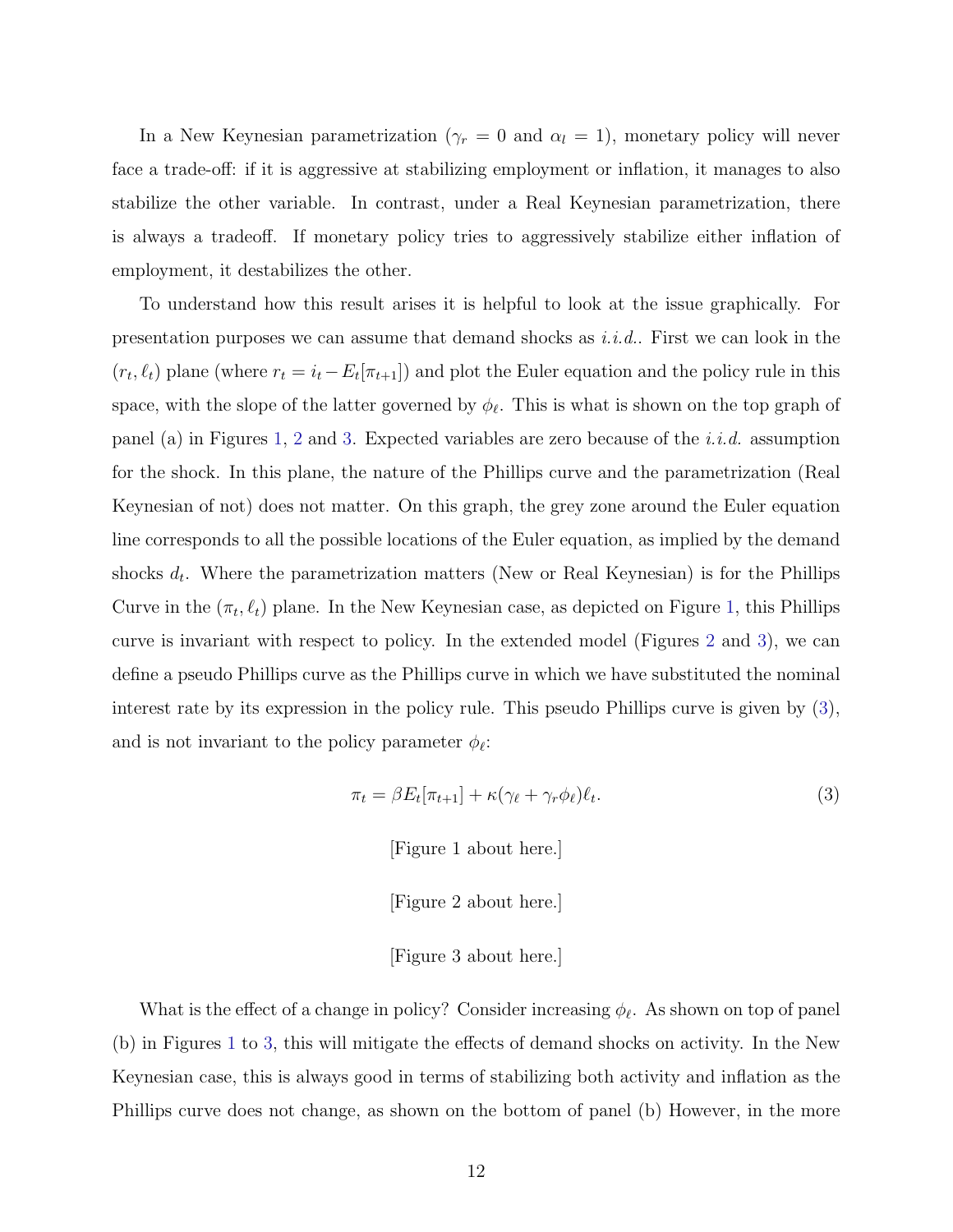general case, as we render policy more aggressive (greater  $\phi_{\ell}$ ), we also steepen the Phillips curve, as seen in Figure [2](#page-61-0) and [3](#page-62-0) on bottom of panel (b). If  $\gamma_r$  is very small (as in Figure [2\)](#page-61-0), this will still lead to a stabilization of both activity and inflation. However, as  $\gamma_r$  gets big relative to  $\gamma_{\ell} \alpha_r$  (as in Figure [3\)](#page-62-0), things will eventually switch. Eventually there will appear a negative tradeoff between employment and inflation variances. When does the switch arise? Exactly for the same condition under which demand shocks have positive effect on activity under flexible prices. If the parameterization is Real Keynesian, then monetary policy faces an unpleasant trade-off where insulating employment variability to demand shocks comes at the cost of increasing inflation variability.

## 2.4 Implications of the Real Keynesian Parametrization for the Economy at Zero Lower Bound

The previous result of an unpleasant trade-off between employment and inflation stability in the Real Keynesian configuration could be seen as a theoretical curiosity, that would be difficult to test empirically. To illustrate how the implications of a change in policy can be very different depending whether the economy is in a Real Keynesian parametrization or in a New Keynesian one, it happens that looking at the ZLB period is quite instructive. Let us contrast how the economy would behave if we change policy from an activist policy of the form  $i = E_t[\pi_{t+1}] + \phi_\ell \ell_t$  with  $\phi_\ell > 0$  to a policy of fixed interest rates  $i_t = 0$ . <sup>[12](#page-14-0)</sup> To ease the exposition, we assume that there are only demand shocks. It is well known that with a New Keynesian parametrization, the equilibrium for the economy becomes indeterminate under fixed interest rate rule, so it is difficult to predict exactly how inflation may change. Proposition [6](#page-14-1) shows that equilibrium properties are different in a Real Keynesian parametrization.

<span id="page-14-1"></span>Proposition 6. Assuming that the economy is in a Real Keynesian parameterization and there are only demand shocks, then moving from the policy  $i = E_t[\pi_{t+1}] + \phi_\ell \ell_t$  with  $\phi_\ell > 0$  to the policy  $i_t = 0$ , the equilibrium remains determinate with the variance of employment  $\sigma_\ell^2$ increasing but the variance of inflation  $\sigma_{\pi}^2$  decreasing.

<span id="page-14-0"></span> $12_{i_t}$  represents here deviation form the steady state, so that this fixed nominal interest rate regime needs not to be strictly the Zero Lower Bound, but should be interpreted as any policy that maintains the nominal interest rate fixed.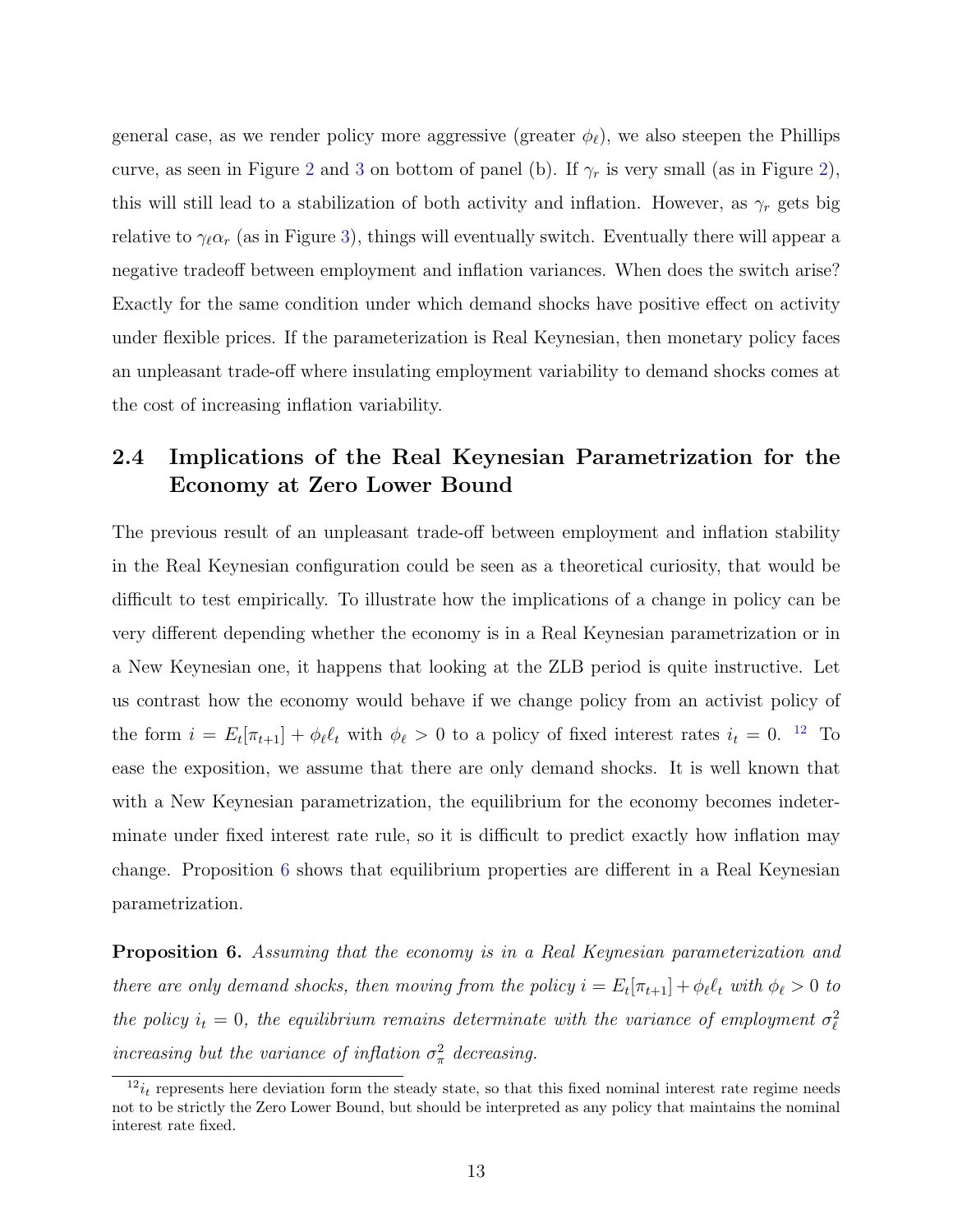Interestingly, this proposition can be interpreted as suggesting that hitting the zero lower bound under an RK parametrization could result in an increase the variance of employment but a decrease in the variance of inflation. It it is helpful to contrast this result with the case where the economy exhibits a discounted Euler equation  $(0 < \alpha_{\ell} < 1)$  but no cost channel ( $\gamma_r = 0$ ). Such a parametrization has been extensively studied in the "forward guidance puzzle" literature (Del Negro, Giannoni, and Patterson [2012], Gabaix [2016], McKay, Nakamura, and Steinsson [2016a] and Farhi and Werning [2017]). The nice feature of this parametrization is that the equilibrium can remain determinate under an interest rate peg. Accordingly, in this case we can unambiguously compute the variances of employment and inflation. As stated in Proposition [7,](#page-15-0) in such a case, switching to an interest peg is accompanied with an increase in both the variance of employment and inflation.

<span id="page-15-0"></span>**Proposition 7.** Consider an economy with  $\alpha_{\ell} < 1$  and  $\gamma_r = 0$ . If  $\alpha_{\ell}$  is sufficient small to maintain determinacy as policy moves from  $i = E_t[\pi_{t+1}] + \phi_\ell \ell_t$  to  $i_t = 0$ , then the variance of both employment  $\sigma_{\ell}^2$  and inflation  $\sigma_{\pi}^2$  will increase.

## 3 Structural Estimation

### 3.1 The Estimated Equations

Now that we have highlighted the differences of a model in the Real Keynesian parametrization compared to a New Keynesian one, the goal of this section is to look at data through the lens of our simple extended sticky price model, where we don't a priori take any stance on whether parameters are in Real Keynesian subset or not. Our objective is to see whether a Real Keynesian parameterization may offer a better fit of the data than more standard New Keynesian parameterizations. The initial model we want to estimate includes the following two equations

$$
\ell_t = \alpha_{\ell} E_t[\ell_{t+1}] - \alpha_r (i_t - E_t[\pi_{t+1}]) + d_t,
$$
  

$$
\pi_t = \beta E_t[\pi_{t+1}] + \kappa (\gamma_{\ell} \ell_t + \gamma_r (i_t - E_t[\pi_{t+1}])) + \mu_t,
$$

where  $d_t$  and  $\mu_t$  are assumed to be independent AR(1) processes. Two issues immediately arise. First we need to specify a class of monetary policies. We begin by disregarding the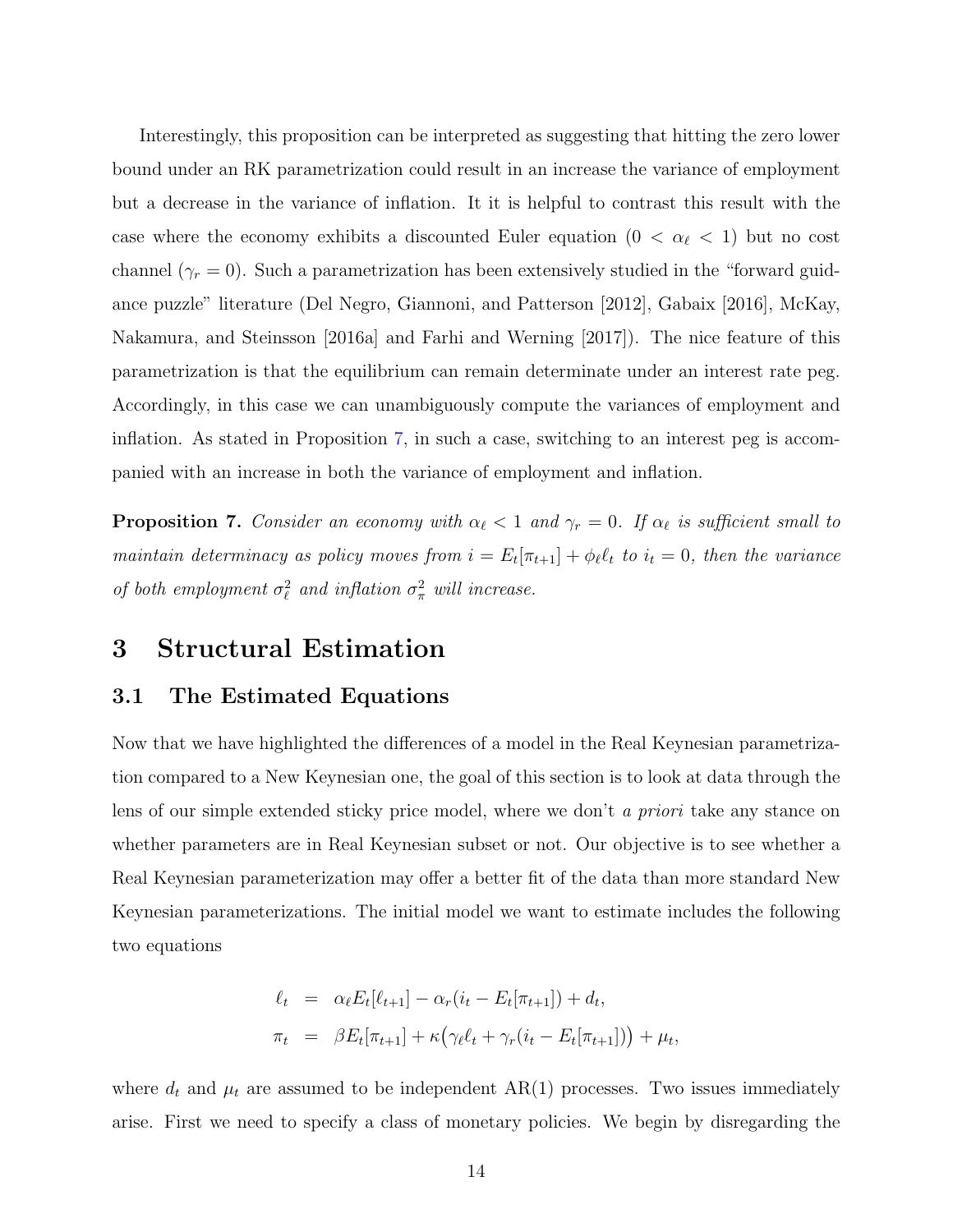ZLB period, and choose the class of policies rules

$$
i_t = E_t[\pi_{t+1}] + \phi_d d_t + \phi_\mu \mu_t + \nu_t.
$$
 (Policy)

This class of policy rules is attractive as it minimizes difficulties associated with indeterminacy while simultaneously being very flexible as it allows monetary policy to react to the state space of the system. In appendix [E,](#page-53-0) we show that for any monetary rule that reacts to current endogenous variables and that guarantees determinacy of equilibrium, equilibrium allocations can be replicated with a our class of policy rules. Note that in this policy rule,  $\nu_t$  will represent monetary shocks, that we also assume to be AR(1).

A second issue that arises is whether we should think of cost-push shocks  $(\mu_t)$  as only affecting the Phillips curve or whether they should potentially also directly affect households demand. While the framework presented in the previous section implies that cost-push shocks should only affect the Phillips curve, it is not difficult to think of extensions in which cost shocks may also have a direct impact on demand. For example, in a richer model with incomplete markets, such shocks may favor precautionary savings which would lead then to enter the household's Euler equation. Even though we will not derive such a case formally here, we choose to allow in our estimation that  $\mu_t$  shocks enter both the Phillips Curve and the Euler Equation, and we will let the data decide if such a mechanism may be at play.<sup>[13](#page-16-0)</sup> Accordingly, the model on which we base our estimations is given by the following three equation system

$$
\ell_t = \alpha_\ell E_t[\ell_{t+1}] - \alpha_r(i_t - E_t[\pi_{t+1}]) + \alpha_\mu \mu_t + d_t,
$$
 (EE)

$$
\pi_t = \beta E_t[\pi_{t+1}] + \kappa \left( \gamma_\ell \ell_t + \gamma_r (i_t - E_t[\pi_{t+1}]) \right) + \mu_t,
$$
\n(PC)

$$
i_t = E_t[\pi_{t+1}] + \phi_d d_t + \phi_\mu \mu_t + \nu_t.
$$
 (Policy)

This is a quite simple linear system of three equations in three unknowns,  $\ell$ ,  $\pi$  and i. As such, this system has low dimension and is entirely forward looking, and is unlikely to capture well the rich dynamics of the economy. We will therefore later explore extensions which allow for endogenous dynamics and more shocks. An attractive feature of starting from such a simple

<span id="page-16-0"></span><sup>&</sup>lt;sup>13</sup>This extension allows for the following possibility. A cost-push shock  $\mu_t$  could create inflation, without much change in i, thereby decreasing the real interest rate while simultaneously leading to a fall in employment. If  $\mu_t$  is not allowed to directly affect the Euler Equations, such a pattern could not arise.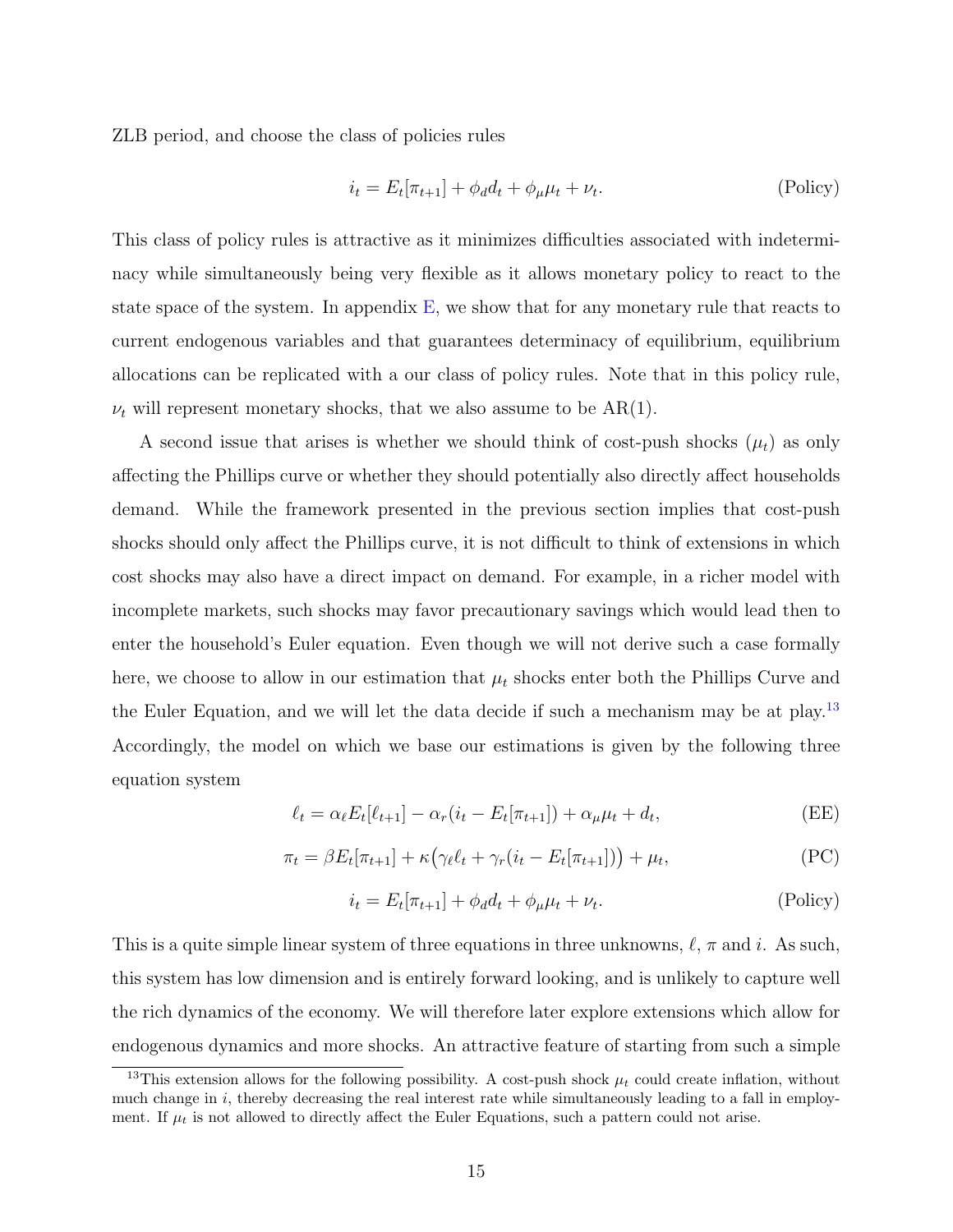model is that all the mechanisms at play can be understood easily. The drawback is that it may be an over-simplification. We believe that it is a useful starting point as it allows us to ask whether the simple narrative of a striped down New Keynesian model offers a better interpretation of the data than what could be offered by a Real Keynesian parametrization– which is a parameterization not generally considered in the literature.

### 3.2 Estimation, Identification and Sample Period

We will begin by estimating the above model by maximum likelihood on post-war U.S. data excluding the ZLB period. However, as written the model is slightly under-identified. <sup>[14](#page-17-0)</sup> First, it will not be able to separately identify  $\kappa$ ,  $\gamma_{\ell}$  and  $\gamma_r$ . Instead we can only get estimates of  $\kappa\gamma_\ell$  and  $\kappa\gamma_r$ . Without loss of generality, we therefore normalize  $\kappa = 1$  when estimating over one sample period. Later, when we estimate over different samples, we will be able to estimate changes in  $\kappa$  over time if we assume that  $\gamma_{\ell}$  and  $\gamma_r$  do not vary. After this normalization, the model still has two parameters more than what can be identified from the data. As commonly done in the empirical macroeconomic literature, we do not estimate  $\beta$ and  $\alpha_r$ . For  $\beta$  we set it to .99, which is in line with large parts of the literature. Our results are not sensitive to changing  $\beta$  around this level. As for  $\alpha_r$  (which is largely determined by the inverse of the agents risk aversion parameter), there is considerable debate regarding its value. In our baseline estimation, we set this value to .33, which is at the average or at the high end of the range of most micro-level estimates. Because there is controversy over the value of such parameter, we explore the sensitivity of our results with allowing  $\alpha_r$  to vary between .1 and 1.

Our initial data sample is for quarterly U.S. data over the period 1953Q3-2007Q1 . We stop the sample before Great Recession period where the interest rate was constrained by the ZLB for much of the time. We will later include that period, but then estimate only the Euler equation and the Phillips curve for ZLB period. Our measure of interest rates is the Federal Funds rate.<sup>[15](#page-17-1)</sup> For inflation, we use either the GDP deflator or the CPI growth rate. For the employment rate, as we want a series that is as close to stationary as possible, we use

<span id="page-17-0"></span><sup>&</sup>lt;sup>14</sup>We are able to solve analytically the model and report in appendix [G](#page-55-0) the explicit mapping between reduced form parameters and structural parameters.

<span id="page-17-1"></span><sup>15</sup>See Appendix [D](#page-52-1) for data definition and sources.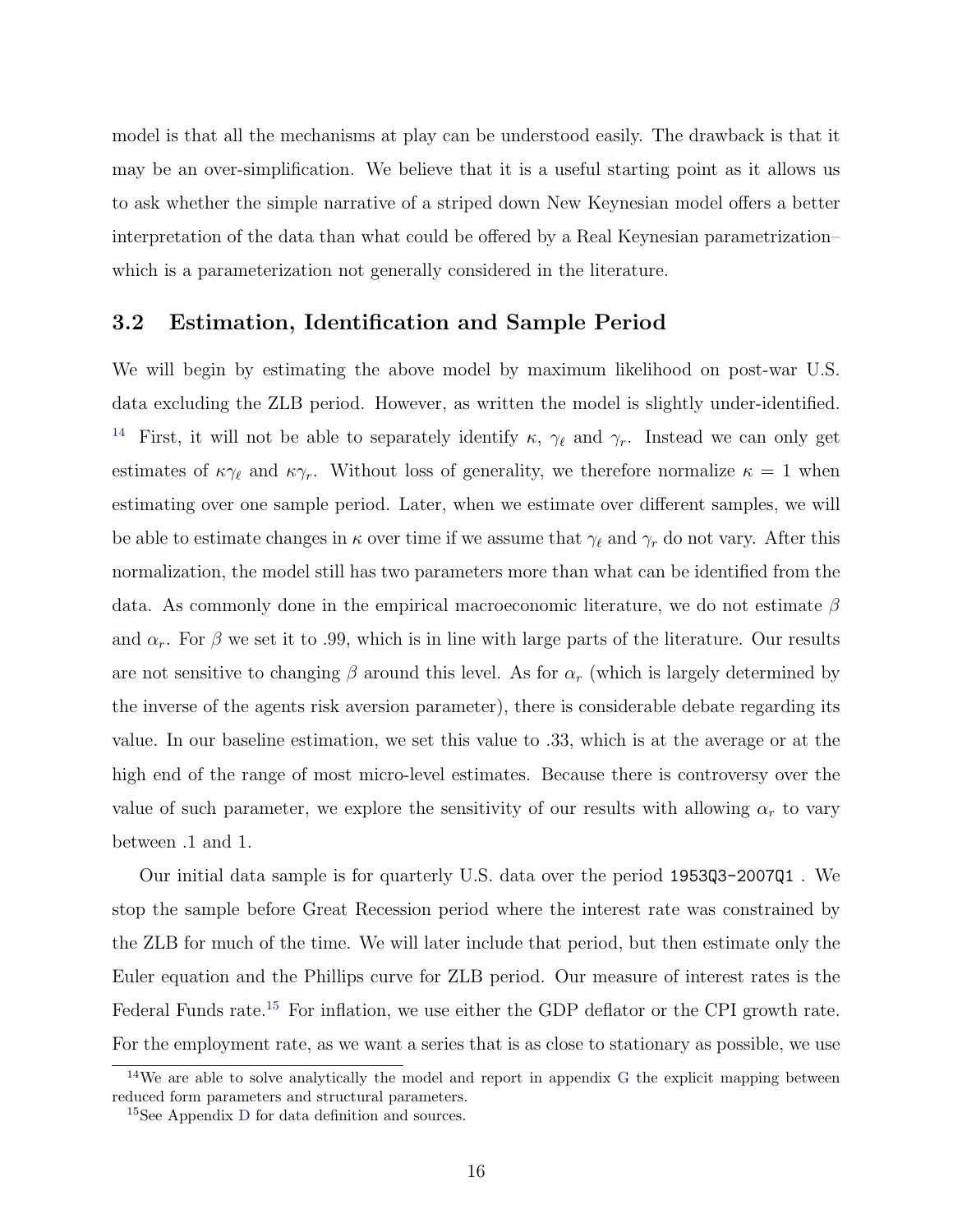either the negative of the unemployment rate or the linearly detrended employment rate.<sup>[16](#page-18-0)</sup>. As a robustness check, we will also estimate the model on a smaller sample that focuses on the Post Volker dis-inflation period, 1983Q4-2007Q1 . This period has the advantage that it may be less subject to the possibility of indeterminacy, as discussed in Clarida, Gal´ı, and Gertler [2000].

In the text, we only present results obtained with (minus) unemployment as a measure of employment, the GDP deflator growth as a measure of inflation, and with  $\alpha_r = .33$ , which we refer to as the baseline estimation. In Appendix [H,](#page-55-1) we present results from estimating eight variants of the model (two different periods, two measures of inflation , two measures of employment); each with five different values of  $\alpha_r$  (1, 1, 3, 1, 75, 1). This makes for forty estimations.

### 3.3 Results

Table [1](#page-74-0) presents the baseline estimation of our forward looking sticky price model. In this estimation none of the free parameters is constrained in terms of sign or size. The first aspect to note from the table is that the signs of the estimates are the expected ones. Monetary policy is observed to increase interest rates in response to demand shocks ( $\phi_d > 0$ ) and to decrease it in response to cost-push shocks ( $\phi_{\mu} < 0$ ). The "discount factor" in the Euler equation  $\alpha_{\ell}$  is estimated to be .65, which is between 0 and 1. This estimate may appear low, but it is unclear to us how it should be compared with the literature. It should also be noted that this value is quite sensitive to the choice of  $\alpha_r$ . If  $\alpha_r$  is set to .1 instead, the estimate of  $\alpha_{\ell}$  becomes over .8. Let us immediately note that results are surprisingly robust across our 40 variations (see Appendix [H](#page-55-1) for more details).

#### [Table 1 about here.]

The key element we want to explore from this table is whether the estimated parameter configurations suggest that the data are in the New Keynesian or the Real Keynesian parameters configuration (or in between). Recall that the model in the the Real Keynesian region if the condition  $(1 - \alpha_\ell)\gamma_r - \gamma_\ell \alpha_r < 0$  holds. We actually find that this condition is met

<span id="page-18-0"></span><sup>&</sup>lt;sup>16</sup> This linear trend is a simple way of removing some of the effects on the employment rate that are due to increased female participation over our period.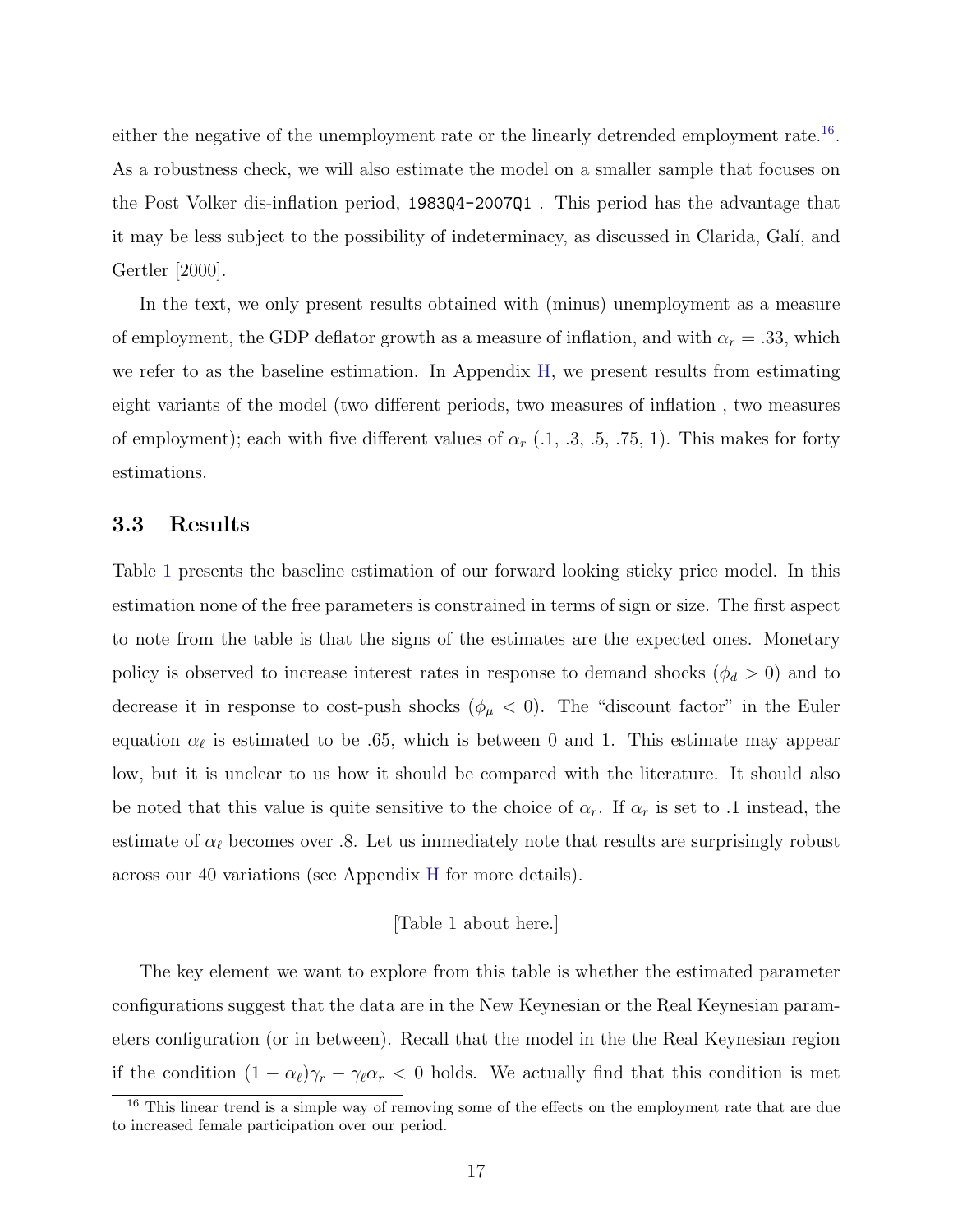for all cases we explored that gave interpretable results. To give a sense of our uncertainty regarding this inference, in Figure [4](#page-63-0) we plot the distribution of the quantity  $(1-\alpha_\ell)\gamma_r - \gamma_\ell \alpha_r$ as implied by the parameter given in Table [1,](#page-74-0) given sample uncertainty. As can be seen in the figure, most of the implied distribution (79%) is in the Real Keynesian configuration.

#### [Figure 4 about here.]

Estimation Using Pooled Sub-Periods : The results presented in Table [1](#page-74-0) are implicitly imposing that the period from 1954 to 2007 is treated as one with constant monetary policy (i.e., no change in  $\phi_d$  and  $\phi_\mu$ ) and no change in the processes of shocks. However, it is generally agreed that the conduct of monetary policy changed quite drastically over the time span when Paul Volcker was the Chairman of the Federal Reserve. For this reason, it may be more reasonable to estimate our model allowing for different monetary policies over different periods. In such a case, we could estimate each period separately, which allows all parameters to vary across periods, or we could pool the samples allowing some parameters to change over periods and some to stay the same. In this subsection, we explore results from such a pooling exercise. Here our idea is to estimate the model over three sub-periods, allowing for the monetary policy to change over periods and for the exogenous shock process to change. We also allow the degree of price rigidity  $\kappa$  to change between the pre-Volcker dis-inflation period, the post-Volcker dis-inflation and the ZLB period. Other parameters are assumed fixed. Such an exercice gives us new estimates of parameters for which we can check the Real Keynesian condition. This is attractive as the estimates will incorporate information obtained by the change in monetary regimes. In particular, using such change in monetary policy regime should help us evaluate the Real Keynesian condition as we know that changes in policy will have different effects depending on whether we are in an Real Keynesian or New Keynesian parameters subset.

We now perform a pooling estimation over three sub-periods; the pre-Volcker dis-inflation period 1954Q3-1979Q1; the post-Volcker dis-inflation period 1983Q4-2007Q1 and the zero lower bound period 2009Q1-2016Q3.<sup>[17](#page-19-0)</sup> For the two first sub-periods, we continue to assume

<span id="page-19-0"></span><sup>&</sup>lt;sup>17</sup>Results from pooling just the first two sub-periods or the two last sub-periods give similar results in terms of finding support for a Real Keynesian parametrization. Moreover, results are not very sensitive with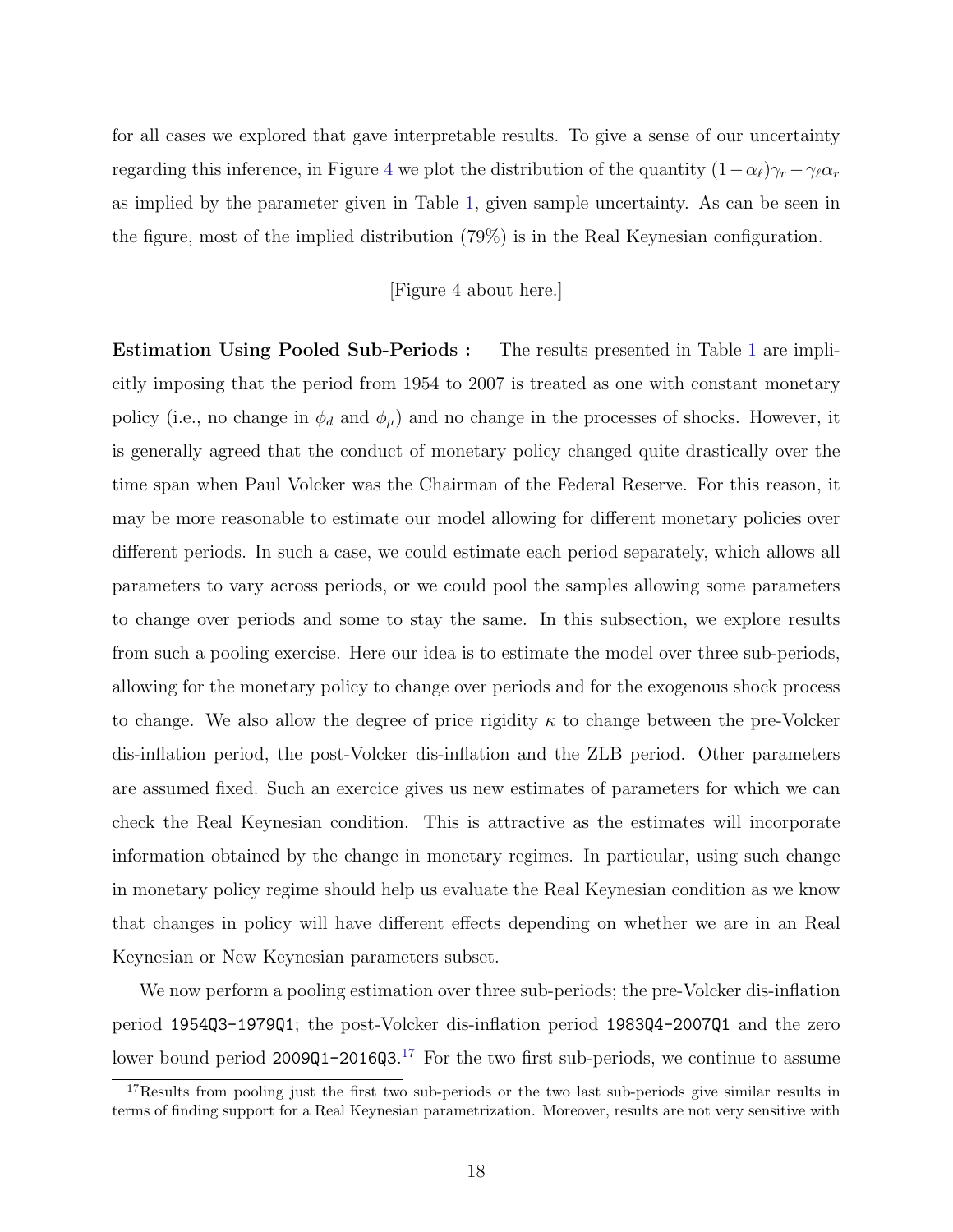that monetary policy is of the form  $i_t = E_t[\pi_{t+1}] + \phi_d d_t + \phi_\mu \mu_t + \nu_t$ , where  $\phi_d$  and  $\phi_\mu$  allowed to vary between periods, while over the ZLB period, the monetary regime period is taken to be a fixed interest rate rule.<sup>[18](#page-20-0)</sup> In this last regime, because of the fixed interest rate rule, indeterminacy of equilibrium could arise. However, in contrast to a standard New Keynesian parameterization, this will not always happen in our extended model. In particular, if one is in a Real Keynesian configuration, we have shown previously that the equilibrium stays determinate under a fixed interest rule. Hence, we proceed to estimate the model as if the equilibrium is determinate even in the fixed interest rate regime, and then we verify whether the implied parameters are consistent with determinacy.

Table [2](#page-74-1) provides results from estimating our model by pooling the three sub-samples, allowing for monetary policy and exogenous processes to changes across regimes. Interestingly, our estimate of  $\alpha_{\ell}$  is increased in this case to .83 even when  $\alpha_r$  is set at .33. A few other interesting elements shall be stressed. First, we estimate that monetary policy reacted more to demand shocks in the post-1983 period versus the pre-1979 period, which is in line with the standard narratives over the period. Also, we see that the degree of price rigidities  $\kappa$  decreased substantially from the first sub-period to the two last ones, which is consistent with many estimates of the Phillips curve over the period. One issue that arises is that the parameter estimate for  $\gamma_{\ell}$  is found to be negative, although very small in absolute value and not significantly different from zero. There are two way to interpret this. One possibility is that  $\gamma_{\ell}$  should be treated as being essentially zero, in which case the Real Keynesian condition  $(1 - \alpha_\ell)\gamma_r > \gamma_\ell \alpha_r$  will be satisfied. The other possibility is to accept that  $\gamma_\ell$  is indeed negative (a possibility discussed in Appendix [F\)](#page-54-0), in which case the Real Keynesian condition becomes  $(1 - \alpha_\ell)\gamma_r > |\gamma_\ell| \alpha_r$ , which is again satisfied. Therefore, regardless of the above choice, parameters are in the Real Keynesian zone for the three sub-periods. Finally, given the estimated parameters, determinacy of equilibrium is maintained even in the fixed interest rate regime.

[Table 2 about here.]

respect to changing the exact start and end dates of each of these periods. The estimation procedure is a two-step estimation that will be explained in the next section.

<span id="page-20-0"></span><sup>&</sup>lt;sup>18</sup>In each case we are assuming that agents behave as if the regime will stay constant forever.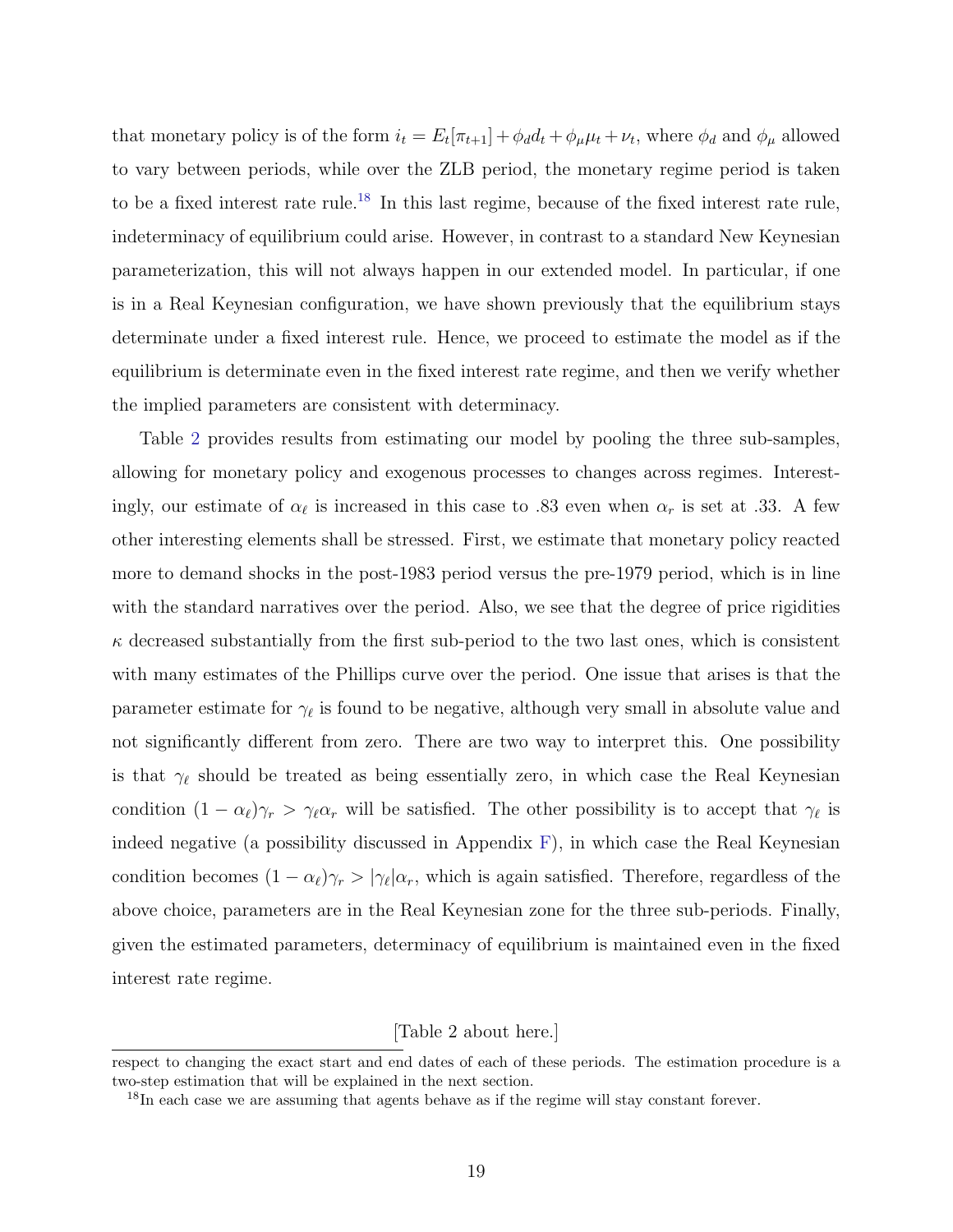#### [Table 3 about here.]

We can also use the parameters in Table [2](#page-74-1) to interpret aspects of the Great Moderation as well as aspect of the ZLB period. For example, the estimates suggest that the Great Moderation period was mainly a nominal phenomena, with the fall in inflation volatility being due primarily to a fall in  $\kappa$  (i.e., an increase in price stickiness). Although not often discussed, the actual change in the variance of employment between periods was extremely minor, as shown in Table [3.](#page-75-0) This suggests that inflation stability did not come mainly as a result of a more activity stabilizing monetary policy. Instead, what we observed over during the Great Moderation was mainly demand driven non-inflationary business cycles.<sup>[19](#page-21-0)</sup> With respect to the ZLB sub-period, the estimates in Table [2](#page-74-1) suggest that inflation should have become more stable in the ZLB period in comparison to the preceding period, as monetary policy was no longer able to react to demand shocks. Recall that in a Real Keynesian regime, a less agressive monetary policy in terms of a lower  $\phi_d$  should lead to lower inflation variability, which is indeed what we observe. Interestingly, in a Real Keynesian parameter configuration, seeing determinate and stable inflation during a ZLB period is not only easy to explain, it is actually what is predicted by the model.

### <span id="page-21-1"></span>3.4 Allowing for Habit Persistence

The model we have studied so far has no internal dynamics. We now assume that utility shows habit persistence in consumption, so that preferences can be written  $u(c_t - h c_{t-1})$  –  $v(\ell_t)$ . As is common in the literature, we assume that the habit term is external to the household. Under this assumption, the model allocations are the solution of the three following equations for all  $t > 0$ :

$$
\ell_t = \alpha_t E_t[\ell_{t+1}] + \alpha_{\ell-1} \ell_{t-1} - \alpha_r (i_t - E_t[\pi_{t+1}]) + \alpha_\mu \mu_t + d_t,
$$
 (EE')

$$
\pi_t = \beta E_t[\pi_{t+1}] + \kappa \left( \gamma_\ell \ell_t + \gamma_{\ell-1} \ell_{t-1} + \gamma_r (i_t - E_t[\pi_{t+1}]) \right) + \mu_t,
$$
\n(PC')

$$
i_t = E_t[\pi_{t+1}] + \phi_{\ell-1}\ell_{t-1} + \phi_d d_t + \phi_\mu \mu_t + \nu_t.
$$
 (Policy')

<span id="page-21-0"></span> $19$  The parameters estimate suggest that if monetary authorities keep the real interest rate close to constant, then demand shock will drive employment fluctuations with inflation being stable.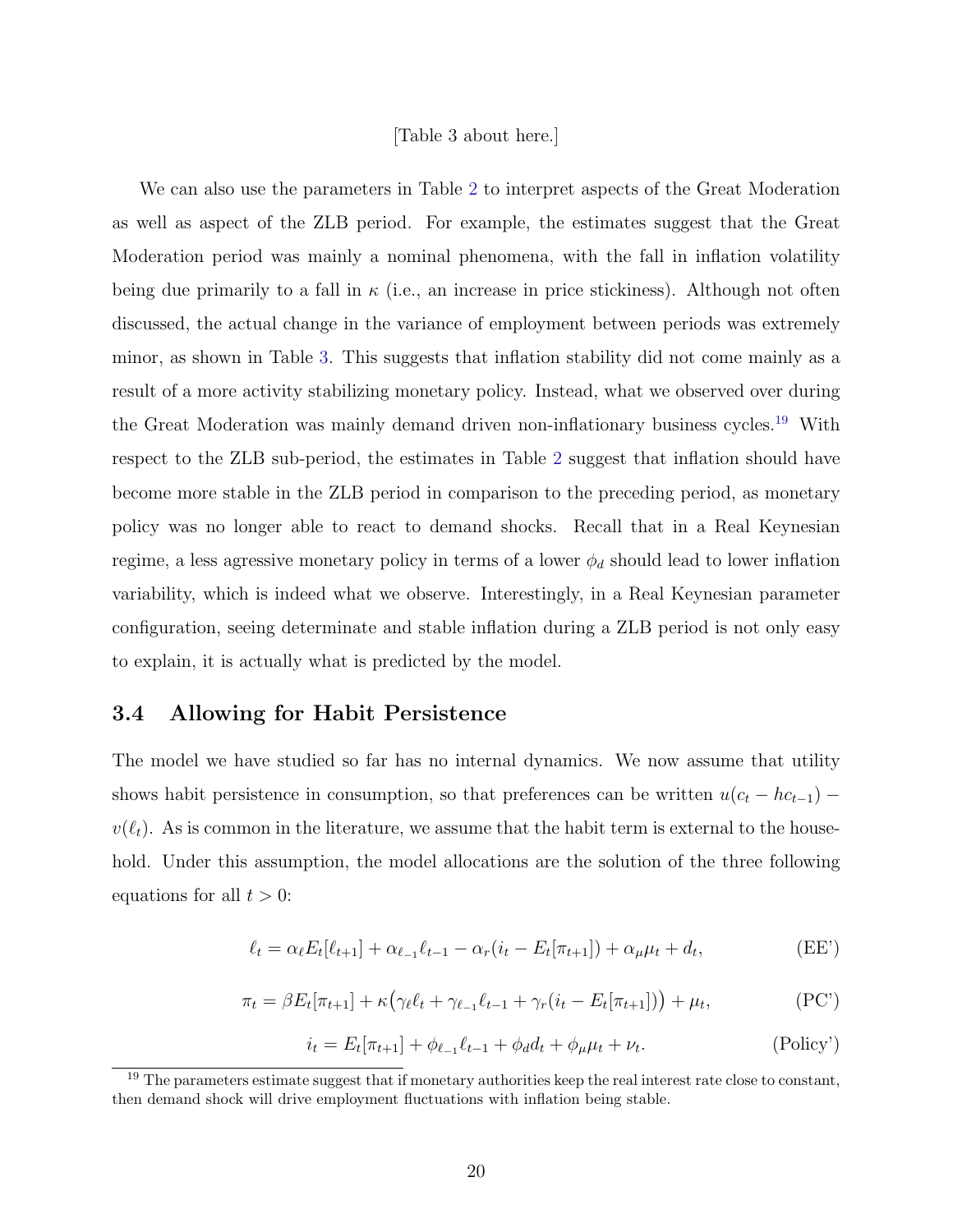In this new set of equations, we see that the Euler equation inherits a lagged term in  $\ell_{t-1}$ , the Phillips Curve also inherits such a term as labor supply– and therefore wages– is affected by the habit term. Finally, we extend the monetary policy rule to also allow monetary authorities to react to the term  $\ell_{t-1}$  which is inline we our previous assumption that we want to allow monetary authorities to react to the state space of the system (see Appendix [E\)](#page-53-0). In this extended model, the condition under which the economy is in a Real Keynesian configuration is given by

$$
(1 - \alpha_{\ell} - \alpha_{\ell-1})\gamma_r > |\gamma_{\ell}|\alpha_r. \tag{RK'}
$$

Table [4](#page-75-1) shows estimated parameters, which have again expected signs and magnitudes. Once again, the Real Keynesian condition (RK') is satisfied.

#### [Table 4 about here.]

## <span id="page-22-0"></span>4 How to Interpret the Results: a SVAR Approach

Results in Tables [1,](#page-74-0) [2](#page-74-1) and [4](#page-75-1) suggest that the economy may be best characterized as corresponding to a Real Keynesian configuration (which recall is a configuration not usually even allowed for in most estimations of sticky price models). As we have noted, this result is robust to many changes in terms of data and sample periods. However, a common problem with structural estimation is that the results often seem as coming from a black-box, with little indication of what data features are driving the results. Our goal now is to make our estimation results more transparent and especially we will aim to clarify the following two claims.

Claim 1. When looking within a sample period, our Real Keynesian results are driven largely by implied effects of monetary shocks.

Claim 2. When pooling periods, our Real Keynesian results are further helped by changed behavior of inflation in response to demand shocks in the pre- versus post-ZLB period.

We will support these two claims by exploiting evidence from an identification property of the VAR representation for the class of model we are considering, and which most often holds for DSGE models that are estimated by Maximum Likelihood or Bayesian methods.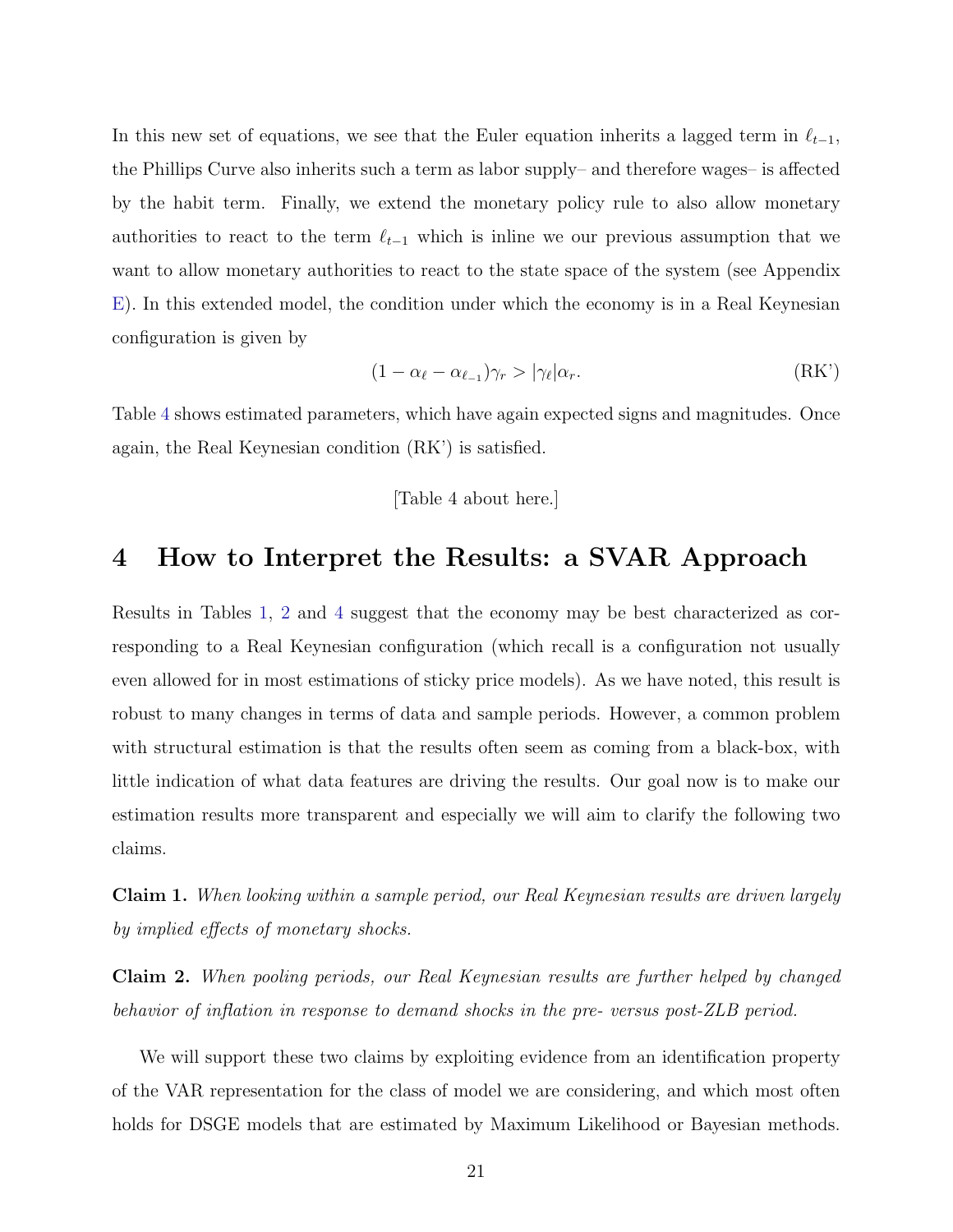Indeed, one can obtain structural impulse responses for the structural shocks of this classe of models simply by exploiting the assumption that shocks are independent processes. As the SVAR approach we want to use has many potential applications, we start by discussing it in some general terms before going to our precise application.

## 4.1 Using Shocks Independence to Derive a Structural VAR Representation

The first goal of this section is to highlight how certain assumptions implied by a large class of structural model can be exploited to derive SVAR representation of the data and therefore the associated structural impulse responses. In particular, we want to discuss how structural impulse response can be obtained before imposing any cross-equations restrictions and can be often obtained by simply exploiting the assumption that the driving forces are independent processes.

To set ideas,  $20$  suppose we have a structural model that has a solution of the form:

<span id="page-23-1"></span>
$$
X_t = AX_{t-1} + B\Theta_t, \tag{4}
$$

$$
\Theta_t = R\Theta_{t-1} + \varepsilon_t, \tag{5}
$$

where  $X_t$  and  $\Theta_t$  are stationary processes. For example,  $X_t$  could be the vector  $\{\pi_t, i_t, \ell_t\}$  as in our case, and the elements of  $\varepsilon$  would then be the innovations in demand, cost-push and monetary policy. The first common restrictions that such a structural model imposes are that R be diagonal and that the variance-co-variance matrix of  $\varepsilon$  be diagonal and normalized to identity. In other words many structural models assume that the driving forces of the model are independent processes. A second type of restrictions such a model often imposes is that certain elements of A may be zero. For example, in our purely forward model, the matrix A is assumed to be zero. In our habit persistence model, only the third column of A is non zero. Finally, a structural model also generally imposes that the elements in A and B are a function of both a set of underlying structural parameters and of the elements in  $R$ . These restrictions are generally referred to as cross equation restrictions. The imposition of cross equation

<span id="page-23-0"></span><sup>20</sup>See Appendix [I](#page-57-0) for a detailed exposition.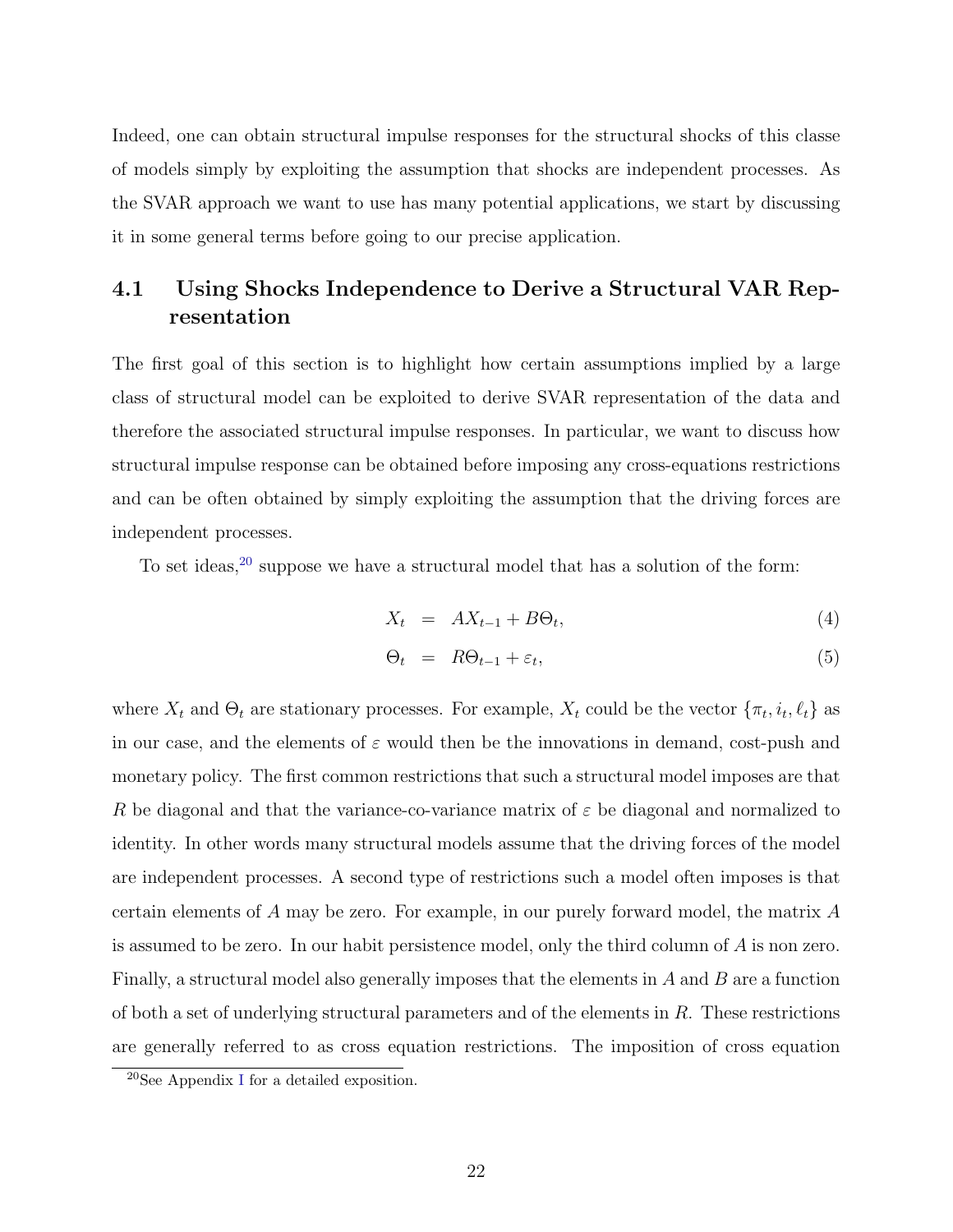restrictions is often the most contentious part of a structural model.<sup>[21](#page-24-0)</sup> The idea behind the SVAR literature is to try to derive structural impulses response implied by a theoretical framework without imposing (or being precise about) all of a model implications, which may in particular apply to controversial ones such as implied by cross equation restrictions. This is the avenue we want to pursue here.

To our knowledge, what has been rarely recognize (or at least little discussed in the SVAR literature), is that if one thinks that data is generated by a structural model which takes the form given by Equations [\(4\)](#page-23-1) and [\(5\)](#page-23-1) where  $\Theta_t$  is composed of a set of independent processes, then this is generally enough to identify the models impulse structural responses.<sup>[22](#page-24-1)</sup> In Appendix [I](#page-57-0) we discuss this in more detail. Obviously, imposing all the models implications will generally give more efficient estimates of the structural impulse responses if the implications are true, but simply exploiting the diagonal structure of  $R$  is generally sufficient. More generally, the structural response implied by a structural model of the form [\(4\)](#page-23-1) and [\(5\)](#page-23-1) can most often be obtained by exploiting the zero restrictions implied by the model on the matrices  $R$  and  $A$ , without needing to impose cross equation restrictions. This is what we will exploit to highlight the data features that are are driving our findings of a Real Keynesian configuration. One challenge with this approach is that once the structural impulse responses are estimated, one will still need to use judgement to give them the right labels. This may or may not be difficult depending on the setting. For example, in our case, a demand shock should lead to an increase in activity, interest rates and inflation. If there is only one shock among the identified structural impulse responses that has such property then it can naturally be labeled the demand shock. If there is no shock among the identified ones that have that property, it implies that something is at odds with the model. Finally, if more than one shock has the same qualitative features, then this method does not allow us to distinguish them.

More generally, when one is thinking within the framework of a model of the type given by [\(4\)](#page-23-1) and [\(5\)](#page-23-1), one can use the following two-step approach to estimate the model parameters. First, one can estimate (by Maximum Likelihood for example) the matrices A, R and B,

<span id="page-24-0"></span><sup>&</sup>lt;sup>21</sup>It is worth noting the rather uncommon restriction in a structural model is that it imposes zeros in the matrix B. However, many SVAR approaches exploit restrictions on B.

<span id="page-24-1"></span><sup>&</sup>lt;sup>22</sup> This assumes that  $X_t$  has at least two elements.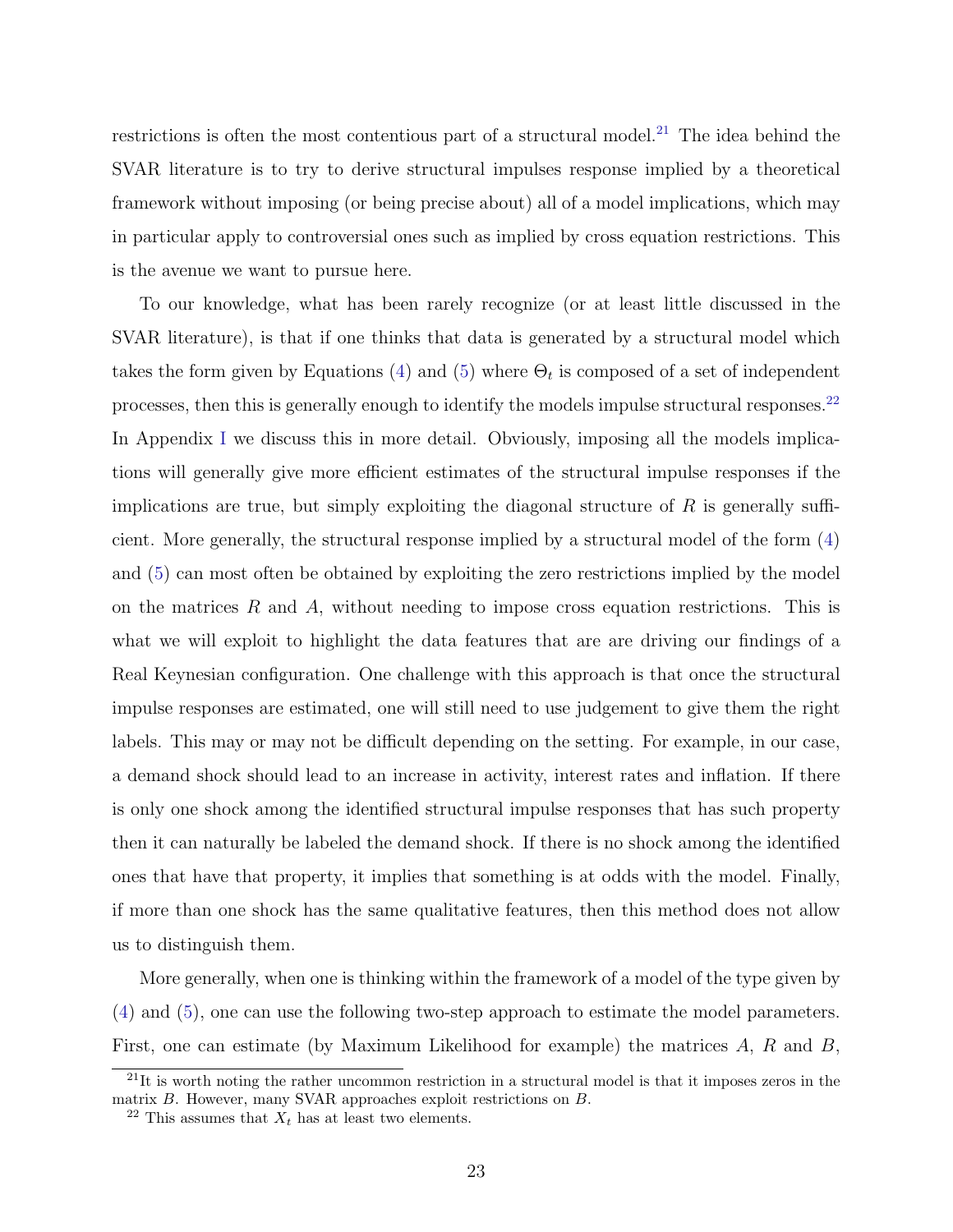using only the zero restrictions implied by the model. Then given the estimates of these matrices, one can recover structural parameters using a minimum distance estimator to best match the estimated matrices  $A$ ,  $R$  and  $B$ . If the model is just identified, there is no loss of efficiency in using such a two step procedure of the model. Even if the model is overidentified, one may still want to proceed using such a two-step procedure since, by allowing one to see structural impulse responses before imposing the cross-equation restrictions, one can get a good sense of what properties of the data are being used to identify parameters.<sup>[23](#page-25-0)</sup>

### 4.2 First SVAR Results with the Baseline Model

We start by estimating by Maximum Likelihood the following model, in which  $\Theta$  is a latent variable:

$$
\left(\begin{array}{c}\n\pi_t \\
i_t \\
\ell_t\n\end{array}\right) = A \left(\begin{array}{c}\n\pi_{t-1} \\
i_{t-1} \\
\ell_{t-1}\n\end{array}\right) + B \left(\begin{array}{c}\n\Theta_{1t} \\
\Theta_{2t} \\
\Theta_{3t}\n\end{array}\right),
$$
\n
$$
\left(\begin{array}{c}\n\Theta_{1t} \\
\Theta_{2t} \\
\Theta_{3t}\n\end{array}\right) = \left(\begin{array}{ccc}\n\rho_1 & 0 & 0 \\
0 & \rho_2 & 0 \\
0 & 0 & \rho_3\n\end{array}\right) \left(\begin{array}{c}\n\Theta_{1t-1} \\
\Theta_{2t-1} \\
\Theta_{3t-1}\n\end{array}\right) + \left(\begin{array}{c}\n\varepsilon_{1t} \\
\varepsilon_{2t} \\
\varepsilon_{3t}\n\end{array}\right).
$$

In Figure [5](#page-63-1) we report the structural impulse responses implied by our initial simple model when we estimate it over the longer sample 1954Q3-2007Q1. These impulse responses are obtained by the estimation of matrices  $B$  and  $R$ . As we inspect the data through the lens of the fully forward model, matrix  $A$  is constrained to be zero in the estimation. For the same reason, the matrix  $R$  is assumed to be diagonal (and that the shocks are uncorrelated). No cross equation restrictions are being imposed at this stage. In Figure [6,](#page-64-0) we show the impulse responses to the three structural shocks as obtained from the Maximum Likelihood estimation of the model presented in the previous section, where all the theoretical crossrestrictions are imposed. Because the model parameters were just identified, the impulse responses are the same to those obtained using our SVAR strategy. In other words, Figures [5](#page-63-1) and [6](#page-64-0) are identical. This needs not to be exactly the case if the model were over-identified, as is the case when we estimate it over the three sub-samples.

<span id="page-25-0"></span> $^{23}$ In the estimation of Table [2,](#page-74-1) we used such a two step procedure.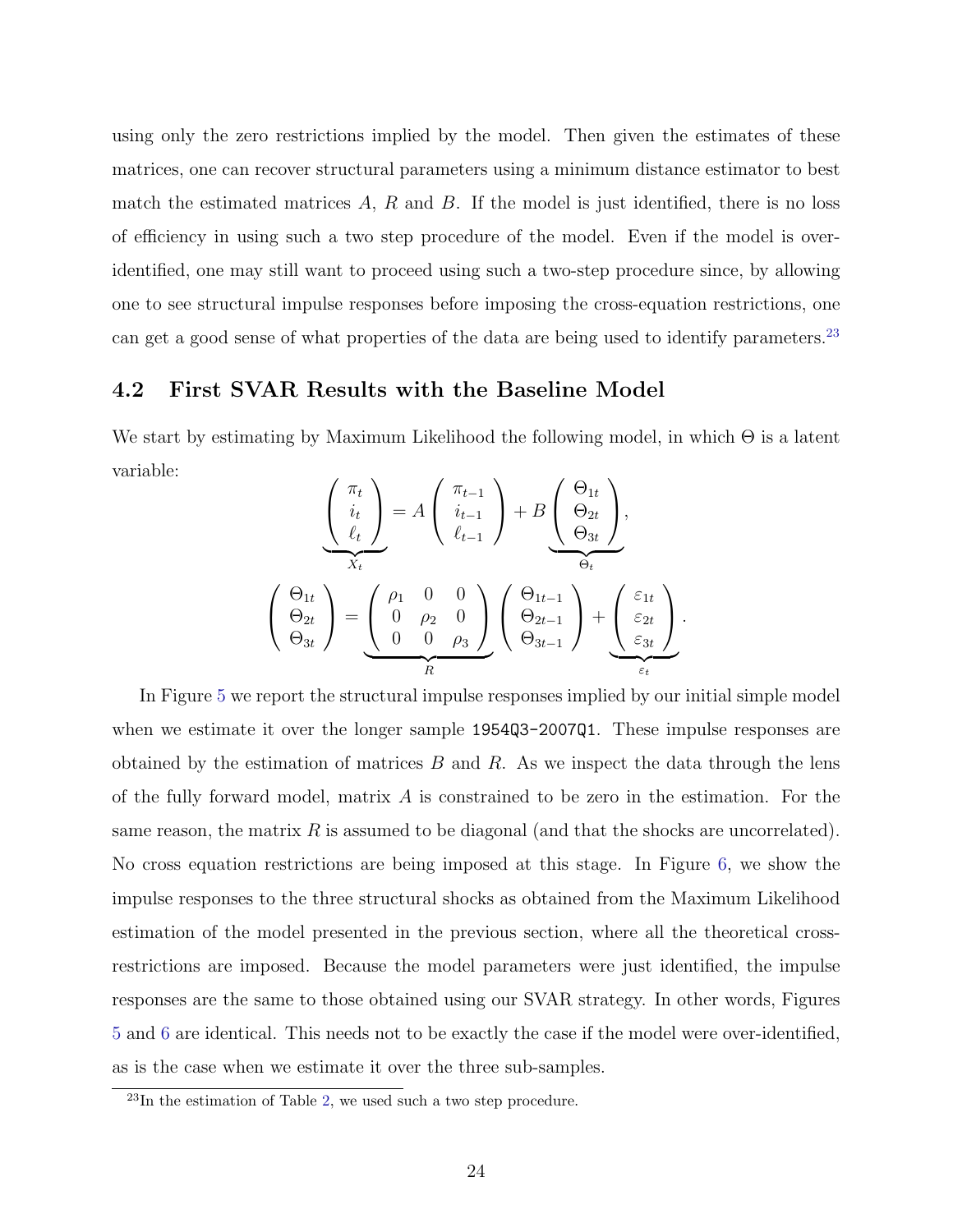[Figure 5 about here.]

[Figure 6 about here.]

In Figure [7](#page-65-0) we derive the structural impulse responses the same way for each of our sample treated separately; pre-Volcker dis-inflation, post-Volcker dis-inflation and ZLB. For the ZLB we only estimate a bivariate process as the nominal interest rate  $i$  is essentially fixed. Later we will document the robustness of the results with respect to allowing more shocks and for allowing endogenous dynamics.

#### [Figure 7 about here.]

The first aspect to note from Figures [5](#page-63-1) and [7](#page-65-0) is the similarities between the impulse response patterns across periods. In all case, the impulse response to  $\varepsilon_1$  appears to unambiguously be picking up effects of a demand shocks as all three variables respond positively to this shock, and the other columns do not have this property. The more controversial aspect is the naming of the monetary shock and the cost-push shock. As it can be seen on Figure [6,](#page-64-0) the model implies that a monetary shock that increases interest rates should lead to a fall in output, while the model does not put any constraints on the effects of the markup shocks. Given this, the only coherent interpretation is that the impulse responses to  $\varepsilon_2$ correspond to the effects of the cost-push shock while the response to  $\varepsilon_3$  corresponds to the effects of the monetary shock. The controversial aspect with this labeling is that the implied monetary shocks are  $(i)$  very persistent and  $(ii)$  lead to a rise in inflation. Once view in such a way, it becomes much clearer why the estimates of structural parameters presented in the previous section tended to favor parameters in the Real Keynesian subset, in order to produce the impulse responses to  $(\varepsilon_d, \varepsilon_\mu, \varepsilon_\nu)$  of Figure [6](#page-64-0) that fit the responses to  $(\varepsilon_1, \varepsilon_2, \varepsilon_3)$ of Figure [5.](#page-63-1) In particular, an increase in inflation following a monetary shock  $\varepsilon_{\nu}$  is a pattern that cannot be explained by a New Keynesian parameterization. However, it is precisely the pattern expected in a Real Keynesian configuration. An additional reason to believe that  $\varepsilon_3$  is picking up a monetary shock is that, during the lower bound period, when there are no more monetary shocks to identify, the impulse response that disappears is that which we associated with a monetary shock, as shown in Figure [7.](#page-65-0)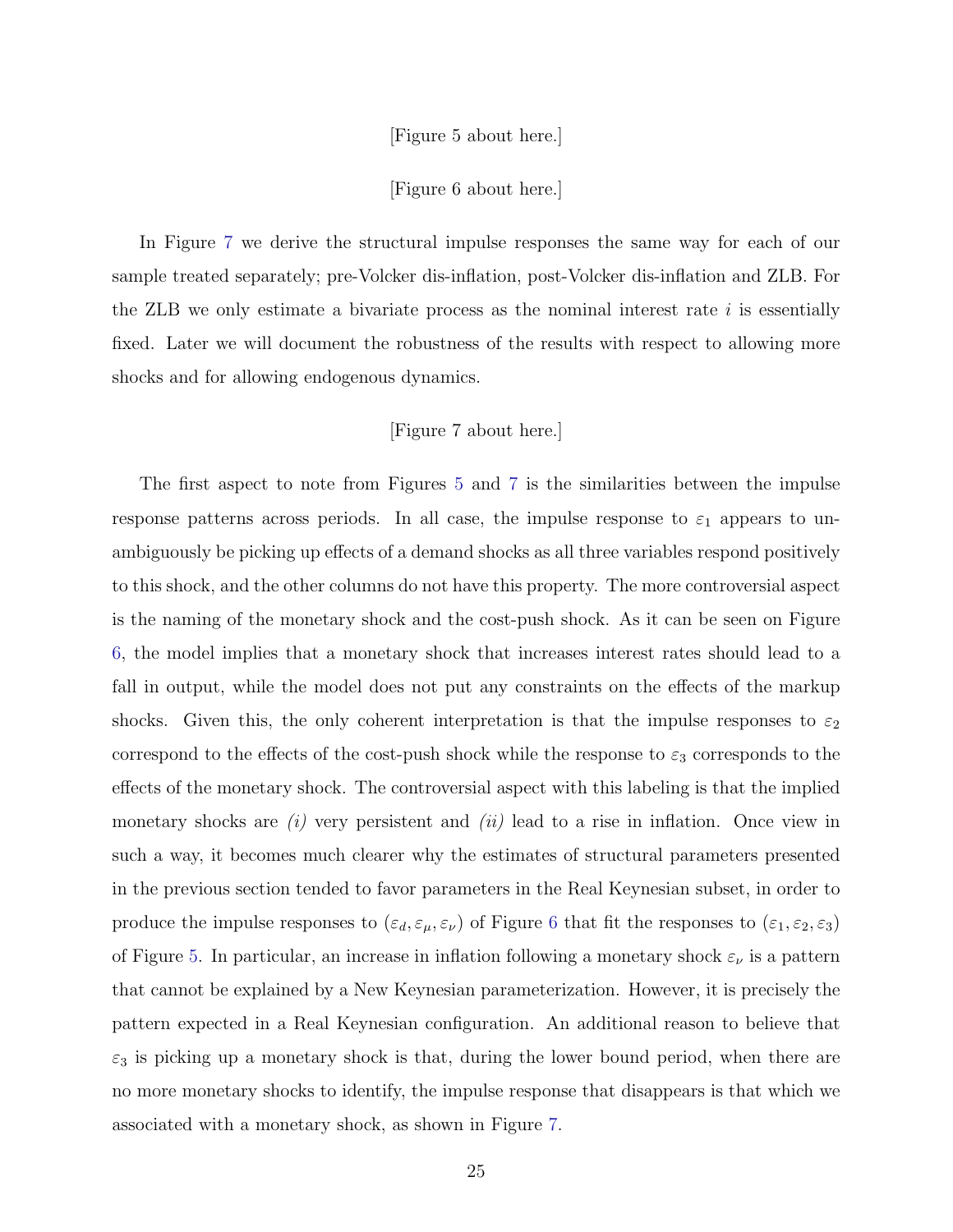What other feature of these impulse response also tend to favor a Real Keynesian interpretation? If we look at the impulse response to demand shocks  $(\varepsilon_1)$  across regimes, we can see that the response of inflation to a demand shock in the ZLB period has less (normalized) impact on inflation than in the previous adjoining period. If we were in a standard New Keynesian setup, the response of inflation to a demand shock that has the same effect on activity should lead to the same effect on inflation regardless of the monetary regime. In contrast, this is not the case in a Real Keynesian parameterization. The impact on inflation of a demand shock should be less, given that the inflationary pressure of a rise in interest rates is absent.<sup>[24](#page-27-0)</sup>

The impulse responses in Figures [5](#page-63-1) and [7](#page-65-0) allow for a clear understanding of why our estimation favor a Real Keynesian parametrization. However, given the simplicity of the model three questions arise. Firstly, are these results robust to allowing the model to have endogenous propagation? Secondly, are these results robust to allowing the model to have more shocks? Thirdly, how do we reconcile the monetary shock impulse responses we identify with what is found more generally in the literature? We now address each of these questions in turn.

## 4.3 Adding Habit Persistence to Obtain More Endogenous Dynamics

Our baseline model has a fully forward structure which implies that it does not involve any endogenous dynamics. We have chosen it as our baseline because it builds off the standard three-equation New Keynesian model and focuses on two core extensions that we were needing, namely discounted Euler equation and cost channel. However, it may be that in pursuit of simplicity we have biased our exploration by omitting other important mechanisms. We could at this point write a much more complicated model with several sources of accumulation and adjustment costs and take it to the data. This is not how we choose to proceed because the range of such models is almost infinite. Instead, we choose to proceed by small steps to understand what results appear robust and which may be more fragile. To this end, we begin by exploring the very simple extension of our baseline model

<span id="page-27-0"></span><sup>&</sup>lt;sup>24</sup> This effect should be sufficiently less so that the variance of inflation is reduced if the shock process for demand has not changed, as we have shown in proposition [6](#page-14-1)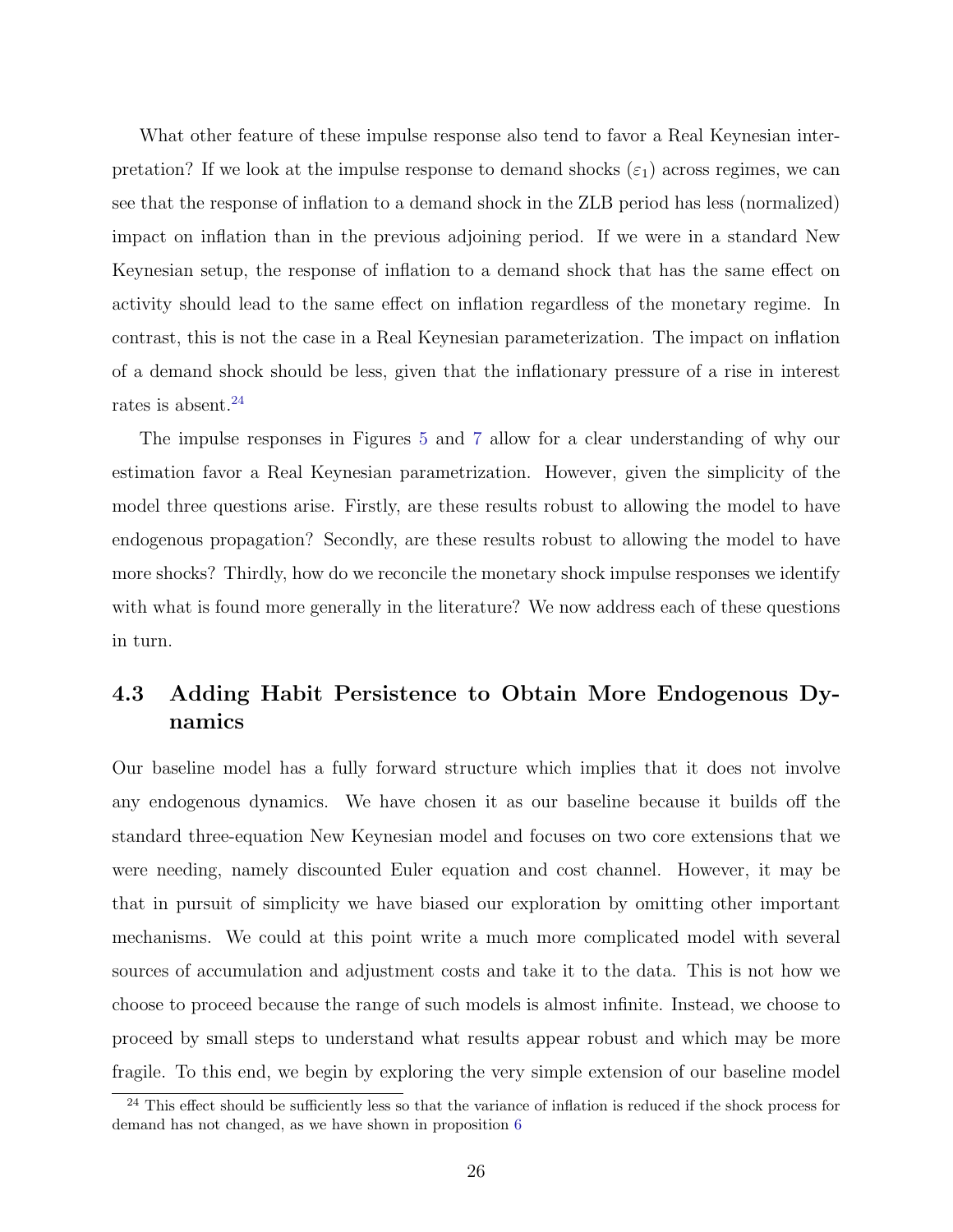in which we include habit formation in agents' utility, as we have done in Subsection [3.4.](#page-21-1) In this framework, the matrix A in the SVAR representation has now on non-zero column (the third one). Figure [8](#page-66-0) reports the structural impulse response associated with applying this SVAR methodology to our long sample 1954Q3-2007Q1, while Figure [9](#page-67-0) presents the structural impulse response functions for our three sub-samples.

[Figure 8 about here.]

#### [Figure 9 about here.]

There are three elements we want to emphasize on these figures. First, with the exception of adding a small amount of richer dynamics, the impulse response in Figure [8](#page-66-0) and [9](#page-67-0) are qualitatively very similar to those from Figures [5](#page-63-1) and [7](#page-65-0) and they support the same labelling of shocks. Second, we again see that the identified monetary shock  $(\varepsilon_3)$  leads to an increase in inflation, which is not a possible outcome with a New Keynesian parametrization, while it is consistent with a Real Keynesian parametrization. Finally, we see that the inflation barely responds to a demand shock in the ZLB sub-period, which is again consistent with a Real Keynesian interpretation. These observations suggest that the forward model, although extremely simple, may be providing a good summary account of the data.

### 4.4 Allowing for Richer Internal Dynamics

Allowing for habit persistence in consumption was an easy way of introducing internal dynamics into our baseline model. This extension allowed us to explore the robustness of our initial results to the addition of this simple internal propagation mechanism. We could continue to offer explicit generalization of our baseline model along these lines and verify whether estimation suggests Real Keynesian type parameterization. However, at this point it should become clear that the main issue of whether the data likely favor a Real Keynesian parameterization or an New Keynesian parameterization depends primarily on the robustness of the properties of the structural impulse responses implied by models with independent driving processes. If it is true that, from SVAR results that exploit the independence of the driving forces, we continue to find monetary contraction lead to increased inflation, and that the ZLB period is associated with demand shocks that have less effect on inflation, this places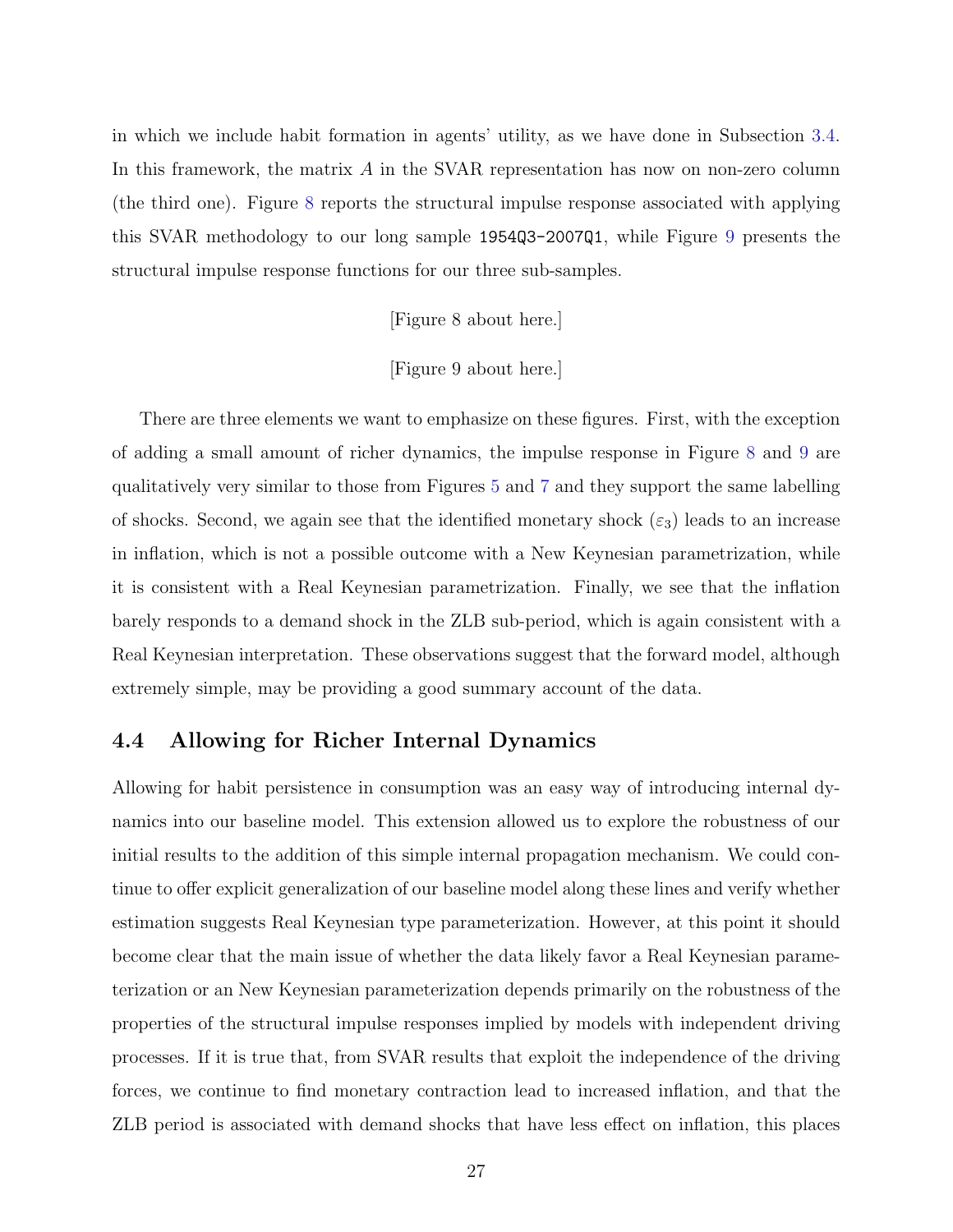into question typical New Keynesian parameterizations and favor an interpretation in the direction of our Real Keynesian parametrization. Accordingly, in this section we present a set of estimate of structural impulse responses which uses our SVAR strategy. In particular, we want to think of the data as being driven by a model of the form given by Equations [\(4\)](#page-23-1) and  $(5)$ , which we repeat here.<sup>[25](#page-29-0)</sup>

$$
X_t = AX_{t-1} + B\Theta_t,
$$
  

$$
\Theta_t = R\Theta_{t-1} + \varepsilon_t.
$$

where  $R$  is always assumed to be a diagonal matrix, while the matrix  $A$  may or may not contain some zero restrictions. To begin with, we maintain  $X_t$  to be the vector  $\{i_t, \pi_t, \ell_t\}$ . Later, we will allow  $X_t$  to be of higher dimension to allow for more shocks and further internal propagation.

In Figures [8](#page-66-0) and [9,](#page-67-0) we reported structural impulse response for the case where the matrix A in [\(4\)](#page-23-1) was only allowed to have non zero elements in its third column (the column associated with  $\ell_{t-1}$ ). In Figures [10,](#page-68-0) we allow for more flexibility in the matrix A. Figure [10](#page-68-0) is based on using our longer sample 1954Q3-2007Q1. In the first panel of Figure [10](#page-68-0) , we allow for the A matrix to have non zero elements in both the columns associated with  $\ell_{t-1}$  and with the column associated with  $\pi_{t-1}$ . Such an extension could be derived by introducing elements developed in the "Hybrid New Phillips curve" literature where inflation determination is not fully forward looking but may also include a backward looking element, as introduced by Galí and Gertler [1999] and discussed in Rudd and Whelan [2005] and Galí, Gertler, and Lopez-Salido [2005]. In the second panel of the figure, we report impulse responses when we do not place any constraints on the matrix  $A$ . Such a formulation could be justified by combining a Hybrid New Phillips Curve specification, habit persistence and sluggish nominal interest rates rule. As we noted above, we are not being explicit about the details of the model that would justify such a specification as we instead want to focus on properties of the implied structural impulse responses that are consistent with a class of such models.

$$
X_t = AX_{t-1} + B_1\Theta_t + B_2\Theta_{t-1},
$$
  
\n
$$
\Theta_t = R\Theta_{t-1} + \varepsilon_t.
$$

<span id="page-29-0"></span><sup>&</sup>lt;sup>25</sup> We also explored robustness of to the reduced form of the model to be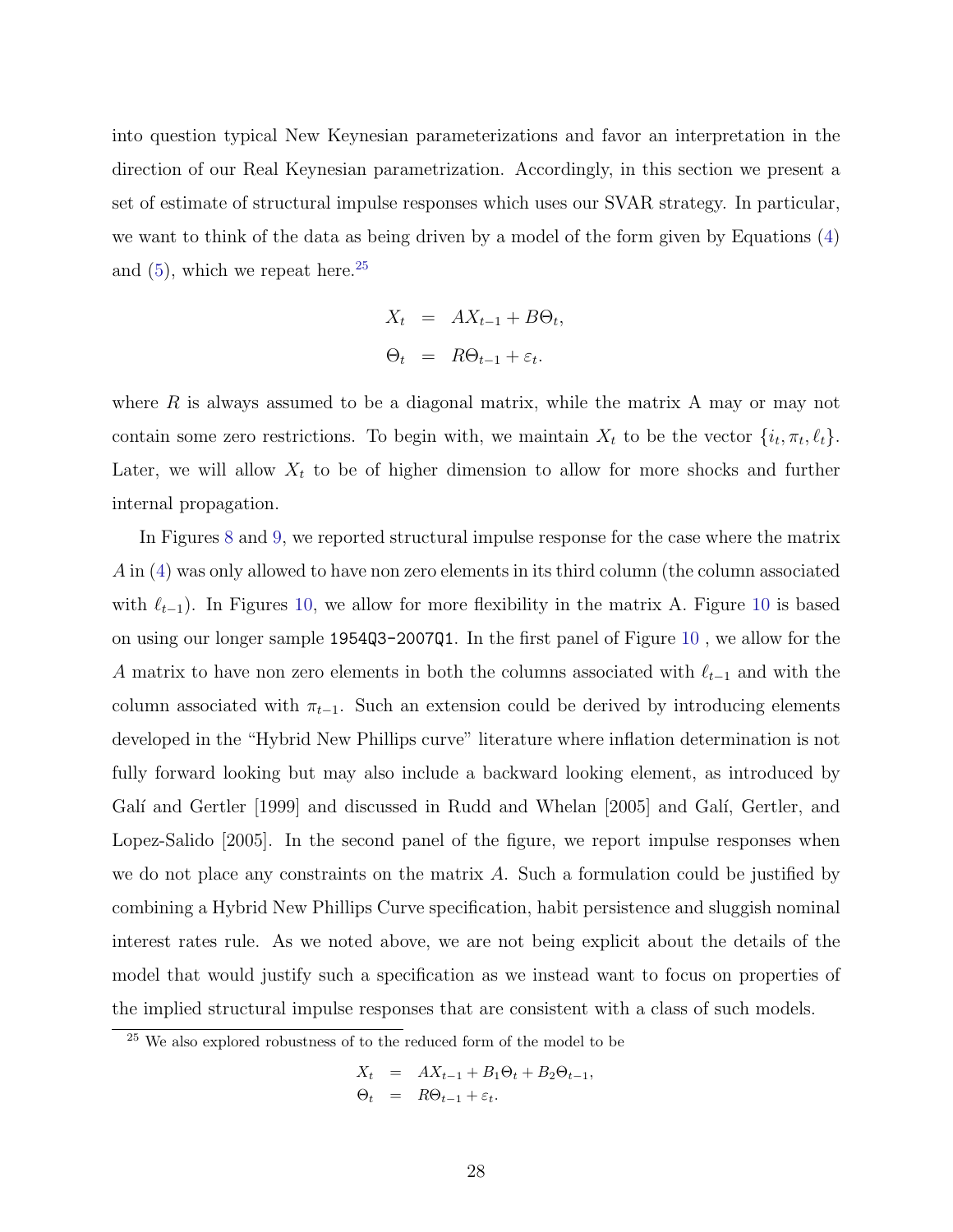#### [Figure 10 about here.]

When looking at results presented in Figure [10,](#page-68-0) we see that the additional flexibility in A changes little the properties of the structural impulse responses relative to Figure [8.](#page-66-0) The exception is that the response of inflation to demand is slightly negative on impact in such extensions. The key element for us is that the response to the identified monetary shock  $(\varepsilon_3)$ is not much changed with the shock still leading to increased inflation.

### 4.5 Allowing for More shocks

In our baseline model we are only allowing for three shocks. However, if there are other important shocks driving the system, our reported structural impulse response could be severely biased. To explore this possibility, we examine here the robustness of the structural impulse responses to allowing for more shocks. In particular, we report results when we allow for an explicit oil price shock or a technology shock, as both these are prominent in the literature.<sup>[26](#page-30-0)</sup>

To explore the potential bias due to the omission of oil prices, we extend our SVAR specification to include the real price of oil as the fourth variable. We report results for both our long sample 1954Q1-2007Q1 as well as the Post-Volcker dis-inflation period 1983Q1-2007Q1. Moreover, we report results corresponding to a fully forward version of the model  $(A = 0)$ as well as the case with habit persistence (the column of A associated with  $\ell_{t-1}$  is non-zero). The results are presented in Figures [11](#page-68-1) and [12.](#page-69-0) Figure [11](#page-68-1) reports that the impulse responses of oil prices to the four shocks. As can be seen in this figure, the shock labelled  $\varepsilon_4$  is the main shock that affects oil prices. In fact, in the long sample, it is the shock that explains almost all the variance of the oil price. Accordingly we label this shock the oil price shock. The other shocks maintain their same ordering with  $\varepsilon_1$  being the demand shock,  $\varepsilon_2$  being the markup shock and  $\varepsilon_3$  being the monetary shock. In the post-Volcker sample, we see that the demand shock has also had a tendency to increase the price of oil.

[Figure 11 about here.]

<span id="page-30-0"></span> $26$ We have also explore the possibility of shocks to the natural rate of employment. Results are consistent with the one of the three-shock model.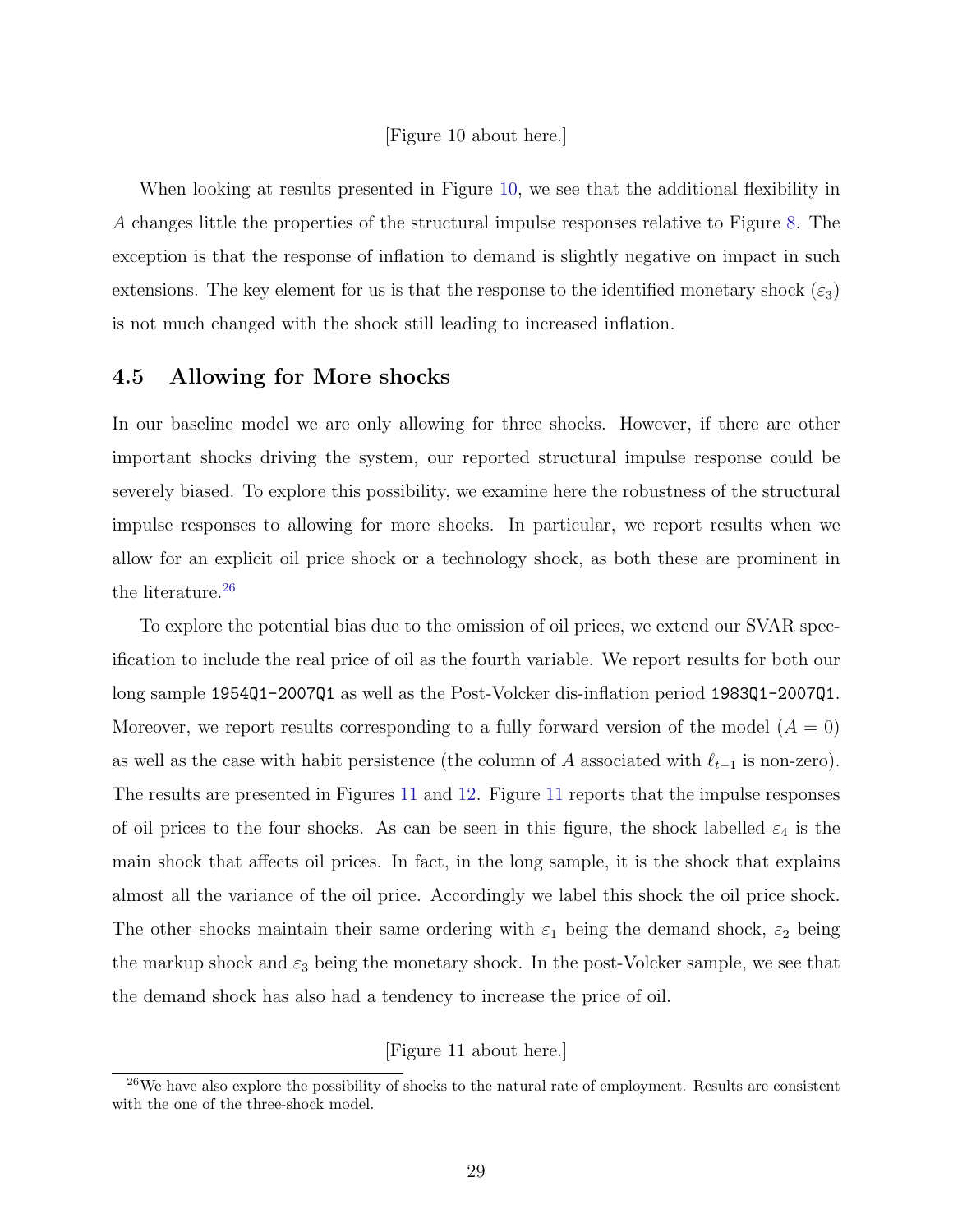Figure [12](#page-69-0) reports the response of  $\pi$ , i and  $\ell$  to each of the four shocks. From these figures, in both the full sample and the post-1983 sample, we see that the responses we have been associating to demand, markup and monetary policy are essentially unchanged with the addition of the oil price in the system. In Figures [13](#page-70-0) and [14,](#page-71-0) we do a similar exercise by adding the growth in GDP in our system and interpreting the fourth shock as a TFP shock. Again, we find that the addition of such a shock changes very little the responses we find for the other shocks.

[Figure 12 about here.]

[Figure 13 about here.]

[Figure 14 about here.]

## 4.6 Does Our SVAR Methodology Ever Produce a Deflationary Effect of a Monetary Contraction ?

In all the results we have shown up to now using our SVAR methodology (which is solely based on imposing zero restrictions on R and possibly A in the reduced form representation of the model solution), we have found that the inferred effect of a monetary contraction is to cause a fall in employment while simultaneously increasing inflation. This result is obviously at odds with segments the SVAR literature which find that monetary contraction, at least eventually, leads to gradual falls in inflation, as illustrated for example in Christiano, Eichenbaum, and Evans [1999] and [2005]. Does our methodology sometimes deliver the more conventional response, and if so under what conditions does it arise? While we certainly cannot claim to have covered all possibilities, we have found our methodology to only occasionally deliver such a response, and this has arises only in cases we consider quite fragile. To see this, consider extended the reduced form representation to

$$
X_t = A_1 X_{t-1} + A_2 X_{t-2} + B\Theta_t, \tag{6}
$$

$$
\Theta_t = R\Theta_{t-1} + \epsilon_t. \tag{7}
$$

In this specification, we are allowing further complexity in the internal propagation by introducing the term  $A_2X_{t-2}$ . To set a baseline for case with the extended dynamics, we begin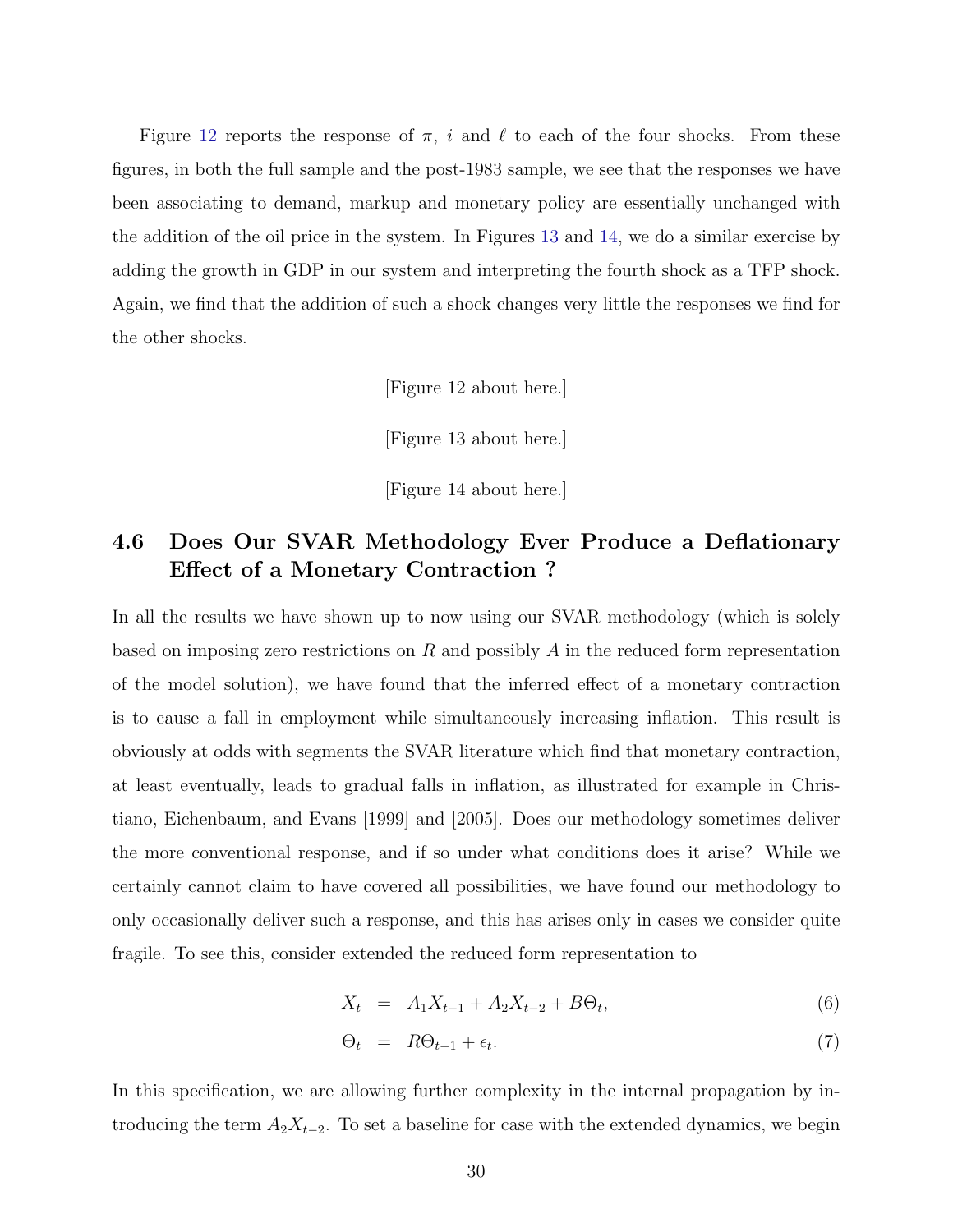by reporting the structural impulse responses for our three-equation specification when we allow for habit to take on a richer dimension, that is, we have instantaneous utility of consumption written as  $U(C_t - h_1C_{t-1} - h_2C_{t-2})$ . In this case, only the third columns in  $A_1$ and  $A_2$  are not zero. In Figure [15](#page-72-0) we report the implied structural impulse responses for this case for both our longer sample and our post-Volcker dis-inflation sample. What can be seen from these figures is again the robustness of our previous results regarding the effect of our identified monetary shocks. The very short run behavior of inflation in the post-Volcker sample following a demand shock becomes a bit erratic but besides this, results are qualitatively very similar to result based on the fully forward representation or representations with one lag of X. We also report on Figure [15](#page-72-0) the responses when we allow the matrix  $A$ to be unrestricted, a configuration that we label "Habit persistence, gradual adjustment of i and Hybrid New Phillips curve". For our post-Volcker sample, results are once more robust (except for creating some very short term erratic behavior). In contrast, for the full sample, we see that the effect of an identified monetary shock is now very different from before along two dimensions: the increase in the interest rate following a monetary shock is now very temporary (it was very persistent before), and now we see such monetary contraction being associated with a gradual drop in inflation (after a short increase near impact). Interestingly this response is very similar to the type of responses reported in monetary VARs as Christiano, Eichenbaum, and Evans [2005]. The problem we see with this response is that it is not robust to a change in sample.[27](#page-32-0) In particular, as shown, it is not apparent in the post-Volcker sample.<sup>[28](#page-32-1)</sup>. In order to get this more traditional result, we need to firmly believe that it is best to treat the whole period as representing one monetary regime, as it is only in this case that it arises. For us, this seems problematic. It is quite clear there was a change in regime over the 1979-1983 period, so for meaningful structural impulse response functions, preference should be given to results that are robust to excluding a period of regime change. What we believe is happening in this segment of the monetary VAR literature is that with the greater flexibility when allowing for more lagged effects of  $i_t$ , the dominant monetary shocks isolated this way using the longer sample is the ones associated with the period around 1979-1983.

<span id="page-32-0"></span><sup>&</sup>lt;sup>27</sup>It should be noticed that the results also relies heavily on allowing the interest rate to enter with more than one lag.

<span id="page-32-1"></span><sup>28</sup>We have checked that it is not apparent in the pre-Volcker sample.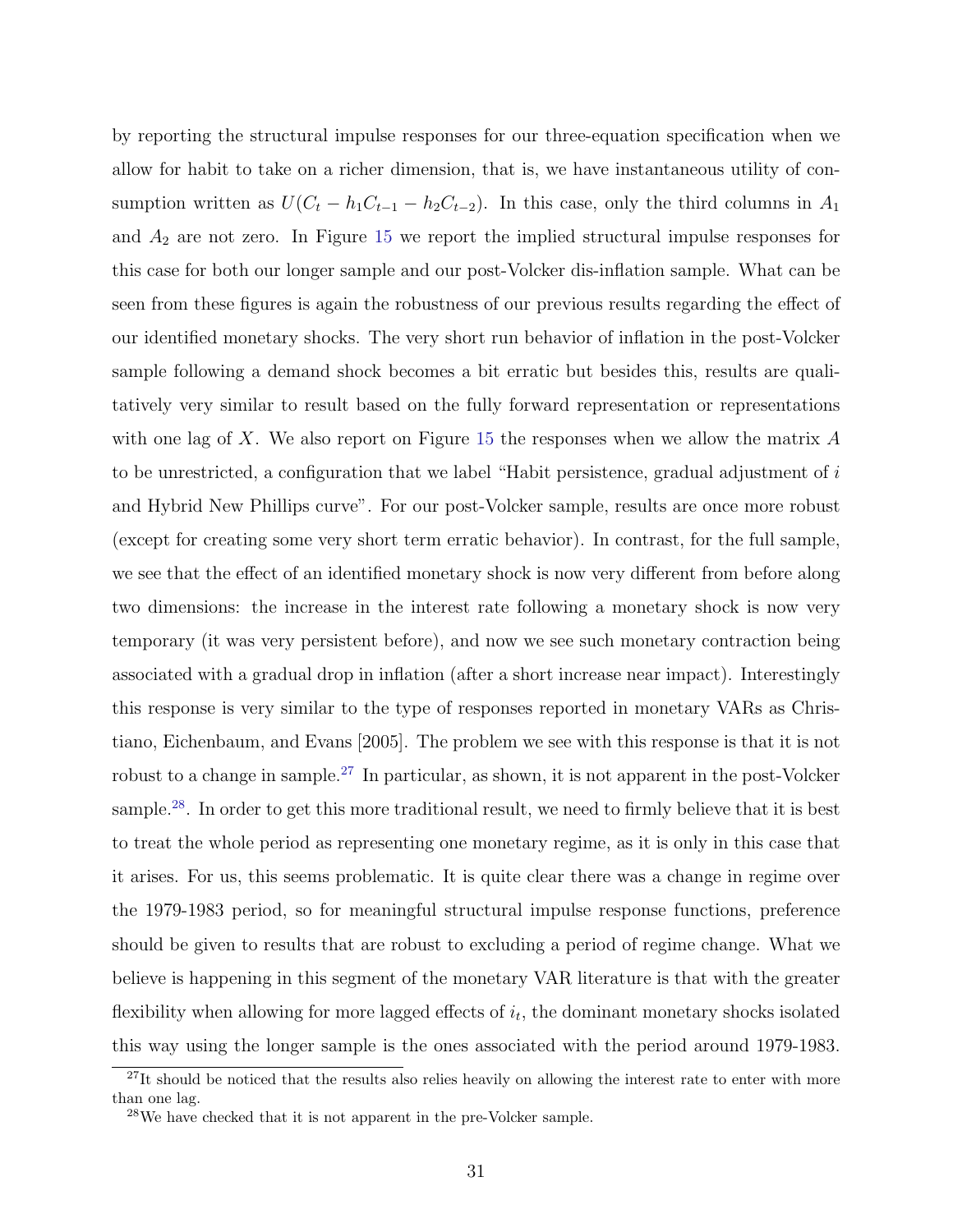While this may be great for for understanding the effect of monetary policy rule change, we believe that it may be quite uninformative about the effect of a monetary shock to a stable rule.

[Figure 15 about here.]

## 4.7 Summary of Structural Estimation and SVAR results

Using a simple SVAR methodology, which mainly exploits the independence of the exogenous driving forces, we have repeatedly identified monetary shocks that are is very persistent, with the property that a contraction leads simultaneously to decreased employment and increased inflation. Moreover, we have found that the effects of demand shocks on inflation decreases under the ZLB. Both these results are easy to rationalize with a Real Keynesian parametrization but difficult to explain with a New Keynesian parameterization. This explains why, when we estimate model parameters structurally, we find that they favor a Real Keynesian configuration over a New Keynesian configuration. In fact, we believe that if one accepts our SVAR results, then accepting Real Keynesian as the plausible parametrization is almost immediate. This is why the robustness of the SVAR results is key to knowing whether a Real Keynesian or a New Keynesian parametrization may be preferred.

After searching in many directions, we have found our SVAR patterns results to be robust with one notable exception which arises when the VAR exploits primarily variations induced in the period 1979-1983 to identify monetary shocks. As it is general accepted that there was change in monetary policy over the period 1979-83, therefore the 1979-83 period is unlikely to be a good candidate for identifying the effects of monetary shock, as monetary shock should represent random departures within a stable regime. A period like 1979-1983 is likely better for thinking about how one may implement a reform, how it becomes credible and how the economy adapts to a change in regime; it is not a period that tell us how the economy reacts to a monetary shock within a stable regime.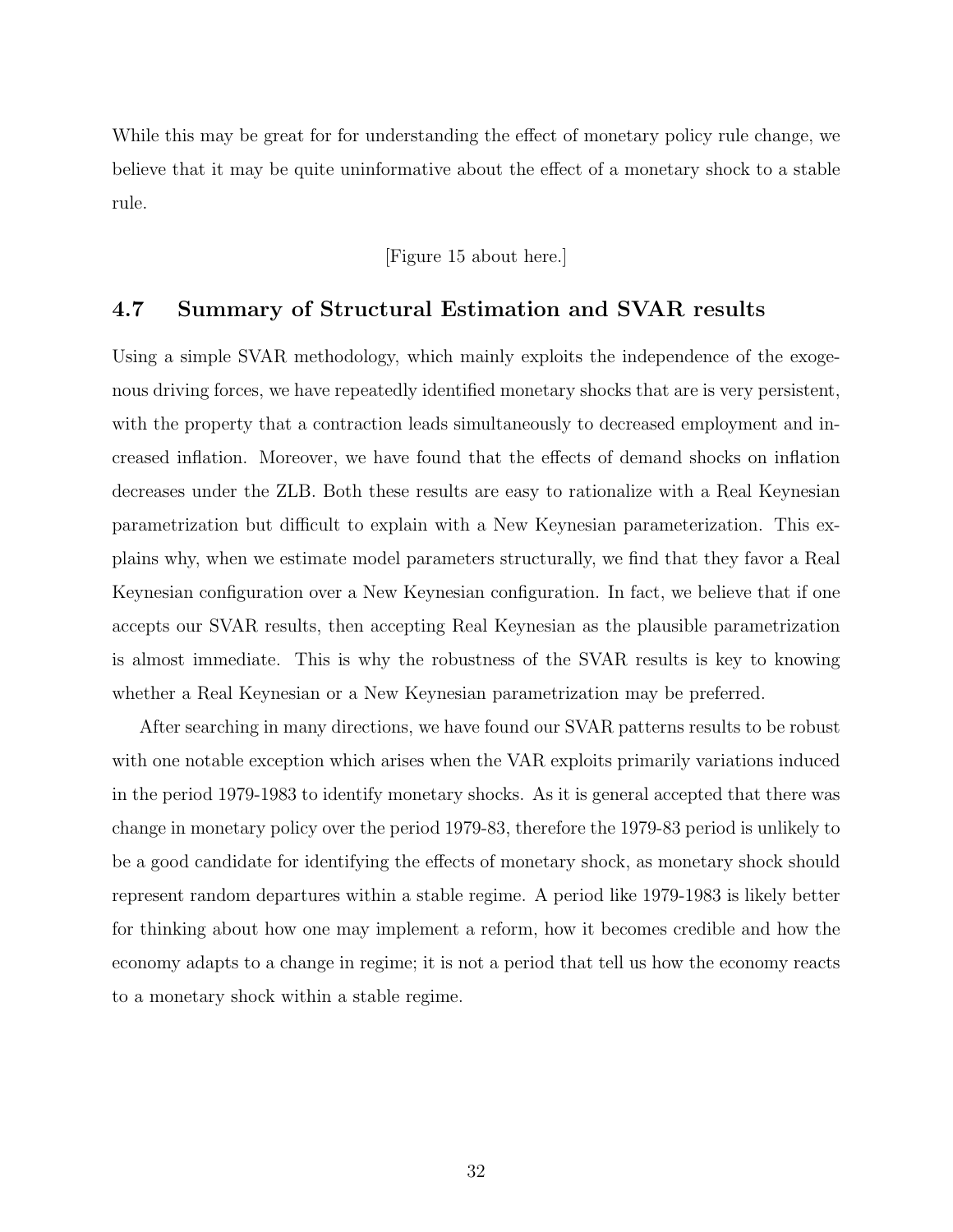## <span id="page-34-0"></span>5 The Identified Monetary shocks

The SVAR approach based on shock restrictions we exploited to identify shocks, and in particular monetary shocks, may be viewed as being quite coarse. It may be thought that one can gain much more insight by using identification techniques that focus in a more precisely way on monetary shocks. For example, it may be thought that using identification strategies that exploit observed changes in policy rates around FOMC meetings provide better information. Such more precisely identified shocks may not represent very important monetary shocks in terms of variance decompositions, but since they are better identified, they could be more informative about whether we may be in a Real Keynesian or an New Keynesian parameterization.

In this section we want to briefly discuss why the findings from more precise – for example event study based– identification schemes, while useful for many questions, are in practice quite un-informative for the question we pose in this paper. In order to clarify this issue, let us focus on the case of our model where there are internal dynamics as induced by the presence of habit.[29](#page-34-1) The aspect we want to highlight is the different information content of impulse responses associated with more persistent versus more temporary monetary shocks.<sup>[30](#page-34-2)</sup> The issue here involves only the response of inflation. For employment, the implied qualitative response does not depend on whether the economy is in a RK parameterization or not, nor does it depend on the persistent of shocks: a monetary tightening is always predicted in our setup to lead to a fall in employment. For inflation the potential responses are more subtle. Suppose for example we observe the response to a rather temporary monetary contraction which eventually leads to a fall in inflation. Given that this is the type of pattern often found in the literature, it would be helpful if it were informative for us. However, such a pattern is consistent with either a Real Keynesian or a non-Real Keynesian parameterization as long as there is no significant fall in inflation precisely on impact. Either parameterizations is consistent with an initial period where inflation either stays close to zero or an initial period

<span id="page-34-1"></span><sup>&</sup>lt;sup>29</sup>We choose to focus on this case as the case with no internal dynamics is very special since it implies that impact effects and longer run effects are the same.

<span id="page-34-2"></span><sup>&</sup>lt;sup>30</sup>As already explained, a monetary shock is interpreted as a shock  $\nu_t$  in a policy rule of the form  $i_t =$  $E_t[\pi_{t+1}] + \phi_d d_t + \phi_\nu \mu_t + \phi_\nu \nu_t$ , which is a monetary rule that guarantees determinacy for all parameterizations. The shock process for  $\nu_t$  is assumed to be an AR(1) process with auto-covariance  $\rho_{\nu}$ . Hence when talking about a more or less persistent shock, we are referring to cases where  $\rho_{\nu}$  is higher or lower.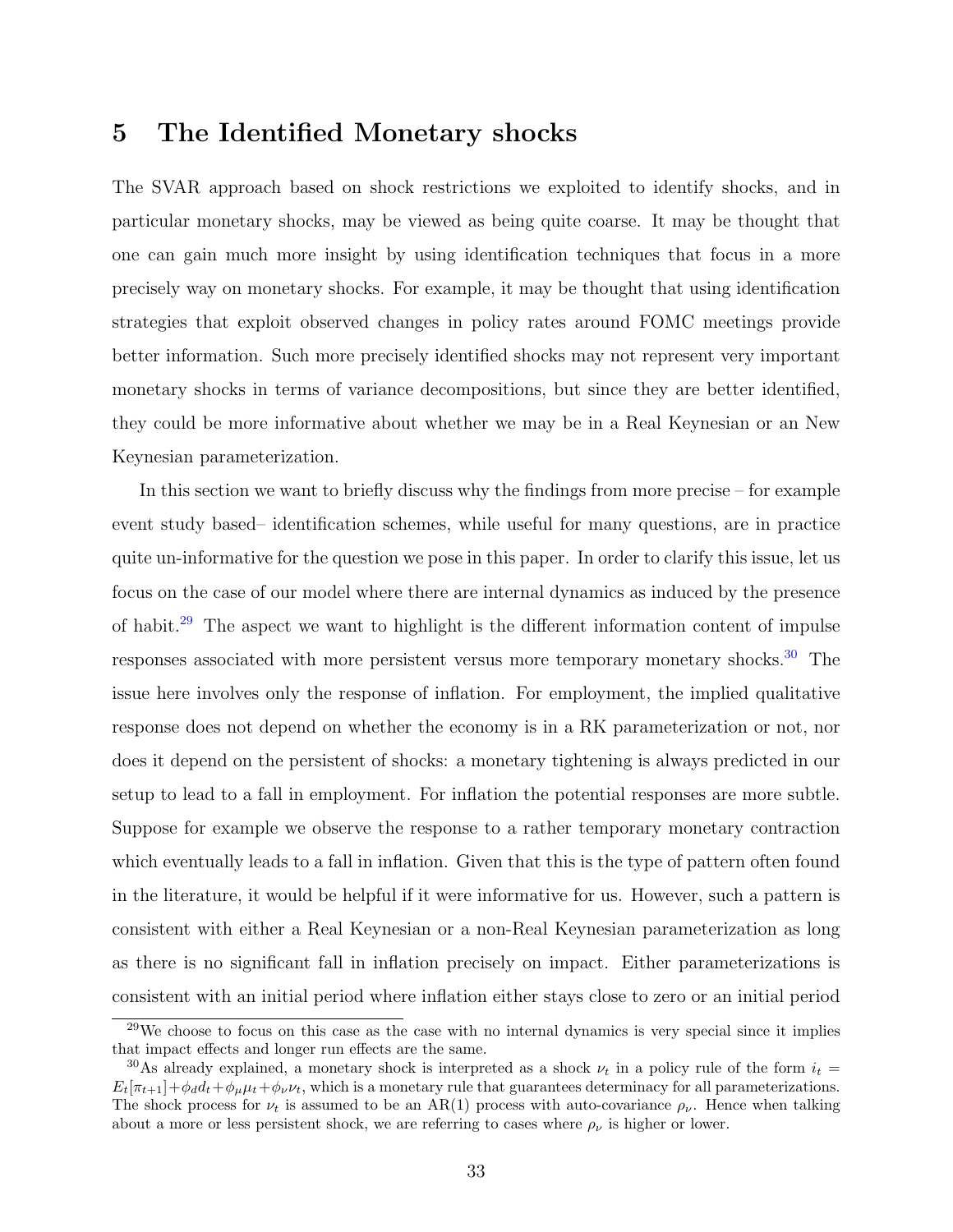where inflation actually rises (the so called price puzzle) for a short while. For this reason, such responses to temporary monetary shocks – even if they are well identified– are not helpful for the question at hand as they don't allows us to discriminate between the two parameterizations. In contrast, the response to persistent monetary shocks can be more informative. In fact, we have the following proposition:

**Proposition 8.** Under a Real Keynesian parameterization,<sup>[31](#page-35-1)</sup> if a monetary shock becomes sufficiently persistent, then inflation will not fall at any horizon. In contrast, in a non-Real Keynesian parameterization, following a sufficiently persistent monetary contraction inflation will always eventually fall at some horizon.

This result indicates that a non-Real Keynesian parameterization is potentially consistent with a initial period of the price puzzle, but if the monetary shock is sufficiently persistent, then inflation should always eventually decrease.<sup>[32](#page-35-2)</sup>. In contrast, if we can observe a monetary contraction which is sufficiently persistent and is not associated with a decrease in inflation, this would refute a non-Real Keynesian parameterization in favor of a Real Keynesian parameterization. Recall that this is precisely the type of pattern which we found using our SVAR technique based on exploiting shock restrictions: we recuperated from the data very persistent monetary shocks with no evidence of an eventual fall in inflation. This pattern is only consistent with the Real Keynesian parameterization.

## <span id="page-35-0"></span>6 Some Extensions and Narratives

### 6.1 Endogenous Price Rigidity  $\kappa$

Up to now we have taken the measure of price rigidity  $\kappa$  as exoegnously fixed. However, it may be reasonable to think of  $\kappa$  as potentially being endogenous with its value depending positively on the variability of inflation and on the steady state inflation level. For example, it is interesting to briefly consider the case where  $\kappa$  takes the form of a function  $\kappa(\sigma_{\pi}, \bar{\pi})$ which would be increasing in both arguments. <sup>[33](#page-35-3)</sup> If this were the case, then for a given

<span id="page-35-2"></span><span id="page-35-1"></span> $\frac{31}{100}$  We are focusing here on the case where the model contains internal dynamics as induced by habit.

<sup>&</sup>lt;sup>32</sup> In fact, it can be further shown that in a non-Real Keynesian parameterization, then length of the price puzzle is decreasing in the persistent of monetary shocks, while it is increasing in the Real Keynesian case.

<span id="page-35-3"></span><sup>&</sup>lt;sup>33</sup>Such a function  $\kappa(\cdot)$  could be for example derived in a rational inattention setup. See Sims [2010] for a detailed exposition.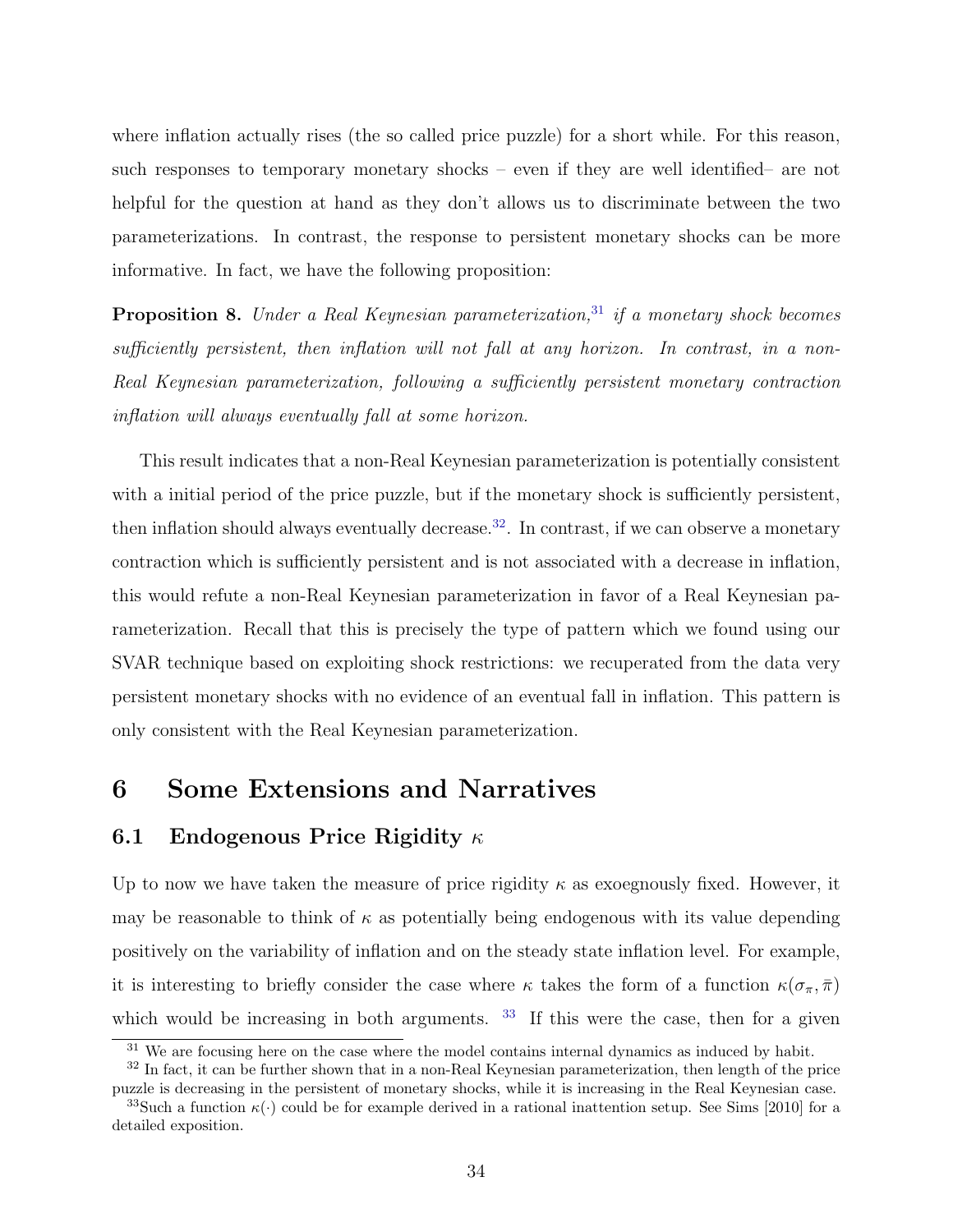policy rule, it is easy to verify that higher steady state inflation gives rise to more variable inflation, regardless of the parameterization. However, the feedback and amplification from a choice of policy rule to the variability of inflation will depend on the parameterization.

In the strict New Keynesian case ( $\gamma_r = 0$ ,  $\alpha_\ell = 1$ ), or more generally when  $\gamma_r < \gamma_\ell \alpha_r$ , when  $\kappa$  is endogenous, choosing a more aggressive monetary policy in terms of employment stability will likely lead a virtuous cycle in terms of inflation stability. To be more precise, more stabilization in terms of higher  $\phi_{\ell}$  – in a policy rule of the form  $i_t = E_t[\pi_{t+1}] + \phi_{\ell} \ell_t$ directly stabilizes inflation, which can lead to lower  $\kappa$  and even more stabilization. This is the beauty of aggressive monetary policy in a New Keynesian parametrization, that makes monetary policy such a effective tool to stabilize demand shocks.

In Real Keynesian case, the effect of employment stabilization is likely to creats a vicious cycles in terms of its effect on inflation. In this case, if monetary policy aims at stabilizing employment, this increases inflation variability, which increases  $\kappa$  which in turn increases inflation variability further. Hence, in an Real Keynesian parametrization, monetary policy is much less attractive to use to stabilize employment. It may actually be the case that with an endogenous  $\kappa$ , it becomes impossible to find a  $\phi_{\ell}$  that fully stabilizes the employment even when there are only demand shocks.<sup>[34](#page-36-0)</sup>

### 6.2 Interpreting the Great Moderation

One of the strengths of the standard New Keynesian model is that it provides a compelling narrative to the Great Moderation period. According to this narrative, by adopting a more anti-inflationary stance in the post-Volker period, the economy benefited from both greater inflation stability and greater employment stability as a reduction in inflation variability is predicted to go hand-in-hand with greater employment stability if demand shocks are the dominant driving force. This contrasts with the implication of a Real Keynesian parameterization which suggests that such a tradeoff is reversed, since it predicts that greater inflation stability should be associated with less employment stability. As we already mentioned it,

<span id="page-36-0"></span><sup>&</sup>lt;sup>34</sup> Note that if monetary policy hasn't been very aggressive in the past ( $\phi_{\ell}$  low), and has aimed at low inflation, then  $\kappa$  would tend to be low even in a Real Keynesian regime. In such a situation, a surprise reaction to a demand shock could have a huge stabilizing role, even if a systematic policy may not stabilize. This is similar in narrative to that found in Lucas [1972], but the mechanism is quite different.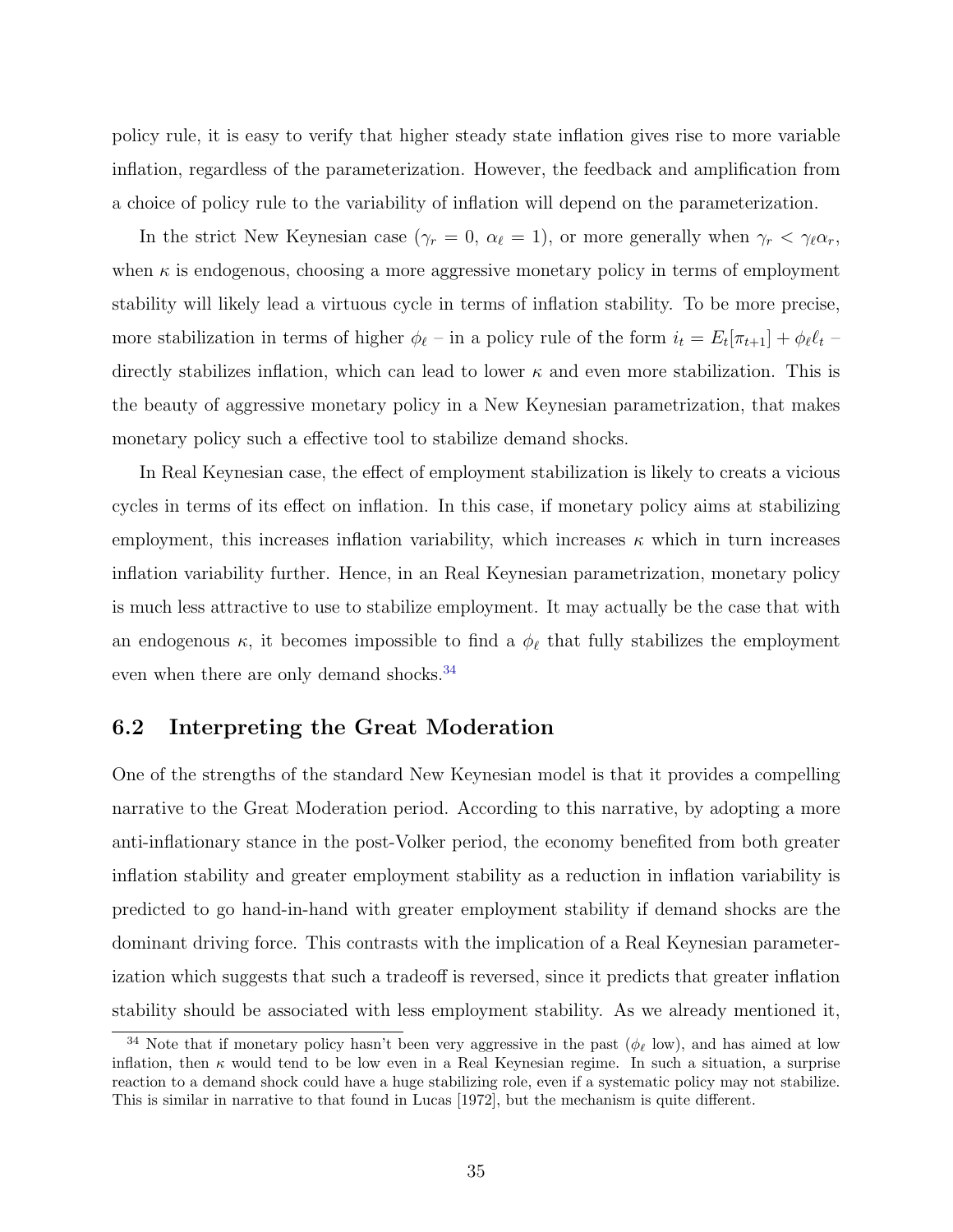it is important to recognize that variance of employment (or unemployment) did not actually decline during the pre versus post Volker period, as shown in Table [3.](#page-75-0) The greater moderation period was in fact mainly associated with a fall in inflation volatility, with quasi constant employment volatility.

How could a Real Keynesian perspective explain the Great Moderation? Given our estimates, we interpret that the main change induced in the post-Volcker period to be a fall in κ. If one is ready to think of  $\kappa$  as potentially endogenous, a fall in  $\kappa$  is a natural outcome when a policy is targeted towards inducing a lower average inflation rate. The reduction in  $\kappa$  by itself is able to explain why we observed more stable inflation in the Post Volker period, without this implying that the variability of employment needs to increase. Hence, if one only had this policy change in our sample, it would be difficult to differentiate the two possibilities when one takes into account the change in  $\kappa$ . However, the presence of the later lower bound period turns out to be helpful in this respect, as we discuss in the following sub-section. Under the Real Keynesian interpretation, one should observe lower inflation variability and higher output variability when monetary policy is more constrained, as implied by the lower bound, while such a pattern is hard to explain with an New Keynesian parameterization.

#### 6.3 Zero Lower bound

The zero lower bound period has been characterized by three features: important changes in employment, a low variance in inflation and inflation only slightly below target. As previously noted, the Real Keynesian configuration gives a simple explanation of these joint features if the ZLB is interpreted as an induced fixed interest rate period. First, in such a configuration, inflation stays determinate. Moreover, in such a case, the effect of a fixed interest rate is to stabilize inflation, since interest rate changes are no longer contributing to inflation variability. Hitting the zero lower bound also implies greater changes in employment as the employment stabilizing role of monetary is unopperative.

To get a greater sense of how a zero lower bound affects inflation and employment in a Real Keynesien configuration, it is useful to consider once again the case of the fully forward model with only *i.i.d.* demand shocks, so that all expected variables are zero. In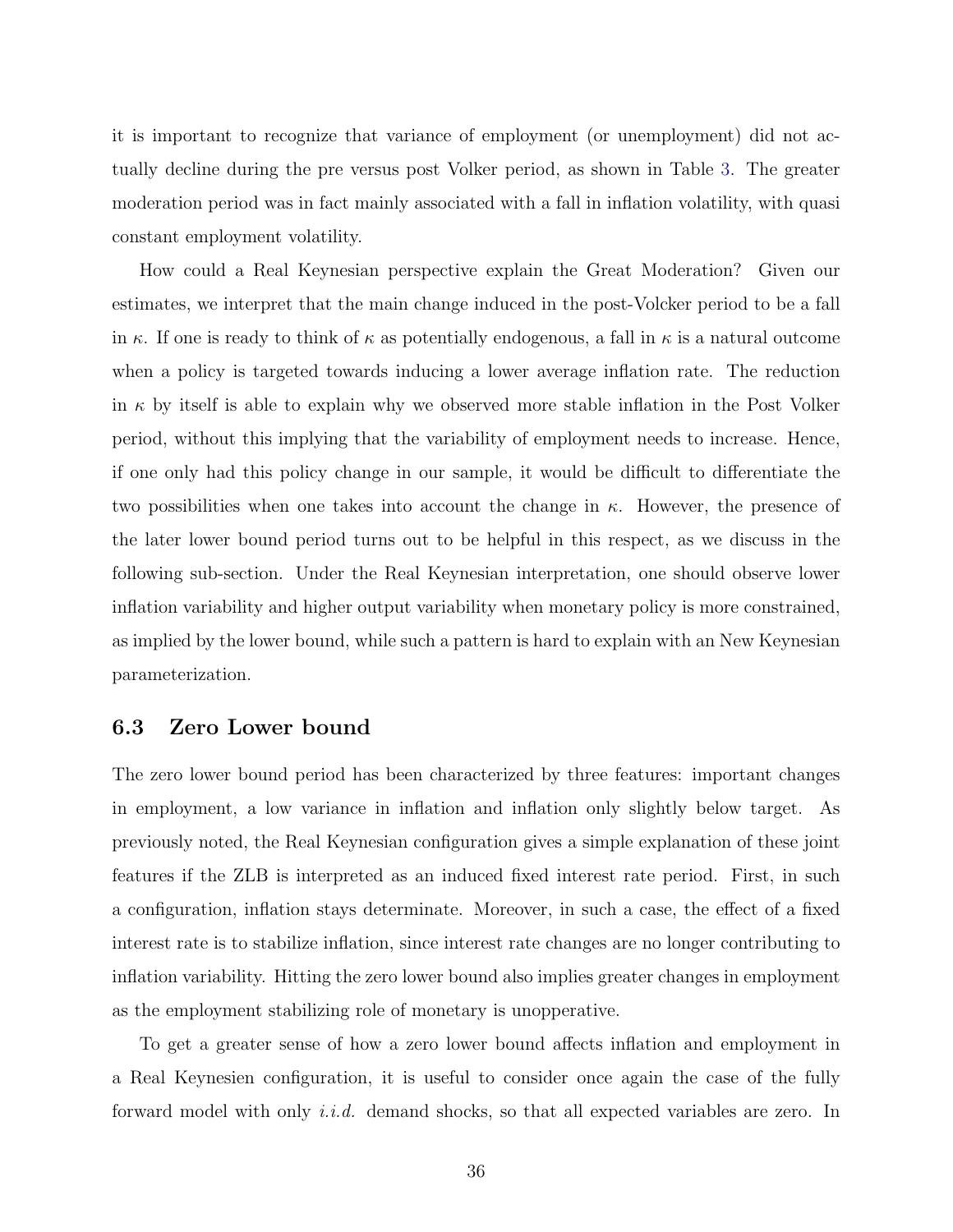this configuration, the policy rule is then given by

$$
r_t = i_t = \max\Big\{0, \phi_\ell \ell_t\Big\},\
$$

while the Euler equation and the Phillips curve are given by the two following equations:

$$
\ell_t = -\alpha_r r_t + d_t,
$$
  

$$
\pi_t = \kappa (\gamma_\ell \ell_t + \gamma_r r_t).
$$

In the top row of Figure [16,](#page-73-0) we plot the Euler equation and the policy rule in the  $(r_t, \ell_t)$ plane space. The light gray Euler equation corresponds to the initial situation, and the dark gray one to a situation with a negative demand shock. The New Keynesian (panel (a)) and Real Keynesian (panel (b)) are no different in that space. But implications for inflation are quite different, as shown in the bottom row of Figure [16.](#page-73-0) The main aspects we want to highlight is that a large demand shock in the Real Keynesian configuration will lead inflation to be slightly below its long run target, but well above the level that would have been predicted using pre-lower bound observations given the size of the shock. In the Real Keynesian configuration, the Phillips curve flattens out precisely when the economy is at the ZLB, which happens with adverse demand shocks. For the same drop in  $\ell$ , a negative demand shock causes a smaller drop in  $\pi$  in the Real Keynesian configuration (right column), as compared to the New Keynesian configuration) if the ZLB binds.

[Figure 16 about here.]

### 6.4 Non-Linear Model

It is beyond the scope of this paper to examine a non-linear version of our sticky price model. However, it is worth noting that a Real Keynesian configuration could be a local phenomena, applicable only near the steady state. For example,  $\gamma_{\ell}$  may be very close to zero (or equal to zero) when one is near the steady state of the system, which leads the Real Keynesian condition to be satisfied. When the economy deviates far from the steady state, it may be that  $\gamma_{\ell}$  increases causing the parametrization to switch from Real Keynesian to New Keynesian. For example, it could be that  $\gamma_{\ell}$  is a function of  $\ell_t$ , in which case the Phillips curve is best seen as a non-linear function. If  $\gamma_{\ell}$  were to be represented as a quadratic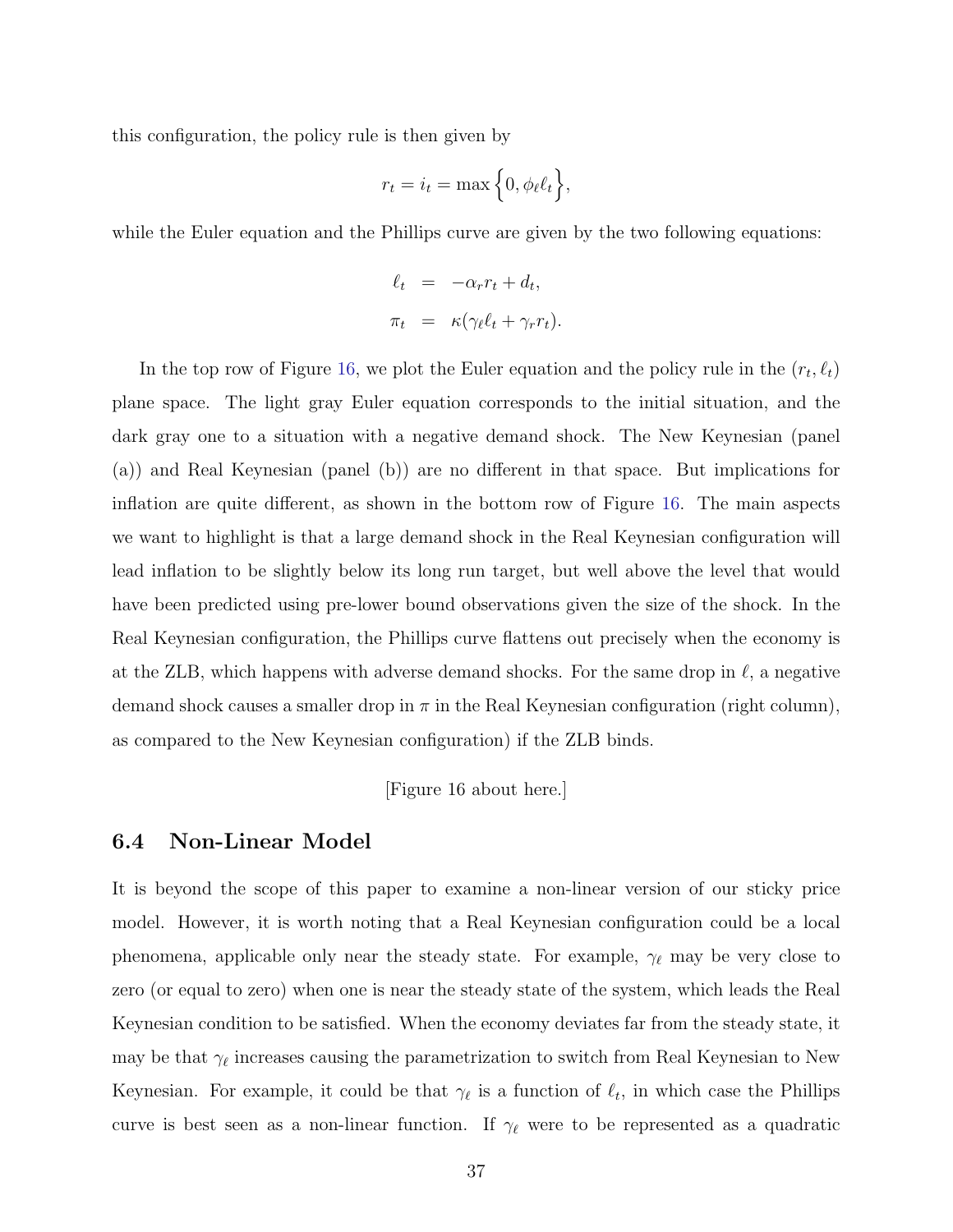function of  $\ell_t$  –as to represent that the effect of market tightness on wages may be more operative when far from the steady state– then the Phillips curve could take a form like:

$$
\pi_t = \beta E_t[\pi_{t+1}] + \kappa (\gamma_\ell \ell_t^3 + \gamma_r (i - E_t[\pi_{t+1}])).
$$

Now suppose that monetary policy was of the form  $i_t = E_t[\pi_{t+1}] + \phi_d d_t$ , and for complete simplicity, assume that the demand shock  $d_t$  is an iid process and the only shock in the economy. In such a case, inflation will be given by:

$$
\pi_t = \kappa \big(\gamma_\ell (1 - \alpha_r \phi_d)^3 d_t^3 + \gamma_r \phi_d d_t\big).
$$

In this case, whether increasing  $\phi_{\ell}$  stabilizes or destabilizes inflation depends on the distribution of shocks. If the distribution has a large variance, then activist policy (in terms of higher  $\phi_{\ell}$ ) may help stabilize inflation while if the shocks are not too large, it could destabilize inflation. Alternatively, in such a framework, one may want to choose a monetary policy that reacts very differently to small versus large shocks.

### 7 Conclusion

This paper has explored an extended sticky price model which allows for the canonical three-equation New Keynesian model as a special case, but more importantly allows for a parametrization where the expansionary effects of demand shocks do not disappear as nominal rigidities vanish. We referred to the later as Real Keynesian parameterizations. We began by documenting why the effect of monetary policy could be very different depending on whether the economy is best characterized by a Real Keynesian parametrization or not. In particular, we emphasized how a monetary policy aimed at stabilizing employment faces a much less attractive tradeoff under a Real Keynesian parameterization than under parameterizations usually assumed in the New Keynesian literature. Moreover, as an example, we discussed how a Real Keynesian parametrization may help explain why inflation can be very stable at the ZLB period while employment remains very variable. Given these differences, a large part of the paper is devoted to showing that post-war US data on employment, inflation and interest rates may be more easily explained by a Real Keynesian parametrization than with a more conventional parametrization. If this is true, it suggests a need to rethink the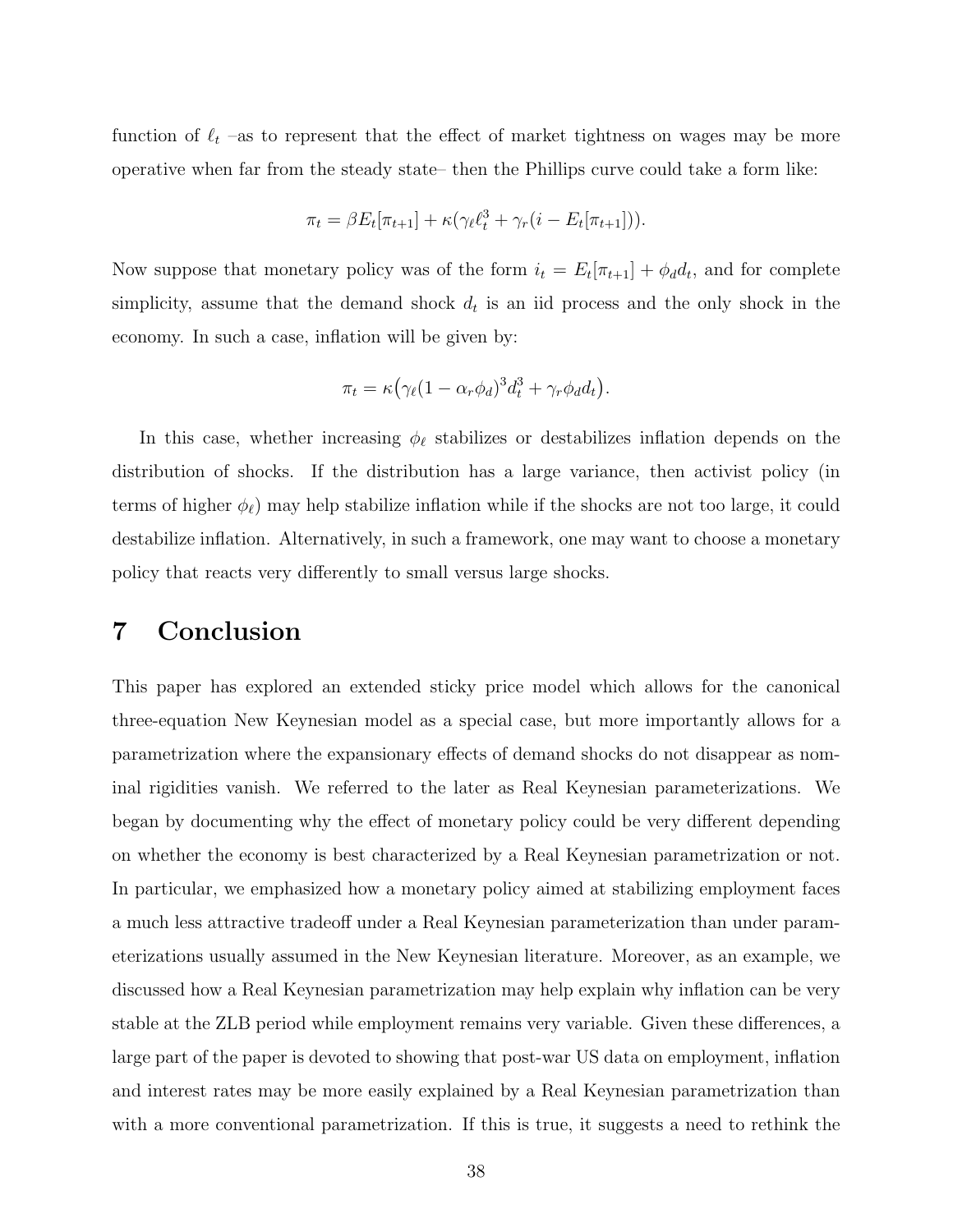role of monetary policy in economic stabilization since stabilizing inflation and countering demand shocks may be more conflictual in terms of policy than usually recognized. The Real Keynesian parameterization suggests that two tools are required to approach such goals.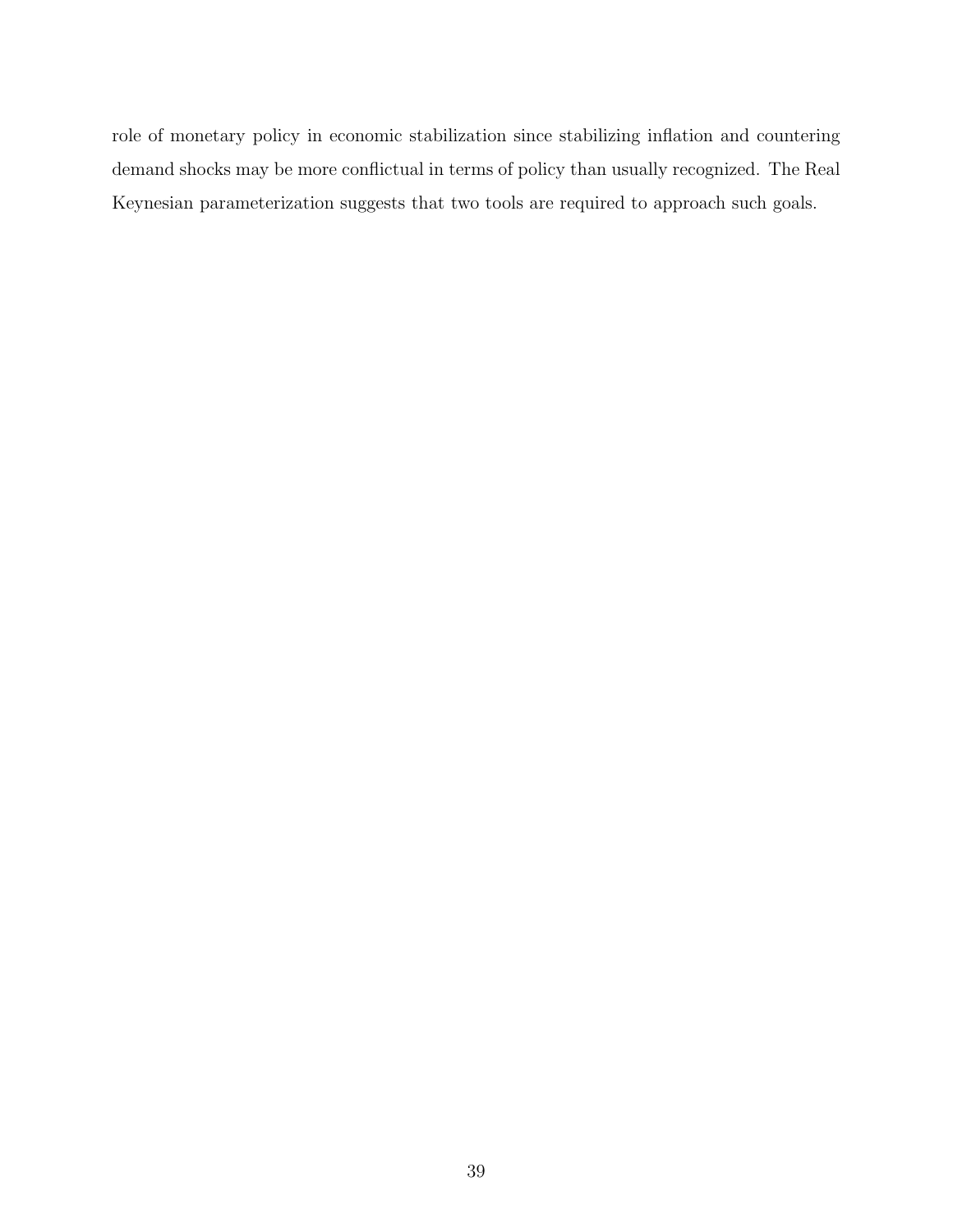### References

- Barth, M. J., and V. A. Ramey (2002): "The Cost Channel of Monetary Transmission," in NBER Macroeconomics Annual 2001, Volume 16, NBER Chapters, pp. 199–256. National Bureau of Economic Research, Inc.
- BLINDER, A. S. (1987): "Credit Rationing and Effective Supply Failures," *Economic Jour*nal, 97(386), 327–352.
- Chowdhury, I., M. Hoffmann, and A. Schabert (2006): "Inflation dynamics and the cost channel of monetary transmission," European Economic Review, 50(4), 995–1016.
- CHRISTIANO, L. J., AND M. EICHENBAUM (1992): "Liquidity Effects and the Monetary Transmission Mechanism," American Economic Review, 82(2), 346–353.
- Christiano, L. J., M. Eichenbaum, and C. L. Evans (1999): "Monetary policy shocks: What have we learned and to what end?," in Handbook of Macroeconomics, ed. by J. B. Taylor, and M. Woodford, vol. 1 of Handbook of Macroeconomics, chap. 2, pp. 65–148. Elsevier.

(2005): "Nominal Rigidities and the Dynamic Effects of a Shock to Monetary Policy," Journal of Political Economy, 113(1), 1–45.

- CLARIDA, R., J. GALÍ, AND M. GERTLER (2000): "Monetary Policy Rules and Macroeconomic Stability: Evidence and Some Theory," The Quarterly Journal of Economics, 115(1), 147–180.
- Cochrane, J. H. (2013): "The New-Keynesian Liquidity Trap," NBER Working Papers 19476, National Bureau of Economic Research, Inc.
- DEL NEGRO, M., M. GIANNONI, AND C. PATTERSON (2012): "The forward guidance puzzle," Staff Reports 574, Federal Reserve Bank of New York.
- FARHI, E., AND I. WERNING (2017): "Monetary Policy, Bounded Rationality, and Incomplete Markets," NBER Working Papers 23281, National Bureau of Economic Research, Inc.
- FARMER, R. E. A. (1984): "A New Theory of Aggregate Supply," American Economic Review, 74(5), 920–930.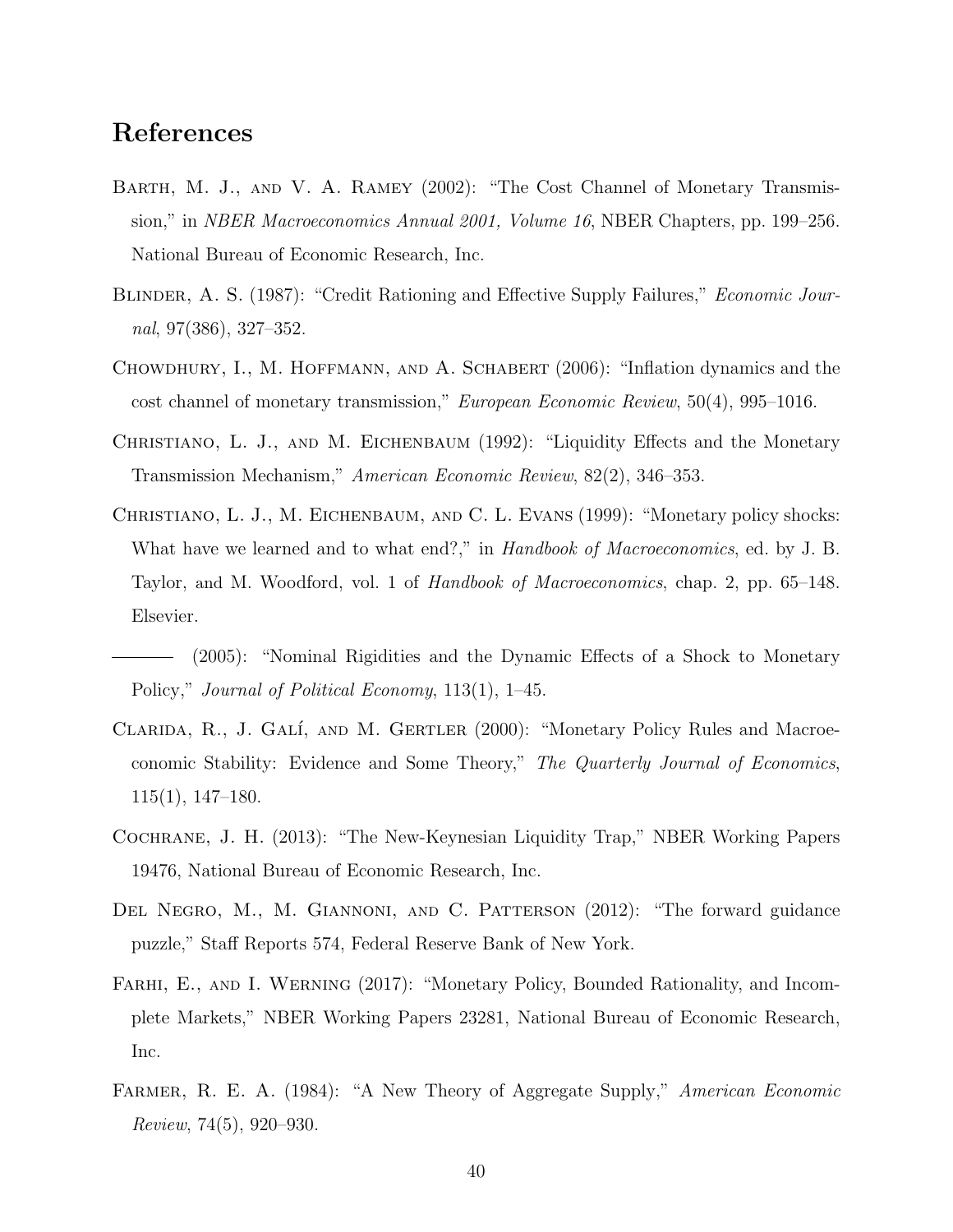- FUERST, T. S. (1992): "Liquidity, loanable funds, and real activity," *Journal of Monetary* Economics, 29(1), 3–24.
- Gabaix, X. (2016): "A Behavioral New Keynesian Model," NBER Working Papers 22954, National Bureau of Economic Research, Inc.
- GALÍ, J. (2015): Monetary Policy, Inflation, and the Business Cycle. An Introduction to the New Keynesian Framework and Its Applications. Princeton University Press, 2 edn.
- GALÍ, J., AND M. GERTLER (1999): "Inflation dynamics: A structural econometric analysis," Journal of Monetary Economics, 44(2), 195–222.
- GALÍ, J., M. GERTLER, AND D. LOPEZ-SALIDO (2005): "Robustness of the estimates of the hybrid New Keynesian Phillips curve," Journal of Monetary Economics, 52(6), 1107–1118.
- GERTLER, M., AND P. KARADI (2015): "Monetary Policy Surprises, Credit Costs, and Economic Activity," American Economic Journal: Macroeconomics, 7(1), 44–76.
- Lucas, R. J. (1972): "Expectations and the neutrality of money," Journal of Economic Theory, 4(2), 103–124.
- McKay, A., E. Nakamura, and J. Steinsson (2016a): "The Discounted Euler Equation: A Note," NBER Working Papers 22129, National Bureau of Economic Research, Inc.
- (2016b): "The Power of Forward Guidance Revisited," American Economic Review, 106(10), 3133–3158.
- NAKAMURA, E., AND J. STEINSSON (2013): "High Frequency Identification of Monetary Non-Neutrality: The Information Effect," NBER Working Papers 19260, National Bureau of Economic Research, Inc.
- Ravenna, F., and C. E. Walsh (2006): "Optimal monetary policy with the cost channel," Journal of Monetary Economics, 53(2), 199–216.
- Rigobon, R., and B. Sack (2004): "The impact of monetary policy on asset prices," Journal of Monetary Economics, 51(8), 1553–1575.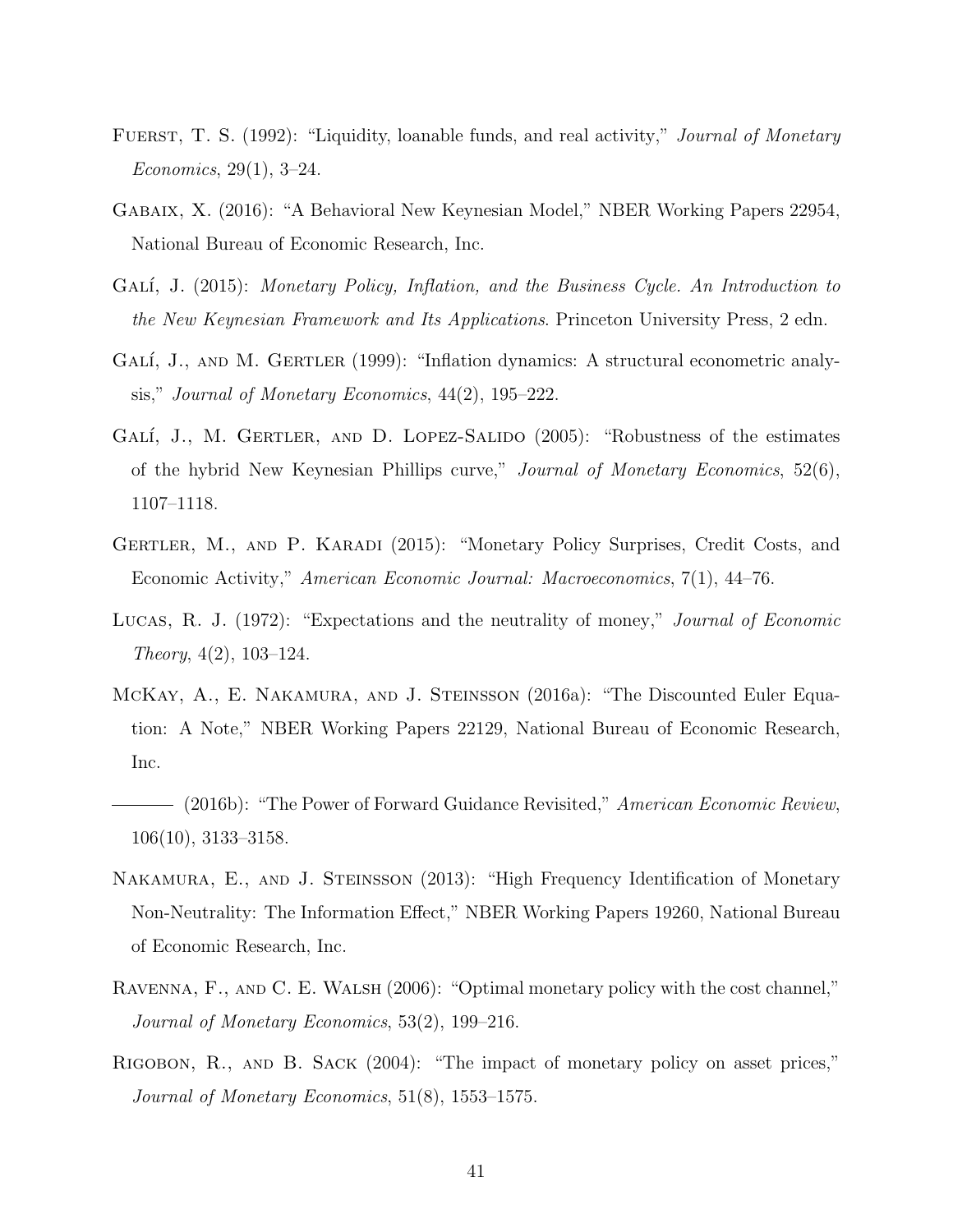- RUDD, J., AND K. WHELAN (2005): "New tests of the new-Keynesian Phillips curve," Journal of Monetary Economics, 52(6), 1167–1181.
- Sims, C. A. (1980): "Macroeconomics and Reality," Econometrica, 48(1), 1–48.
- (2010): "Rational Inattention and Monetary Economics," in Handbook of Monetary Economics, ed. by B. M. Friedman, and M. Woodford, vol. 3 of Handbook of Monetary Economics, chap. 4, pp. 155–181. Elsevier.
- WOODFORD, M. (2004): Interest and Prices Foundations of a Theory of Monetary Policy. Princeton University Press.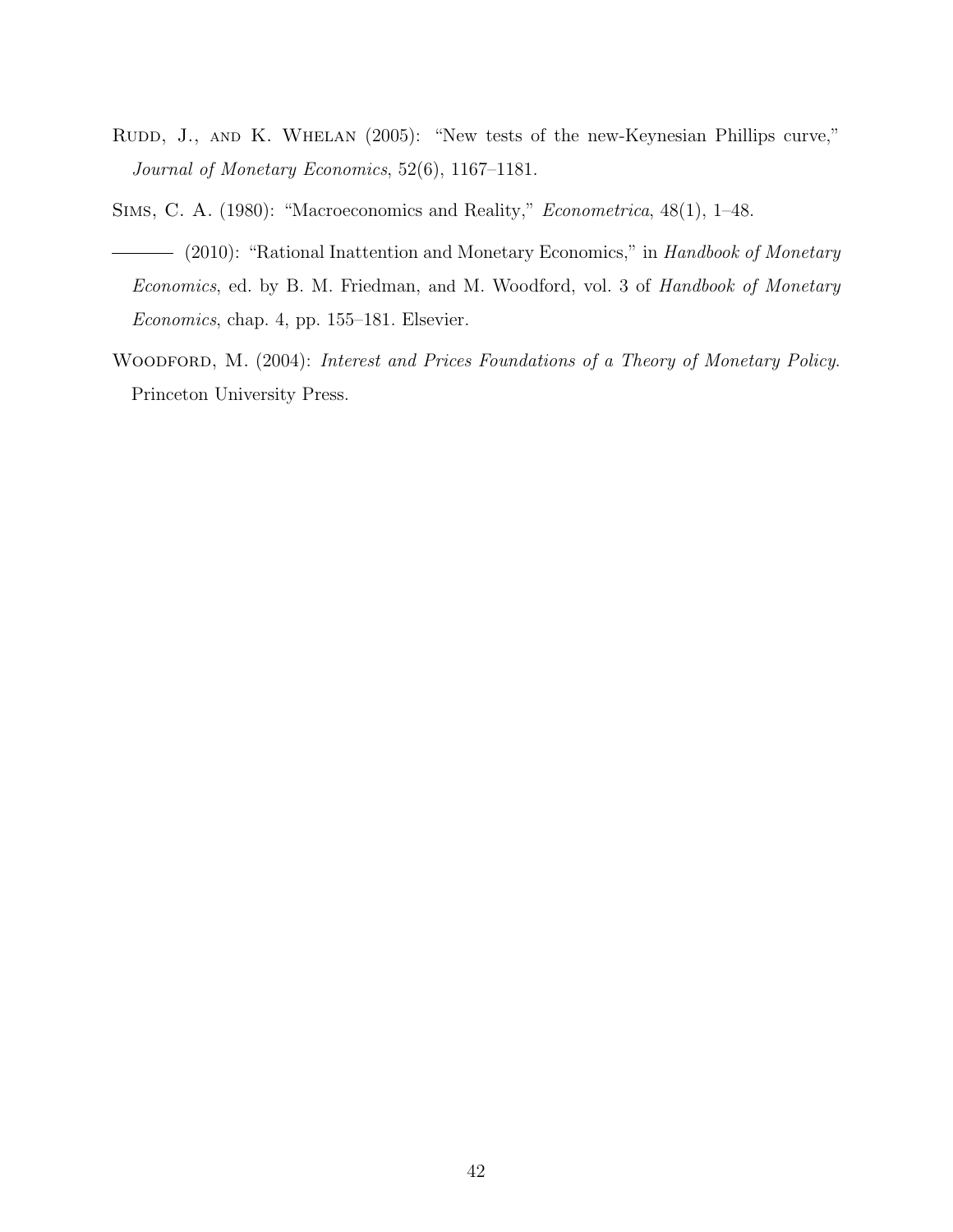# Appendix

### A Micro-Foundations for a Real Keynesian Model

The two extensions that we add to the standard New Keynesian model are that  $(i)$  the real interest rate enters in the marginal cost of firms and *(ii)* the household Euler equation is discounted. We provide below the micro-foundations for both extensions

### A.1 Firms and the derivation of the augmented New Phillips curve

The introduction of the real interest rate in the marginal cost of firms is not new (Christiano, Eichenbaum, and Evans [2005], Ravenna and Walsh [2006]). The twist we introduce here allow for arbitrary elasticities of the marginal cost with respect to respectively the real wage and the real interest rate. Let's do the derivation of the marginal cost, that can be done looking at the static optimal choice of inputs.

#### A.1.1 Production

Each monopolist produces a differentiated good using basic input as the only factor of production, and according to a one to one technology. The marginal cost of production will therefore be the price of that basic input. It is assumed that the basic input is produced by a representative firm that behaves competitively. The representative firm produces basic input  $Q_t$  with labor  $L_t$  and the final good  $M_t$  according to the following Leontief technology

$$
Q_t = \min(a\Theta_t L_t, bM_t).
$$

As in the main text, we assume that  $\Theta_t$  is constant and normalized to one. The optimal production plan implies  $Q_t = a L_t = b M_t$ , so that the optimal input demands are  $L_t = \frac{Q_t}{a}$  $\frac{Q_t}{a}$  and  $M_t = \frac{Q_t}{b}$  $\frac{2t}{b}$ . Denote by  $C(Q_t) = W_t L_t + \Phi_t M_t$  the total cost of production, where the exact expression of  $\Phi_t$  will be derived later. Using the optimal input demands, we obtain

$$
\mathcal{C}(Q_t) = \left(\frac{W_t}{a} + \frac{\Phi_t}{b}\right) Q_t,
$$

so that marginal cost is

$$
\mathcal{C}'(Q_t) = \frac{W_t}{a} + \frac{\Phi_t}{b}.
$$

Log-linearizing the above expression gives the following expression of the real marginal cost, where the variables are now in logs and where constant have been omitted:

$$
mc_t = \left(\frac{\frac{W}{a}}{\frac{W}{a} + \frac{\Phi}{b}}\right)(w_t - p_t) + \left(\frac{\frac{\Phi}{b}}{\frac{W}{a} + \frac{\Phi}{b}}\right)(\phi_t - p_t).
$$

#### A.1.2 Derivation of the cost  $\Phi_t$

The unit price of the final good that enters the production of basic input is  $P_t$ . We assume that in the morning of each period, the basic input representative firm must borrow  $D_{t+1}^B$  at the risk-free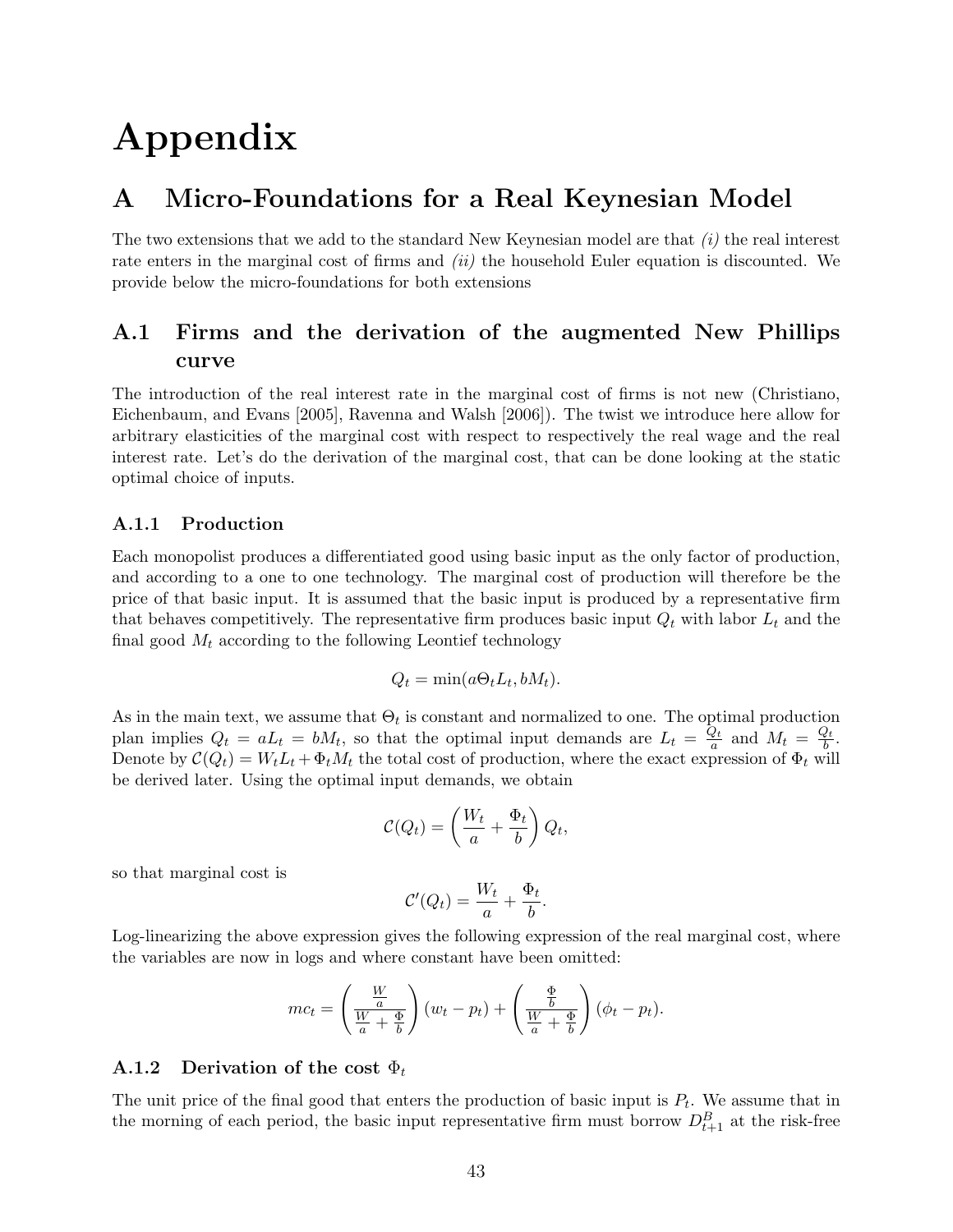nominal interest rate  $i_t$  to pay for the input  $M_t$ . In the afternoon, it produces, sells its production, pays wages, repays the debt contracted the previous period  $D_t^B$  and distributes all the profits  $\Omega_t^B$ as dividends. Those profits will be zero in equilibrium. The period  $t$  budget constraint of the firm is therefore:

$$
D_{t+1}^B + \widetilde{P}_t Q_t = W_t L_t + (1 + i_{t-1}) D_t^B + P_t M_t,
$$

with  $D_{t+1}^B = P_t M_t$ . Period t profit writes

$$
\Omega_t^B = \widetilde{P}_t Q_t - W_t L_t - (1 + i_{t-1}) P_{t-1} M_{t-1},
$$

where  $\widetilde{P}_t$  the price of the basic input. Assuming that the firm maximises the expected discounted sum of profits real profits  $\Omega_t^B/P_t$  with discount factor  $\beta$ , and using  $Q_t = aL_t = bM_t$ , we obtain the first order condition

$$
\widetilde{P}_t = \left(\frac{W_t}{P_t} + \frac{\beta}{b} E_t \left[\frac{1+i_t}{1+\pi_{t+1}}\right]\right) P_t.
$$

Therefore, the real marginal cost of the basic input firm will be given by

$$
MC_t = \frac{W_t}{P_t} + \frac{\beta}{b} E_t \left[ \frac{1 + i_t}{1 + \pi_{t+1}} \right].
$$

The price of the basic input  $P_t$  is equal to the nominal marginal cost of the basic input firm, and is also the marginal cost of the intermediate input firm, which is the relevant one for pricing decisions. In logs, the real marginal cost will write (omitting constants):

$$
mc_t = \underbrace{\left(\frac{\frac{1}{a}\frac{W}{P}}{\frac{1}{a}\frac{W}{P} + \frac{\beta}{b}\frac{1+i}{1+\pi}}\right)}_{\widehat{\gamma}_{\ell}}(w_t - p_t) + \underbrace{\left(\frac{\frac{\beta}{b}\frac{1+i}{1+\pi}}{\frac{1}{a}\frac{W}{P} + \frac{\beta}{b}\frac{1+i}{1+\pi}}\right)}_{\gamma_r}(i_t - E_t[\pi_{t+1}]).
$$

#### A.1.3 Pricing

As in the standard New Keynesian model, intermediate firms play a Calvo lottery to draw price setting opportunities. Except for the use of the basic input, the modelling is very standard. The optimal household labor supply, that we will derive later, will give us

$$
\frac{\nu'(L_t)}{U'(C_t)} = \frac{W_t}{P_t},
$$

which write in logs, using  $C_t = a L_t$  and omitting constants

$$
w_t - p_t = \left(\frac{Lv''(L)}{v'(L)} - \frac{CU''(C)}{U'(C)}\right)\ell_t.
$$

As  $C_t = Y_t = aL_t$ , the marginal cost does not depend on the scale of production and is the same for all the intermediate input firms. It is written as

$$
mc_t = \underbrace{\widetilde{\gamma}_{\ell} \left( \frac{L \nu''(L)}{\nu'(L)} - \frac{CU''(C)}{U'(C)} \right)}_{\gamma_{\ell}} \ell_t + \gamma_r \left( i_t - E_t[\pi_{t+1}] \right).
$$

The rest of the model is standard, and we obtain the New Phillips curve

$$
\pi_t = \beta E_t[\pi_{t+1}] + \kappa mc_t + \mu_t.
$$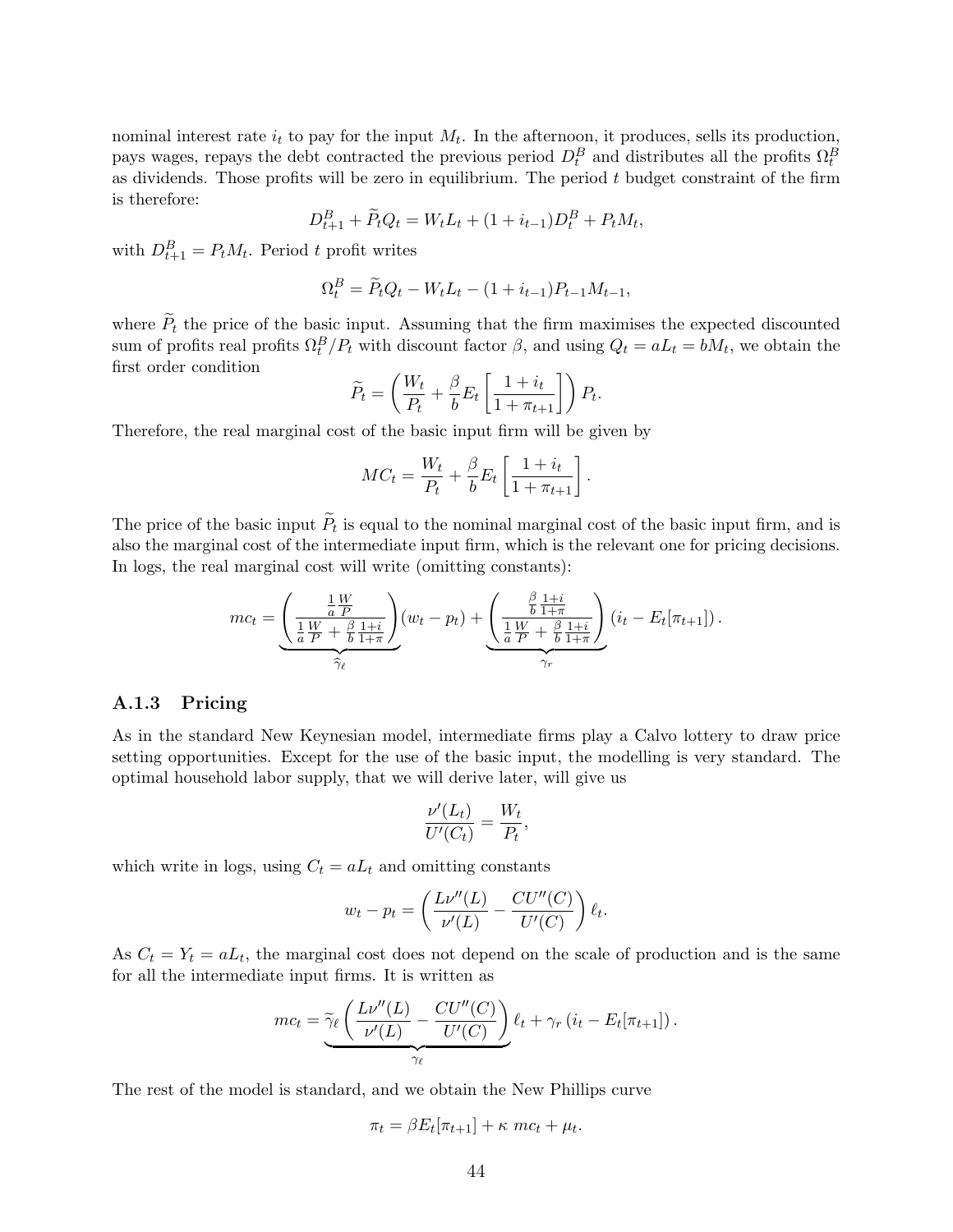Once using the expression of the real marginal cost, we have

$$
\pi_t = \beta E_t[\pi_{t+1}] + \kappa \bigg(\gamma_\ell \ell_t + \gamma_r (i_t - E_t[\pi_{t+1}])\bigg) + \mu_t.
$$

This give us equation (PC) in the main text.

### A.2 Households and the derivation of the discounted Euler equation

The derivation of the discounted Euler equation relies on two set of assumptions. First, because of asymmetry of information and lack of commitment, individual households will face an upward sloping supply of funds when borrowing. To maintain tractability, we will consider a equilibrium in which agents never default, so that the income and wealth distribution will have a unique mass point. For exposition simplicity, we will derive the main features of the equilibrium in a two-period model, and explain why the extension to an infinite horizon is trivial. Second, we will assume a particular timing of income and expenditure flows. Those two assumptions will allow us to derive a discounted Euler equation.

#### A.2.1 A simple two-period model with asymmetric information and lack of commitment

It is a deterministic mode with two periods. There are two types of households and a zero profit risk neutral representative bank that has access to an unlimited supply of funds at cost  $R$ . Households receive no endowment in the first period, and  $\omega$  in the second period. The consumption good is the numéraire.

Some households (superscript c) have access to commitment and always repay their debt, while the other type (superscript nc) cannot commit to repay. Type is not observable. Because of this, risk neutral banks will want to charge a risk premium on their loans. More specifically, they propose to the households a schedule  $R(d)$  that is increasing in the level of debt d.

Preferences over consumption are given by  $u(c_1) + \beta u(c_2)$ . Households also bear an additively separable utility cost of defaulting  $\psi(d)$  which is an increasing and convex function of the amount of defaulted debt.

When households borrow (and they will always do under regularity conditions on preferences u), they will consume  $(c_1, c_2)$  and their debt is  $d = c_1$ . Committed type households maximise their utility under the budget constraint  $c_2 = \omega - R(c_1)c_1$ . and the optimal choice for  $c_1$  satisfies

$$
u'(c_1^c) = \beta \Big( R(c_1^c) + R'(c_1^c)c_1^c \Big) u'(\omega - R(c_1^c)). \tag{A.1}
$$

The non-committed type household optimally decide whether they will default (superscript d) or not (superscript nd) in period 2, and this choice can made in period 1 because there is no uncertainty in this example. If they repay (non default), then they behave as the committed type, so that

$$
c_1^{nc,nd} = c_1^c.
$$

If they default, then they will borrow in period 1 so that to equalise marginal utility of consumption with marginal psychological cost of default. The optimal choice will then satisfy

$$
u'(c_1^{nc,d}) = \psi'(c_1^{nc,d}),\tag{A.2}
$$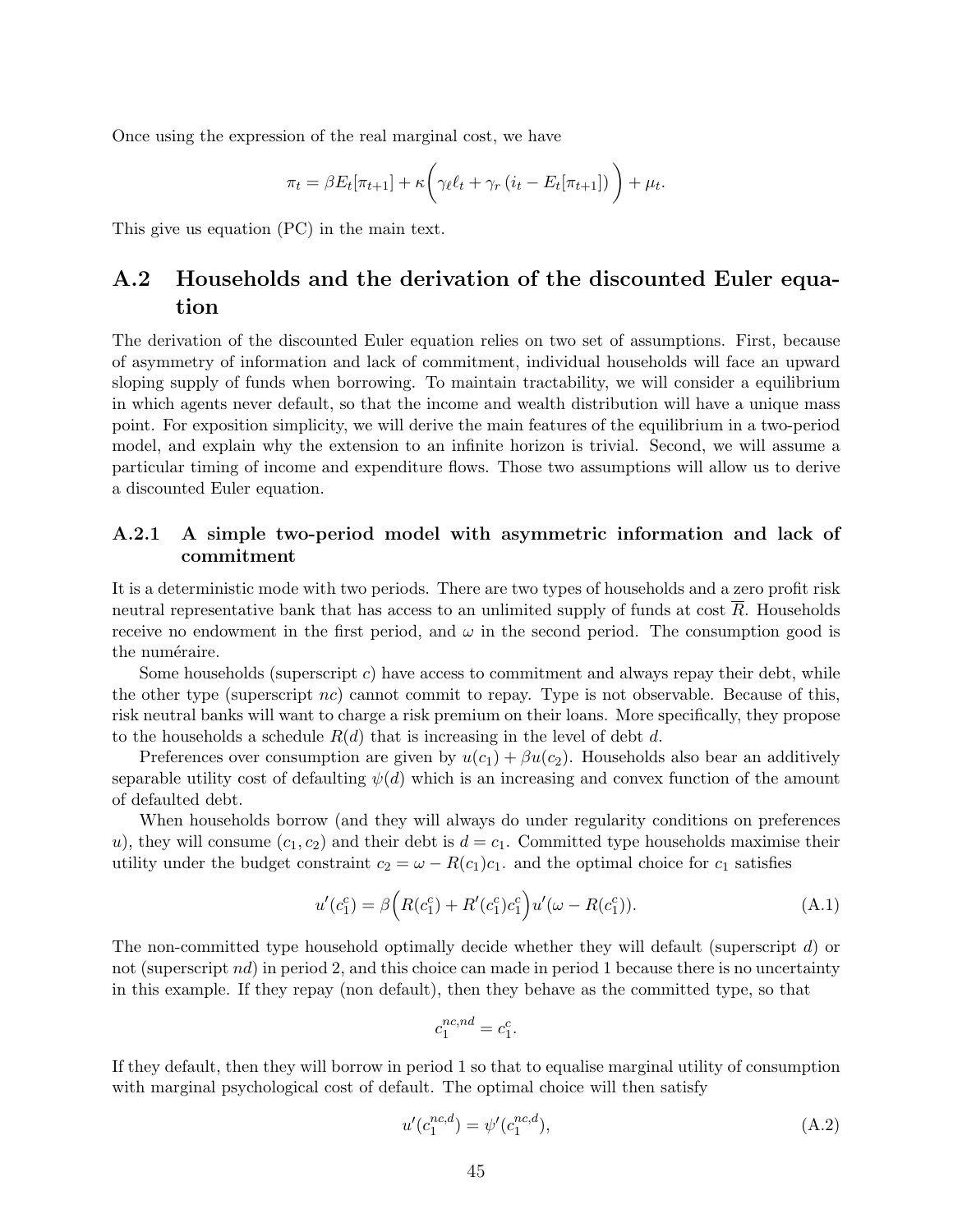while  $c_2^{nc,d} = \omega$ .

The optimal decision to default or not depends on the direction of the following inequality:

$$
\underbrace{u(c_1^c) + \beta u(\omega - R(c_1^c)c_1^c)}_{\text{if no default}} \geq \underbrace{u(c_1^{nc-d}) + \beta u(\omega) - \psi(c_1^{nc,d})}_{\text{if default}}.
$$

For given  $u(\cdot)$ ,  $\beta$  and  $\omega$ , there is always a psychological cost function  $\psi(\cdot)$  such that household of the non-committed type choose to imitate the committed ones. In this case, we have a pooling equilibrium in which all households behave the same and in which there are no defaults. From the banks zero profit, we should have  $R(c_1^c) = \overline{R}$ , as there is no default. This condition is the only restriction put on the  $R(\cdot)$  schedule, so that any off-equilibrium belief  $R'(\cdot) > 0$  is consistent with a no default pooling equilibrium.

Extension to an infinite horizon model : If we assume that past actions (default or not) are not observable, then the logic of the two-period model still holds in a standard infinite horizon model. With asymmetric information on the household type (access or not to commitment), one can sustain an equilibrium with no default with the following properties:  $(i)$  households always make the same consumption and saving choices (no observed heterogeneity),  $(ii)$  there is no risk premium on the interest rate in equilibrium and (iii) households consistently face an upward sloping interest schedule  $R(b)$ . The interest of this modelling is the absence of observed heterogeneity, that allows for a simple solving of the model.

#### A.2.2 Household problem with upward sloping interest schedule.

There is a measure one of identical households indexed by  $i$ . Each of them chooses a consumption stream and labor supply to maximizes discounted utility  $E_0 \sum_{t=0}^{\infty} \beta^t \zeta_{t-1}(U(C_{it}) - \nu(L_{it}))$ , where  $\zeta$ is a discount shifter.

We split the period into a morning and an afternoon. There is no difference in information between morning and afternoon. In the morning, household i must order and pay consumption expenditures  $P_t C_{it}$  and cannot use previous savings to do so. They must borrow  $D_{it+1}^M = P_t C_{it}$ units of money (say dollars) at a nominal interest rate  $i_t^H$  that, for the reasons sketched above, will depend on the total borrowing of the household in period  $t$  (hence the subscript  $i$ ). In the afternoon, household i can borrow  $D_{it+1}^A$  for intertemporal smoothing motives, receives labor income  $W_tL_{it}$  and profits from intermediate firms  $\Omega_{it}$  and must repay principal and interest on the total debt inherited from the previous period  $(1 + i_{it-1}^H)(D_{it}^M + D_{it}^A)$ . The morning budget constraint is therefore given by:

$$
D_{it+1}^M = P_t C_{it},
$$

and the afternoon one by:

$$
D_{it+1}^A + W_t L_{it} + \Omega_{it} = (1 + i_{it-1}^H)(D_{it}^M + D_{it}^A).
$$

Putting together, we obtain the following budget constraint of period t:

$$
D_{it+1}^A + W_t L_{it} + \Omega_{it} = (1 + i_{it-1}^H) D_{it}^A + (1 + i_{it-1}^H) P_{t-1} C_{it-1}.
$$

As there are no information between and afternoon, the interest rate  $i_{it}^H$  faced by household i is a function of the total real net debt subscribed in period  $t$ . We write it as a premium over the risk free nominal rate:

$$
c1 + i_{it}^{H} = (1 + i_{t}) \left( 1 + \rho \left( \frac{D_{it+1}^{M} + D_{it+1}^{A}}{P_{t}} \right) \right) = (1 + i_{t}) \left( 1 + \rho \left( C_{it} + \frac{D_{it+1}^{A}}{P_{t}} \right) \right),
$$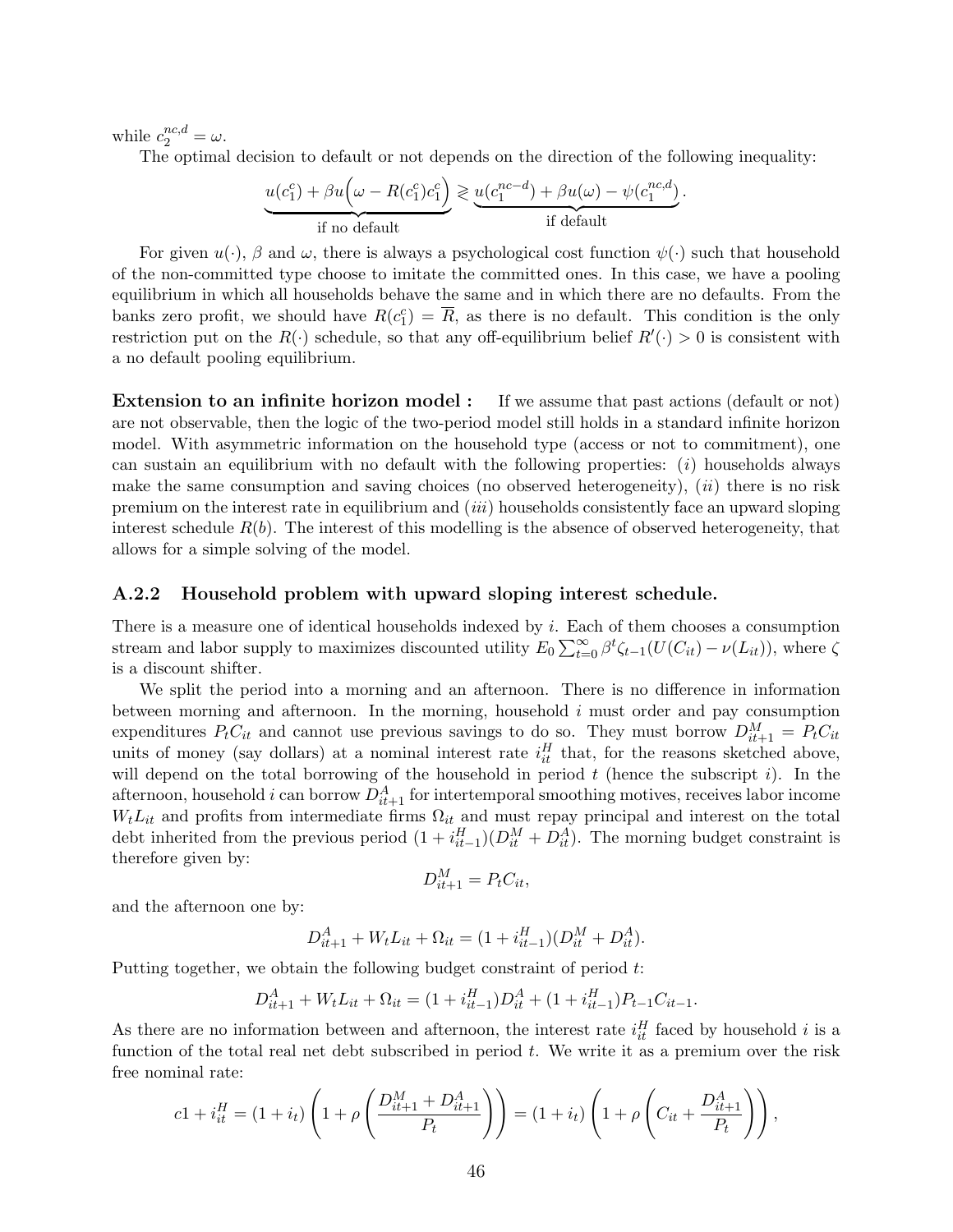with  $\rho > 0$ ,  $\rho' > 0$  and  $\rho'' > 0$ .

The decision problem of household  $i$  is therefore given

$$
\max \sum_{t=0}^{\infty} \beta^t \zeta_{t-1} E_0 \left[ U(C_{it}) - \nu(L_{it}) \right]
$$
  
s.t.  $D_{it+1}^A + W_t L_{it} + \Omega_{it} = (1 + i_{it-1}^H) D_{it}^A + (1 + i_{it-1}^H) P_t C_{it},$   

$$
1 + i_{it}^H = (1 + i_t) \left( 1 + \rho \left( C_{it} + \frac{D_{it+1}^A}{P_t} \right) \right).
$$

The first order conditions (evaluated at the symmetric equilibrium in which  $D_{it+1}^A = 0 \; \forall i$ ) associated with this problem are:

$$
U'(C_t) = \beta \frac{\zeta_t}{\zeta_{t-1}} E_t \left[ U'(C_{t+1})(1+i_t) \left( 1 + \rho(C_t) + C_t \rho'(C_t) \right) \frac{P_t}{P_{t+1}} \right],
$$
  

$$
\frac{\nu'(l_t)}{U'(C_t)} = \frac{W_t}{P_t}.
$$

Assuming that utility is CRRA  $(U(C_t) = \frac{C_t^{1-\sigma}}{1-\sigma})$ , the Euler equation can be log-linearized to obtain (omitting constants and with  $L_t = C_t$ ):

$$
\ell_t = \alpha_\ell E_t[\ell_{t+1}] - \alpha_r(i_t - E_t[\pi_{t+1}]) + d_t,
$$

where  $\ell$  and c are the logs of L and C and with  $\alpha_{\ell} = \frac{\sigma}{\sigma + 1}$  $\frac{\sigma}{\sigma+\varepsilon_{\rho}}\in]0,1[,\alpha_{r}=\frac{1}{\sigma+\varepsilon_{r}}]$  $\frac{1}{\sigma+\varepsilon_{\rho}} > 0, \, \varepsilon_{\rho} = \frac{C(2\rho' + C\rho'')}{\rho + C\rho'} >$ 0 and  $d_t = -\frac{1}{\sigma + 1}$  $\frac{1}{\sigma + \varepsilon_{\rho}}$  (log  $\zeta_t - \log \zeta_{t-1}$ ). This give us equation (EE) in the main text.

### B Proofs

### Proof of Proposition [1](#page-9-0)

As  $\kappa$  goes to infinity, the Phillips curve implies<sup>[35](#page-48-0)</sup> that  $\ell_t = 0$  (recall that  $\ell$  is the deviation of employment from its steady state level) when  $\gamma_r = 0$ . Hence, employment is not affected by demand shocks when  $\gamma_r = 0$ .

### Proof of Proposition [2](#page-10-0)

**Step 1**: This step consists in showing that under the RK condition, demand shocks maintain an expansionary effect of employment even as  $\kappa$  goes to infinity. As  $\kappa$  goes to infinity, the Philips curve implies that

$$
i - E_t[\pi_{t+1}] = \frac{\gamma_\ell}{\gamma_r} \ell_t.
$$

Replacing this is the Euler equation implies

$$
\ell_t = \frac{\alpha_{\ell}}{1 - \alpha_r \frac{\gamma_{\ell}}{\gamma_r}} E_t[\ell_{t+1}] + \frac{1}{1 - \alpha_r \frac{\gamma_{\ell}}{\gamma_r}} d_t.
$$

Since under the RK condition,  $\frac{\alpha_{\ell}}{1+\alpha_{r}} \frac{\gamma_{\ell}}{\gamma_{r}}$ is between 0 and 1, this has a unique stationary equilibrium where current and all future expected demand disturbances have a positive effect on employment.

<span id="page-48-0"></span><sup>&</sup>lt;sup>35</sup> This assumes that monetary policy is conducted in such away that inflation stays bounded.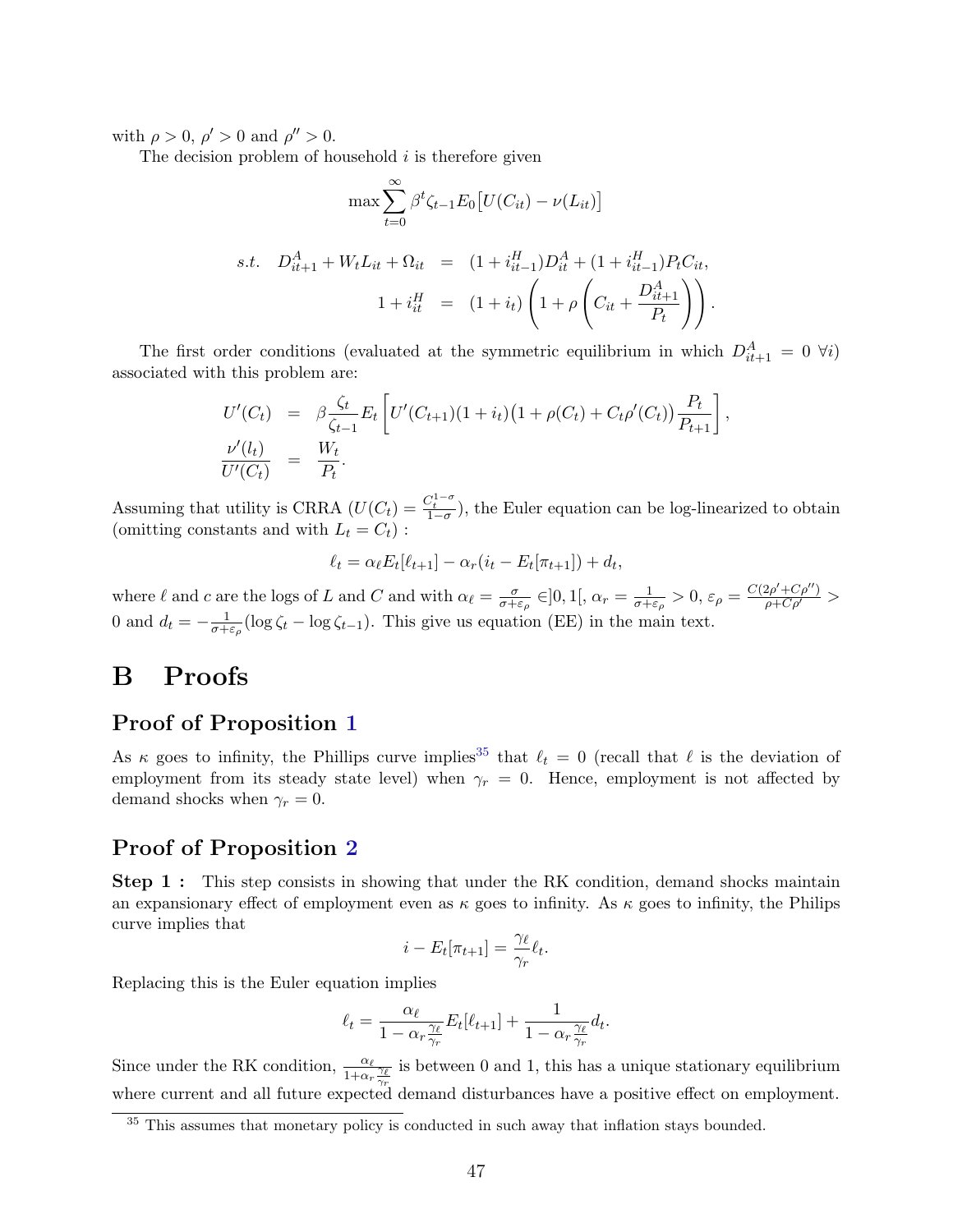**Step 2**: This step consists in showing that if the RK condition is not satisfied then, as  $\kappa$  goes to infinity, demand shocks do not maintain (always) a positive effect on employment.

There are two cases to consider. In the first case, the equilibrium is determinate when the RK condition is not satisfied. This arises when  $\alpha_r\gamma_\ell > (1 + \alpha_\ell)\gamma_r$ . The second case is when the equilibrium is indeterminate, which happens either when  $\gamma_r < \alpha_r \gamma_\ell < (1 + \alpha_\ell) \gamma_r$ , or when  $\gamma_r > \alpha_r \gamma_\ell > (1 - \alpha_\ell) \gamma_r.$ 

**First case :** When  $\alpha_r \gamma_\ell > (1 + \alpha_\ell) \gamma_r$ , the equilibrium is determinate since  $-1 < \frac{\alpha_\ell}{1 - \alpha_\ell}$  $\frac{1-\alpha_r}{\gamma_r} \frac{\gamma_\ell}{\gamma_r}$  $< 0$ and  $\frac{1}{1-\alpha_r\frac{\gamma_\ell}{\gamma_r}}$ < 0, and the solution is given by

$$
\ell_t = \frac{1}{1 - \alpha_r \frac{\gamma_{\ell}}{\gamma_r}} E_t \left[ \sum_{i=0}^{\infty} \left( \frac{\alpha_{\ell}}{1 - \alpha_r \frac{\gamma_{\ell}}{\gamma_r}} \right)^i d_{t+i} \right].
$$

Therefore the effects of current demand disturbances in negative, and the effects of future demand disturbances oscilates between positive and negative.

**Second case :** When  $\gamma_r < \alpha_r \gamma_\ell < (1 + \alpha_\ell) \gamma_r$  or when  $\gamma_r > \alpha_r \gamma_\ell > (1 - \alpha_\ell) \gamma_r$ .), the equilibrium is indeterminate and admits a continuum of solutions. We consider the full set of equilibrium of the form  $\ell_t = \sum_{i=0}^{\infty} \psi_i d_{t-i}$  under the assumption that  $d_t$  follows an AR(1) process of the form  $d_t = \rho_d d_{t-1} + \epsilon_t$ . Since all we need to show is that demand shock do not always have an expansionary under this configuration, this will be sufficient. The Euler equations is

$$
\ell_t = \frac{\alpha_{\ell}}{1 - \alpha_r \frac{\gamma_{\ell}}{\gamma_r}} E_t[\ell_{t+1}] + \frac{1}{1 - \alpha_r \frac{\gamma_{\ell}}{\gamma_r}} d_t.
$$

Then the set of solutions can be written as

$$
\ell_t = \frac{1}{1 - \alpha_r \frac{\gamma_{\ell}}{\gamma_r}} \sum_{i=0}^{\infty} \theta_i d_{t-i},
$$

with  $\theta_0 =$  $1+\frac{\alpha_{\ell}}{1-\alpha_r}\frac{\gamma_{\ell}}{\gamma_r}\theta_1$  $\frac{1+\frac{\epsilon}{1-\alpha_r\frac{\gamma_r}{\gamma_r}}\theta_1}{1-\frac{1}{1+\alpha_r\frac{\gamma_r}{\gamma_r}}\rho_d}$  and  $\theta_i = (\frac{1-\alpha_r\frac{\gamma_\ell}{\gamma_r}}{\alpha_l})^{i-1}\theta_1$  for  $i>0$ . Since  $\frac{\alpha_\ell}{1+\alpha_r\frac{\gamma_\ell}{\gamma_r}}$  $\overline{\gamma_{r}}$ is greater than one in absolute

value,  $\theta_1$  can take on an arbitrary value (this captures the indeterminacy). When  $\gamma_r < \alpha_r \gamma_\ell$  $(1 + \alpha_\ell)\gamma_r$ , there is no choice of  $\theta_1$  that makes demand shocks only have positive effects (either demand always has negative effects on employment, or it oscillates between positive and negative effects). When  $\gamma_r > \alpha_r \gamma_\ell > (1 - \alpha_\ell) \gamma_r$ , it is possible to construct an equilibrium where demand shocks have only positive effects if  $\rho_d$  is sufficiently small, but not if  $\rho_d$  is sufficiently close to one.

#### Proof of Propositions [3](#page-11-0) and [4:](#page-12-0) Before proving Proposition 3 and [4,](#page-12-0) we first prove Lemma [B.1.](#page-49-0)

<span id="page-49-0"></span>**Lemma B.1.** If monetary policy is given by  $i_t = E_t[\pi_{t+1}] + \phi_\ell \ell_t$  with  $\phi_\ell > 0$ , then there is a unique stationary equilibrium.

Under the monetary rule  $i_t = E_t[\pi_{t+1}] + \phi_\ell \ell_t$ , the Euler equation becomes

$$
\ell_t = \frac{\alpha_\ell}{1 + \alpha_r \phi_\ell} E_t[\ell_{t+1}] + \frac{1}{1 + \alpha_r \phi_\ell} d_t.
$$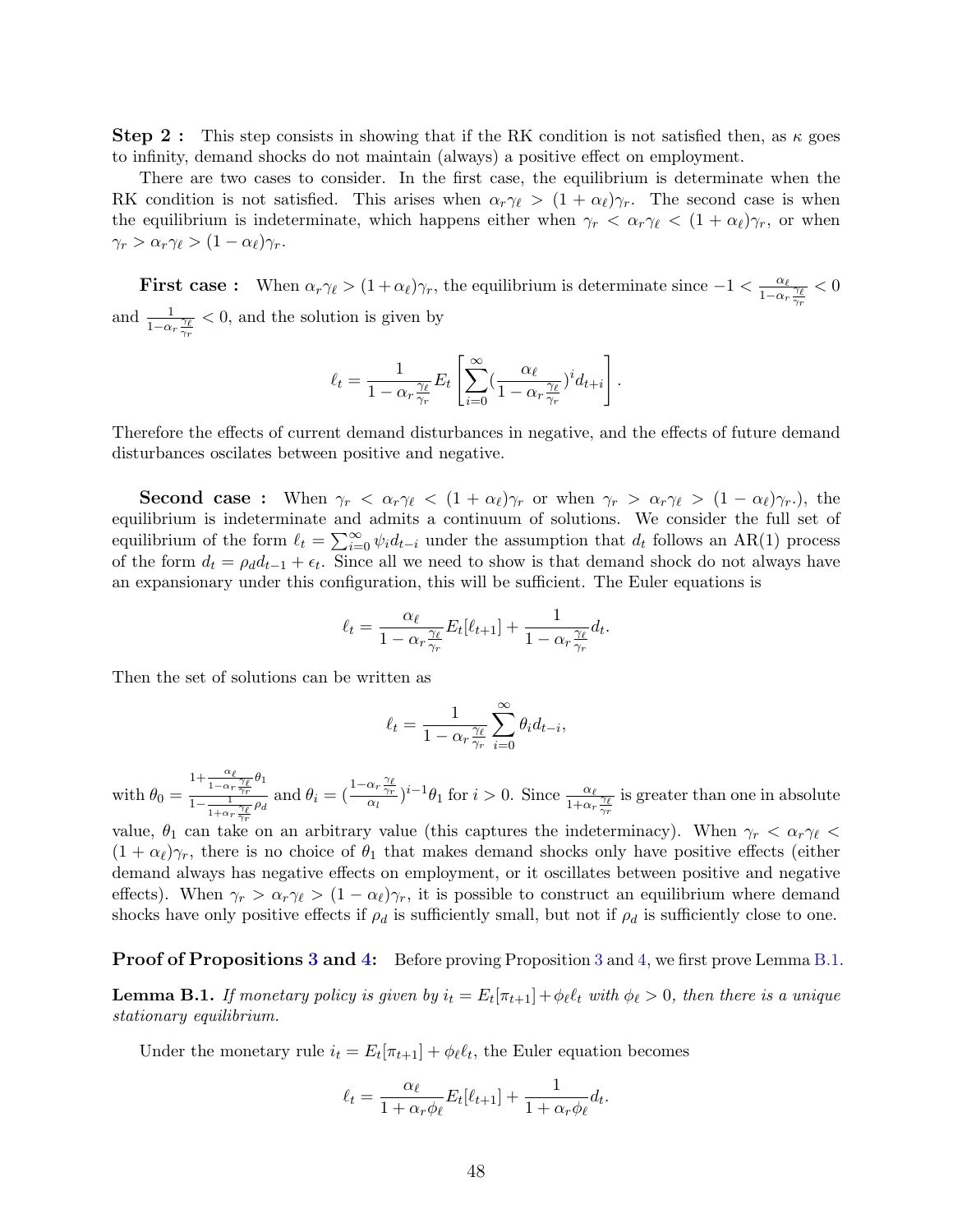Since  $\frac{\alpha_{\ell}}{1+\alpha_r\phi_{\ell}} < 1$ , this has the unique stationary solution

<span id="page-50-0"></span>
$$
\ell_t = \frac{1}{1 + \alpha_r \phi_\ell} \sum_{i=0}^{\infty} E_t \left[ \frac{\alpha_\ell}{1 + \alpha_r \phi} \right]^i d_{t+i}.
$$
 (B.3)

The Philips curve becomes

$$
\pi_t = \beta E_t[\pi_{t+1}] + \kappa (\gamma_\ell + \gamma_r \phi_\ell) \ell_t + \mu_t,
$$

which also has a unique stationary solution of the form

<span id="page-50-1"></span>
$$
\pi_t = \kappa(\gamma_\ell + \gamma_r \phi_\ell) \sum_{i=0}^{\infty} \beta^i E_t[\ell_{t+i}] + \sum_{i=0}^{\infty} \beta^i E_t[\mu_{t+i}].
$$
\n(B.4)

Note that although this monetary policy can maintain determinacy for any value of  $\kappa$ , under many parameter configurations it will imply that the variance of inflation will go off to infinity as  $\kappa$  goes to infinity. Hence, this policy is not always admissible given how the limit is taken when  $\kappa$  goes to infinity in Proposition [2.](#page-10-0)

Proposition [3](#page-11-0) and [4](#page-12-0) following directly from Lemma [B.1.](#page-49-0) In particular, equation [\(B.3\)](#page-50-0) implies that a demand shock always has a positive effect of employment, regardless of the parameterization, while a cost push shock has no effect on employment. In contrast, equation [\(B.4\)](#page-50-1) implies that a demand shock and a cost push shock increase inflation regardless of the parameterization. The implications for nominal and real interest rates then follow directly from the policy rule.

**Proof of Proposition [5](#page-12-1) :** Equation [2](#page-12-2) implies a positive (negative) tradeoff between  $\sigma_{\pi}$  and  $\sigma_\ell$  if  $\gamma_r(1 - \rho \alpha_\ell) - \gamma_\ell \alpha_r > 0$  (< 0). This tradeoff will always be positive (regardless of the value of  $\rho_d$ ) if and only if  $\gamma_r(1 - \alpha_\ell) - \gamma_\ell \alpha_r > 0$ , which is the RK condition.

**Proof of Proposition [6:](#page-14-0)** We are considering the following system of equations

$$
\ell_t = \alpha_{\ell} E_t[\ell_{t+1}] - \alpha_r (i_t - E_t[\pi_{t+1}]) + d_t,
$$
  
\n
$$
\pi_t = \beta E_t[\pi_{t+1}] + \gamma_{\ell} \ell_t + \gamma_r (i_t - E_t[\pi_{t+1}]),
$$
  
\n
$$
i_t = \phi_{\pi} E_t[\pi_{t+1}] + \phi_{\ell} \ell_t,
$$
  
\n
$$
d_t = \rho_d d_{t-1} + \varepsilon_{dt}.
$$

For this system we want to compare its implication for the variance of inflation and employment as we move from  $\phi_{\pi} = 1$  and  $\phi_{\ell} > 0$  to the situation where  $\phi_{\pi} = 0$  and  $\phi_{\ell} = 0$ . First, it is easy to verify that, under a Real Keynesian parameterization, this system maintains determinacy for all  $\phi_{pi}$  and  $\phi_{\ell}$  such that  $0 \le \phi_{\pi} \le 1$   $0 \le \phi_{\ell}$  and therefore the solution can be written in the form  $\ell_t = \Omega_\ell d_t$  and  $\pi_t = \Omega_\pi d_t$  where

$$
\Omega_{\ell} = \frac{1 - \beta \rho_d + \gamma_r (1 - \phi_{\pi})}{(1 - \beta \rho_d)(1 + \alpha_r \phi_{\ell} - \alpha_{\ell} \rho_d) + (\phi_{\ell} - 1) \rho_d [\alpha_r \gamma_{\ell} - \gamma_r (1 - \alpha_{\ell} \rho_d)]},
$$
  

$$
\Omega_{\pi} = \frac{\gamma_{\ell} + \gamma_r \phi_{\ell}}{(1 - \beta \rho_d)(1 + \alpha_r \phi_{\ell} - \alpha_{\ell} \rho_d) + (\phi_{\pi} - 1) \rho_d [\alpha_r \gamma_{\ell} - \gamma_r (1 - \alpha_{\ell} \rho_d)]}.
$$

This implies that  $\frac{\partial \Omega_{\ell}}{\partial \phi_{\pi}} < 0$  and  $\frac{\partial \Omega_{\ell}}{\partial \phi_{\ell}} < 0$ , hence the variance of employment necessarily increases as we move from  $\phi_{\pi} = 1$  and  $\phi_{\ell} > 0$  to the situation where  $\phi_{\pi} = 0$  and  $\phi_{\ell} = 0$ .

Moreover, we have that  $\frac{\partial \Omega_{\pi}}{\partial \phi_{\pi}} > 0$  and  $\frac{\partial \Omega_{\pi}}{\partial \phi_{\ell}} > 0$  when the parameterization is Real Keynesian (and  $\phi_{\pi} \leq 1$ ). Hence the variance of inflation necessarily decreases as we move from  $\phi_{\pi} = 1$  and  $\phi_{\ell} > 0$  to the situation where  $\phi_{\pi} = 0$  and  $\phi_{\ell} = 0$ .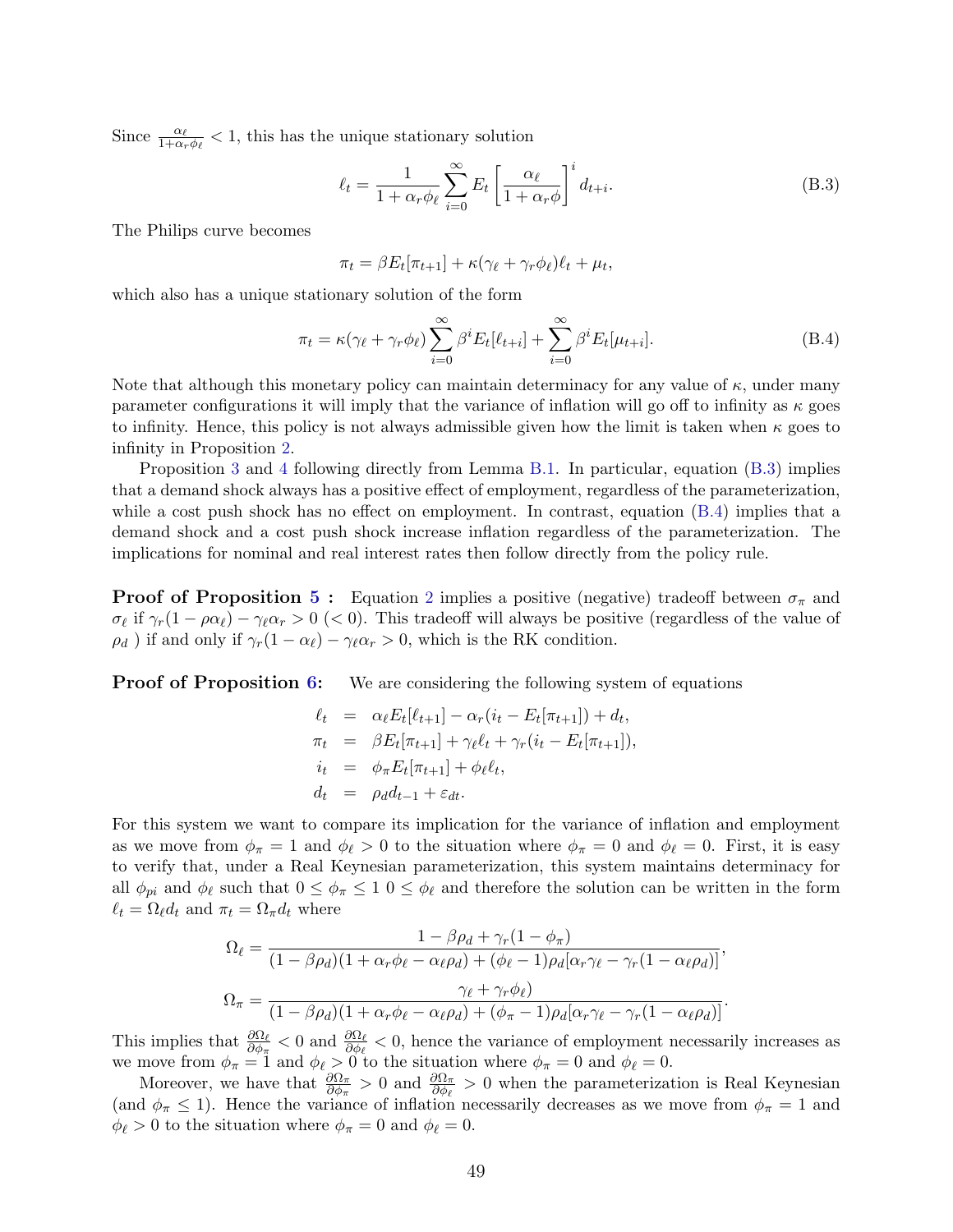**Proof of Proposition [7:](#page-15-0)** The proof of this proposition builds on that for Proposition [6.](#page-14-0) In the case where  $\gamma_r = 0$  and  $\alpha_\ell$  is sufficiently small to maintain determinacy, the solution is still of the form  $\ell_t = \Omega_\ell d_t$  and  $\pi_t = \Omega_\pi d_t$  with the same expressions for  $\Omega_p i$  and  $\Omega_\ell$ . Hence we still that  $\partial \Omega_\ell$  $\frac{\partial \Omega_\ell}{\partial \phi_\pi}$  < 0 and  $\frac{\partial \Omega_\ell}{\partial \phi_\ell}$  < 0, hence the variance of employment continues to increases as we move from  $\phi_{\pi} = 1$  and  $\phi_{\ell} > 0$  to the situation where  $\phi_{\pi} = 0$  and  $\phi_{\ell} = 0$ . However, we now have that  $\frac{\partial \Omega_{\pi}}{\partial \phi_{\pi}} < 0$ and  $\frac{\partial \Omega_\pi}{\partial \phi_\ell} < 0$ . Hence the variance of inflation now increases as we move from  $\phi_\pi = 1$  and  $\phi_\ell > 0$ to the situation where  $\phi_{\pi} = 0$  and  $\phi_{\ell} = 0$ .

**Proof of Proposition [8:](#page-35-0)** We are now considering the dynamics induced by the monetary innovation  $\varepsilon_{\nu}$  with following system of equations which includes external habit

$$
\ell_t - h\ell_{t-1} = \alpha_{\ell} E_t[\ell_{t+1} - h\ell_t] - \alpha_r (i_t - E_t[\pi_{t+1}]) + d_t,
$$
  
\n
$$
\pi_t = \beta E_t[\pi_{t+1}] + \gamma_{\ell}\ell_t + \gamma_r (i_t - E_t[\pi_{t+1}]),
$$
  
\n
$$
i_t = E_t[\pi_{t+1}] + \phi_{\nu} \nu_t,
$$
  
\n
$$
\nu_t = \rho_{\nu} \nu_{t-1} + \varepsilon_{\nu t}.
$$

In the case with external consumption habit, the RK condition becomes

$$
(1-h)(1-\alpha_{\ell})\gamma_r > \gamma_{\ell}\alpha_r.
$$

Note that this condition is identical to the previous derived RK condition when  $h = 0$ .

Given the policy rule, it is again easy to verify that the system admit a unique stationary solution as long as  $0 \leq \alpha_{\ell} < 1$  which is of the form  $\ell_t = \Omega_{\ell\ell} \ell_{t-1} + \Omega_{\ell\nu} \nu_t$  and  $\pi_t = \Omega_{\pi\ell} \ell_{t-1} + \Omega_{\pi\nu} \nu_t$ with

$$
\Omega_{\ell\ell} = h,
$$
\n
$$
\Omega_{\ell\nu} = -\frac{\alpha_r \phi_\nu}{1 - \alpha_\ell \rho_\nu},
$$
\n
$$
\Omega_{\pi\ell} = \frac{\gamma_\ell h}{1 - \beta h},
$$
\n
$$
\Omega_{\pi\nu} = \frac{1}{1 - \beta \rho_\nu} \left( \gamma_r \phi_\nu - \frac{\alpha_r \phi_\nu}{(1 - \alpha_\ell \rho_\nu)(1 - \beta h)} \right).
$$

Since  $\Omega_{\ell\ell}$  and  $\Omega_{\ell\nu}$  are positive, it follows that contractionary monetary shocks, as captured by increases in  $\nu_t$  always have a negative effects of output regardless of whether we are in an RK parameterization or not. The more complicated case is the relationship between  $\pi_t$  and all  $\nu_{t-i}$ . When  $h < \rho$  this relationship can be expressed as

$$
\pi_t = \Omega_{\pi\nu}\nu_t + \sum_{i=1}^{\infty} \frac{\rho_\nu^i \phi_\nu}{1 - \beta \rho_\nu} \left( \gamma_r - \frac{\alpha_r \gamma_\ell}{(1 - \alpha_\ell \rho_\nu)(1 - h)} \Phi(i, \rho_\nu) \right) \nu_{t-i},
$$

where

$$
\Phi(i,\rho_{\nu}) = \frac{(1-h)[(1-\frac{h}{\rho_{\nu}})+(1-\beta \rho_{\nu})(1-(\frac{h}{\rho_{\nu}})^i)h]}{(1-\frac{h}{\rho_{\nu}})(1-\beta)},
$$

with  $\frac{\partial \Phi}{\partial i} > 0$  and  $\Phi(i, 1) \leq 0$ .

Therefore, as  $\rho \mapsto 1$ , all the coefficients on inflation will be positive under a Real Keynesian parametrization. However, if we are not in a Real Keynesian parametrization, the effect of a monetary shock will eventually be negative since  $\gamma_r - \frac{\alpha_r \gamma_\ell}{(1-\alpha_\ell)(1-h)} \Phi(i, 1)$  is negative for sufficiently large i.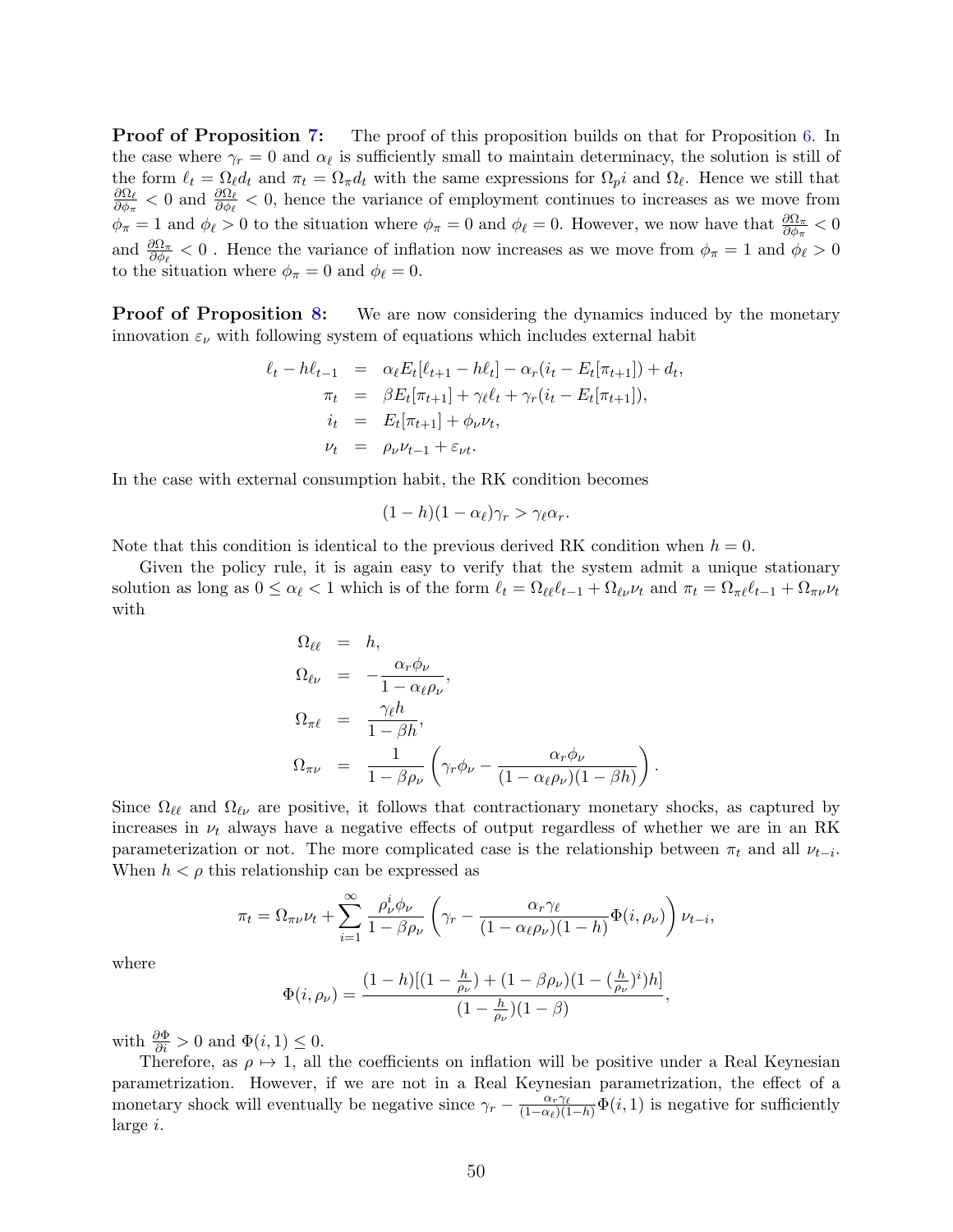### C Policy Trade-off with Cost-Push Shocks

Here we study the stabilization of cost-push shocks, and assume that the policy authorities can recognize a cost shock, so that the policy rule for setting the interest rate is now given by

$$
i_t = E_t[\pi_{t+1}] + \phi_\mu \mu_t.
$$

The type of policy trade-off that arises as the authorities change  $\phi_{\mu}$  is described in the next proposition. We are assuming that the cost shocks follow a first order autoregressive process.

**Proposition C.1.** If the monetary policy rule is given by  $i_t = E_t[\pi_{t+1}] + \phi_\mu \mu_t$  with  $\phi_\mu > 0$ , then increasing  $\phi_{\mu}$  always increases the variance of both inflation and employment when the model is in the Real Keynesian configuration. In contrast, when  $\gamma_{\ell} \alpha_r > \gamma_r(1 - \rho_{\mu} \alpha_{\ell})$  (which holds in the New Keynesian model), starting from  $\phi_{\mu} = 0$ , some increase in  $\phi_{\mu}$  will lead to a lower variance of  $\pi$ ,

Here again we get that the effects of changing policy has different implications if we are in the Real Keynesian case or in the New Keynesian one. In the Real Keynesian case, for stabilizing purposes, it is not desirable to react to cost shocks by increasing interest rates as this will destabilize both inflation and employment. In contrast, in the New Keynesian case, at least some increase in rates in response to cost shocks may be desirable as one can thereby stabilize both inflation even if it destabilizes employment.

**Proof of C.1** We are now considering the dynamics induced by  $\mu$  within the following system of equations

$$
\ell_t = \alpha_{\ell} E_t[\ell_{t+1}] - \alpha_r (i_t - E_t[\pi_{t+1}]),
$$
  
\n
$$
\pi_t = \beta E_t[\pi_{t+1}] + \gamma_{\ell} \ell_t + \gamma_r (i_t - E_t[\pi_{t+1}]),
$$
  
\n
$$
i_t = E_t[\pi_{t+1}] + \phi_{\mu} \mu_t,
$$
  
\n
$$
\mu_t = \rho_{\mu} \mu_{t-1} + \varepsilon_{\mu t}.
$$

The solutions for  $\ell_t$  and  $\pi_t$  are

$$
\ell_t = -\frac{\alpha_r \phi_\mu}{1 - \rho_\mu \alpha_\ell} \mu_t,
$$
  

$$
\pi_t = \left[ \left( \gamma_r - \frac{\gamma_\ell \alpha_r}{1 - \rho_\mu \alpha_r} \right) \phi_\mu + 1 \right] \frac{\mu_t}{1 - \beta \rho_\mu}.
$$

From these two expression, one can see that if  $\gamma_r - \frac{\gamma_\ell \alpha_r}{1 - \alpha_r \alpha_r}$  $\frac{\gamma_{\ell} \alpha_r}{1-\rho_{\mu} \alpha_r} > 0$ , which is always the case under the RK condition, then an increase in  $\phi_{\mu}$  will lead to a greater variance in both  $\pi$  and  $\ell_t$ . In contrast, if  $(\gamma_r - \frac{\gamma_\ell \alpha_r}{1 - \rho_{\ell} \alpha_r})$  $\frac{\gamma_{\ell} \alpha_r}{1-\rho_{\mu} \alpha_r}$  < 0, then an increase in  $\phi_{\mu}$  starting from  $\phi_{\mu} = 0$  will lead to a decrease in the volatility of inflation and an increase in the volatility of employment.

## D Data Definition and Sources

- − Inflation : Gross Domestic Product: Implicit Price Deflator, Index 2009=100, Quarterly, Seasonally Adjusted, obtained from the FRED database, (GDPDEF). Sample is 1947Q1-2016Q3.
- − Inflation: Consumer Price Index for All Urban Consumers: All Items, Percent Change, Quarterly, Seasonally Adjusted, obtained from the FRED database, (CPIAUCSL). Sample is 1947Q1-2016Q3.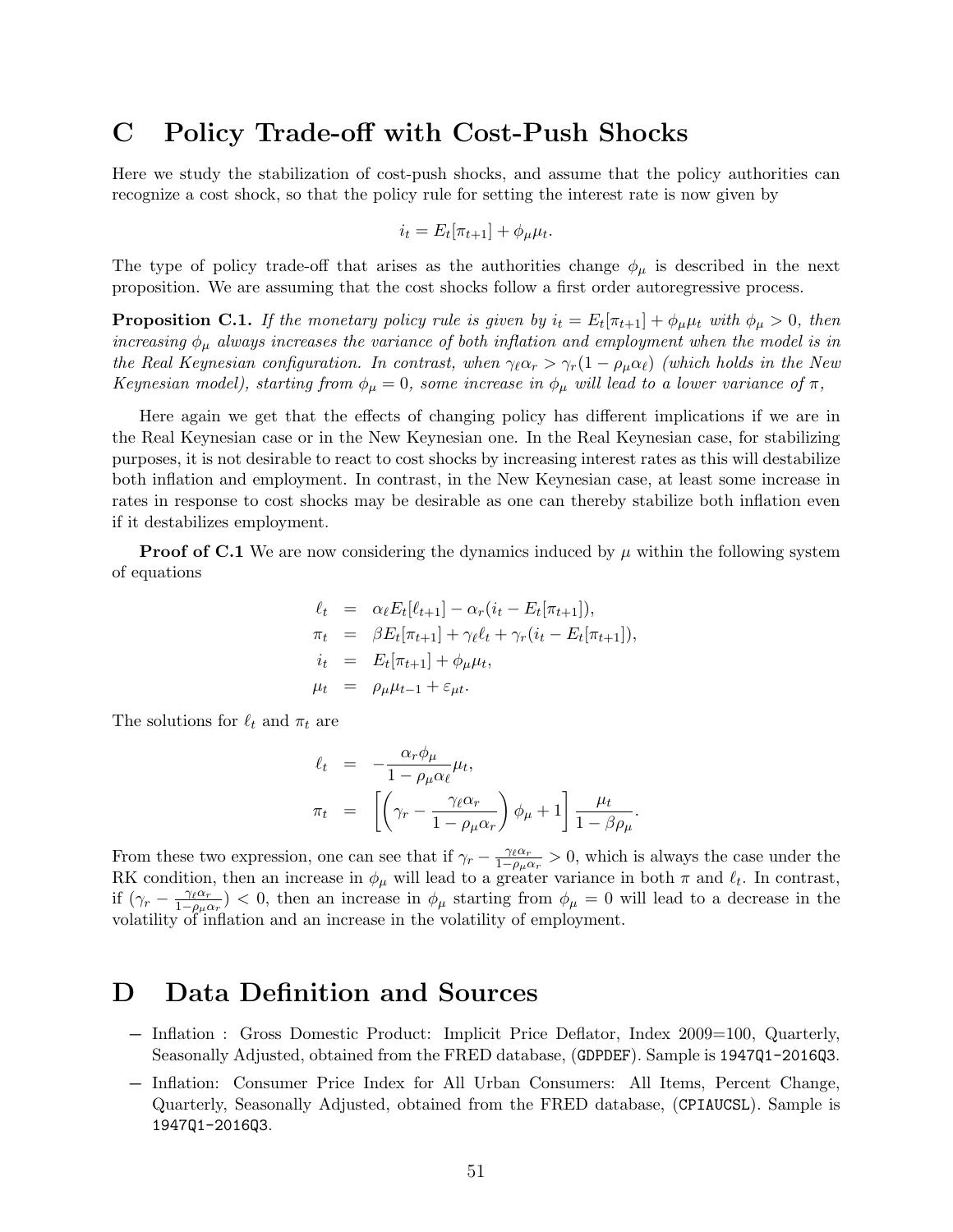- − Nominal interest rate: Effective Federal Funds Rate, Percent, Quarterly, Not Seasonally Adjusted, obtained from the FRED database, (FEDFUNDS). Sample is 1954Q3-2016Q3.
- − Unemployment: Civilian Unemployment Rate, Percent, Quarterly, Seasonally Adjusted, obtained from the FRED database, (FEDFUNDS). Sample is 1948Q1-2016Q3.
- − Oil price: Spot Crude Oil Price: West Texas Intermediate (WTI), Dollars per Barrel, Quarterly, Not Seasonally Adjusted, obtained from the FRED database, (WTISPLC). Sample is 1946Q1-2016Q3. The real oil price is then obtained by deflating by GDP price.
- − U.S. Total GDP is obtained from the Bureau of Economic Analysis National Income and Product Accounts. Real quantities are computed as nominal quantities (Table 1.1.5) over prices (Table 1.1.4.). Sample is 1947Q1-2015Q2.
- − Non-Farm Business Hours is obtained from the Bureau of Labor Statistics. Sample is 1947Q1- 2015Q2.
- − U.S. Population: Total Population: All Ages including Armed Forces Overseas, obtained from the FRED database (POP) from 1952Q1 to 2015Q2. Quarters from 1947Q1 to 1952Q1 are obtained from linear interpolation of the annual series of National Population obtained from U.S. Census, where the levels have been adjusted so that the two series match in 1952Q1.

## E Equivalence of Different Forms of Policy Rules

In the main text, we make the case that the tradeoff between activity variance and inflation variation changes depending on whether  $\gamma_r(1 - \alpha_\ell) \ll \gamma_\ell \alpha_r$ . To show this, it was easiest to work with a policy rule of the form  $i_t = E_t[\pi_{t+1}] + \phi_d d_t$  (or  $i_t = E_t[\pi_{t+1}] + \phi_\ell \ell_t$ ). The question is whether this was restrictive, Below are the elements of the proof that it is without loss of generality as long as the equilibirum is determinate.

Suppose we have a model (with no state variables) of the form

$$
X_t = AE_t[X_{t+1}] + B(i_t - GE_t[X_{t+1}]) + Cd_t,
$$

where  $d_t = \rho_d d_{t_1} + \varepsilon_{dt}$  and where the eigenvalues of A are on the unit disc. Note that this model embeds our sticky price setup as a special case,<sup>[36](#page-53-0)</sup> where  $X_t = \{\pi_t, l_t\}$  and  $GE_t[X_{t+1}]$  would simply be  $E_t[\pi_{t+1}]$ . Now suppose we consider a feedback policy rule of the form  $i_t = DX_t$ , where D is such that the solution is determinate.<sup>[37](#page-53-1)</sup> Then the solution is

$$
X_t = (I - (I - BD)^{-1}(A - BG)\rho_d)^{-1}(I - BD)^{-1}Cd_t = Fd_t.
$$

Alternatively, we could suppose that the policy rule was of the form

$$
i_t = GE_t[X_{t+1}] + F'd_t,
$$

where if we choose to set F' according to  $F' = (D - G\rho_d)F$ , then it will give the same solution. In other words, in this case the model can be rewritten as

$$
X_t = AE_t[X_{t+1}] + (B(D - G\rho_d)(I - (I - BD)^{-1}(A - BG)\rho)^{-1}(I - BD)^{-1}C + C)d_t,
$$

<span id="page-53-1"></span><sup>37</sup> That is, the eigenvalues of  $(I - (I - BD)^{-1}(A - BG)\rho_d)$  are on the unit disc.

<span id="page-53-0"></span><sup>&</sup>lt;sup>36</sup> This does not cover the case where  $\alpha_{\ell}$  is exactly 1. We can easily generalize the following analysis for this case.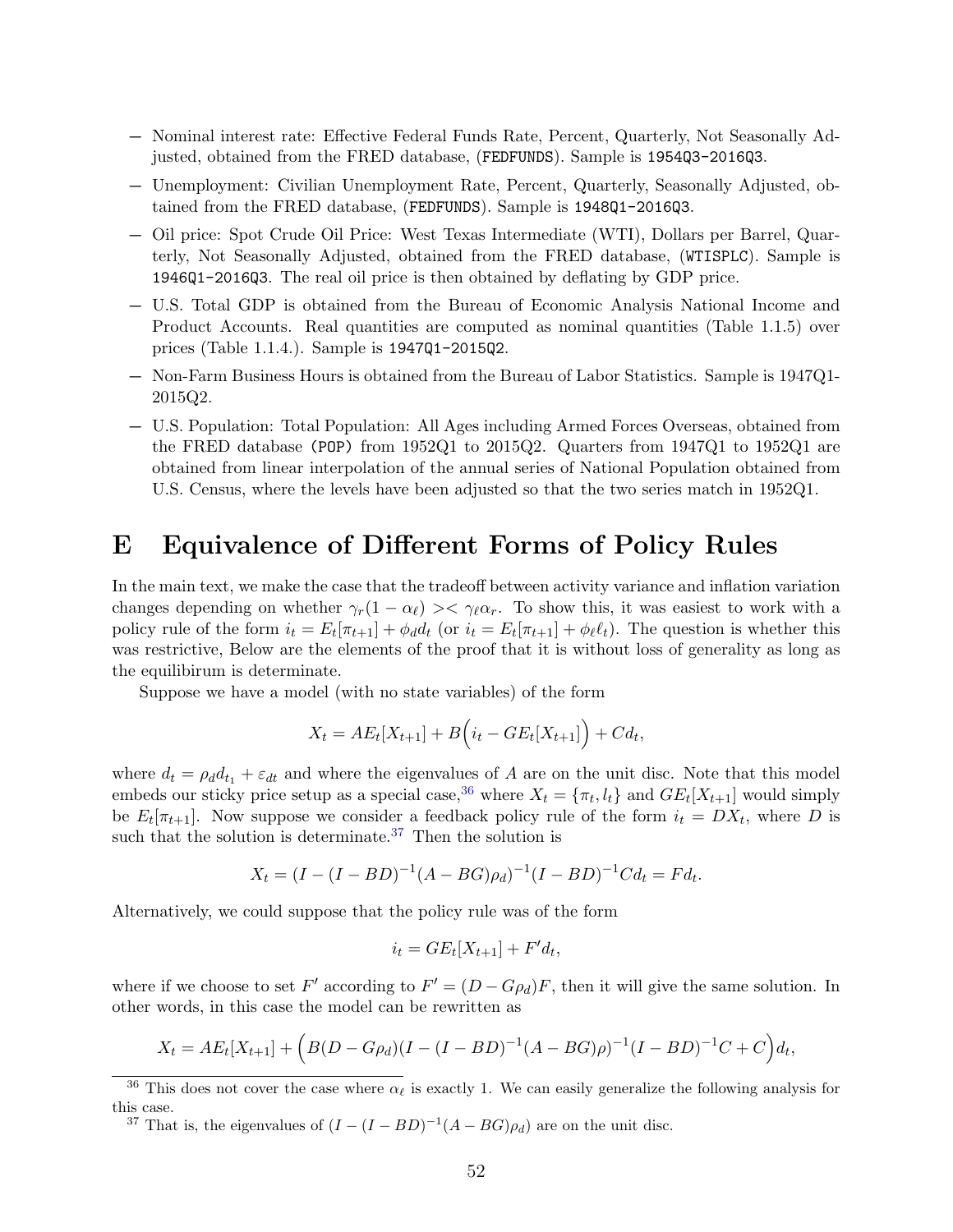and it also has as its solution

$$
X_t = Fd_t = (I - (I - BD)^{-1}(A - BG)\rho_d)^{-1}(I - BD)^{-1}Cd_t.
$$

To see this, note that the solution is

 $X_t = (1 - A\rho_d)^{-1}(B(D - G\rho_d)(I - (I - BD)^{-1}(A - BG)\rho_d)^{-1}(I - BD)^{-1} + I)Cd_t.$ 

Then it is easy to verify that

$$
(1 - A\rho_d)^{-1} \Big( B(D - G\rho_d)(I - (I - BD)^{-1}(A - BG)\rho_d)^{-1}(I - BD)^{-1} + I \Big) =
$$
  

$$
\Big( I - (I - BD)^{-1}(A - BG)\rho_d \Big)^{-1}(I - BD)^{-1}.
$$

Hence, as long as we are restricting attention to policy rules that induce determinacy, there is no loss of generality exploring properties of such a model under a policy rule of the form  $i_t = DX_t$  or of the form  $i_t = GE_t[X_{t+1}] + F'd_t$ . In fact, the latter will cover the the full set of policy options offered by the former, but the reverse may mot be true.<sup>[38](#page-54-0)</sup>

The same type of equivalence can be show for the case where the policy rule takes the form  $i_t = GE_t[X_{t+1}] + F'X_t$  instead of  $i_t = GE_t[X_{t+1}] + F'd_t$ .

# F The Case of  $\gamma_{\ell} < 0$

In the main, we have not considered the possibility that  $\gamma_{\ell}$  may be negative, *i.e.* that the marginal cost could be in equilibrium a decreasing function of the production scale. This could happen if there are for example thick market externalities If  $\gamma_{\ell} < 0$ , then the system's response to increasing  $\phi_{\ell}$  is non monotonic on inflation. Nonetheless we have the following result.

**Proposition F.2.** If  $\gamma_{\ell} < 0$ , then stabilizing the economy with respect to demand shocks will lead to increased inflation variability if  $(1 - \rho_d \alpha_\ell) \gamma_r > -\gamma_\ell \alpha_r$ 

So if we want to allow for case where  $\gamma_{\ell}$  could be negative, the more general condition for unfavorable tradeoff between inflation and employment variability can be stated as

$$
(1-\alpha_{\ell})\gamma_r > |\gamma_{\ell}|\alpha_r.
$$

When monetary policy is of the form  $i = E_{t+1} \Pi_t + \phi_\ell \ell_t$ , it is easy to verify that demand shocks will again increase employment and inflation regardless of whether the economy is in a Real Keynesian regime or not.

$$
F' = (D - G\rho_d)\Big(I - (I - BD)^{-1}(A - BG)\rho_d\Big)^{-1}(I - BD)^{-1}C.
$$

<span id="page-54-0"></span><sup>38</sup>The mapping between the two policies is given by

For a given D, this gives an  $F'$ . In the other direction, given  $F'$  there are in general multiple solutions for D, since there are many feedback rules than can implement the same solutions as we are considering a one shock setup. Among this set, we would want to choose a D such that the eigenvalues of  $(I-(I-BD)^{-1}(A-BG)\rho_d)$ are less than 1. This will still often leave many solutions. It may also be the case that there is no  $D$  that satisfies  $F' = (D - G\rho_d)(I - (I - BD)^{-1}(A - BG)\rho_d)^{-1}(I - BD)^{-1}C$  and guarantees determinacy. For this reason, the rule of the type  $i_t = GE_t[X_{t+1}] + F'd_t$  may be considered more general.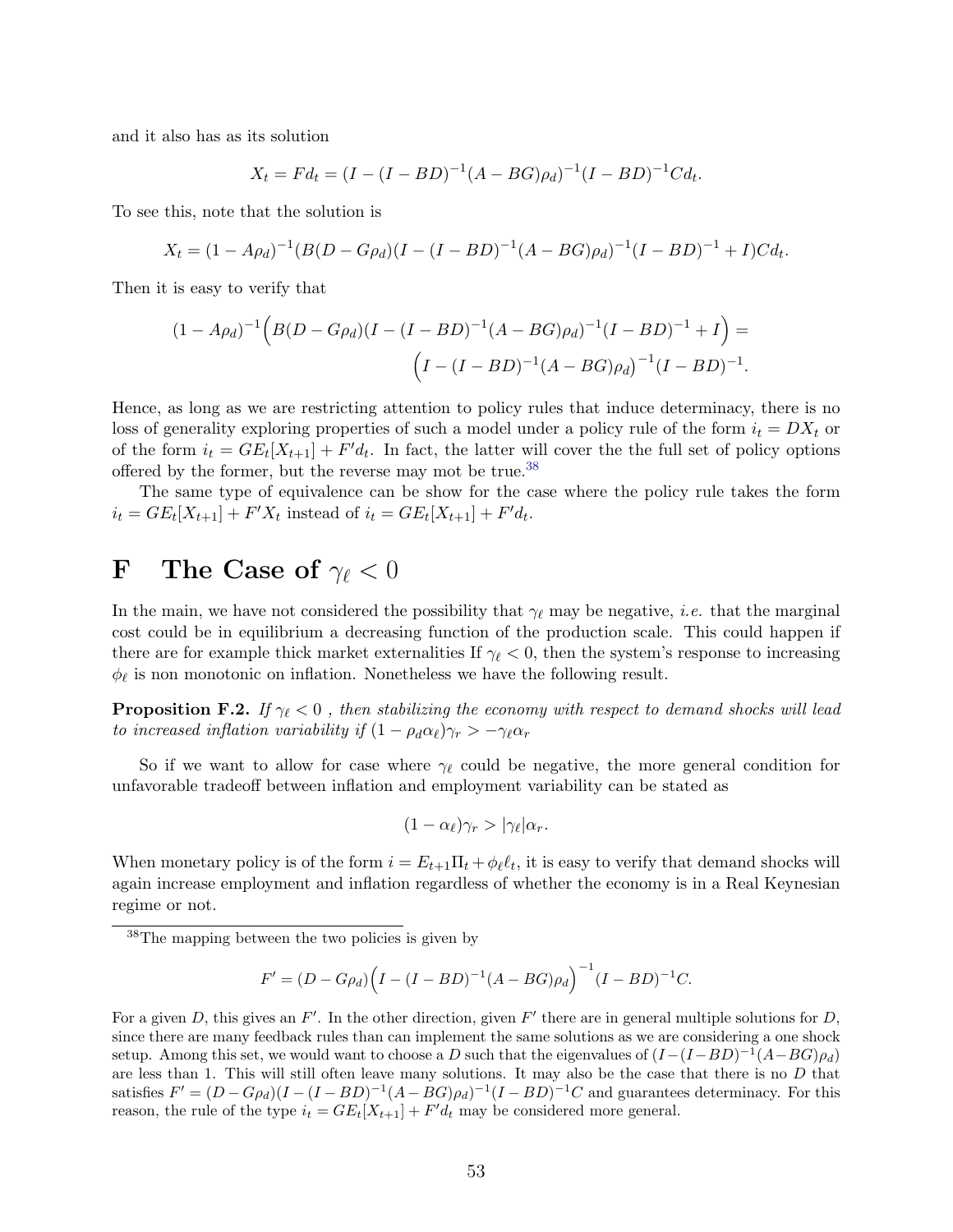# <span id="page-55-1"></span>G Explicit Mapping From Reduced Form to Parameters

We first solve for the structural model, and then inverse the mapping from structural parameters to the reduced form one. The model is given by

$$
\pi_t = \beta E_t[\pi_{t+1}] + \kappa (\gamma_{\ell} \ell_t + \gamma_r (i_t - E_t[\pi_{t+1}])) + \sigma_{\mu} \mu_t,\n i_t = E_t[\pi_{t+1}] + \phi_d d_t + \phi_{\mu} \mu_t + \sigma_{\nu} \nu_t,\n \ell_t = \alpha_{\ell} E_t[\ell_{t+1}] - \alpha_r (i_t - E_t[\pi_{t+1}]) + \alpha_{\mu} \mu_t + \sigma_d d_t,
$$

with  $AR(1)$  exogenous shocks

$$
\left(\begin{array}{c} d_t \\ \mu_t \\ \nu_t \end{array}\right) = \left(\begin{array}{ccc} \rho_d & 0 & 0 \\ 0 & \rho_\mu & 0 \\ 0 & 0 & \rho_\nu \end{array}\right) \left(\begin{array}{c} d_{t-1} \\ \mu_{t-1} \\ \nu_{t-1} \end{array}\right) + \left(\begin{array}{c} \varepsilon_{dt} \\ \varepsilon_{\mu t} \\ \varepsilon_{\nu t} \end{array}\right),
$$

where the covariance matrix of the  $\varepsilon$  is identity. To solve the model, we guess a solution of the type

$$
\begin{pmatrix} \pi_t \\ i_t \\ \ell_t \end{pmatrix} = \begin{pmatrix} b_{11} & b_{12} & b_{13} \\ b_{21} & b_{22} & b_{23} \\ b_{31} & b_{23} & b_{33} \end{pmatrix} \begin{pmatrix} d_t \\ \mu_t \\ \nu_t \end{pmatrix},
$$

and solve for the undetermined coefficients b. The solution is given recursively by

<span id="page-55-0"></span>
$$
b_{31} = \frac{\sigma_d - \alpha_r \phi_d}{1 - \alpha_\ell \rho_d}, \qquad b_{32} = \frac{\alpha_\mu - \alpha_r \phi_\mu}{1 - \alpha_\ell \rho_\mu}, \qquad b_{33} = \frac{-\alpha_r \sigma_\nu}{1 - \alpha_\ell \rho_\nu}, \n b_{11} = \frac{\kappa (\gamma_\ell b_{31} + \gamma_r \phi_d)}{1 - \beta \rho_d}, \qquad b_{12} = \frac{\sigma_\mu + \kappa (\gamma_\ell b_{32} + \gamma_r \phi_\mu)}{1 - \beta \rho_\mu}, \qquad b_{13} = \frac{\kappa (\gamma_\ell b_{33} + \gamma_r \sigma_\nu)}{1 - \beta \rho_\nu}, \n b_{21} = b_{11} \rho_d + \phi_d, \qquad b_{22} = b_{12} \rho_\mu + \phi_\mu, \qquad b_{23} = b_{13} \rho_\nu + \sigma_\nu.
$$
\n(G.5)

We can invert the mapping  $(G.5)$  to derive the structural parameters. As the model has eleven parameters (not including the three persistence parameters  $\rho$ ) and the reduced form nine (the coefficients of the B matrix, again excluding the three persistence parameters  $\rho$ ), we reach just identification by imposing the value of  $\beta$  and  $\alpha_r$ . The parameter  $\kappa$  is normalized to one. The other parameters are derived from the structural estimation as follows:

<span id="page-55-2"></span>
$$
\phi_d = b_{21} - b_{11}\rho_d, \qquad \phi_\mu = b_{22} - b_{12}\rho_\mu, \n\sigma_\nu = b_{23} - b_{13}\rho_\nu, \qquad \alpha_\ell = \frac{b_{33} + \alpha_r \sigma_\nu}{b_{33}\rho_\nu}, \n\alpha_\mu = (1 - \alpha_\ell \rho_\mu) b_{32} + \alpha_r \phi_\mu, \qquad \sigma_d = (1 - \alpha_\ell \rho_d) b_{31} + \alpha_r \phi_d, \n\gamma_r = \left(\sigma_\nu - \frac{b_{33}\phi_d}{b_{31}}\right)^{-1} \left(\Gamma' - \frac{b_{33}}{b_{31}}\Gamma\right), \qquad \gamma_\ell = \frac{\Gamma - \phi_d \gamma_r}{b_{31}}, \n\sigma_\mu = b_{12}(1 - \beta \rho_\mu) - \kappa (b_{32}\gamma_\ell + \phi_\mu \gamma_r), \qquad (G.6)
$$

with  $\Gamma = \frac{1}{\kappa} (1 - \beta \rho_d) b_{11}$  and  $\Gamma' = \frac{b_{13}}{\kappa} (1 - \beta \rho_\nu)$ .

### H Summary of the Results for the 40 Models

Here we present robustness analysis for our estimated extended model. The model is given by the three equations

$$
\ell_t = \alpha_\ell E_t[\ell_{t+1}] - \alpha_r(i_t - E_t[\pi_{t+1}]) + \alpha_\mu \mu_t + d_t,
$$
 (EE)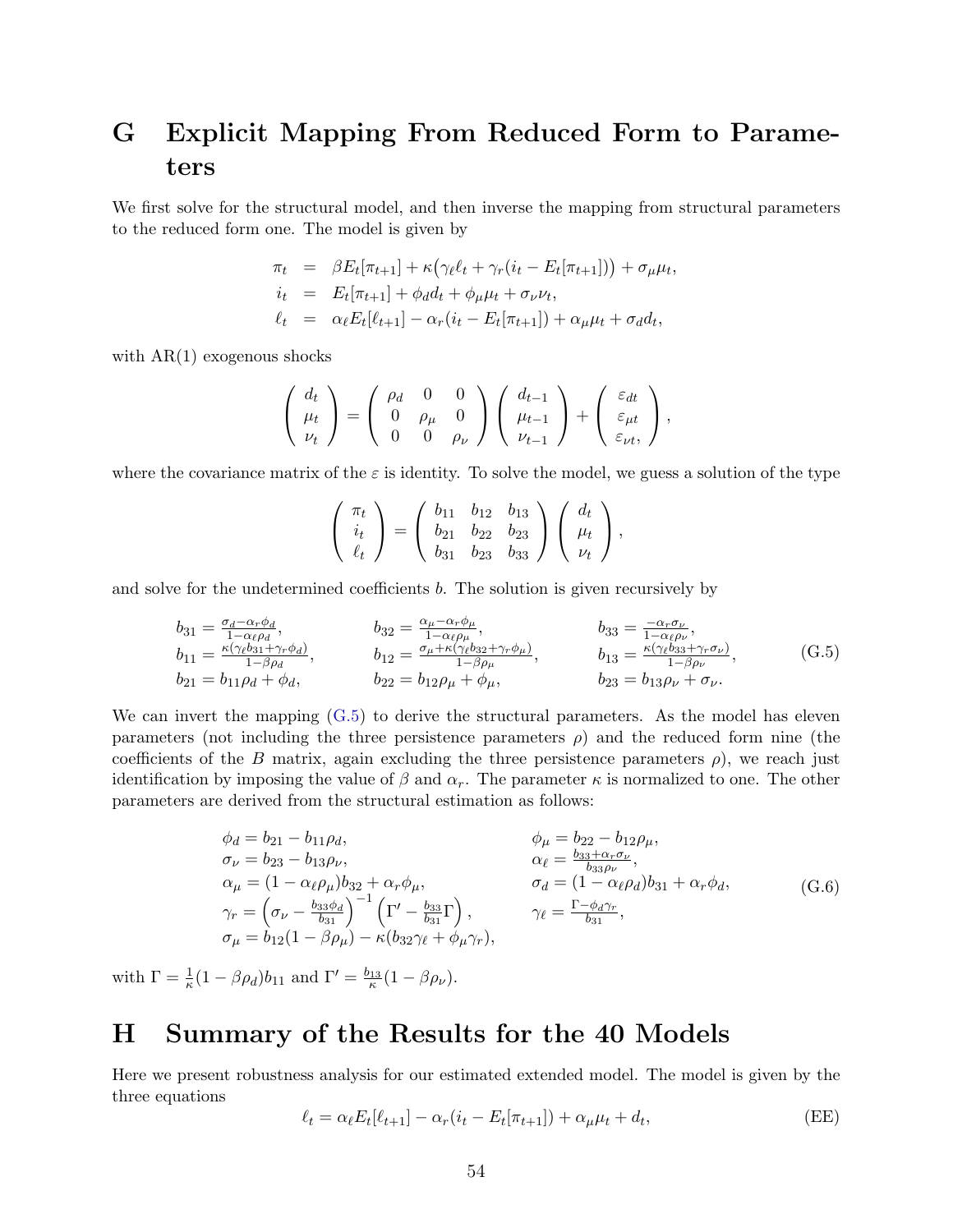$$
\pi_t = \beta E_t[\pi_{t+1}] + \kappa \left( \gamma_\ell \ell_t + \gamma_r (i_t - E_t[\pi_{t+1}]) \right) + \mu_t,
$$
\n(PC)

$$
i_t = E_t[\pi_{t+1}] + \phi_d d_t + \phi_\mu \mu_t + \nu_t,
$$
\n(Policy)

and the law of motions of the three shocks

<span id="page-56-0"></span>
$$
d_t = \rho_d d_{t-1} + \varepsilon_{dt}, \tag{H.7}
$$

$$
\mu_t = \rho_\mu d_{t-1} + \varepsilon_{\mu t}, \tag{H.8}
$$

$$
\nu_t = \rho_\nu d_{t-1} + \varepsilon_{\nu t}.\tag{H.9}
$$

We have shown in appendix [G](#page-55-1) that the solution if this model takes the following form:

<span id="page-56-1"></span>
$$
\begin{pmatrix} \pi_t \\ i_t \\ \ell_t \end{pmatrix} = \begin{pmatrix} b_{11} & b_{12} & b_{13} \\ b_{21} & b_{22} & b_{23} \\ b_{31} & b_{23} & b_{33} \end{pmatrix} \begin{pmatrix} d_t \\ \mu_t \\ \nu_t \end{pmatrix}.
$$
 (H.10)

The estimation is done with the two-step procedure we have described in the main text. We first estimate the system [\(H.7\)](#page-56-0), [\(H.8\)](#page-56-0), [\(H.9\)](#page-56-0) and [\(H.10\)](#page-56-1) by Maximum Likelihood, where d,  $\mu$  and  $\nu$  are latent variables. We then use the mapping [\(G.6\)](#page-55-2) to derive the estimated parameters.

In the following tables, we present the results for two measures of inflation (using GDP deflator or CPI) and two measures of employment (minus unemployment or linearly detrended Non-Farm Business Hours per capita). The parameter  $\alpha_r$ , that relates to the intertemporal elasticity of substitution of consumptio, is nit estimated, and we set it to five different values: .1, 1/3, .5, .75 and 1. In total, this amounts to estimating 40 models.

Results are displayed in Tables [5](#page-76-0) to [12.](#page-79-0) In all the 40 cases, the parameters configuration is in the Real Keynesian zone. All parameters have expected signs except in two configurations. When  $\alpha_r = 1$  for the full sample, GDP deflator and unemployment, we find a negative  $\alpha_{\ell}$ , which makes the model uninterpretable. For CPI inflation and hours over the full sample, we find  $\alpha_{\ell} > 1$  except for  $\alpha_r = 1$ .

> [Table 5 about here.] [Table 6 about here.] [Table 7 about here.] [Table 8 about here.] [Table 9 about here.] [Table 10 about here.] [Table 11 about here.] [Table 12 about here.]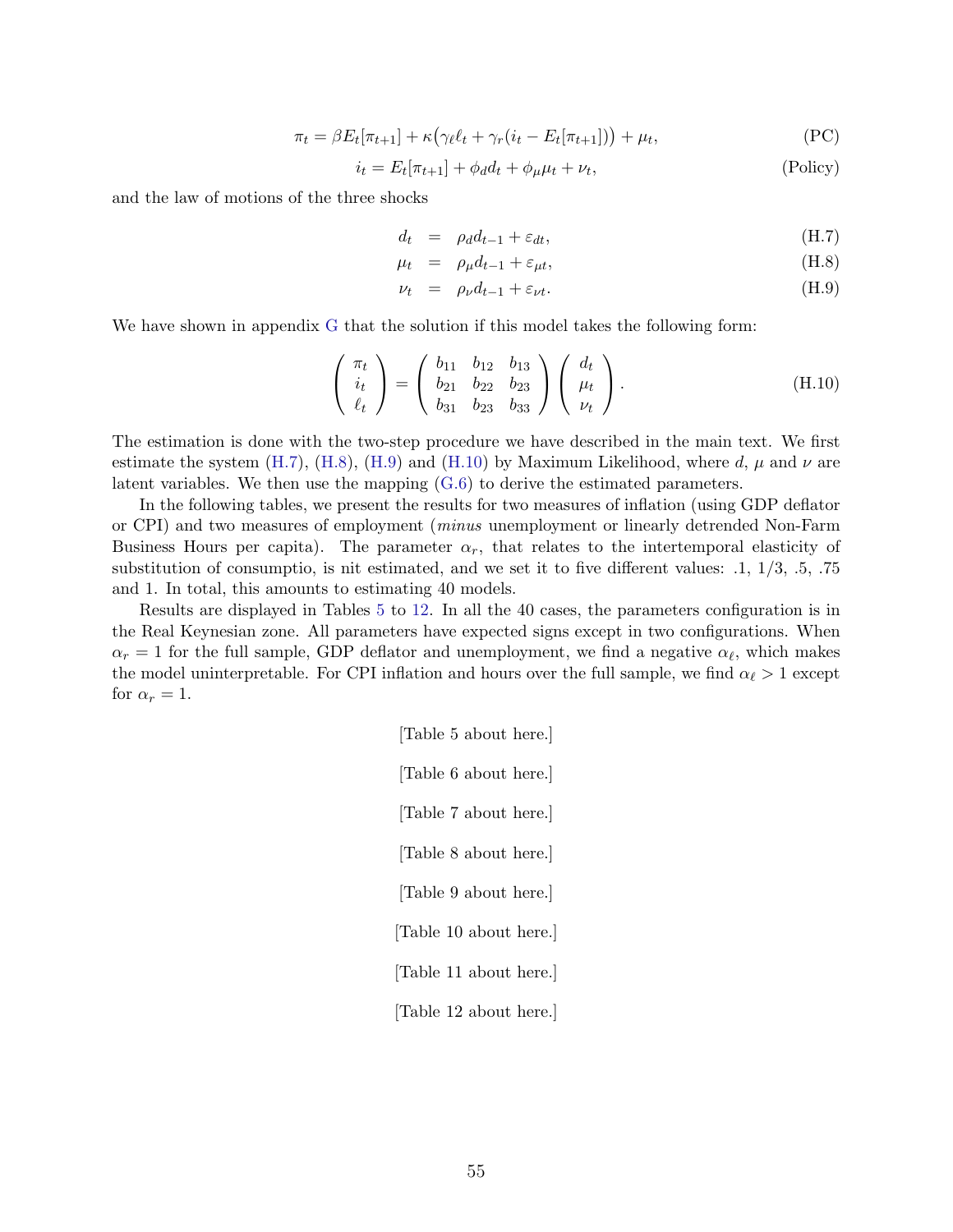# I Estimating the SVAR Representation of a Structural Model

#### I.1 Setup

Assume that the Data Generating Process is an economic model (typically a DSGE) of the type

<span id="page-57-5"></span>
$$
X_t = M_1 X_{t-1} + M_2 E_t [X_{t+1}] + M_3 \Theta_t,
$$
  
\n
$$
\Theta_t = R \Theta_{t-1} + \varepsilon_t.
$$
\n(I.11)

X is a  $n \times 1$  vector of endogenous variables and  $\Theta$  is a  $n \times 1$  vector of structural shocks. Those shocks are assumed to be autoregressive of order one.<sup>[39](#page-57-0)</sup> The structural innovations  $\varepsilon$  are normally distributed, with zero mean and their covariance matrix is identity. Some substitutions might be needed to eliminate some variables in order to obtain an expression with as many shocks as variables. Matrices  $M_1, M_2, M_2$  are functions of the model deep parameters P, and R is the matrix of the shocks process parameters. Those matrices may contain some zero elements. It is assumed that all the variables in X are observable, while the shocks  $\Theta$  are not.<sup>[40](#page-57-1)</sup> Assuming determinacy of the model solution<sup>[41](#page-57-2)</sup>, the model solution can be written as

<span id="page-57-3"></span>
$$
X_t = AX_{t-1} + B\Theta_t,
$$
  
\n
$$
\Theta_t = R\Theta_{t-1} + \varepsilon_t.
$$
\n(1.12)

where A and B are functions of  $M_1, M_2, M_2$  and R, and therefore of P and R, according to the mapping

$$
(A, B) = \Phi(P, R).
$$

Eliminating  $\Theta$ , the model solution [\(I.12\)](#page-57-3) can be written as the following Structural VAR(2) process:

<span id="page-57-6"></span>
$$
X_t = (A + BRB^{-1}) X_{t-1} - BRB^{-1}AX_{t-1} + B\varepsilon_t.
$$
 (I.13)

Estimating a  $VAR(2)$  on the data, one can obtain the non structural VAR representation:

<span id="page-57-4"></span>
$$
X_t = \Gamma_1 X_{t-1} + \Gamma_2 X_{t-1} + \nu_t.
$$
 (I.14)

where  $\nu$  is a vector of innovations with covariance matrix  $\Omega$ . The representation [\(I.14\)](#page-57-4) is referred to as the non structural VAR. Matrices  $\Gamma_1, \Gamma_2$  and  $\Omega$  are functions of A, B and R according to the mapping

$$
(\Gamma_1, \Gamma_2, \Omega) = \Psi(A, B, R).
$$

### I.2 Identification of Shocks and Parameters Estimation

Identification of the theoretical model [\(I.11\)](#page-57-5) can be understood as involving two steps. The first one is the possibility of inverting the mapping  $\Psi$  in order to find the SVAR from the non structural VAR. This step is the one performed in the Structural VAR literature.

<span id="page-57-0"></span><sup>&</sup>lt;sup>39</sup>For expositional simplicity, we present only the case of a model with one lead and one lag and an order one process for shocks. The general idea of MS-VARs can be extended to higher order models.

<span id="page-57-2"></span><span id="page-57-1"></span><sup>&</sup>lt;sup>40</sup> If the shocks are observable, then the identification of shocks problem is trivially solved.

<sup>41</sup>We haven't worked out the case of sunspots, but we think that the same logic than the one presented here goes through, as long as one keeps the same number of variables than the number of shocks.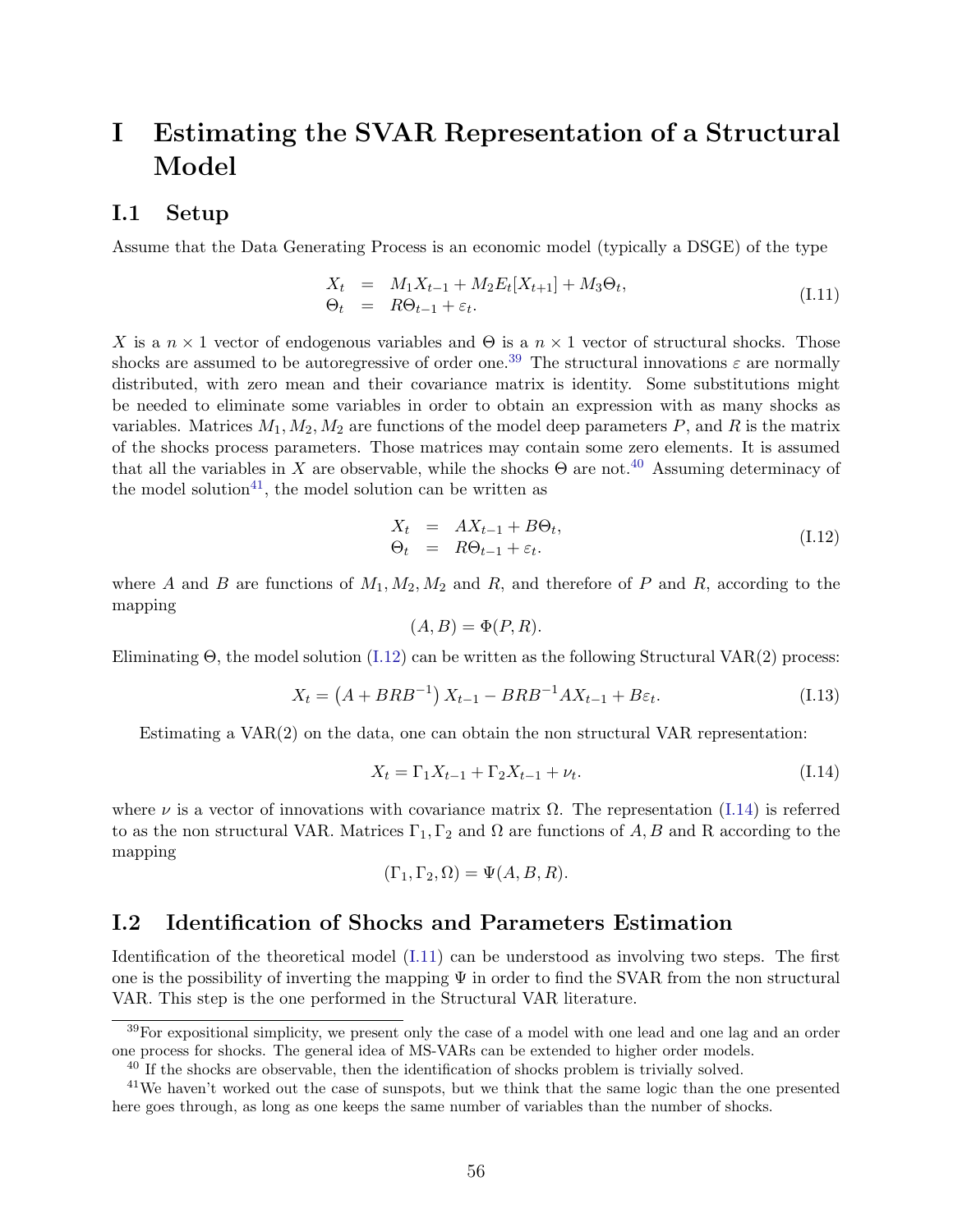If one can recover the SVAR representation  $-i.e.$  if the mapping  $\Psi$  is invertible, one can compute the theoretical impulse responses functions of the structural model, the variance decomposition, compute conditional correlations, etc... At this stage, the parameters  $R$ , that describe the exogenous shocks process, are identified, but it is not necessary to know the model deep parameters P. If the SVAR can be identified, one can then go a step further and identify the model parameters, provided that the mapping  $\Phi$  is invertible.

The estimation of DSGEs, as exemplified by Smets-Wouters, can be understood as directly finding the mapping between non structural VAR  $(\Gamma_1, \Gamma_2, \Omega)$  and the parameters  $(P, R)$ , as  $(\Gamma_1, \Gamma_2, \Omega)$ summarize all the information needed to compute the model likelihood.

As it requires less restrictions on the data, we think that it is of interest to highlight the hidden step in traditional DSGE estimation, which is the estimation of the Structural VAR [\(I.12\)](#page-57-3) or [\(I.13\)](#page-57-6).

#### I.3 Why is the SVAR identified?

Identifying the SVAR  $(1.13)$  means knowing matrices  $A, B$  and  $R$ . Absent of any restrictions, each matrix has  $n^2$  elements, so that we have  $3n^3$  unknown coefficients. The available information is the non structural VAR is given by  $(\Gamma_1, \Gamma_2, \Omega)$ . The system of equations that determines the elements of  $A, B$  and  $R$  is, using  $(I.13)$ :

$$
\begin{cases}\n\Gamma_1 = A + BRB^{-1}, \\
\Gamma_2 = -BRB^{-1}A, \\
\Omega = BB'.\n\end{cases}
$$
\n(I.15)

Because  $\Omega$  is a symmetrical matrix, this system gives us  $3n^2 - \frac{n(n-1)}{2}$  $\frac{1}{2}$  independent equations for  $3n^2$ unknowns. This is the well-known problem of the identification of shocks in SVARs. If one adds some extra identifying assumptions (at least  $\frac{n(n-1)}{2}$ ), then A, B and R can be identified.<sup>[42](#page-58-0)</sup> Sims [1980] restriction than B is lower triangular brings exactly  $\frac{n(n-1)}{2}$  restrictions, so that the VAR is just identified. But if one recalls that B is a complicated function of the  $M_1, M_2, M_2$  and R, a lower triangular B matrix is quite a non generic configuration.

The Structural VAR approach we propose only uses the assumption that the shocks Θ are independent one from each other at all leads and lags – *i.e.* that R is a diagonal matrix. This assumption is an assumption about the theoretical Data Generating Process (the DSGE model), and is shared by the vast majority of the literature.<sup>[43](#page-58-1)</sup> In plain words, the SVAR identifying assumption is that all the models shocks are independent AR(1) processes. This is enough to be able to identify the SVAR. In effect, R has now only n elements, so that we have  $2n^2 + n$  unknowns and therefore  $\frac{n(n-1)}{2}$  more restrictions than unknowns.<sup>[44](#page-58-2)</sup> The SVAR is therefore generically identified.

The only disadvantage of this SVAR approach compared to the SVAR literature is that one cannot use OLS to estimate the SVAR. Under the form  $(1.12)$ , the  $\Theta$  are not observable, and the

<span id="page-58-0"></span> $42$ We follow here the literature by counting the number of parameters and equations to assess the possibility of identification. Of course, this is only a necessary condition for identification of the shocks.

<span id="page-58-1"></span><sup>&</sup>lt;sup>43</sup>Exceptions are International Real Business Cycles models of the BKK type in which TFP are correlated with a lag between countries. Of course, this can also be accommodated in a SVAR, as long as enough zeros (at least  $\frac{n(n-1)}{2}$ ) are imposed in the matrix R

<span id="page-58-2"></span><sup>&</sup>lt;sup>44</sup>In the case  $n = 1$ , the SVAR is just identified. More precisely, a necessary condition for just identification is satisfied, but the case  $n = 1$  is a well-known example of non identification although we have as many equations than parameters. Equation [\(I.12\)](#page-57-3) writes  $x_t = (a+r)x_{t-1} - arx_{t-2} + b\varepsilon_t$ , and has to be compared to the non structural VAR [\(I.14\)](#page-57-4), that is given by  $x_t = \gamma_1 x_{t-1} + \gamma_2 x_{t-2} + \nu_t$ . The endogenous and exogenous persistence parameters a and r enter symmetrically in the AR(2) representation, so that if  $(a, r) = (\overline{a}, \frac{\gamma_2}{\overline{a}})$  is a solution, then  $(a, r) = (\frac{\gamma_2}{\overline{a}}, \overline{a})$  is also a solution.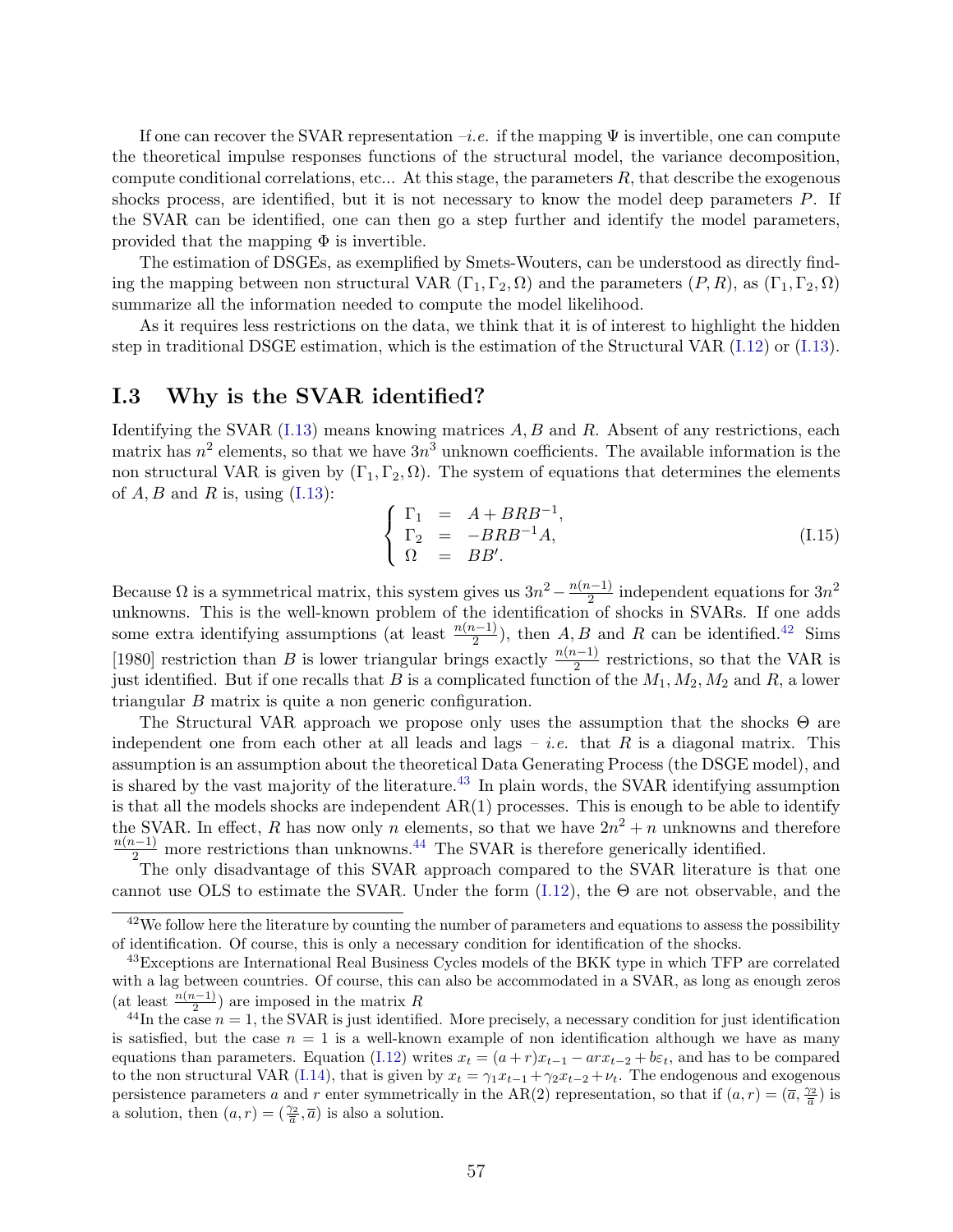form  $(1.13)$  is non linear in the coefficients of A, B and R. One needs to use a maximum likelihood method, and we will do it by keeping the SVAR under the form

$$
X_t = AX_{t-1} + B\Theta_t,
$$
  
\n
$$
\Theta_t = R\Theta_{t-1} + \varepsilon_t.
$$
\n(1.12)

Such an estimation can be easily done, for example using the maximum likelihood model estimation routine of DYNARE. Note that under the null that model [\(I.11\)](#page-57-5) is the Data Generating Process, the structural shocks will be recovered up to a sign normalization.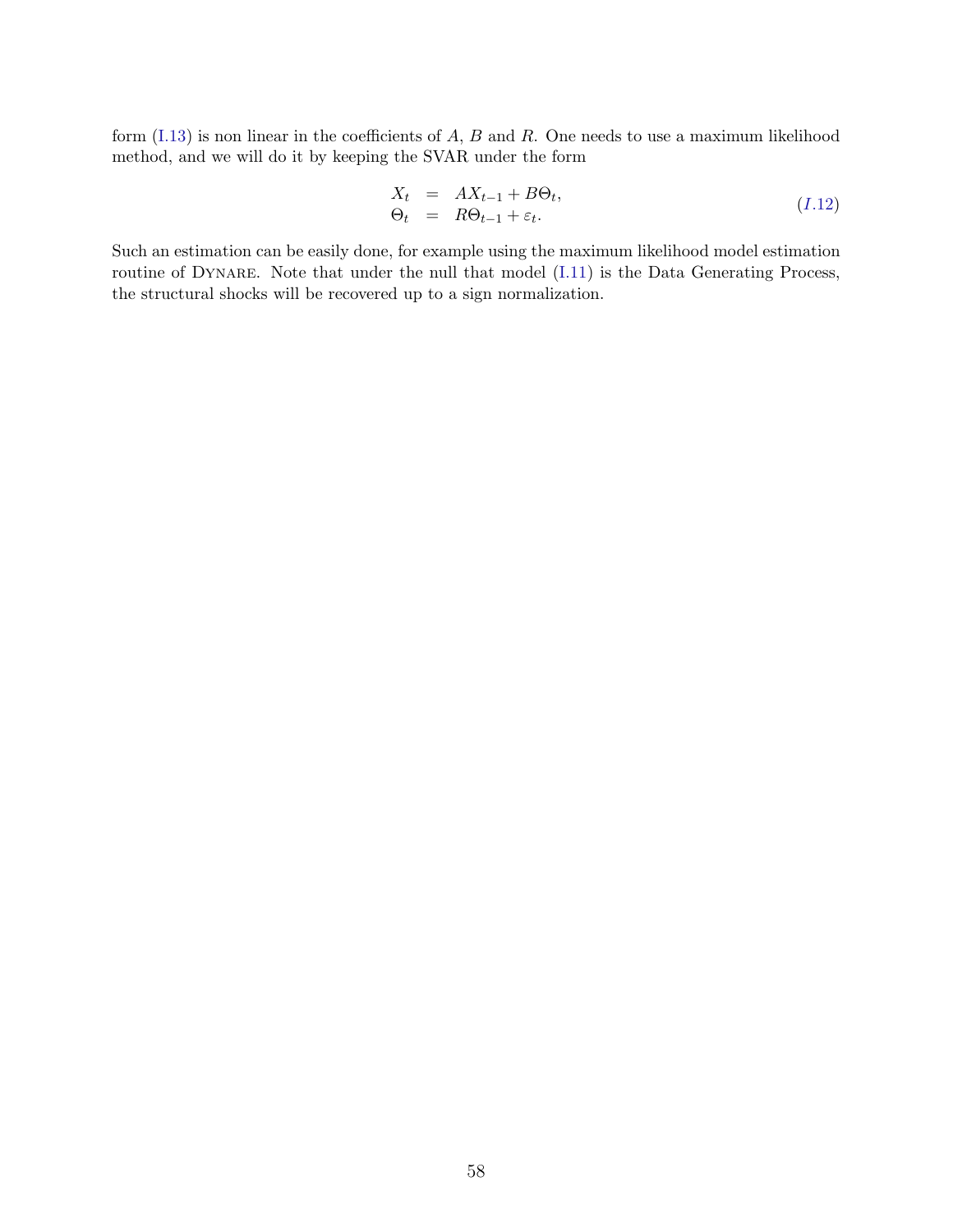# Figures



Figure 1: The New Keynesian Configuration

Notes: The light gray zone corresponds to the range of fluctuations caused by the demand shocks for the initial value for  $\phi_\ell$ , while the dark gray zone corresponds to fluctuations with an increased  $\phi_\ell$ . Light grey lines correspond to initial  $\phi_{\ell}$  and dark grey ones to increased  $\phi_{\ell}$ .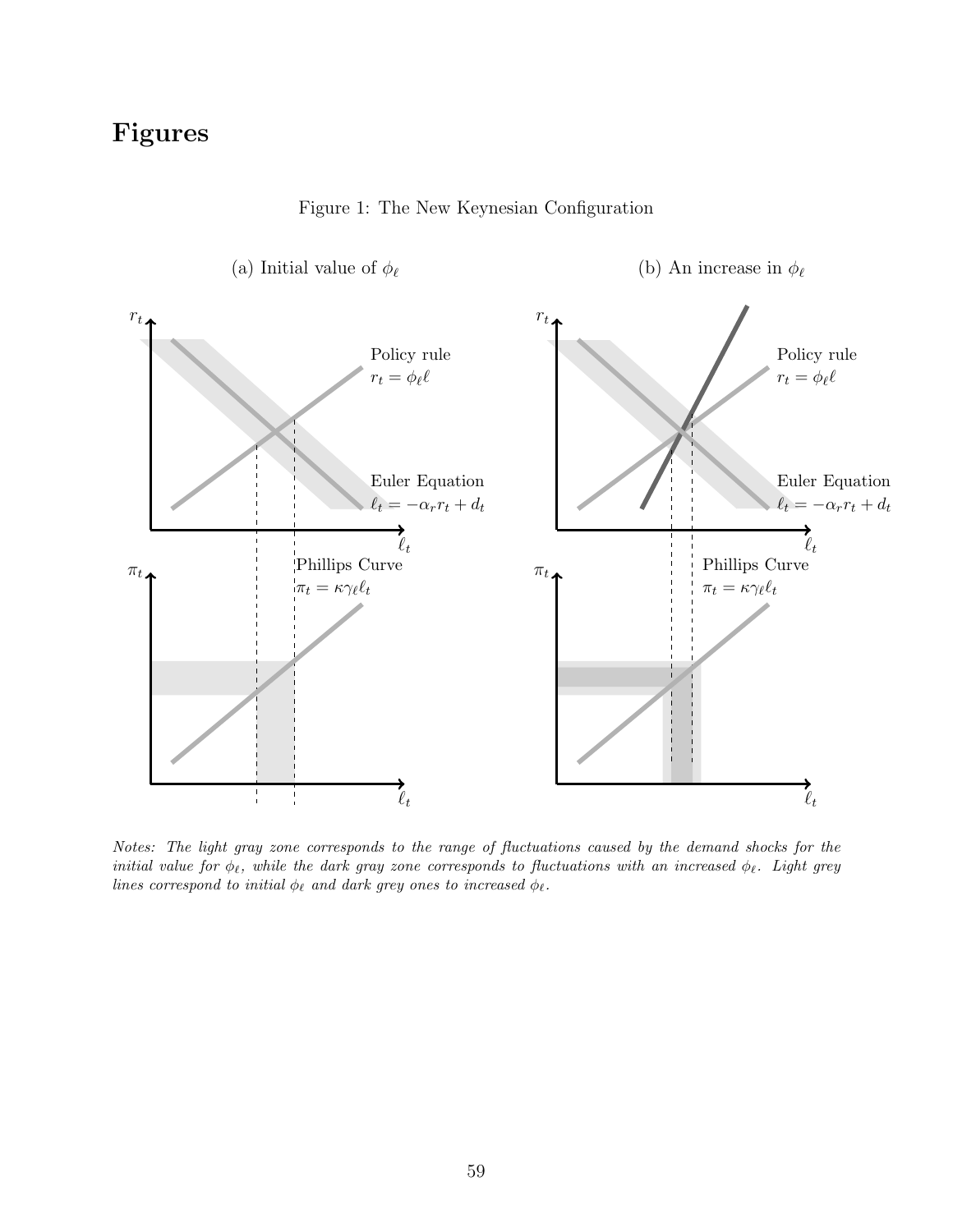



Notes: The light gray zone corresponds to the range of fluctuations caused by the demand shocks for the initial value for  $\phi_\ell$ , while the dark gray zone corresponds to fluctuations with an increased  $\phi_\ell$ . Light grey lines correspond to initial  $\phi_\ell$  and dark grey ones to increased  $\phi_\ell.$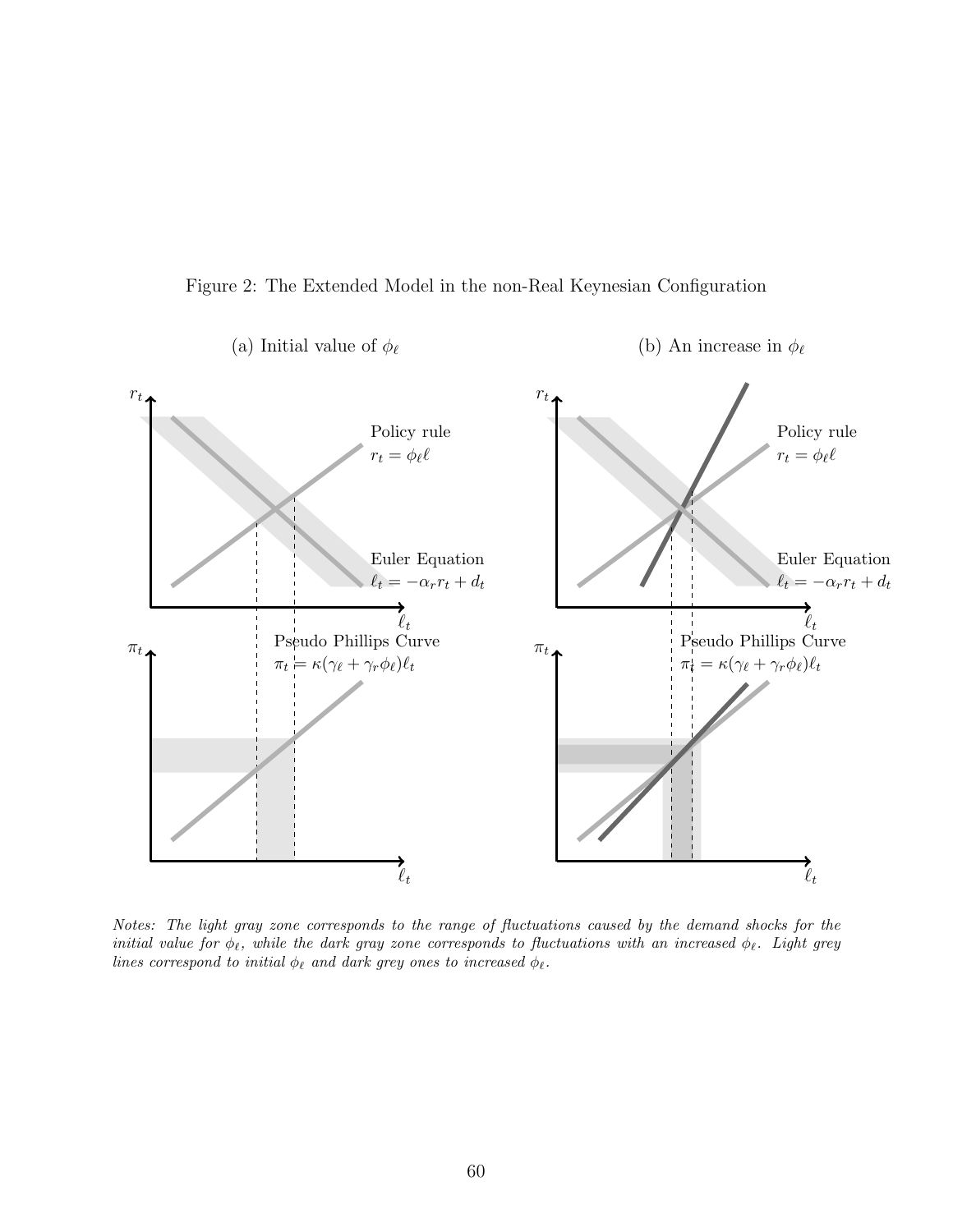



Notes: The light gray zone corresponds to the range of fluctuations caused by the demand shocks for the initial value for  $\phi_\ell$ , while the dark gray zone corresponds to fluctuations with an increased  $\phi_\ell$ . Light grey lines correspond to initial  $\phi_\ell$  and dark grey ones to increased  $\phi_\ell.$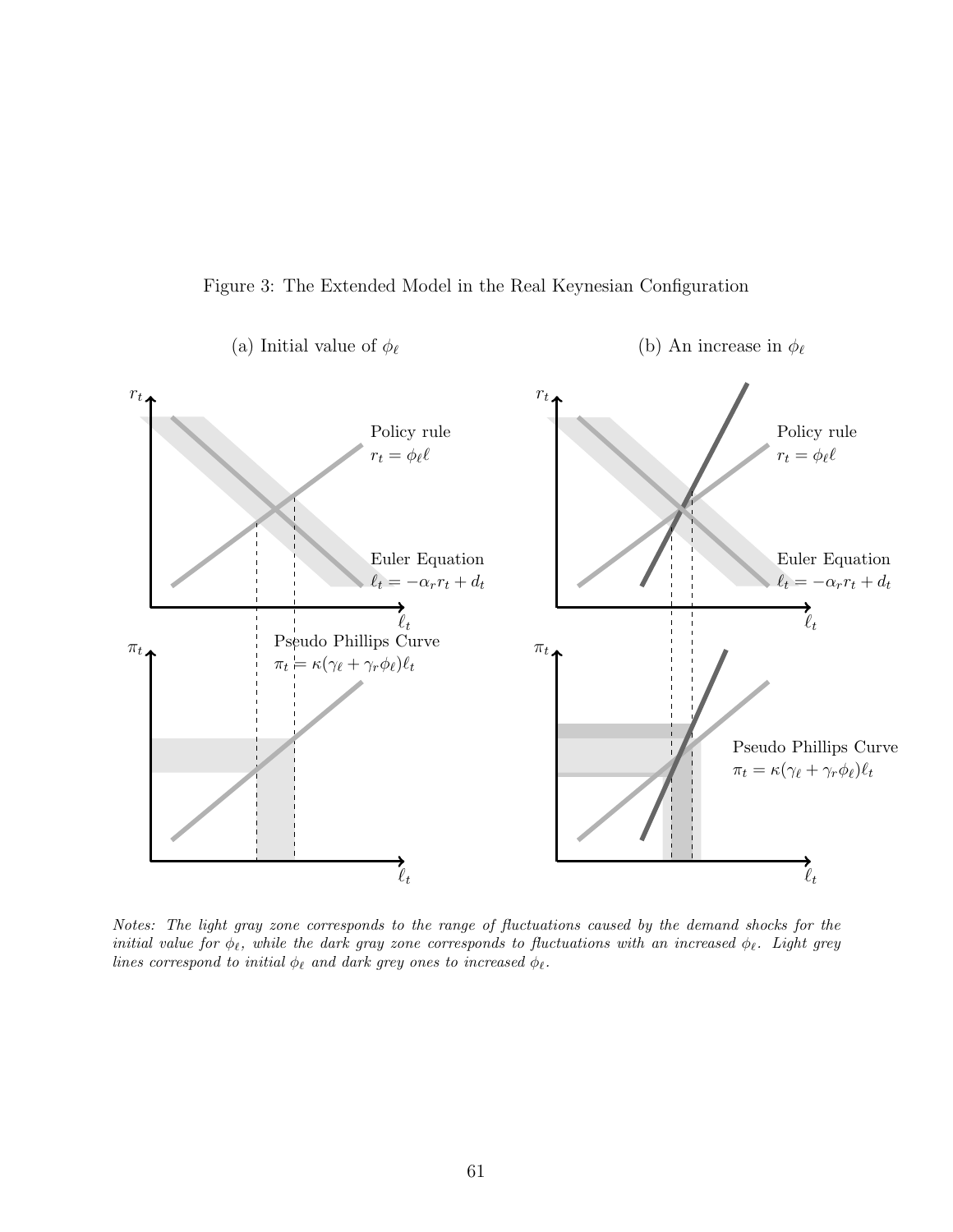

Notes: This Figure plots the distribution of the quantity  $(1 - \alpha_\ell)\gamma_r - \gamma_\ell \alpha_r$  as implied by the parameters given in Table [1](#page-74-0) (benchmark enstimation). The distribution is based on the one million draws of the parameters in a multivariate normal distribution with estimated mean and covariance matrix, and where the negative draws of  $\alpha_{\ell}$  have been trimmed off.





Notes: These impulse responses are obtained from the estimation of the SVAR  $(4)$  and  $(5)$  by Maximum Likelihood, over the sample  $1954Q3 - 2007Q1$ . The matrix A is constrained to be zero.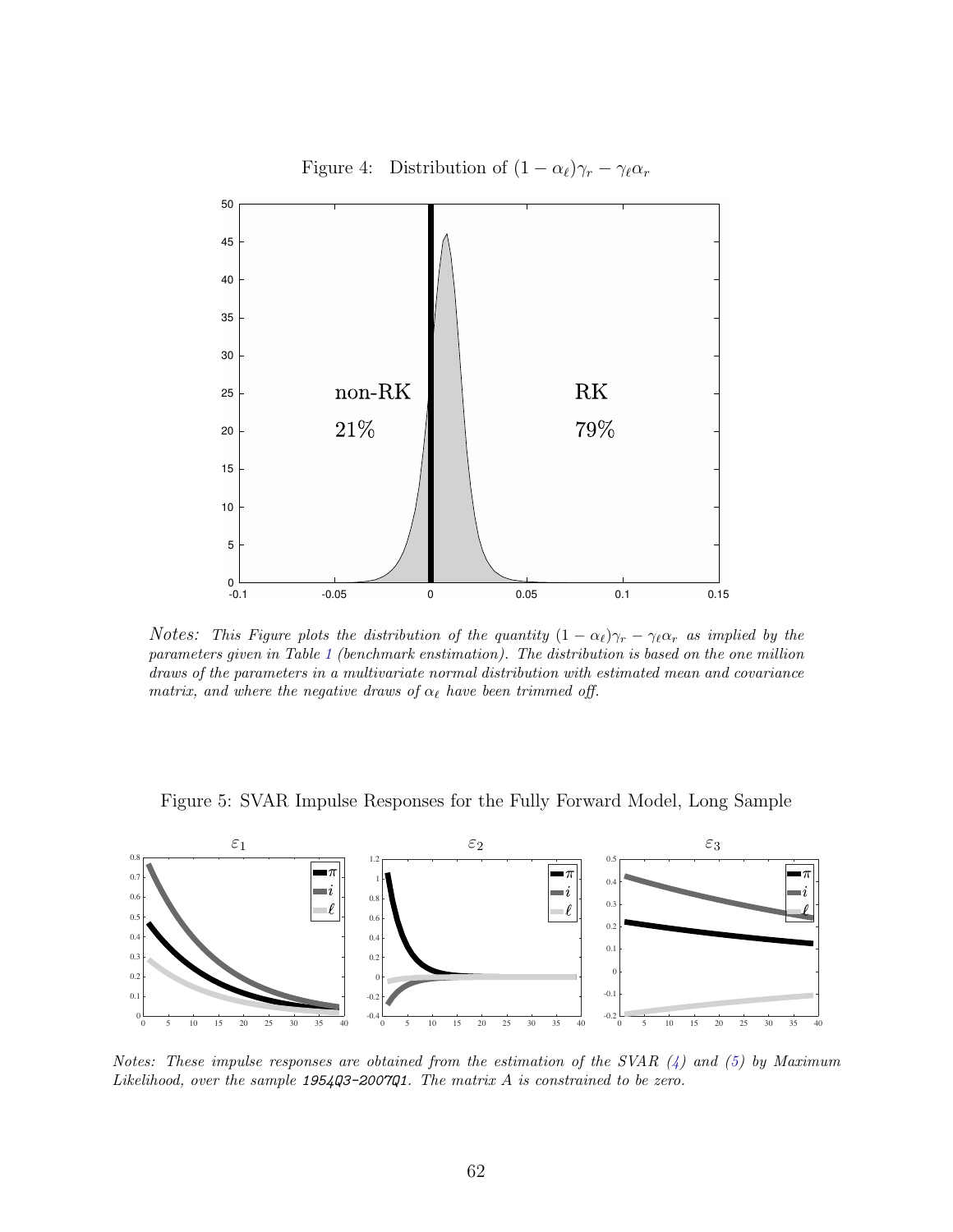Figure 6: Impulse Responses for the Fully Forward Model, Long Sample, ML Estimation of the Model



Notes: These impulse responses are obtained by solving the model (EE), (PC) and (Policy) with the parameter values obtained from the Maximum Likelihood estimation of (EE), (PC) and (Policy) over the sample 1954Q3-2007Q1.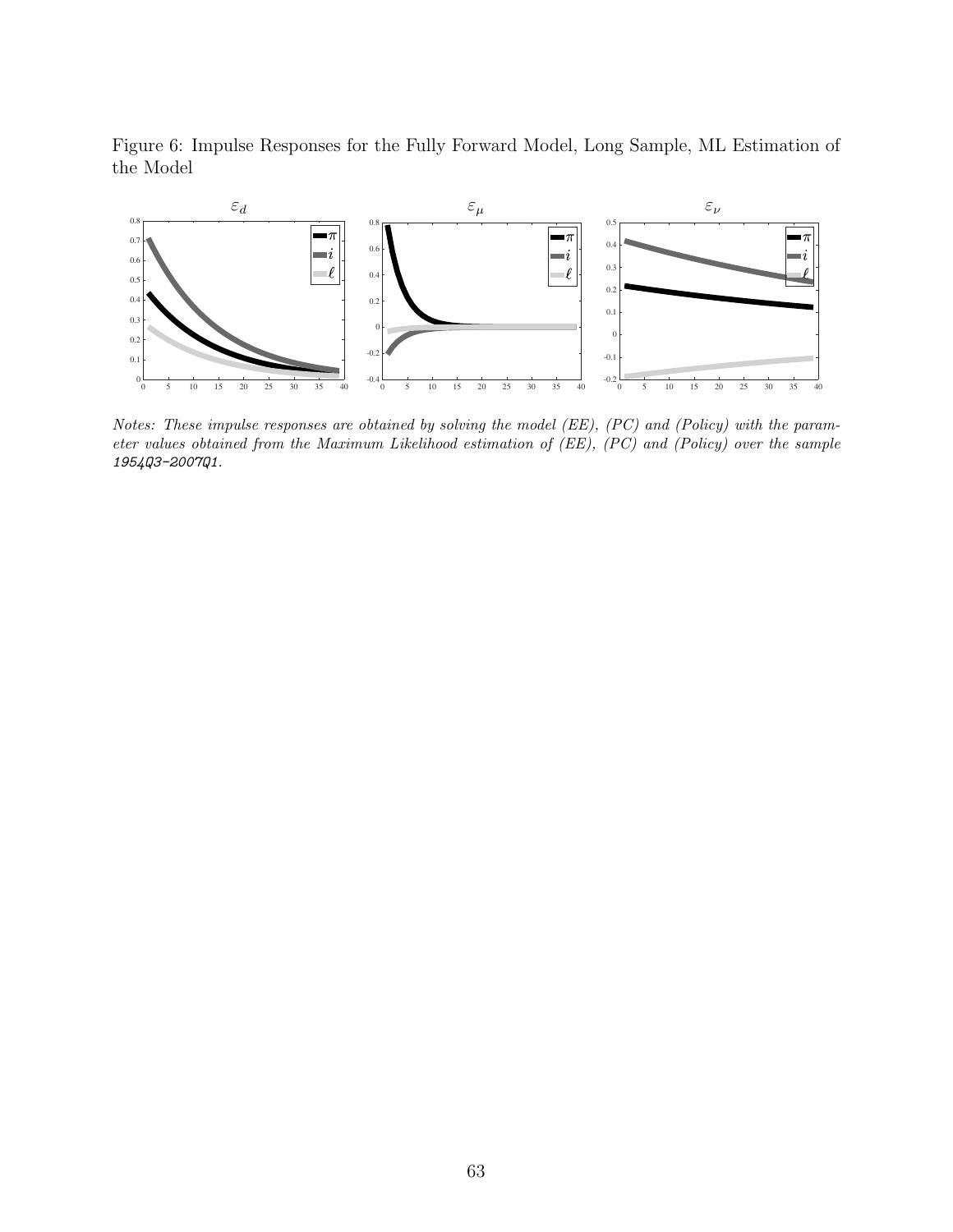

Figure 7: SVAR Impulse Responses for the Fully Forward Model, Three Sub-Samples

Notes: These impulse responses are obtained from the estimation of the SVAR  $(4)$  and  $(5)$  by Maximum Likelihood, separately for the three sub-samples. The matrix A is constrained to be zero.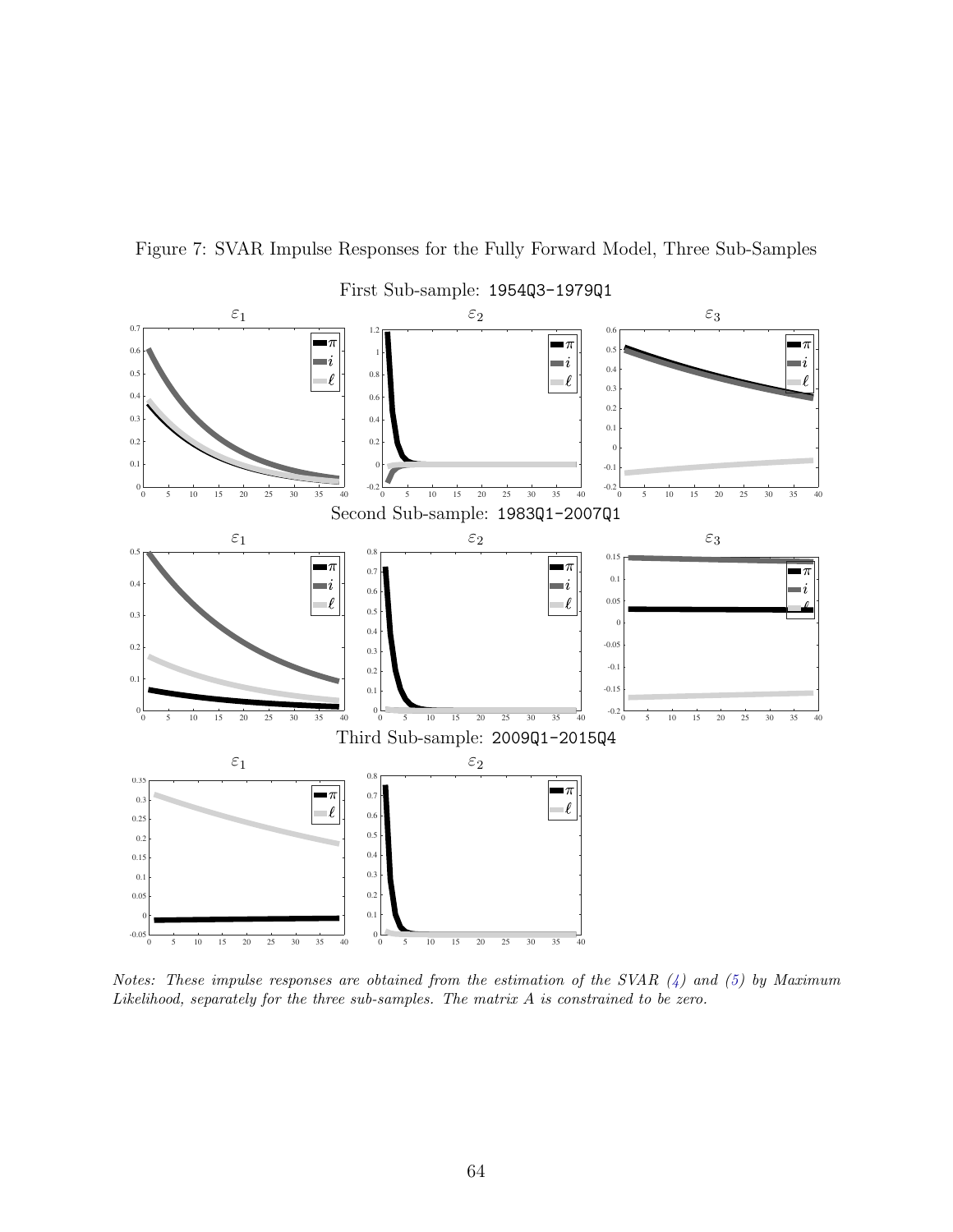Figure 8: Full Sample,"Habit Persistence"



Notes: These impulse responses are obtained from the estimation of the SVAR  $(4)$  and  $(5)$  by Maximum Likelihood. The matrix A is constrained to have the two first columns filled with zeros.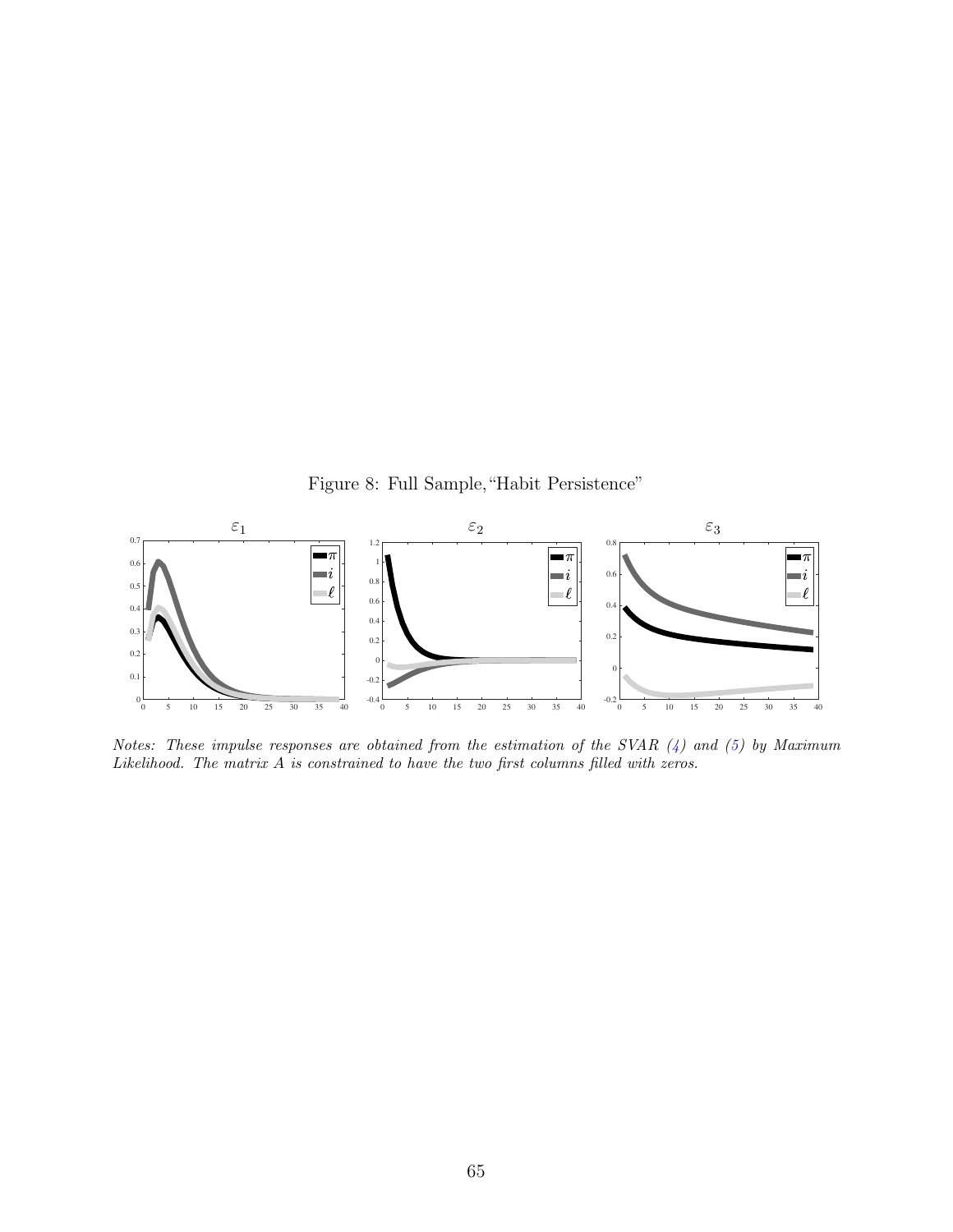

Figure 9: SVAR Impulse Responses for the Model with Habit Persistence, Three Sub-Samples

Notes: These impulse responses are obtained from the estimation of the SVAR  $(4)$  and  $(5)$  by Maximum Likelihood, separately for the three sub-samples. The matrix A is constrained to have the two first columns filled with zeros.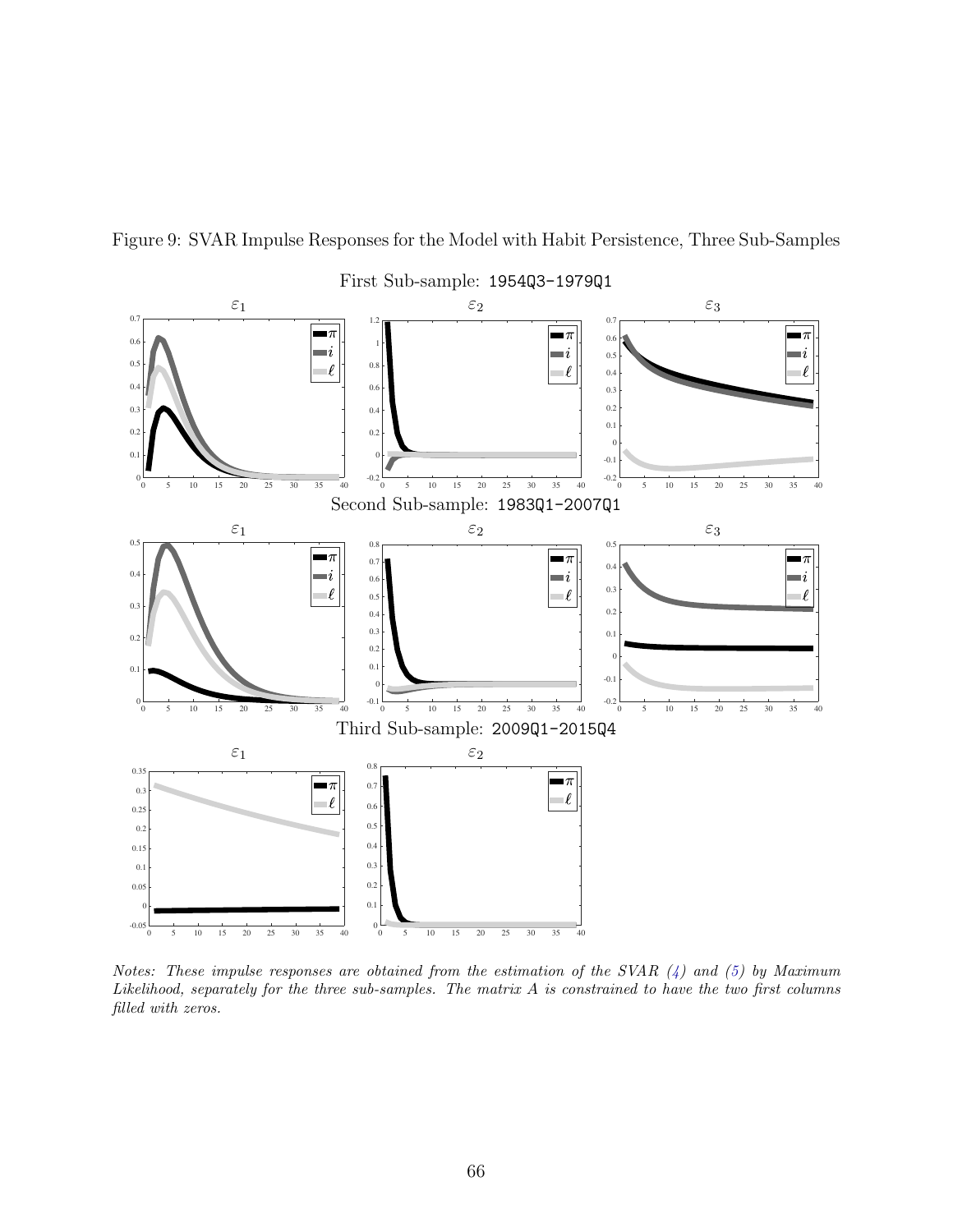

Figure 10: SVAR Impulse Responses When Allowing for More Propagation, Full sample

Habit persistence and "Hybrid New Phillips Curve"

Notes: These impulse responses are obtained from the estimation of the SVAR  $(4)$  and  $(5)$  by Maximum Likelihood. In the first row, the matrix A is constrained to have the second column filled with zeros. In the second row, A is unrestricted.

Figure 11: SVAR Impulse Responses of the Price of Oil  $(p_0)$ 



Notes: These impulse responses are obtained from the estimation of the SVAR  $(4)$  and  $(5)$  by Maximum Likelihood, adding the real oil price as the fourth variable. With habit persistence, the matrix  $A$  is constrained to have the first, second and fourth columns filled with zeros. In the fully forward case, A is constrained to be zero.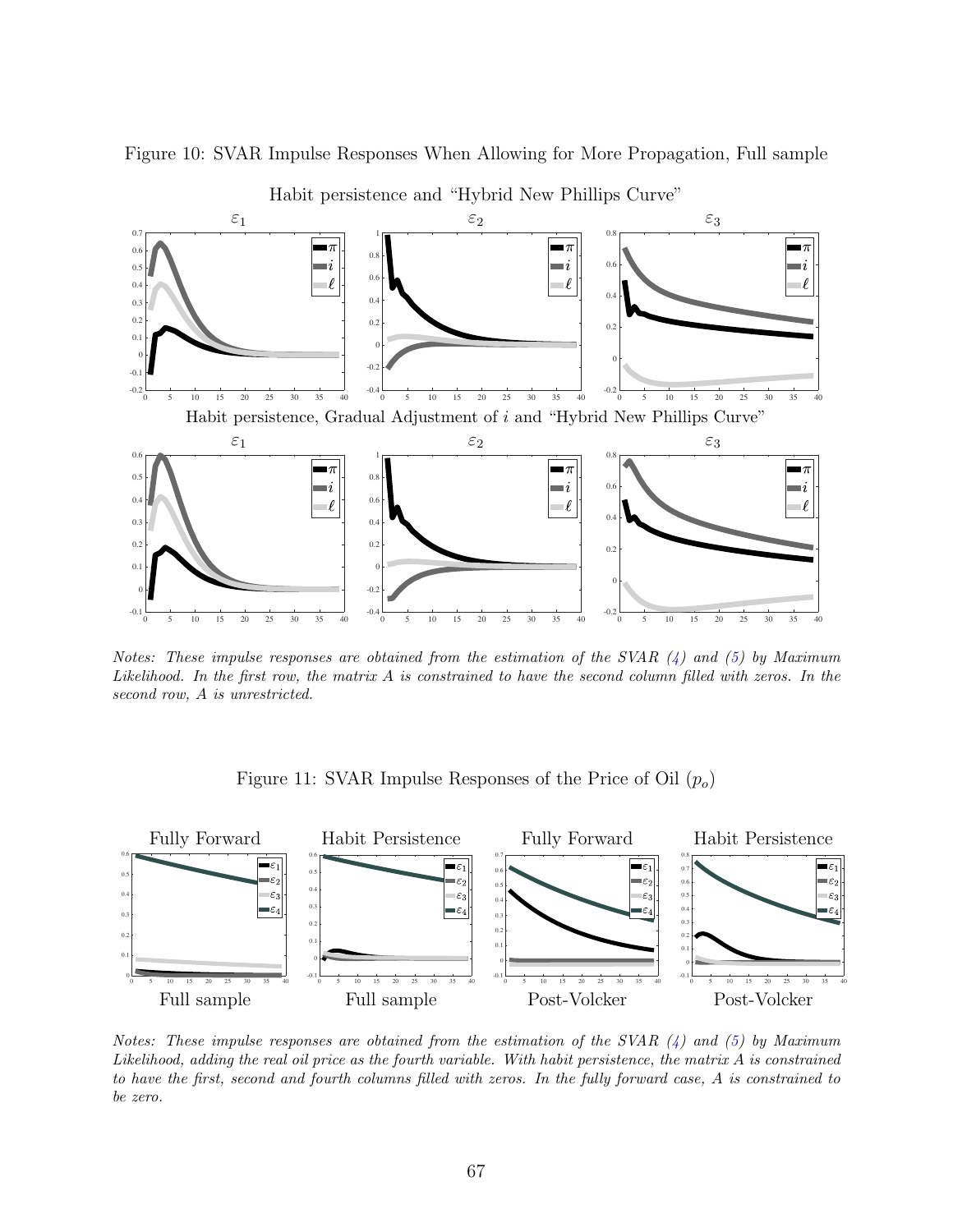



Notes: These impulse responses are obtained from the estimation of the SVAR  $(4)$  and  $(5)$  by Maximum Likelihood, adding the real oil price as the fourth variable. With habit persistence, the matrix  $A$  is constrained to have the first, second and fourth columns filled with zeros. In the fully forward case, A is constrained to be zero.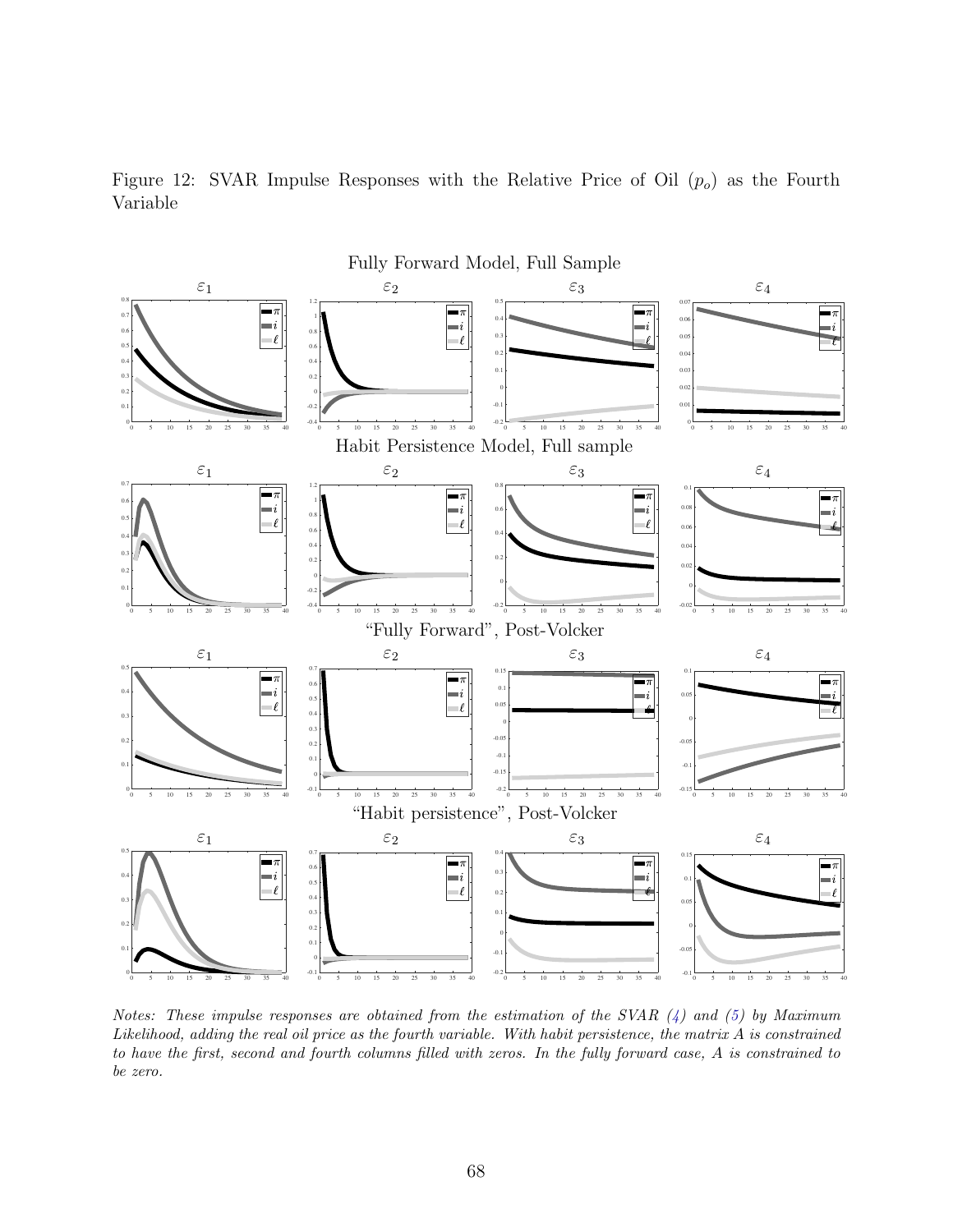Figure 13: SVAR Impulse Responses of the Real growth  $(\Delta y)$ 



Notes: These impulse responses are obtained from the estimation of the SVAR  $(4)$  and  $(5)$  by Maximum Likelihood, adding the real GDP growth rate as the fourth variable. With habit persistence, the matrix A is constrained to have the first, second and fourth columns filled with zeros. In the fully forward case, A is constrained to be zero.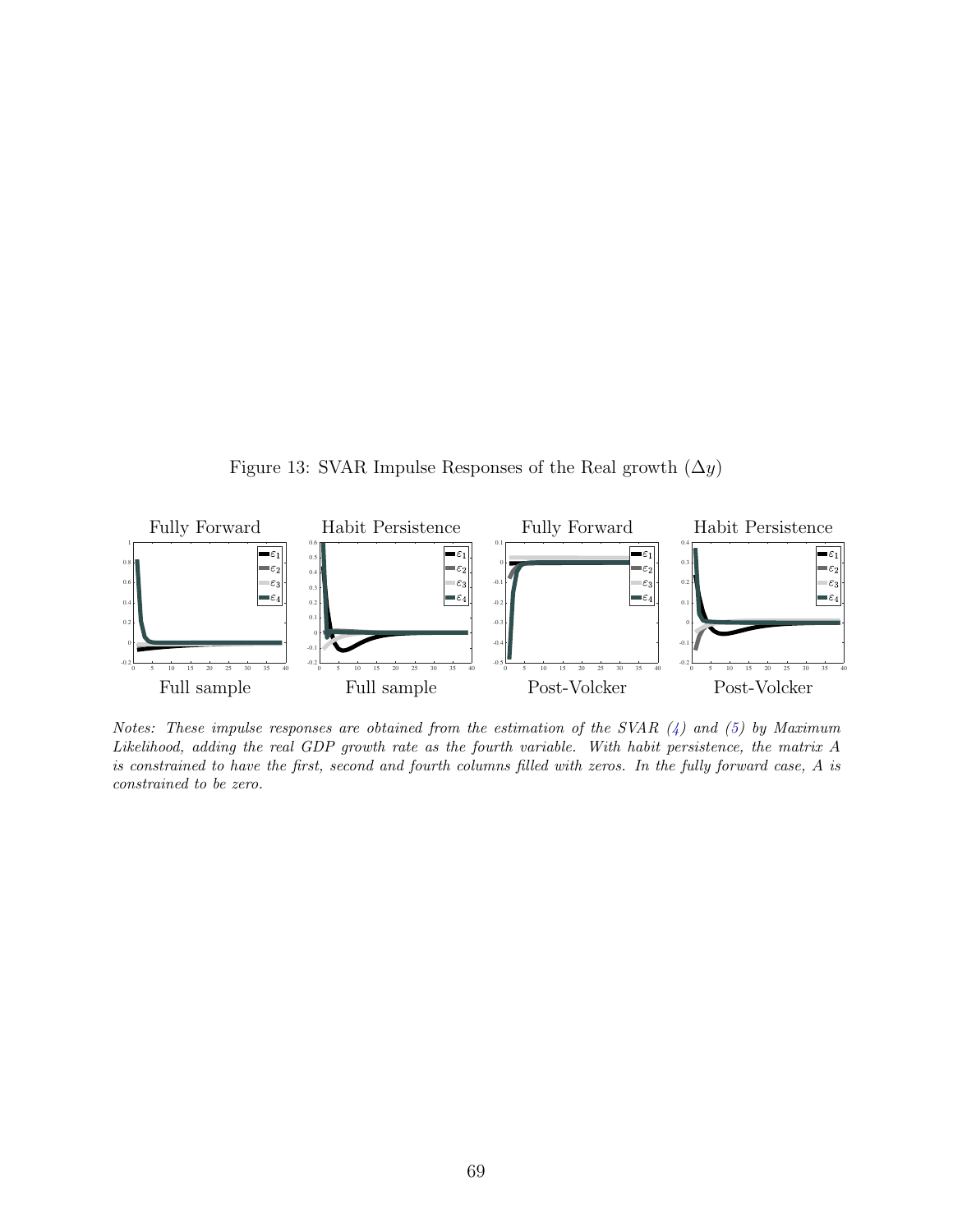

Figure 14: SVAR Impulse Responses with the Real growth  $(\Delta y)$  as the Fourth Variable

Notes: These impulse responses are obtained from the estimation of the SVAR  $(4)$  and  $(5)$  by Maximum Likelihood, adding the real GDP growth rate as the fourth variable. With habit persistence, the matrix A is constrained to have the first, second and fourth columns filled with zeros. In the fully forward case, A is constrained to be zero.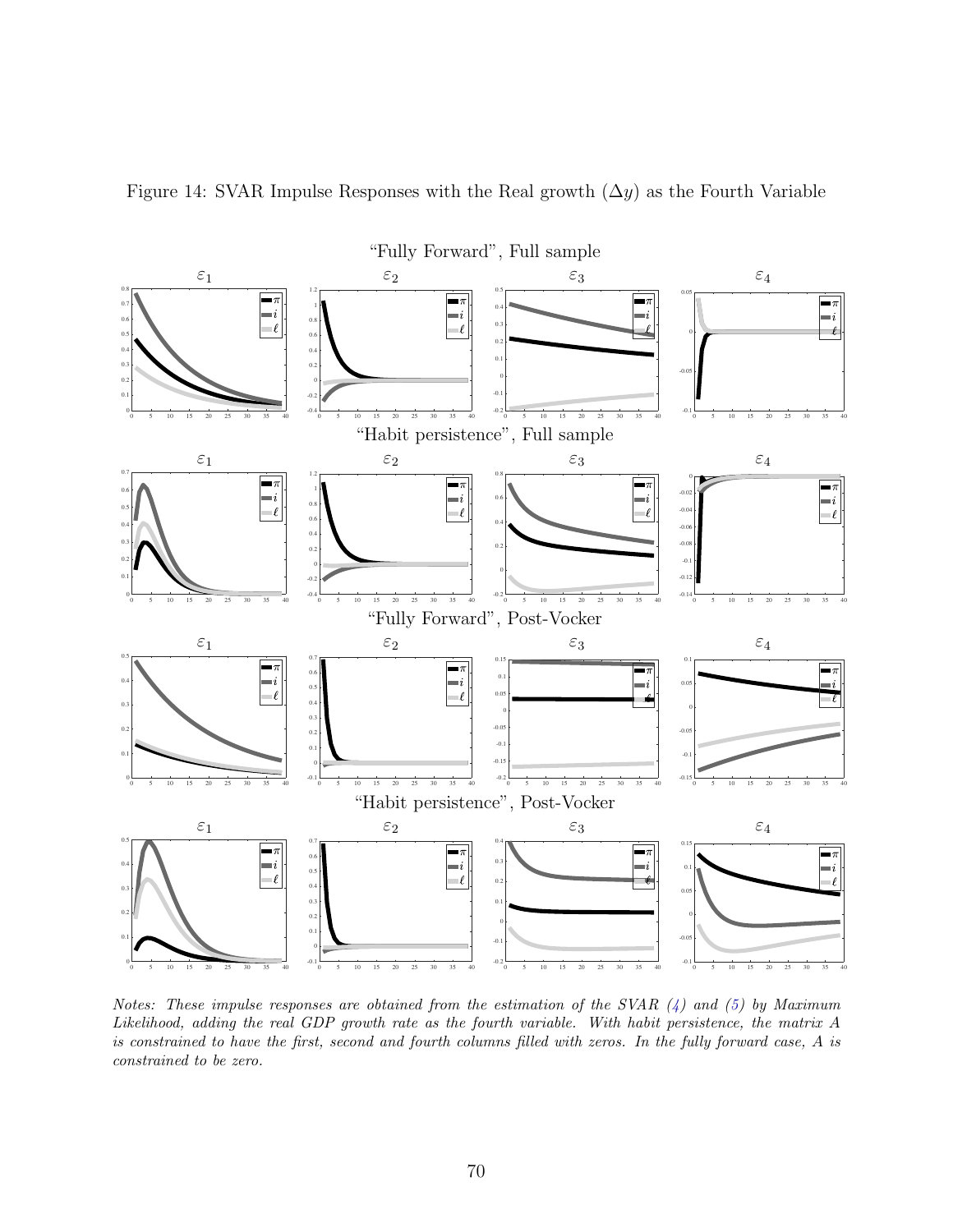

Figure 15: SVAR Impulse Responses with Order Two endogenous Dynamics

Notes: These impulse responses are obtained from the estimation of the SVAR [\(6\)](#page-31-0) and [\(7\)](#page-31-0) by Maximum Likelihood. With habit persistence, the matrix A is constrained to have the first and second columns filled with zeros. In the fully forward case, A is constrained to be zero.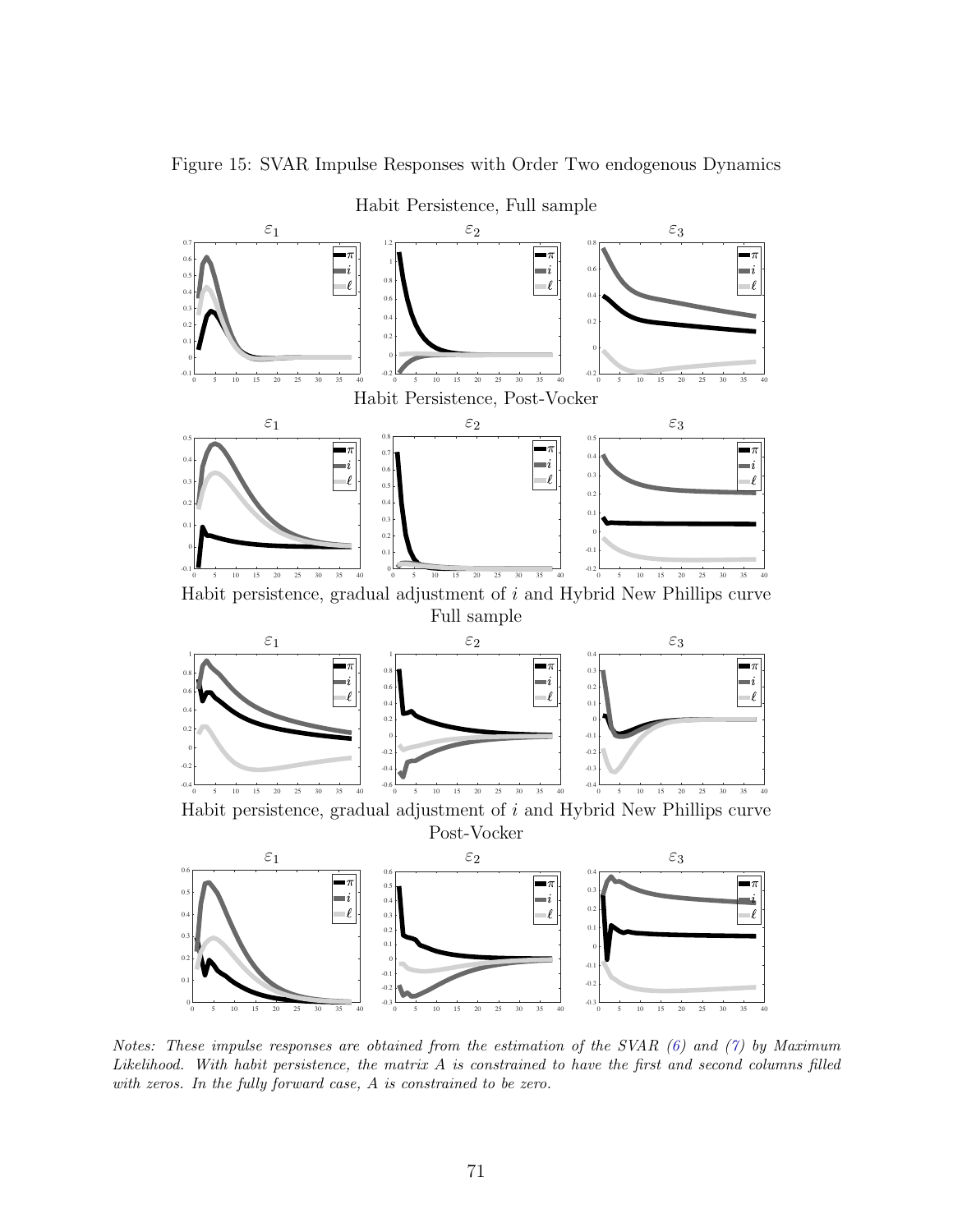



Notes: The light gray Euler equation corresponds to the initial situation, and the dark gray one to a situation with a negative demand. For the same drop in  $\ell$ , a negative demand shock causes a smaller drop in  $\pi$  in the Real Keynesian configuration (right column), as compared to the New Keynesian configuration) if the ZLB binds.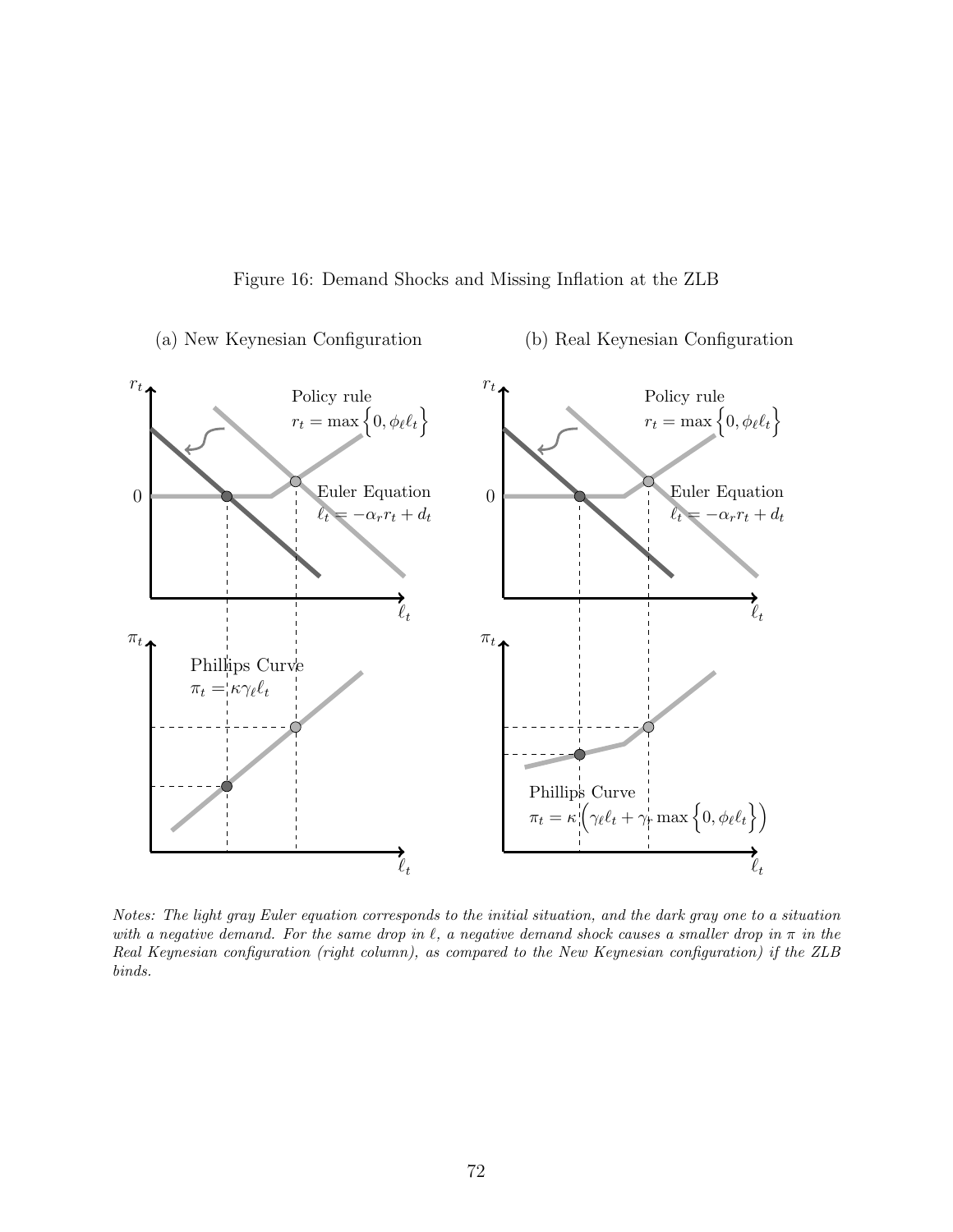## Tables

|                 | Not Estimated    |                | <b>Estimated</b> |
|-----------------|------------------|----------------|------------------|
| $\alpha_r$      | 0.33             | $\phi_d$       | 0.33(0.15)       |
| B               | 0.99             | $\phi_\mu$     | $-1.06$ (.09)    |
| $\kappa$        | 1.00             | $\rho_d$       | 0.93(0.02)       |
|                 | <b>Estimated</b> | $\rho_\mu$     | 0.74(0.05)       |
| $\alpha_{\ell}$ | $0.65$ $(.21)$   | $\rho_\nu$     | 0.98(0.01)       |
| $\gamma_{\ell}$ | $0.05$ $(.04)$   | $\sigma_\mu$   | 0.37(0.06)       |
| $\gamma_r$      | $0.07$ $(.04)$   | $\sigma_d$     | 0.22(0.08)       |
| $\alpha_{\mu}$  | $-0.38$ $(.04)$  | $\sigma_{\nu}$ | $0.21$ $(.08)$   |

Table 1: Estimated Parameters, Baseline Case

Notes: This table shows the estimated coefficients of equations (EE), (PC) and (Policy) over the sample 1954Q3-2007Q1 and using Maximum Likelihood. Standard deviations are shown between parenthesis.

| Parameter          | 1954Q3-1979Q1 | 1983Q4-2007Q1 | 2009Q1-2016Q3 |
|--------------------|---------------|---------------|---------------|
| $\alpha_r^{\star}$ | 0.33          | 0.33          | 0.33          |
| $\beta^{\star}$    | 0.98          | 0.98          | 0.98          |
| $\alpha_{\ell}$    | 0.83          | 0.83          | 0.83          |
| $\gamma_{\ell}$    | $-0.04$       | $-0.04$       | $-0.04$       |
| $\gamma_r$         | 0.20          | 0.20          | 0.20          |
| $\kappa$           | $1.00*$       | 0.04          | 0.04          |
| $\alpha_{\mu}$     | $-0.23$       | $-0.12$       | $-0.08$       |
| $\phi_d$           | 0.25          | 0.45          |               |
| $\phi_\mu$         | $-0.64$       | $-0.38$       |               |
| $\rho_d$           | 0.93          | 0.96          | 0.99          |
| $\rho_\mu$         | 0.40          | 0.53          | 0.37          |
| $\rho_\nu$         | 0.98          | 0.99          |               |
| $\sigma_d$         | 0.17          | 0.19          | 0.06          |
| $\sigma_{\mu}$     | 0.84          | 0.35          | 0.49          |
| $\sigma_{\nu}$     | 0.07          | 0.09          |               |

Table 2: Joint Estimation Over The Three Sub-samples

Notes: This table shows the estimated coefficients of equations (EE), (PC) and (Policy) pooled over the the subsamples, using two-step estimation method.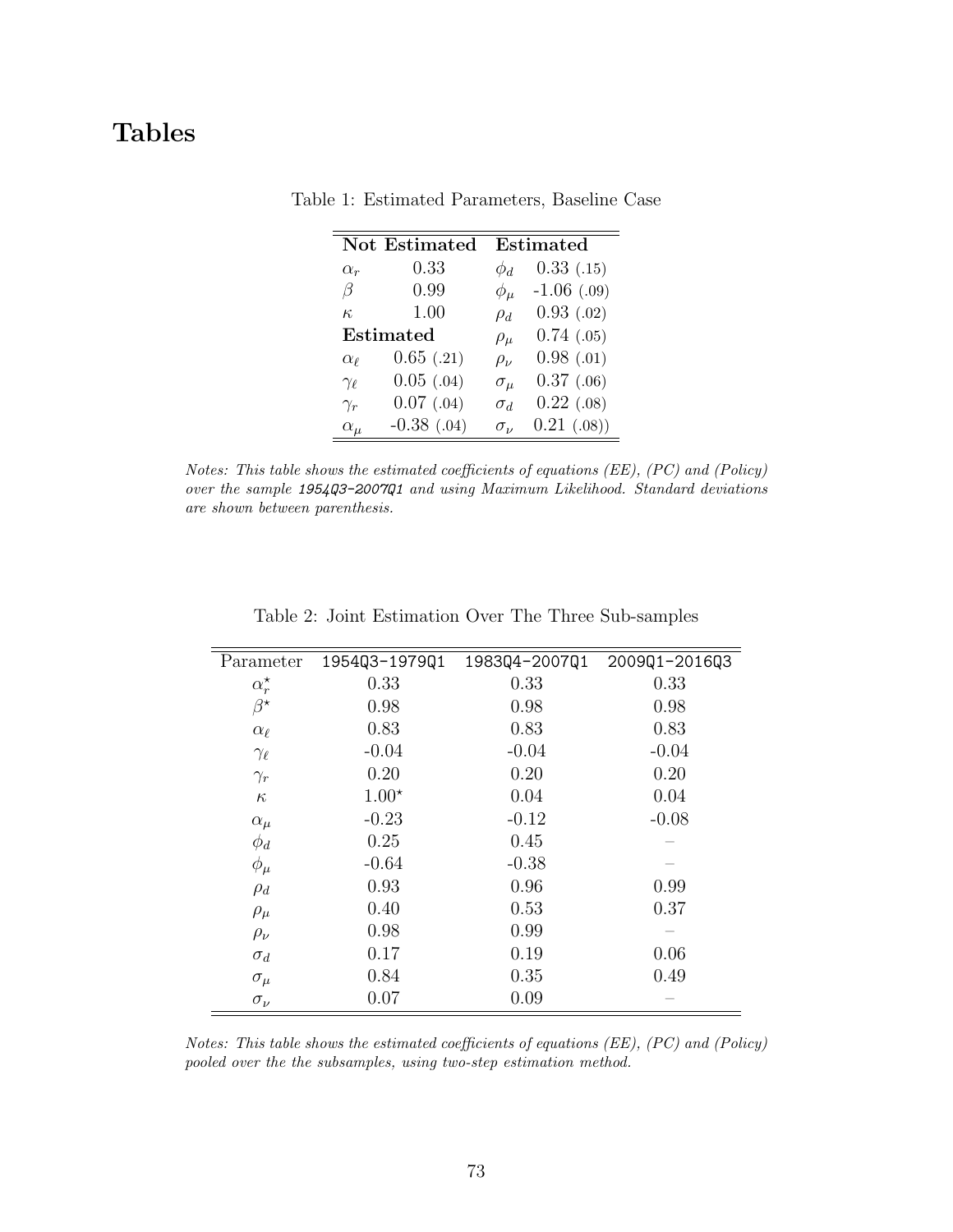Table 3: Standard-Deviations of Employment  $\ell$ , Inflation  $\pi$  and Nominal Interest rate i over the Three Sub-samples

|                | $\sigma_{\ell}$ | $\sigma_{\pi}$ | $\sigma_i$ |
|----------------|-----------------|----------------|------------|
| 1954Q3-1979Q1: | $1.3\%$         | 2.6\%          | $2.5\%$    |
| 1983Q4-2007Q1: | $1.3\%$         | $.9\%$         | $2.5\%$    |
| 200901-201603: | $1.7\%$         | -8%            | $.1\%$     |

Notes: Employment is measured as minus unemployment, inflation is GDP deflator growth and nominal interest rate is the Effective Federal Funds Rate. All the variables are in percentage points, annualized for inflation and interest rate.

|                      | <b>Not Estimated</b> |                    | Estimated |
|----------------------|----------------------|--------------------|-----------|
| $\alpha_r$           | 0.33                 | $\phi_d$           | 0.08      |
| β                    | 0.99                 | $\phi_\mu$         | $-.40$    |
| $\kappa$             | 1.00                 | $\phi_{\ell_{-1}}$ | 1.13      |
|                      | Estimated            | $\rho_d$           | 0.79      |
| $\alpha_{\ell}$      | -1.6                 | $\rho_\mu$         | 0.53      |
| $\alpha_{\ell-1}$    | 2.18                 | $\rho_\nu$         | 0.99      |
| $\gamma_{\ell}$      | $-0.008$             | $\sigma_{\mu}$     | 0.36      |
| $\gamma_r$           | 0.014                | $\sigma_d$         | 0.64      |
| $\gamma_{\ell_{-1}}$ | 0.019                | $\sigma_{\nu}$     | 0.36      |
| $\alpha_{\mu}$       | $-0.2$               |                    |           |

Table 4: Estimated Parameters, Model with Habit Persistence

Notes: This table shows the estimated coefficients of equations (EE'),  $(PC')$  and  $(Pol$ icy') over the sample 1954Q3-2007Q1, using two-step estimation method.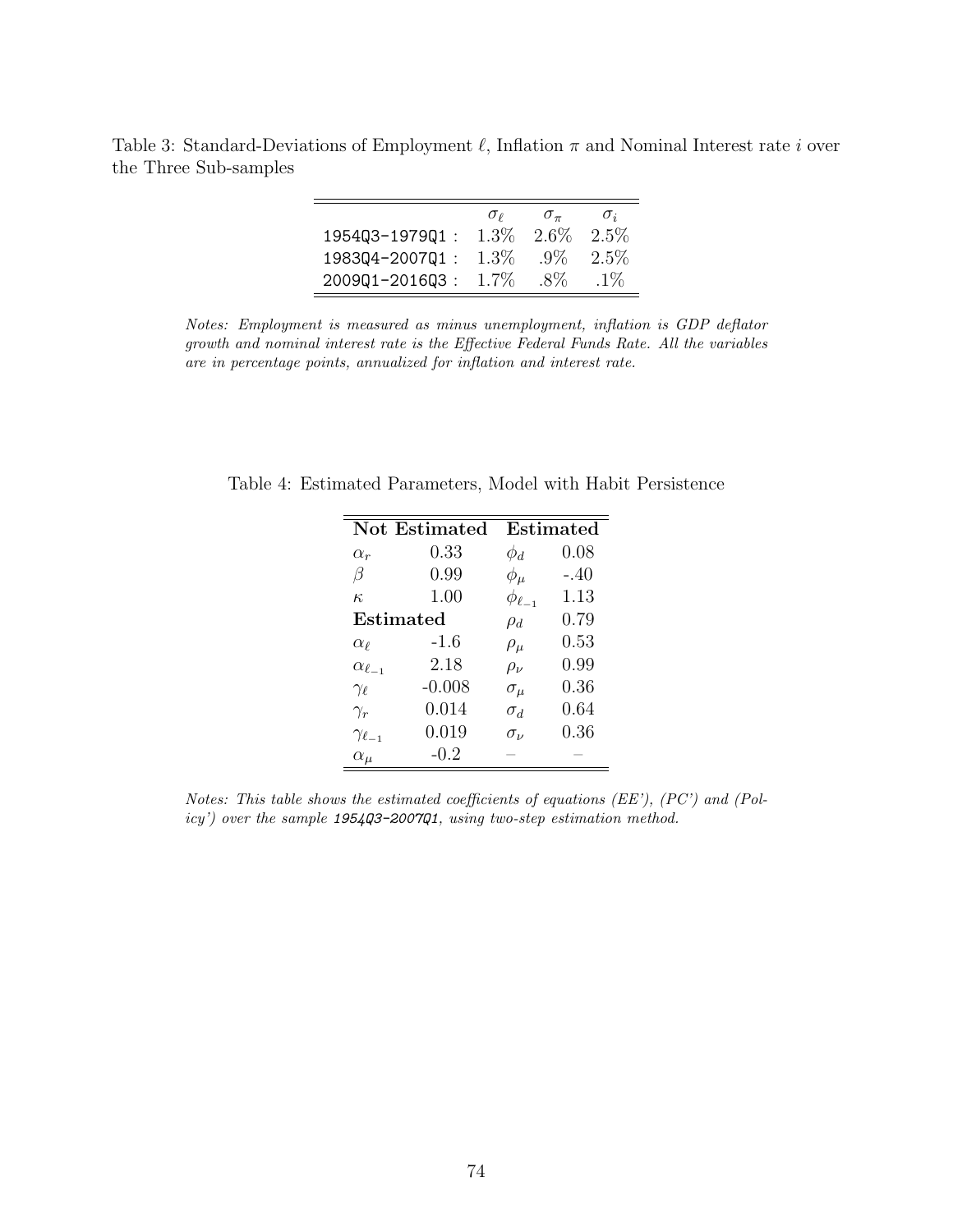| $\alpha_r^{\star}$ | 0.100    | 0.333    | 0.500    | 0.750    | 1.000    |
|--------------------|----------|----------|----------|----------|----------|
| $\alpha_{\ell}$    | 0.905    | 0.648    | 0.465    | 0.189    | $-0.086$ |
| $\gamma_{\ell}$    | 0.049    | 0.049    | 0.049    | 0.049    | 0.049    |
| $\gamma_r$         | 0.072    | 0.072    | 0.072    | 0.072    | 0.072    |
| $\phi_d$           | 0.331    | 0.331    | 0.331    | 0.331    | 0.331    |
| $\phi_\mu$         | $-1.064$ | $-1.064$ | $-1.064$ | $-1.064$ | $-1.064$ |
| $\alpha_{\mu}$     | $-0.122$ | $-0.380$ | $-0.563$ | $-0.839$ | $-1.115$ |
| $\sigma_d$         | 0.079    | 0.224    | 0.328    | 0.484    | 0.640    |
| $\sigma_\mu$       | 0.368    | 0.368    | 0.368    | 0.368    | 0.368    |
| $\sigma_{\nu}$     | 0.208    | 0.208    | 0.208    | 0.208    | 0.208    |
| RK                 | yes      | yes      | yes      | yes      | yes      |

Table 5: GDP Deflator and minus Unemployment, Full Sample

Notes: This table shows the estimated coefficients obtained from estimating system  $(H.1)$ ,  $(H.2)$ ,  $(H.3)$ and  $(H.4)$  by Maximum Likelihood, and then using the mapping  $(G.6)$  to derive the structural parameters. In all these estimations,  $\beta$  is set to .99 and  $\kappa$  is normalised to 1. the star for  $\alpha_r$  indicates that this coefficient is not estimated.

| $\alpha_r^{\star}$ | 0.100    | 0.333    | 0.500    | 0.750    | 1.000    |
|--------------------|----------|----------|----------|----------|----------|
| $\alpha_{\ell}$    | 0.933    | 0.772    | 0.657    | 0.485    | 0.312    |
| $\gamma_{\ell}$    | 0.003    | 0.003    | 0.003    | 0.003    | 0.003    |
| $\gamma_r$         | 0.007    | 0.007    | 0.007    | 0.007    | 0.007    |
| $\phi_d$           | 0.436    | 0.436    | 0.436    | 0.436    | 0.436    |
| $\phi_\mu$         | $-0.379$ | $-0.379$ | $-0.379$ | $-0.379$ | $-0.379$ |
| $\alpha_\mu$       | $-0.035$ | $-0.123$ | $-0.186$ | $-0.280$ | $-0.374$ |
| $\sigma_d$         | 0.062    | 0.190    | 0.281    | 0.419    | 0.556    |
| $\sigma_{\mu}$     | 0.347    | 0.347    | 0.347    | 0.347    | 0.347    |
| $\sigma_{\nu}$     | 0.117    | 0.117    | 0.117    | 0.117    | 0.117    |
| RK                 | yes      | yes      | yes      | yes      | yes      |

Table 6: GDP Deflator and minus Unemployment, Post-Volcker Sample

Notes: This table shows the estimated coefficients obtained from estimating system  $(H.1)$ ,  $(H.2)$ ,  $(H.3)$ and  $(H.4)$  by Maximum Likelihood, and then using the mapping  $(G.6)$  to derive the structural parameters. In all these estimations,  $\beta$  is set to .99 and  $\kappa$  is normalised to 1. the star for  $\alpha_r$  indicates that this coefficient is not estimated.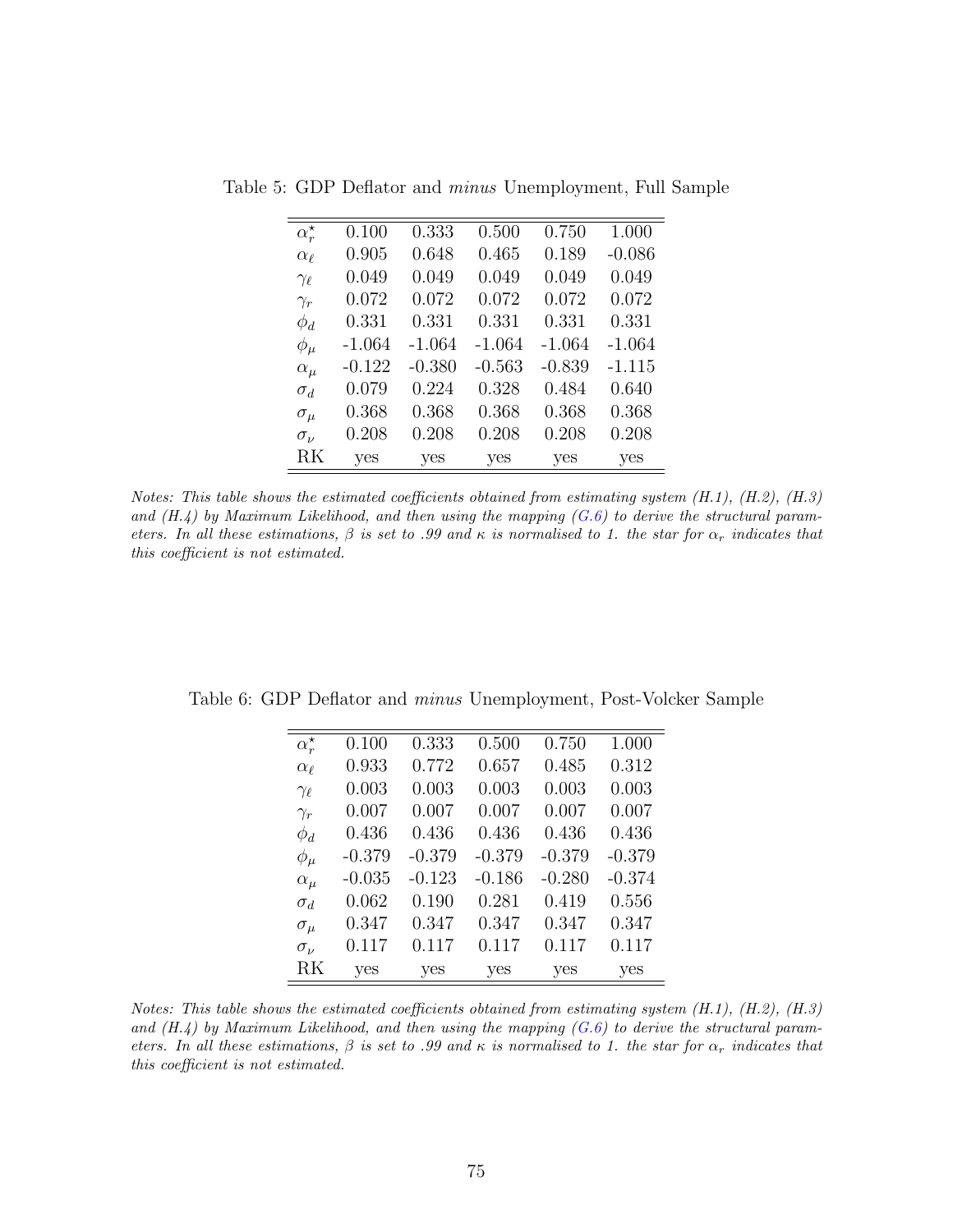| $\alpha_r^{\star}$ | 0.100    | 0.333    | 0.500    | 0.750    | 1.000    |
|--------------------|----------|----------|----------|----------|----------|
| $\alpha_{\ell}$    | 0.936    | 0.750    | 0.750    | 0.418    | 0.219    |
| $\gamma_{\ell}$    | 0.078    | 0.078    | 0.078    | 0.078    | 0.078    |
| $\gamma_r$         | 0.144    | 0.144    | 0.144    | 0.144    | 0.144    |
| $\phi_d$           | 0.225    | 0.225    | 0.225    | 0.225    | 0.225    |
| $\phi_\mu$         | $-1.134$ | $-1.134$ | $-1.134$ | $-1.134$ | $-1.134$ |
| $\alpha_{\mu}$     | $-0.116$ | $-0.382$ | $-0.382$ | $-0.856$ | $-1.141$ |
| $\sigma_d$         | 0.061    | 0.163    | 0.163    | 0.345    | 0.454    |
| $\sigma_\mu$       | 0.679    | 0.679    | 0.679    | 0.679    | 0.679    |
| $\sigma_{\nu}$     | 0.154    | 0.154    | 0.154    | 0.154    | 0.154    |
| RK                 | yes      | yes      | yes      | yes      | yes      |

Table 7: CPI Deflator and minus Unemployment, Full Sample

Notes: This table shows the estimated coefficients obtained from estimating system (H.1), (H.2), (H.3) and  $(H.4)$  by Maximum Likelihood, and then using the mapping  $(G.6)$  to derive the structural parameters. In all these estimations,  $\beta$  is set to .99 and  $\kappa$  is normalised to 1. the star for  $\alpha_r$  indicates that this coefficient is not estimated.

| $\alpha_r^{\star}$ | 0.100    | 0.333    | 0.500    | 0.750    | 1.000    |
|--------------------|----------|----------|----------|----------|----------|
| $\alpha_{\ell}$    | 0.927    | 0.754    | 0.631    | 0.445    | 0.260    |
| $\gamma_{\ell}$    | 0.009    | 0.009    | 0.009    | 0.009    | 0.009    |
| $\gamma_r$         | 0.015    | 0.015    | 0.015    | 0.015    | 0.015    |
| $\phi_d$           | 0.371    | 0.371    | 0.371    | 0.371    | 0.371    |
| $\phi_\mu$         | $-0.250$ | $-0.250$ | $-0.250$ | $-0.250$ | $-0.250$ |
| $\alpha_\mu$       | $-0.020$ | $-0.079$ | $-0.120$ | $-0.182$ | $-0.245$ |
| $\sigma_d$         | 0.056    | 0.171    | 0.253    | 0.376    | 0.499    |
| $\sigma_{\mu}$     | 1.165    | 1.165    | 1.165    | 1.165    | 1.165    |
| $\sigma_{\nu}$     | 0.125    | 0.125    | 0.125    | 0.125    | 0.125    |
| RK                 | yes      | yes      | yes      | yes      | yes      |

Table 8: GDP Deflator and minus Unemployment, Post-Volcker Sample

Notes: This table shows the estimated coefficients obtained from estimating system  $(H.1)$ ,  $(H.2)$ ,  $(H.3)$ and  $(H.4)$  by Maximum Likelihood, and then using the mapping  $(G.6)$  to derive the structural parameters. In all these estimations,  $\beta$  is set to .99 and  $\kappa$  is normalised to 1. the star for  $\alpha_r$  indicates that this coefficient is not estimated.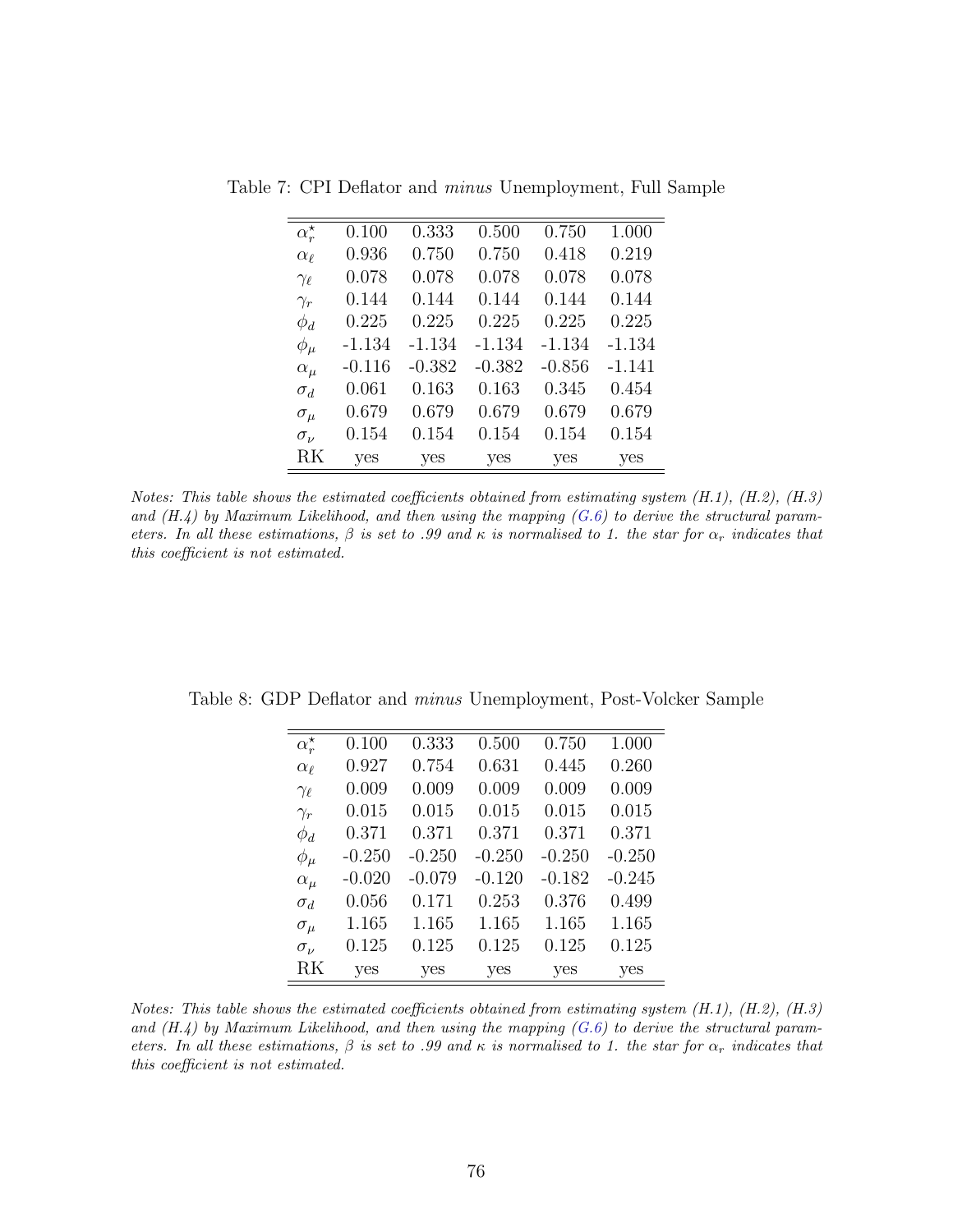| $\alpha_r^{\star}$ | 0.100    | 0.333    | 0.500    | 0.750    | 1.000    |
|--------------------|----------|----------|----------|----------|----------|
| $\alpha_{\ell}$    | 1.005    | 0.983    | 0.967    | 0.943    | 0.919    |
| $\gamma_{\ell}$    | $-0.007$ | $-0.007$ | $-0.007$ | $-0.007$ | $-0.007$ |
| $\gamma_r$         | 0.051    | 0.051    | 0.051    | 0.051    | 0.051    |
| $\phi_d$           | 0.483    | 0.483    | 0.483    | 0.483    | 0.483    |
| $\phi_\mu$         | $-0.995$ | $-0.995$ | $-0.995$ | $-0.995$ | $-0.995$ |
| $\alpha_{\mu}$     | $-0.094$ | $-0.326$ | $-0.491$ | $-0.740$ | $-0.988$ |
| $\sigma_d$         | 0.073    | 0.199    | 0.289    | 0.424    | 0.559    |
| $\sigma_{\mu}$     | 0.370    | 0.370    | 0.370    | 0.370    | 0.370    |
| $\sigma_{\nu}$     | 0.052    | 0.052    | 0.052    | 0.052    | 0.052    |
| RK                 | yes      | yes      | yes      | yes      | yes      |

Table 9: GDP Deflator and Total Hours, Full Sample

Notes: This table shows the estimated coefficients obtained from estimating system (H.1), (H.2), (H.3) and  $(H.4)$  by Maximum Likelihood, and then using the mapping  $(G.6)$  to derive the structural parameters. In all these estimations,  $\beta$  is set to .99 and  $\kappa$  is normalised to 1. the star for  $\alpha_r$  indicates that this coefficient is not estimated.

| $\alpha_r^{\star}$ | 0.100    | 0.333    | 0.500    | 0.750    | 1.000    |
|--------------------|----------|----------|----------|----------|----------|
| $\alpha_{\ell}$    | 0.984    | 0.937    | 0.905    | 0.855    | 0.806    |
| $\gamma_{\ell}$    | $-0.001$ | $-0.001$ | $-0.001$ | $-0.001$ | $-0.001$ |
| $\gamma_r$         | 0.006    | 0.006    | 0.006    | 0.006    | 0.006    |
| $\phi_d$           | 0.448    | 0.448    | 0.448    | 0.448    | 0.448    |
| $\phi_\mu$         | $-0.325$ | $-0.325$ | $-0.325$ | $-0.325$ | $-0.325$ |
| $\alpha_{\mu}$     | 0.009    | $-0.066$ | $-0.119$ | $-0.198$ | $-0.278$ |
| $\sigma_d$         | 0.067    | 0.192    | 0.282    | 0.416    | 0.550    |
| $\sigma_\mu$       | 0.383    | 0.383    | 0.383    | 0.383    | 0.383    |
| $\sigma_{\nu}$     | 0.087    | 0.087    | 0.087    | 0.087    | 0.087    |
| RK                 | yes      | yes      | yes      | yes      | yes      |

Table 10: GDP Deflator and Total Hours, Post-Volcker Sample

Notes: This table shows the estimated coefficients obtained from estimating system  $(H.1)$ ,  $(H.2)$ ,  $(H.3)$ and  $(H.4)$  by Maximum Likelihood, and then using the mapping  $(G.6)$  to derive the structural parameters. In all these estimations,  $\beta$  is set to .99 and  $\kappa$  is normalised to 1. the star for  $\alpha_r$  indicates that this coefficient is not estimated.